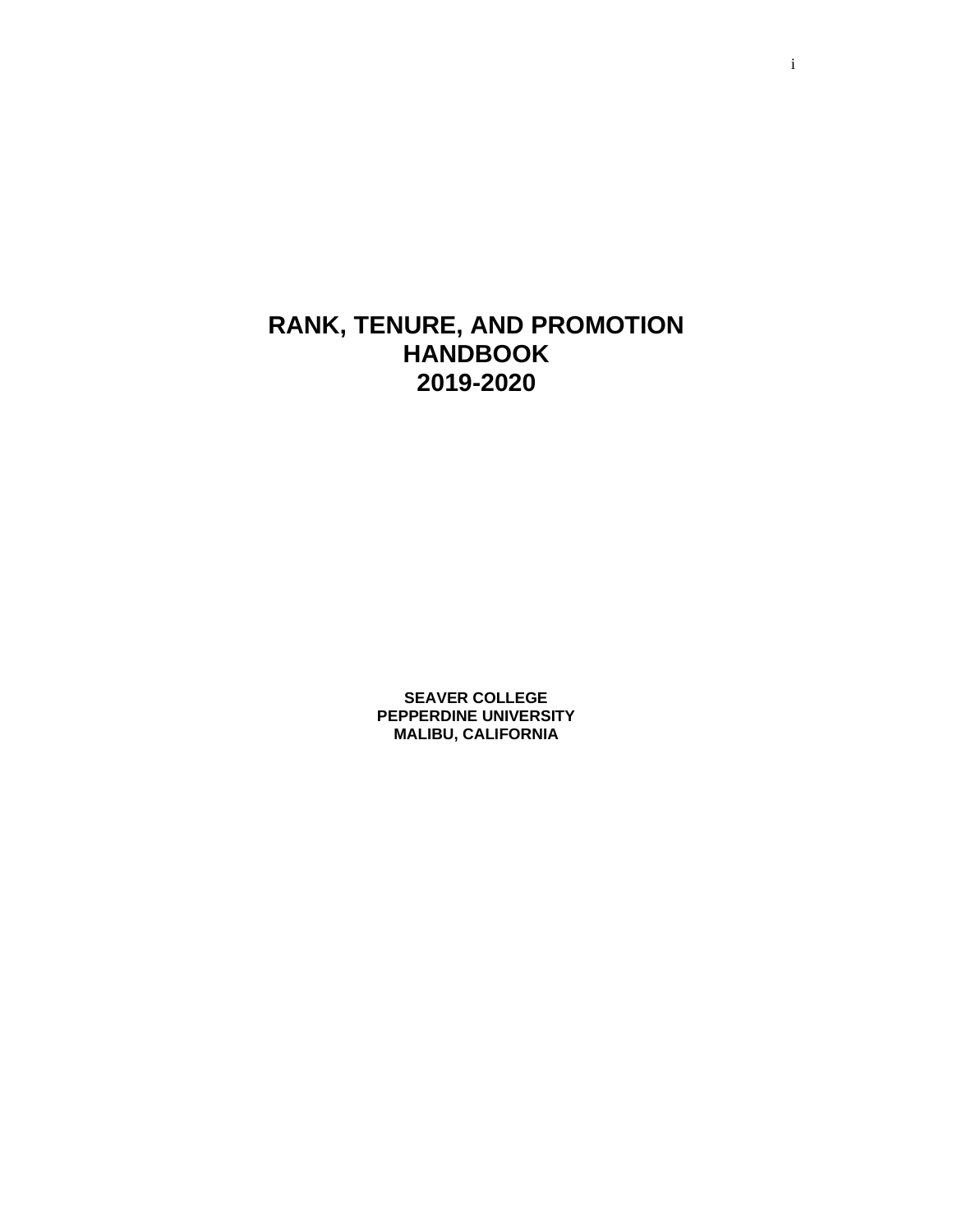#### **TABLE OF CONTENTS**

| I.   |                                                                         |  |
|------|-------------------------------------------------------------------------|--|
| Ш.   | POLICIES AND PROCEDURES FOR CONDUCTING                                  |  |
|      |                                                                         |  |
|      |                                                                         |  |
|      |                                                                         |  |
|      |                                                                         |  |
|      | 1.                                                                      |  |
|      | 2.                                                                      |  |
|      |                                                                         |  |
|      | 1.                                                                      |  |
|      | 2.                                                                      |  |
|      | 3.                                                                      |  |
|      | Е.                                                                      |  |
|      | 1.                                                                      |  |
|      | 2.                                                                      |  |
|      | 3.                                                                      |  |
|      | Recommendations to the administration for pre-tenure, tenure, and<br>4. |  |
|      |                                                                         |  |
|      | 5.                                                                      |  |
|      | 6.                                                                      |  |
|      | 7.                                                                      |  |
|      | 8.                                                                      |  |
|      |                                                                         |  |
| III. |                                                                         |  |
|      |                                                                         |  |
|      |                                                                         |  |
|      |                                                                         |  |
|      |                                                                         |  |
| IV.  |                                                                         |  |
| V.   |                                                                         |  |
|      |                                                                         |  |
|      | А.                                                                      |  |
|      | Β.                                                                      |  |
|      |                                                                         |  |
|      |                                                                         |  |
|      | Е.                                                                      |  |
| VI.  |                                                                         |  |
| VII. |                                                                         |  |
|      |                                                                         |  |
|      |                                                                         |  |
|      |                                                                         |  |
|      |                                                                         |  |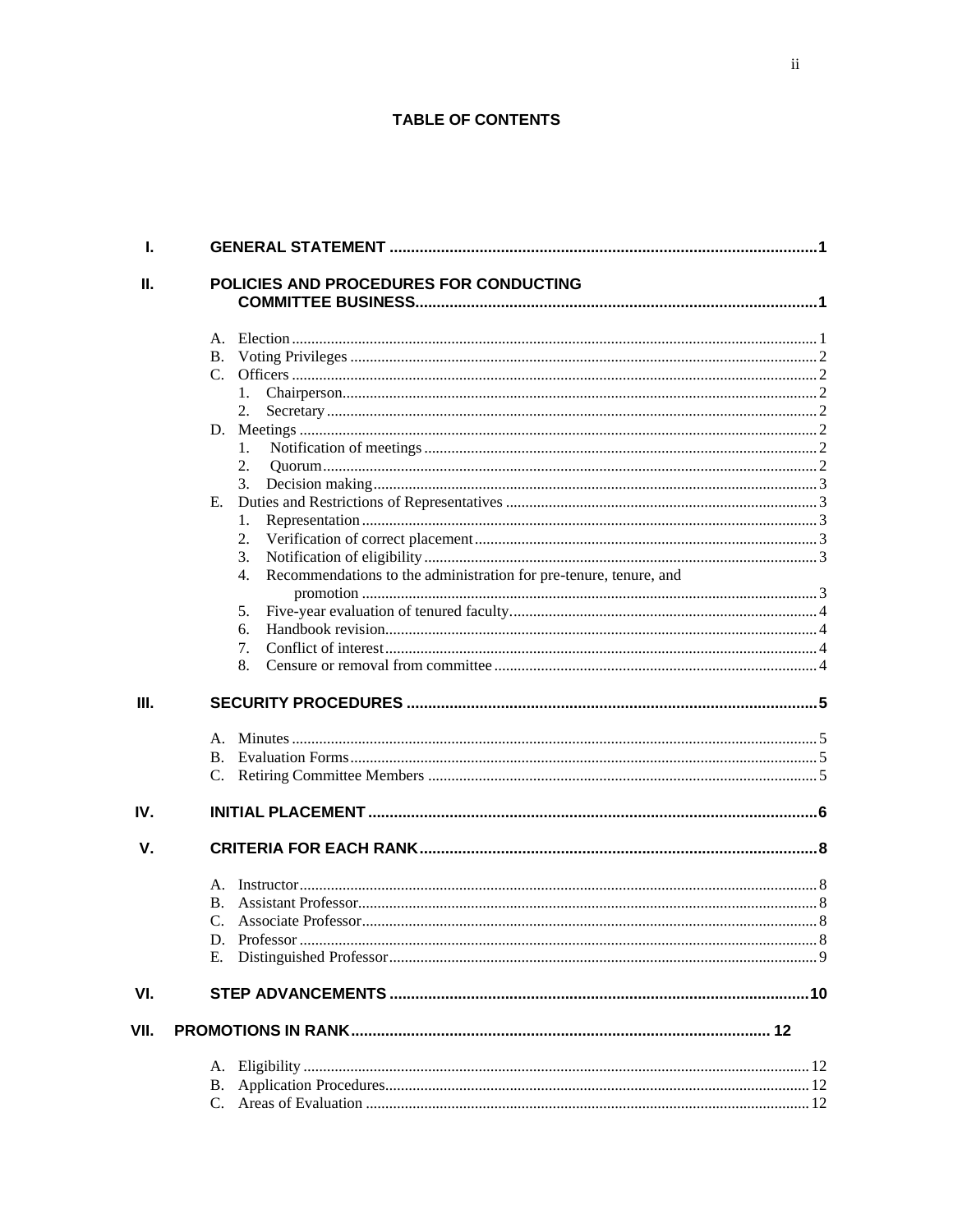|       | 1.                                                                               |  |
|-------|----------------------------------------------------------------------------------|--|
|       | 2.                                                                               |  |
|       | 3.                                                                               |  |
|       | 4.                                                                               |  |
|       | D.                                                                               |  |
|       | 1.                                                                               |  |
|       | 2.                                                                               |  |
|       | 3.                                                                               |  |
|       | 4.                                                                               |  |
|       | 5.                                                                               |  |
|       | Е.                                                                               |  |
|       | $F_{\cdot}$                                                                      |  |
|       | G.                                                                               |  |
|       | Н.                                                                               |  |
| VIII. |                                                                                  |  |
|       |                                                                                  |  |
|       | Application Procedures, Areas of Evaluation, and Evaluation Sources and<br>В.    |  |
|       |                                                                                  |  |
|       |                                                                                  |  |
| IX.   |                                                                                  |  |
|       |                                                                                  |  |
|       |                                                                                  |  |
|       | C. Application Procedures, Evaluation Areas and Evaluation Procedures  19        |  |
|       |                                                                                  |  |
| X.    |                                                                                  |  |
|       |                                                                                  |  |
|       | Application Procedures, Areas of Evaluation, Evaluation Sources and<br><b>B.</b> |  |
|       |                                                                                  |  |
|       |                                                                                  |  |
| XI.   |                                                                                  |  |
|       |                                                                                  |  |
|       | В.                                                                               |  |
|       | C.                                                                               |  |
|       |                                                                                  |  |
|       | E.                                                                               |  |
| XII.  |                                                                                  |  |
| XIII. |                                                                                  |  |
|       |                                                                                  |  |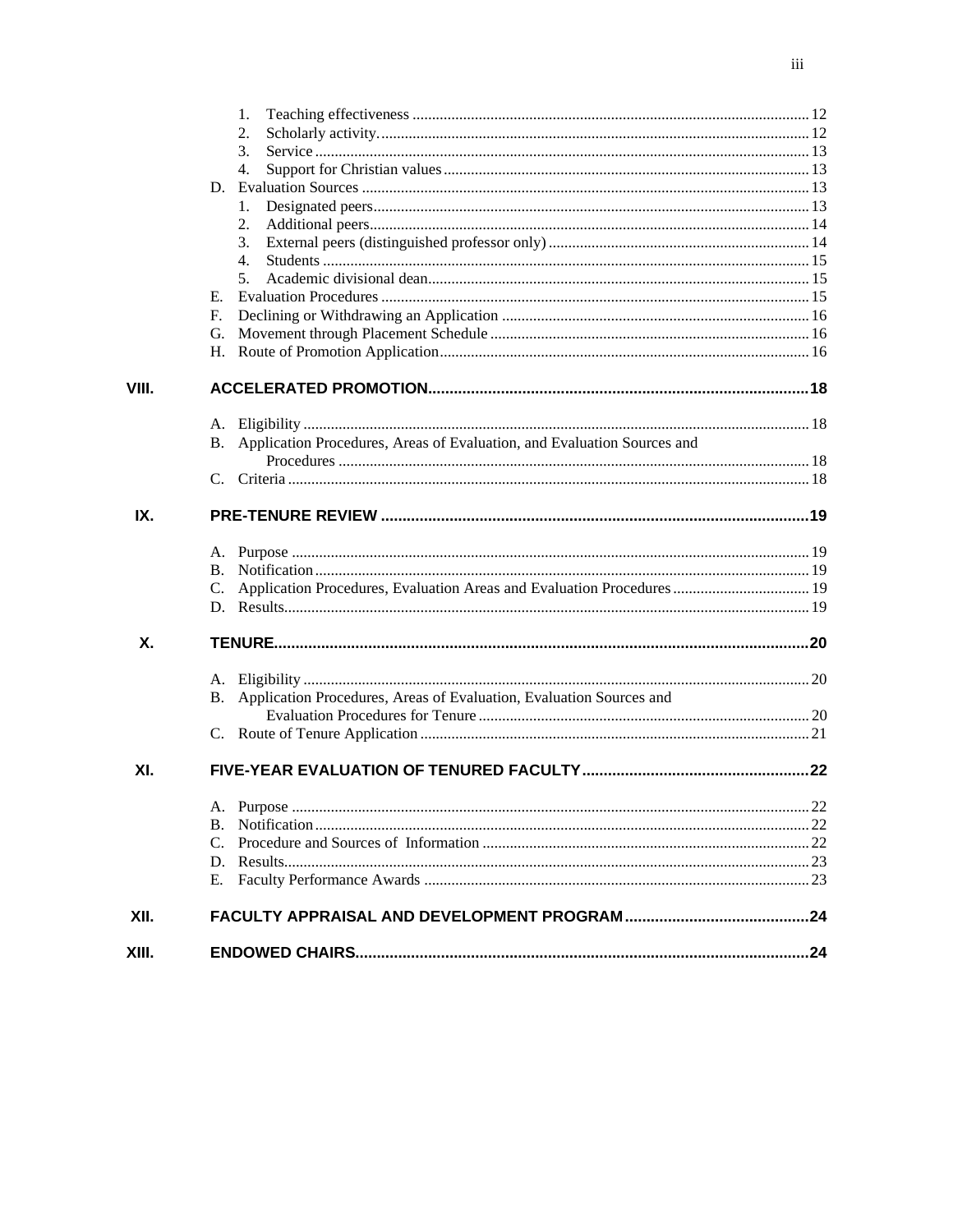### **APPENDICES**

| <b>B.</b> |                                                                                                                                          |  |  |  |  |
|-----------|------------------------------------------------------------------------------------------------------------------------------------------|--|--|--|--|
|           |                                                                                                                                          |  |  |  |  |
|           |                                                                                                                                          |  |  |  |  |
|           |                                                                                                                                          |  |  |  |  |
| А.        |                                                                                                                                          |  |  |  |  |
| <b>B.</b> |                                                                                                                                          |  |  |  |  |
| C.        |                                                                                                                                          |  |  |  |  |
| D.        |                                                                                                                                          |  |  |  |  |
| Ε.        |                                                                                                                                          |  |  |  |  |
| F.        |                                                                                                                                          |  |  |  |  |
| G.        |                                                                                                                                          |  |  |  |  |
| $G.1$ .   |                                                                                                                                          |  |  |  |  |
| G.2.      |                                                                                                                                          |  |  |  |  |
| G.3.      |                                                                                                                                          |  |  |  |  |
|           |                                                                                                                                          |  |  |  |  |
|           |                                                                                                                                          |  |  |  |  |
|           |                                                                                                                                          |  |  |  |  |
|           |                                                                                                                                          |  |  |  |  |
|           |                                                                                                                                          |  |  |  |  |
|           |                                                                                                                                          |  |  |  |  |
| А.        |                                                                                                                                          |  |  |  |  |
|           |                                                                                                                                          |  |  |  |  |
|           |                                                                                                                                          |  |  |  |  |
| D.        |                                                                                                                                          |  |  |  |  |
|           |                                                                                                                                          |  |  |  |  |
| Ε.        |                                                                                                                                          |  |  |  |  |
|           |                                                                                                                                          |  |  |  |  |
| А.        |                                                                                                                                          |  |  |  |  |
| <b>B.</b> |                                                                                                                                          |  |  |  |  |
|           |                                                                                                                                          |  |  |  |  |
|           |                                                                                                                                          |  |  |  |  |
| Ε.        |                                                                                                                                          |  |  |  |  |
|           |                                                                                                                                          |  |  |  |  |
|           |                                                                                                                                          |  |  |  |  |
|           |                                                                                                                                          |  |  |  |  |
|           |                                                                                                                                          |  |  |  |  |
| IX.       |                                                                                                                                          |  |  |  |  |
|           |                                                                                                                                          |  |  |  |  |
|           |                                                                                                                                          |  |  |  |  |
|           | II. A.<br>A.<br><b>B.</b><br>C.<br><b>B.</b><br>C.<br>Designated Peer Evaluation: Five-Year Evaluation of<br>C.<br>D.<br>А.<br><b>B.</b> |  |  |  |  |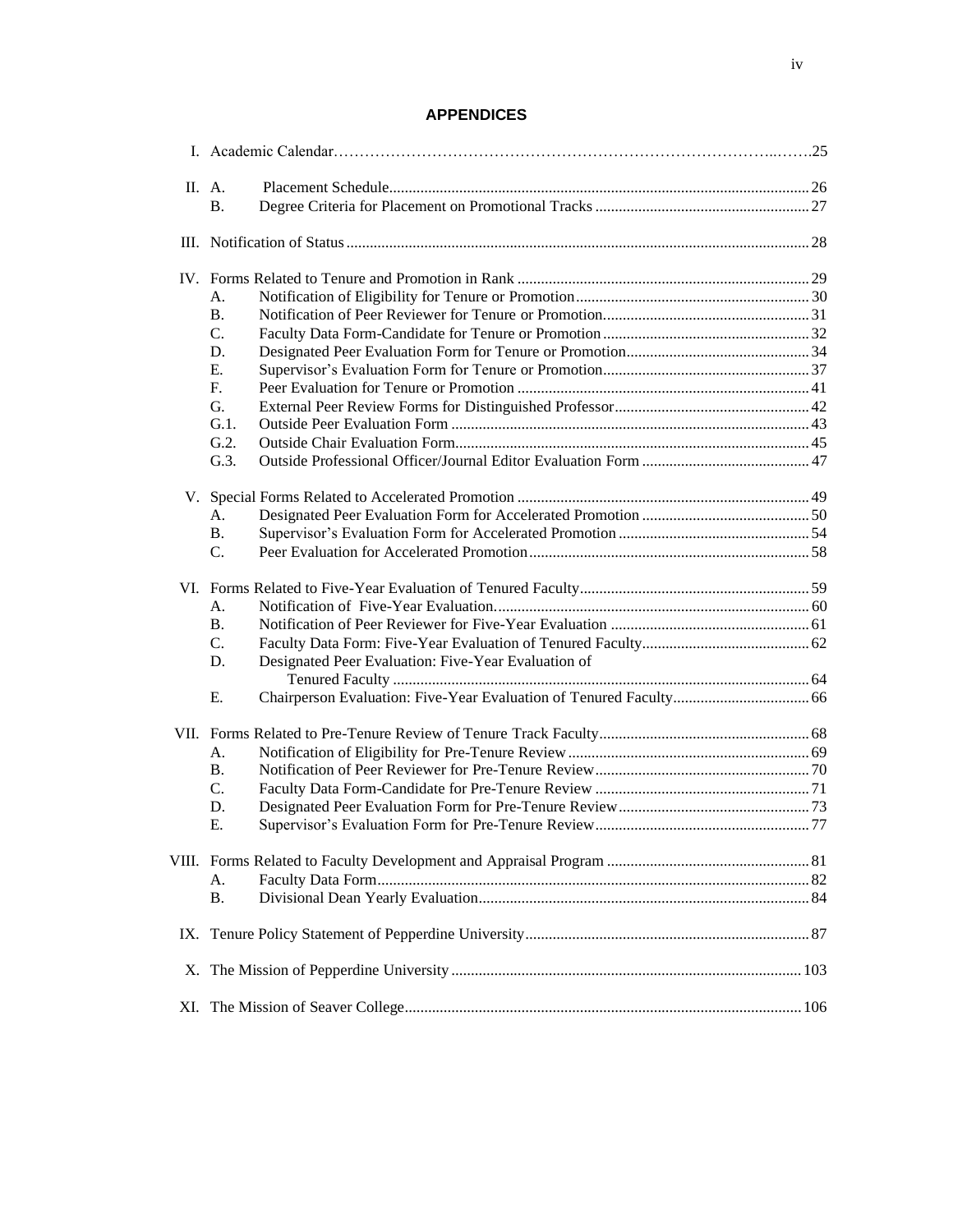### <span id="page-4-0"></span>**I. GENERAL STATEMENT**

The Seaver College Rank, Tenure, and Promotion Committee was established to develop procedures whereby members of the Seaver College faculty could be involved in making recommendations to the administration concerning initial rank, step advancement, tenure, and promotion of Seaver faculty members. The procedures and policies set forth in this handbook are designed to insure that all faculty are treated fairly in matters dealing with faculty rank, step advancements, promotions in rank, and tenure. It is understood that all policies and procedures must be in harmony with the revised University Tenure Policy adopted by the Board of Regents in June, 1993. This handbook reflects current procedures which may change from time to time. Revisions to this edition of the document were approved by a vote of the faculty in the Spring, 2005.

### <span id="page-4-1"></span>**II. POLICIES AND PROCEDURES FOR CONDUCTING COMMITTEE BUSINESS**

### **A. Election**

The Committee is composed of one tenured faculty member from each academic division and one non-tenured faculty member.

- 1. The tenured committee members are elected for a three-year term on a rotation system according to the following schedule:
	- a. Communication, Religion and Philosophy
	- b. Natural Science, Business Administration, International Studies and Languages
	- c. Humanities and Teacher Education, Fine Arts, Social Science

Whenever a tenured committee member is to be selected, whether by ordinary election or by special election, the division shall nominate two candidates by election within the division. The final choice is made by the Seaver College faculty by secret ballot.

- 2. The nontenured committee member is elected for a one-year term. Each division nominates no more than one candidate by election within the division. The final choice is made by the Seaver College faculty by secret ballot.
- 3. If a committee member is unable to serve due to conflict of interest or absence for a significant portion of a semester, a special election for replacement for the remainder of the academic year shall be arranged by the president of the faculty association.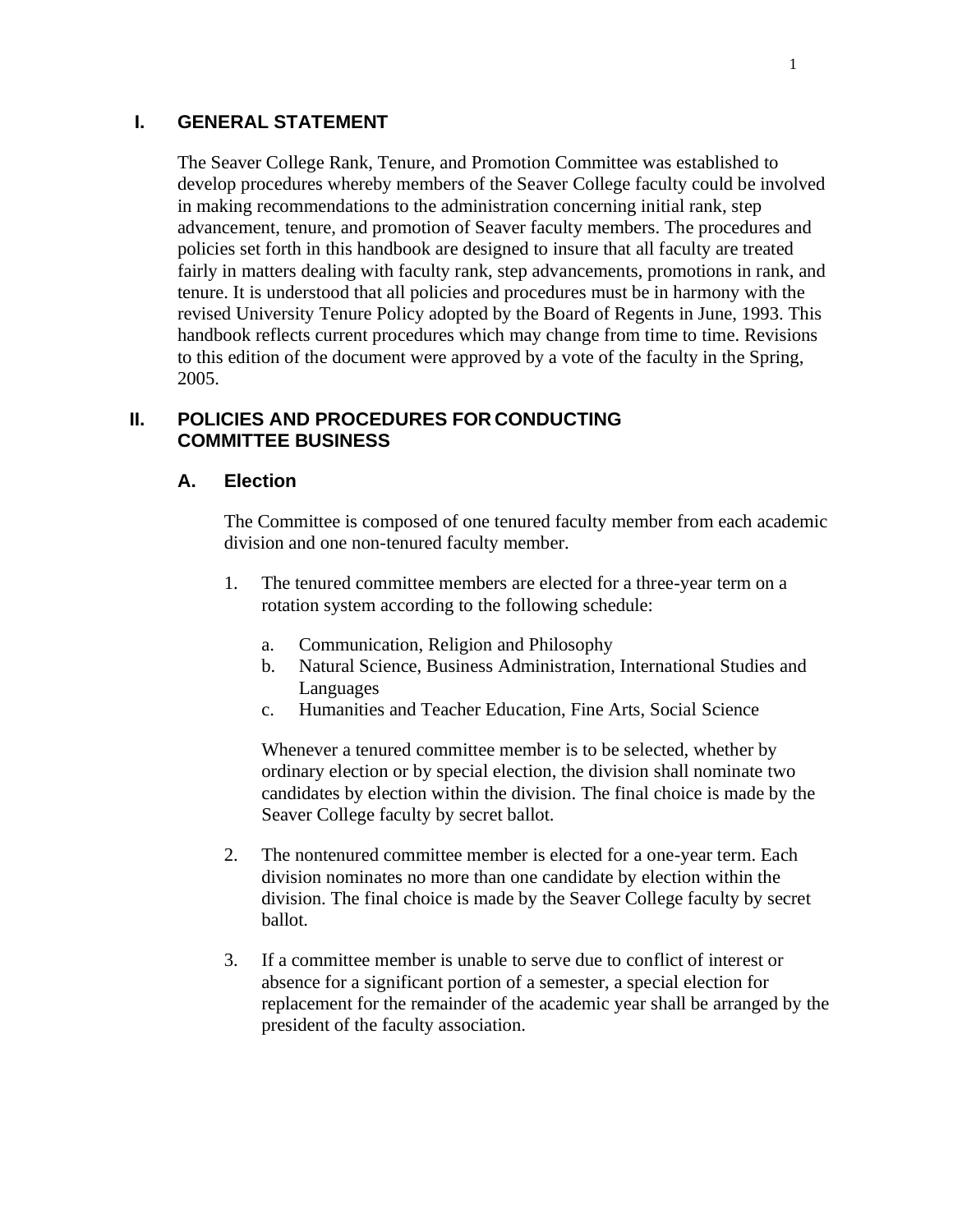## <span id="page-5-0"></span>**B. Voting Privileges**

- 1. Only tenured faculty may vote on tenure questions. Non-tenured faculty participate in all discussions of the committee and vote on all matters except tenure.
- 2. The chairperson is eligible to vote on all matters.

## <span id="page-5-1"></span>**C. Officers**

1. Chairperson

During the first meeting of each academic year, the committee members elect the chairperson of the committee. This election is conducted by the President of the Seaver Faculty Association, by secret ballot. A majority of the votes is required for an election, and only persons who have been members of the committee for at least one year, and who are tenured, are eligible for election.

In the event that the elected chairperson must be replaced, the President of the Seaver Faculty Association will call a special meeting of the committee, which will elect a replacement according to the same procedure outlined above.

2. Secretary

At the first meeting, a committee secretary is also elected from the committee by secret ballot.

## <span id="page-5-2"></span>**D. Meetings**

1. Notification of Meetings

The chairperson, in consultation with the committee members, decides times and places for meetings. Either the chairperson or the secretary notifies members before each meeting.

2. Quorum

A quorum of the Committee is six committee members. A quorum for tenure questions is seven tenured members.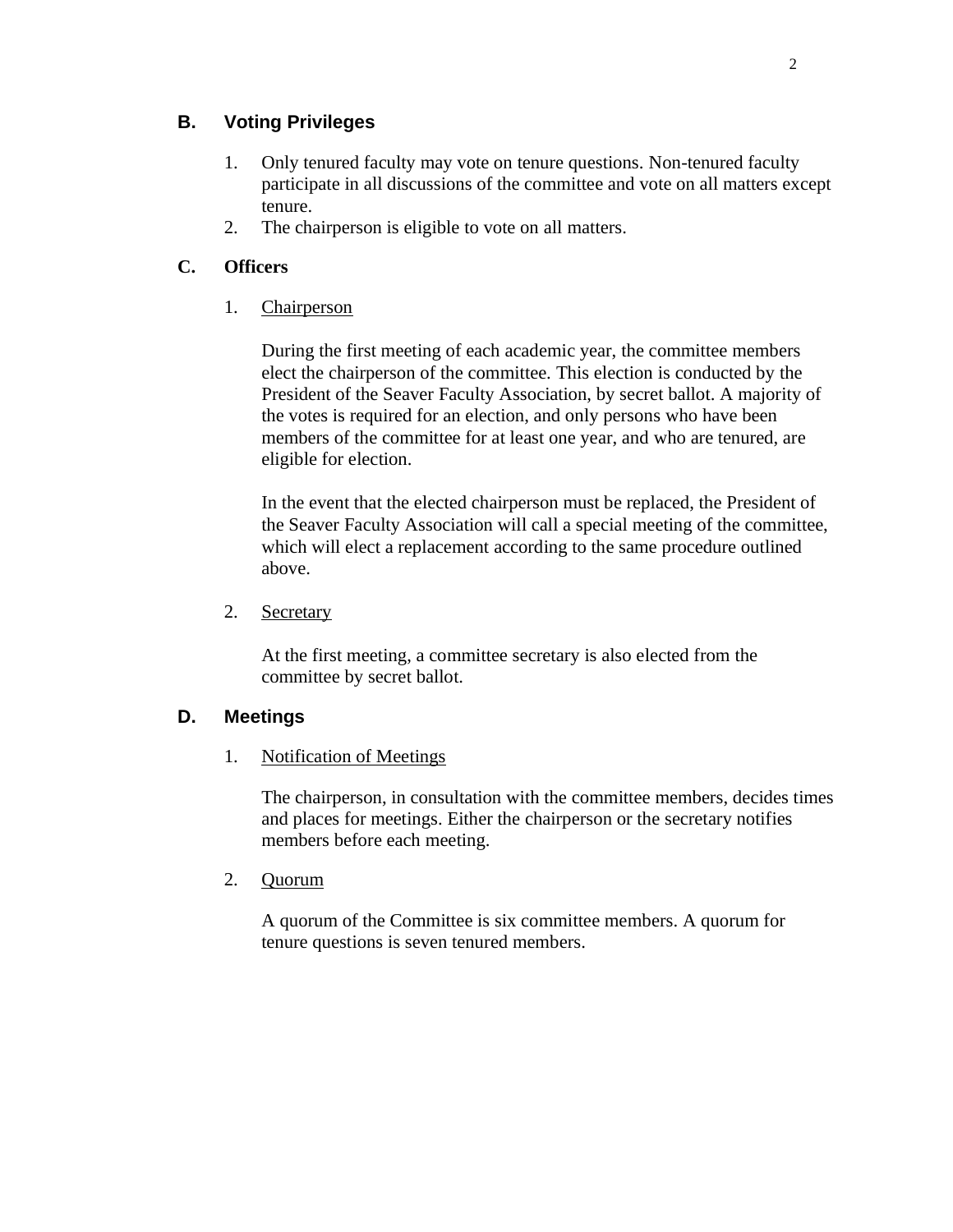### 3. Decision-making

- a. In all decisions, a majority of a quorum is needed. All final votes on promotions in rank and on tenure are by secret ballot. In addition, any committee member may request a secret ballot on any vote.
- b. Other individuals may be invited to specific meetings; however, such individuals may not be present when the Committee enters final deliberation and voting.

## <span id="page-6-0"></span>**E. Duties and Restrictions of Representatives**

1. Representation

Each faculty member is represented by the committee member elected from his or her combined division. Correspondence with the Committee is initiated through the division representative.

### 2. Verification of Correct Placement

During the fall semester, the division representative updates the Faculty Status Summary for all faculty in his or her division and asks each faculty member to verify that the information on the summary is correct (see Appendix III).

### 3. Notification of Eligibility

The Rank, Tenure, and Promotion Committee chairperson will meet with divisional deans early in the fall semester to describe its procedures and emphasize the kind of evaluation which is most helpful to the committee.

The division representative notifies faculty members when they are eligible for step advancements, promotion in rank, pre-tenure and tenure, and fiveyear review. For Academic Calendar see Appendix I. Notwithstanding this notification, it is the responsibility of the individual faculty member to be aware of his/her eligibility for step advancements, promotion in rank, pretenure review, tenure, and five-year review.

### 4. Recommendations to the Administration for Pre-Tenure, Tenure, and Promotion

After gathering information via the appropriate forms, the Rank, Tenure, and Promotion Committee evaluates the candidates and makes recommendations to the dean of Seaver College regarding pretenure, tenure, and promotion.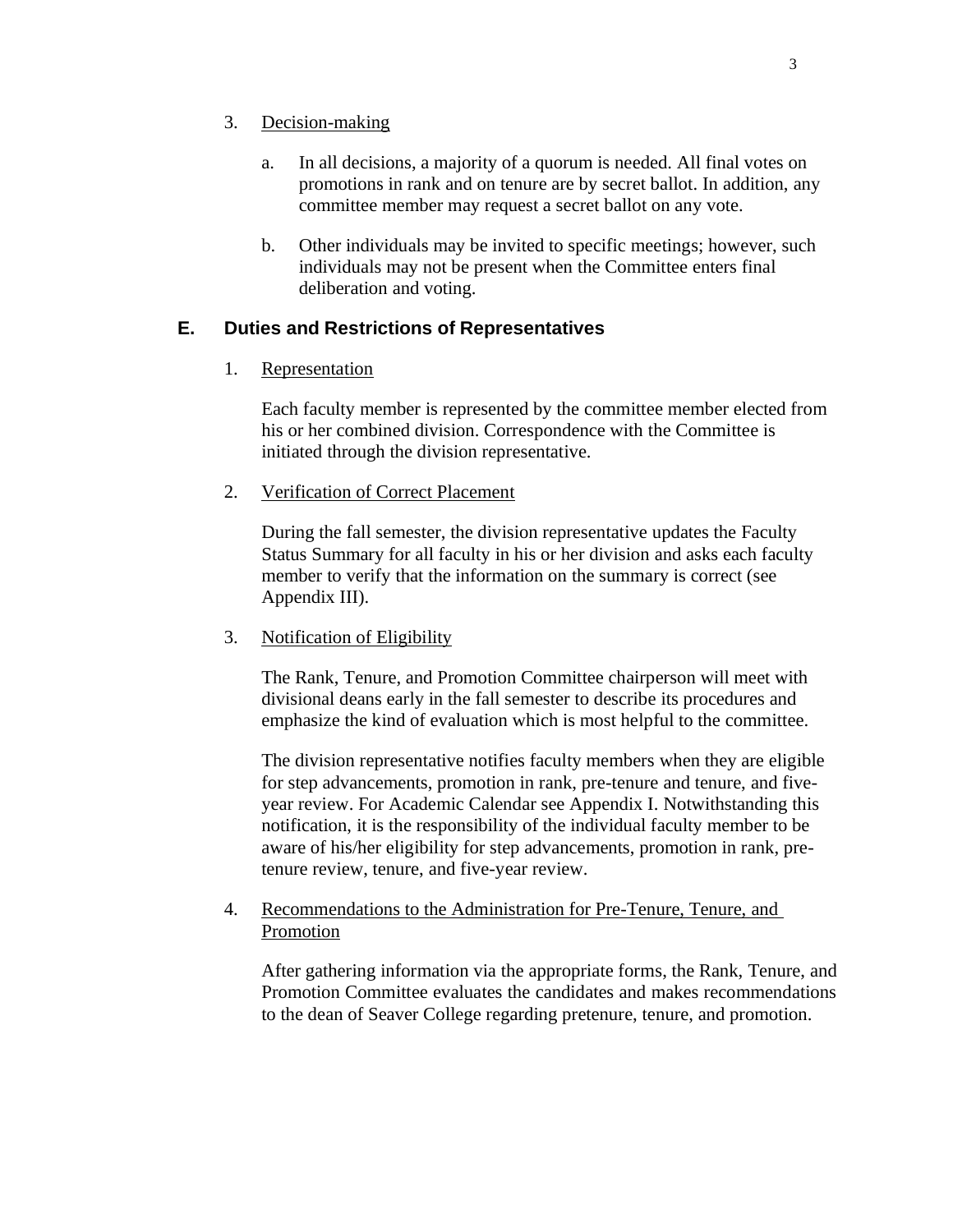After gathering information via the appropriate forms, the Rank, Tenure, and Promotion Committee assesses and writes an evaluation of each faculty member for whom a five-year evaluation is scheduled. Evaluations are sent to the faculty member, the academic divisional dean, and the dean of Seaver College.

#### 6. Handbook Revision

Each year, the Rank, Tenure, and Promotion Committee may revise the Committee Handbook to include any desired changes. The Committee presents such revisions to the Seaver Faculty Association for approval. The proposed revisions will then be recommended to the administration for final approval.

### 7. Conflict of Interest

A faculty member may not serve on the RTP Committee during the year when he or she will be evaluated for pretenure, tenure, or promotion by the committee, nor may a member serve when a close family relation will be so evaluated. When the committee evaluates cases other than for tenure or promotion for individuals for whom an obvious conflict of interest exists with a committee member, the committee must excuse the member from the deliberations of that case.

### 8. Censure or Removal from Committee

The committee has the power to recommend to the Seaver Faculty Association President that one of its members be censured or removed from the Committee. The committee must vote on this recommendation by secret ballot; the decision must be unanimous, with the member in question not voting. An action to censure or remove is made when a member violates the policies and procedures of the Committee.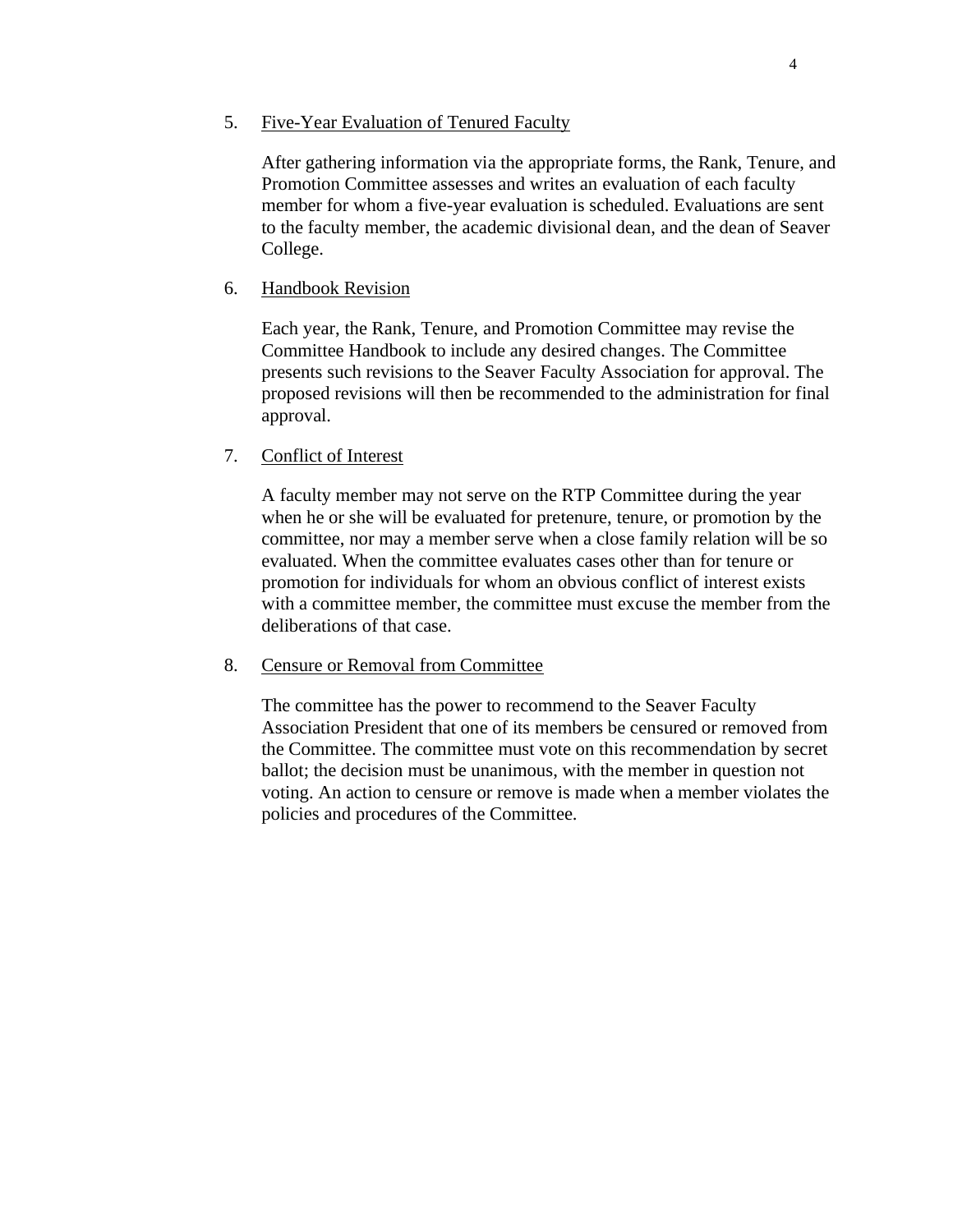## <span id="page-8-0"></span>**III. SECURITY PROCEDURES**

All considerations of specific individuals having to do with matters of advancement, promotion, tenure, and other reviews are confidential; that is, they shall not be discussed either by members of this Committee or by those consulted, other than with those privileged to have such information. Any violation of confidentiality is presumed to be unprofessional conduct.

## <span id="page-8-1"></span>**A. Minutes**

It is recommended that the minutes of the meetings of the Rank, Tenure, and Promotion Committee do not contain confidential information about any candidate or committee member. In the event that they do contain such confidential information, each member returns his or her copy of the minutes to the chairperson after they have been approved.

## <span id="page-8-2"></span>**B. Evaluation Forms**

- 1. After the Committee reaches a decision on a candidate, it destroys all peer and academic divisional dean evaluations, except for the original copies.
- 2. The original evaluation copies, together with all supporting materials, are turned over to the dean of Seaver College.
- 3. After final administrative action has been taken on each candidate, the Rank, Tenure, and Promotion Committee chairperson will be notified and division representatives will return supporting documentation submitted by the candidate. Chairperson and peer evaluations will be sealed and retained in the Dean's Office.

## <span id="page-8-3"></span>**C. Retiring Committee Members**

At the conclusion of a committee member's term, he or she turns over all files relating to committee business to the chairperson. The chairperson purges the files of all information, except that relating to the location of faculty on the Placement Schedule (see Appendix II.A), and turns the files over to the newlyelected committee member.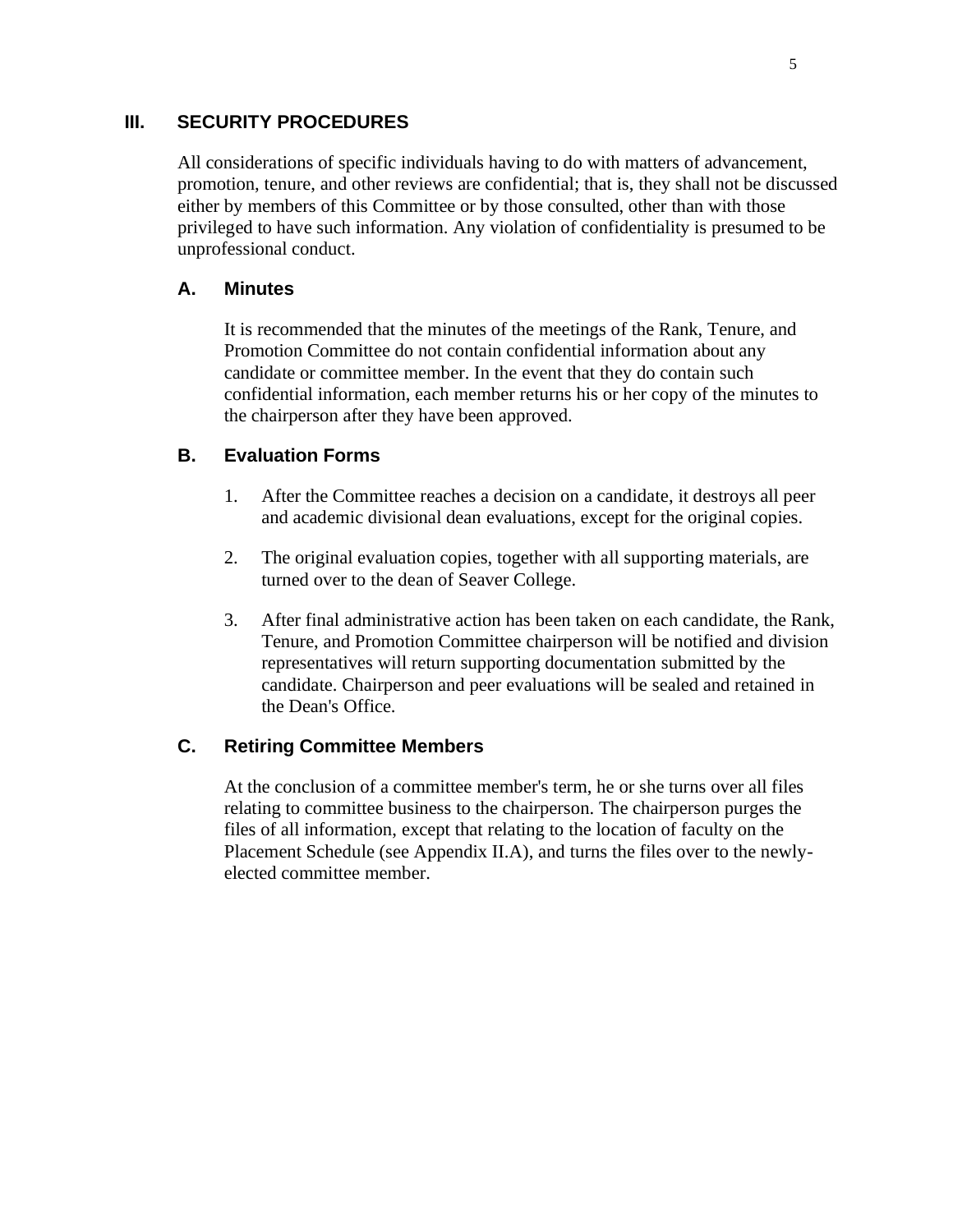## <span id="page-9-0"></span>**IV. INITIAL PLACEMENT**

All prospective faculty members must undergo evaluation by the chairperson of this committee and the dean of Seaver College for initial placement in rank and step on the Placement Schedule (see Appendix II.A). To aid in evaluating credentials, all candidates submit a résumé and any other appropriate supporting data. Input will be sought from the academic divisional dean. If the RTP chairperson and the dean of Seaver College do not reach agreement on initial placement, the final decision will be made by the committee.

The following guidelines ensure that faculty members are treated consistently in this placement process.

- 1. Full-time teaching in college, after completion of a terminal degree judged to be equivalent to a Ph.D., is the only kind of experience that automatically counts one year as one year. Generally, college teaching in a discipline other than that in which a person has been formally educated counts no more than 3/4. "Full-time" is typically equivalent to two semesters of full-time teaching.
- 2. Two years of college teaching prior to receiving a terminal degree, is equal to one year of approved experience.
- 3. The credit given for full-time high school teaching in the same area or fulltime elementary teaching is handled on a case-by-case basis.
- 4. Initial placement of new faculty without full-time teaching experience is normally at the Assistant I level. Responsibilities related to teaching assistantships, research assistantships, and similar duties are considered a normal part of graduate education and do not count toward higher initial placement.
- 5. No combination of teaching experience and related experience is evaluated at more than one year for any given calendar year.
- 6. No experience prior to receipt of the B.A. is counted.
- 7. Two years of related professional experience may count as equivalent to one year of teaching experience. No related professional experience may be evaluated at more than a total of five years.
- 8. Outstanding achievement related to the applicant's discipline may be considered for initial placement.
- 9. In figuring the total cumulative years of experience, one-half year is rounded off to the next full year.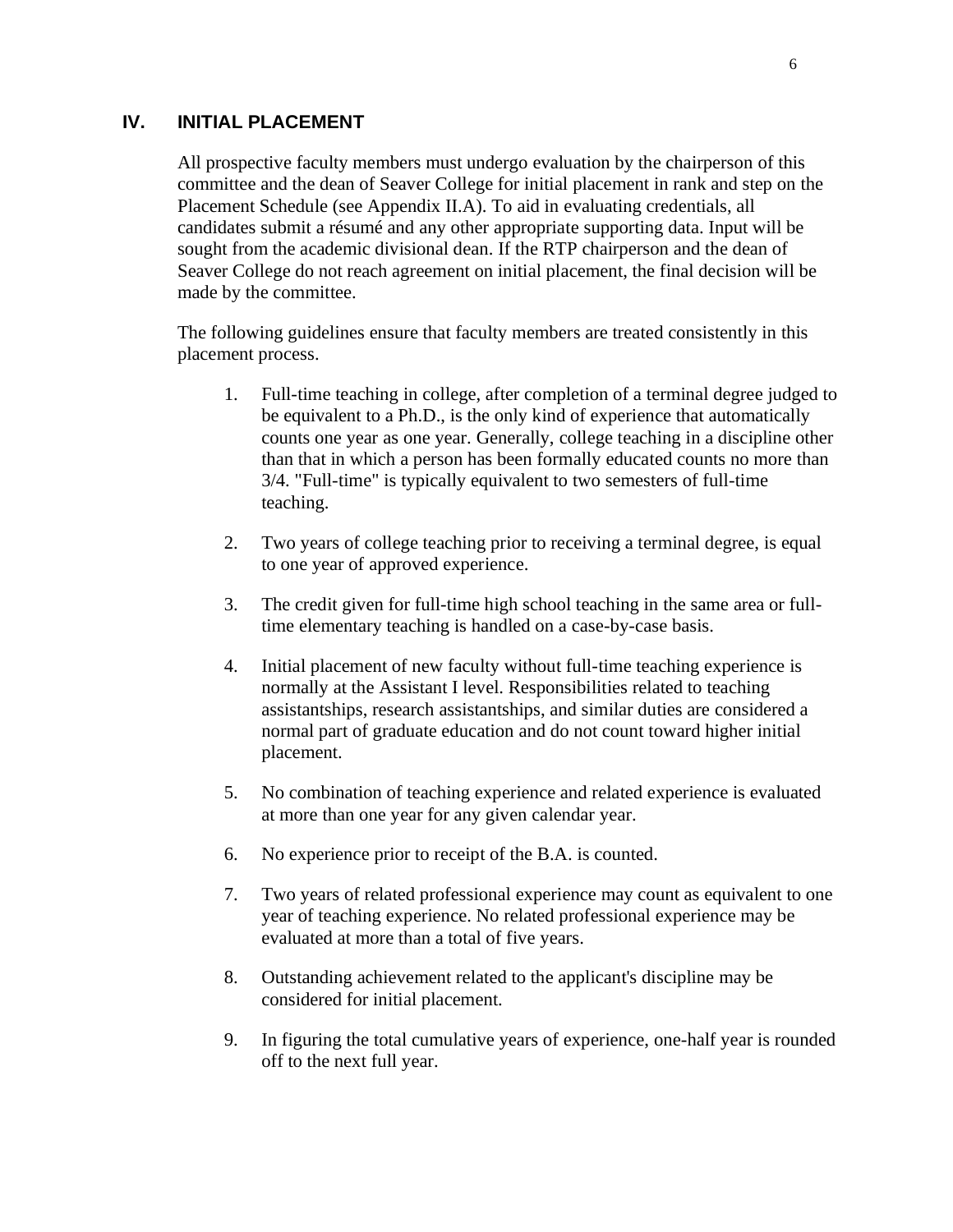- 11. When an administrator enters or returns to full-time teaching, he or she will be evaluated as for initial placement. For this purpose, an "administrator" will be a person who performs administrative duties and teaches less than half time per semester. Divisional deans will be exceptions to the rule and will be viewed as full-time faculty.
- 12. As noted in Section VII of this handbook, all faculty must have completed a full year of teaching at Seaver College before applying for promotion in rank.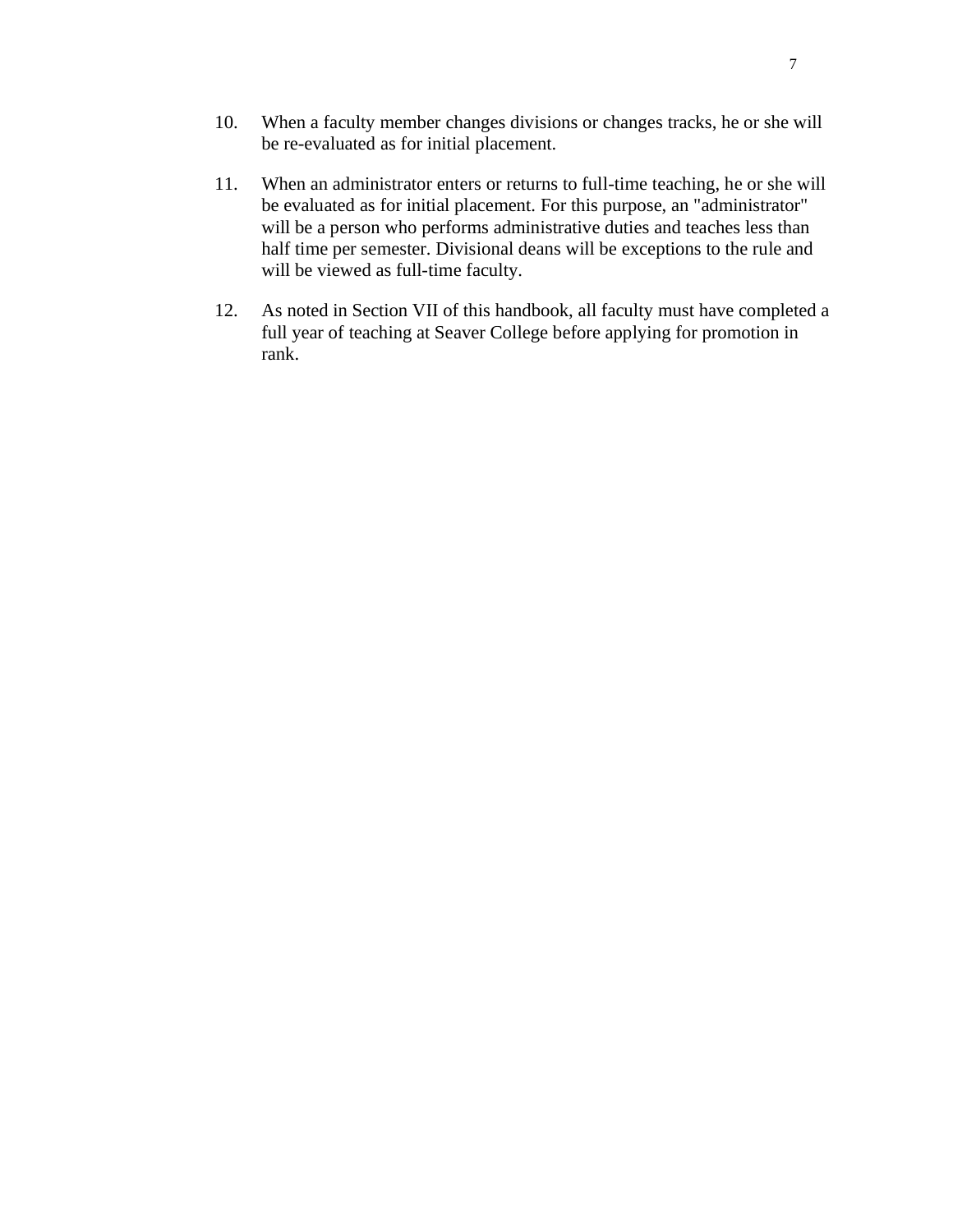## <span id="page-11-1"></span><span id="page-11-0"></span>**V. CRITERIA FOR EACH RANK**

#### **A. Instructor**

Appointment or promotion to this rank is primarily for those without terminal degrees.

#### <span id="page-11-2"></span>**B. Assistant Professor**

Appointment or promotion to this rank is normally limited to those whose subject-matter training has been completed to the standard commonly expected of specialists in the field (for example, in the fields where this degree is appropriate, the Ph.D.). Reappointment to this rank is normally limited to those whose teaching, service, and scholarly or artistic activity indicate that the ideal expected of Pepperdine faculty is being realized in practice. The length of time spent at this rank is normally six years, with eligibility for step advancement in the third and fifth years.

### <span id="page-11-3"></span>**C. Associate Professor**

In addition to the requirements for Assistant Professor, appointment or promotion to this rank requires demonstrated success and maturity in teaching, service, and scholarly or artistic work. The length of time spent at this rank is normally six years, with eligibility for step advancement in the third and fifth years.

### <span id="page-11-4"></span>**D. Professor**

In addition to the requirements for Associate Professor, appointment to this rank requires an excellent record of teaching, service, and scholarly or creative production of recognized merit, and good promise that such will continue in the future. In exceptional cases the rank is also offered to those who have demonstrated outstanding excellence as teachers and who are strong in the area of service but who are not engaged in regular scholarly publication or artistic production. It is assumed that such exceptional persons will continue to have a sure grasp of their subject and that the promise of continued outstanding teaching and service is strong. The rank of Professor is not granted as a matter of course, even to faculty members with tenure, but only after careful evaluation demonstrates that the faculty member possesses the qualifications listed above. Eligibility for step advancement at this rank is normally in the fourth and seventh years.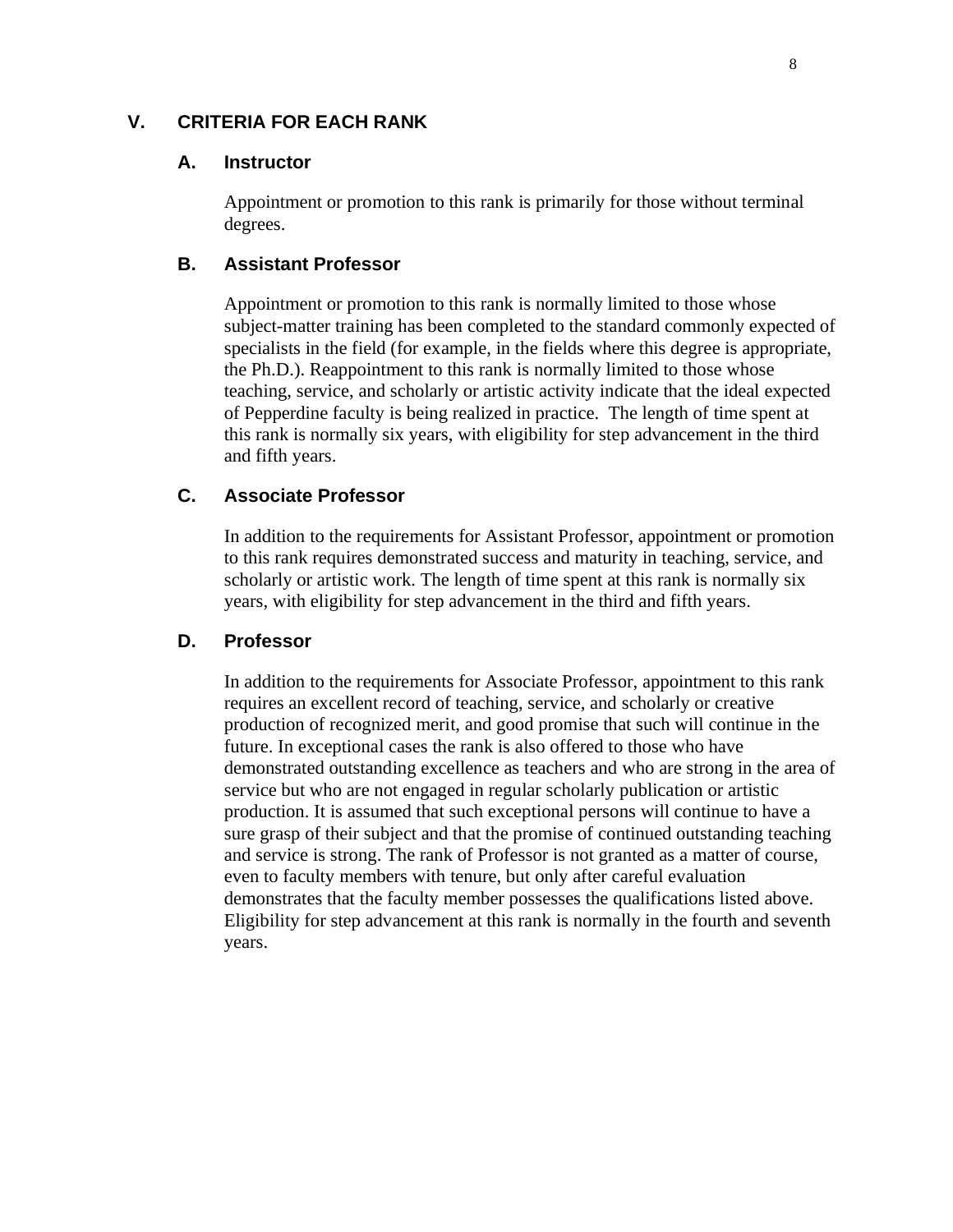## <span id="page-12-0"></span>**E. Distinguished Professor**

This rank is reserved for the most meritorious. To qualify, one must have spent nine years at the rank of Professor. In addition to the requirements for Professor, candidates for this rank have to be of recognized standing among specialists in their respective field of study. Appointment to Distinguished Professor is for a period of five years and carries with it a salary increase equivalent to that of a rank promotion. Application for Distinguished Professor follows the same procedures as application for promotion in rank with the addition of external peer review. To be reappointed, the candidate must apply and receive a favorable recommendation from the Rank, Tenure, and Promotion Committee and the dean of Seaver College. Reappointment to Distinguished Professor follows the same procedures as the five-year review (see Section XI of this handbook). Reappointment may be either at the same salary level or at a level increased by the amount of a step advancement. The salary for those not reappointed will be frozen at its current level until the Professor III salary surpasses it. Following two successful appointments, the rank of Distinguished Professor is permanent, but the candidate will continue to undergo five year reviews.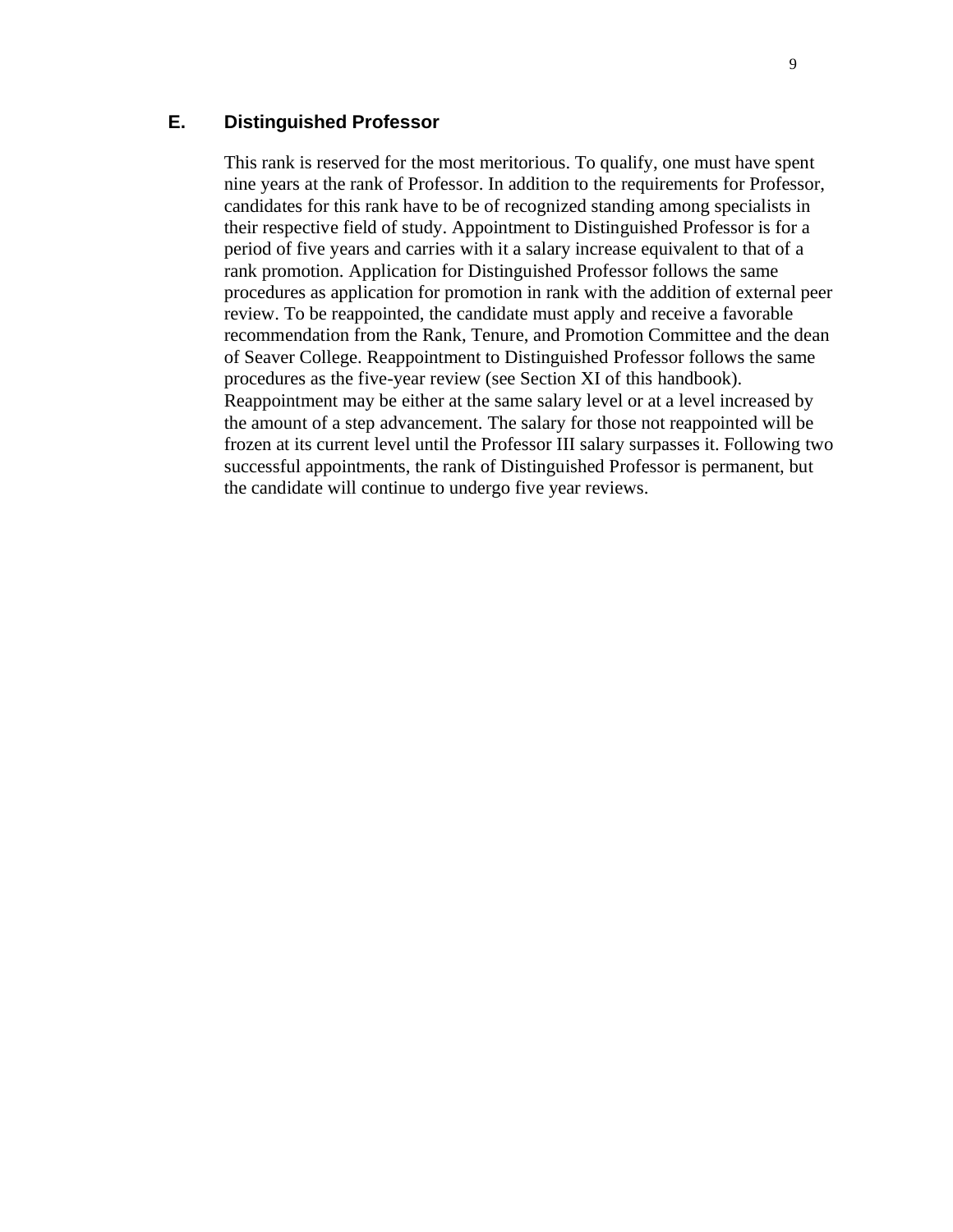## <span id="page-13-0"></span>**VI. STEP ADVANCEMENTS**

Step advancements within a rank are not automatic. They are to be reviewed as follows:

- **A.** Academic divisional deans will recommend that eligible faculty be given (or denied) step advancements and will prepare a statement of the rationale for each of their recommendations for the dean of Seaver College.
- **B.** The dean of Seaver College will confer with each academic divisional dean to discuss the recommendations. Following the conferences, the divisional deans will send their final decisions to the Rank, Tenure, and Promotion Committee for the purposes of record keeping. In cases where an academic divisional dean is under consideration, the dean of Seaver College will make the final decision.
- **C.** A faculty member who has reason to believe that the decision made by his or her chairperson was unjust may appeal to the Rank, Tenure, and Promotion Committee.
	- 1. Procedures for Appealing Denials of Step Increase

The faculty member begins the process by sending a letter to the chairperson of the RTP committee stating the desire to appeal. The faculty member must submit the letter to the RTP chairperson no later than 1 September of the year in which the denial occurred.

Upon receipt of the letter requesting an appeal, the chairperson of the RTP committee will coordinate a meeting with the divisional dean, the faculty member, and the RTP chairperson. If at the end of the meeting there is agreement by the divisional dean and the faculty member that the step advancement was inappropriately denied, the divisional dean will notify the Seaver Dean's office by letter that the faculty member should receive the step advancement. If the meeting ends with no agreement between the divisional dean and the faculty member, the faculty member can elect to continue the appeal process by notifying the RTP chairperson by campus mail.

The RTP chairperson will then ask the divisional dean and the faculty member to provide the following to the RTP committee:

The divisional dean will provide:

- $\triangleright$  The letter of application or similar document made by the faculty member requesting the step advancement.
- $\triangleright$  The divisional dean's letter of rationale outlining the case for denial of the step advancement sent to the dean.
- $\triangleright$  Any relevant data and narrative that the divisional dean considered in his or her decision to deny the faculty member a step advancement.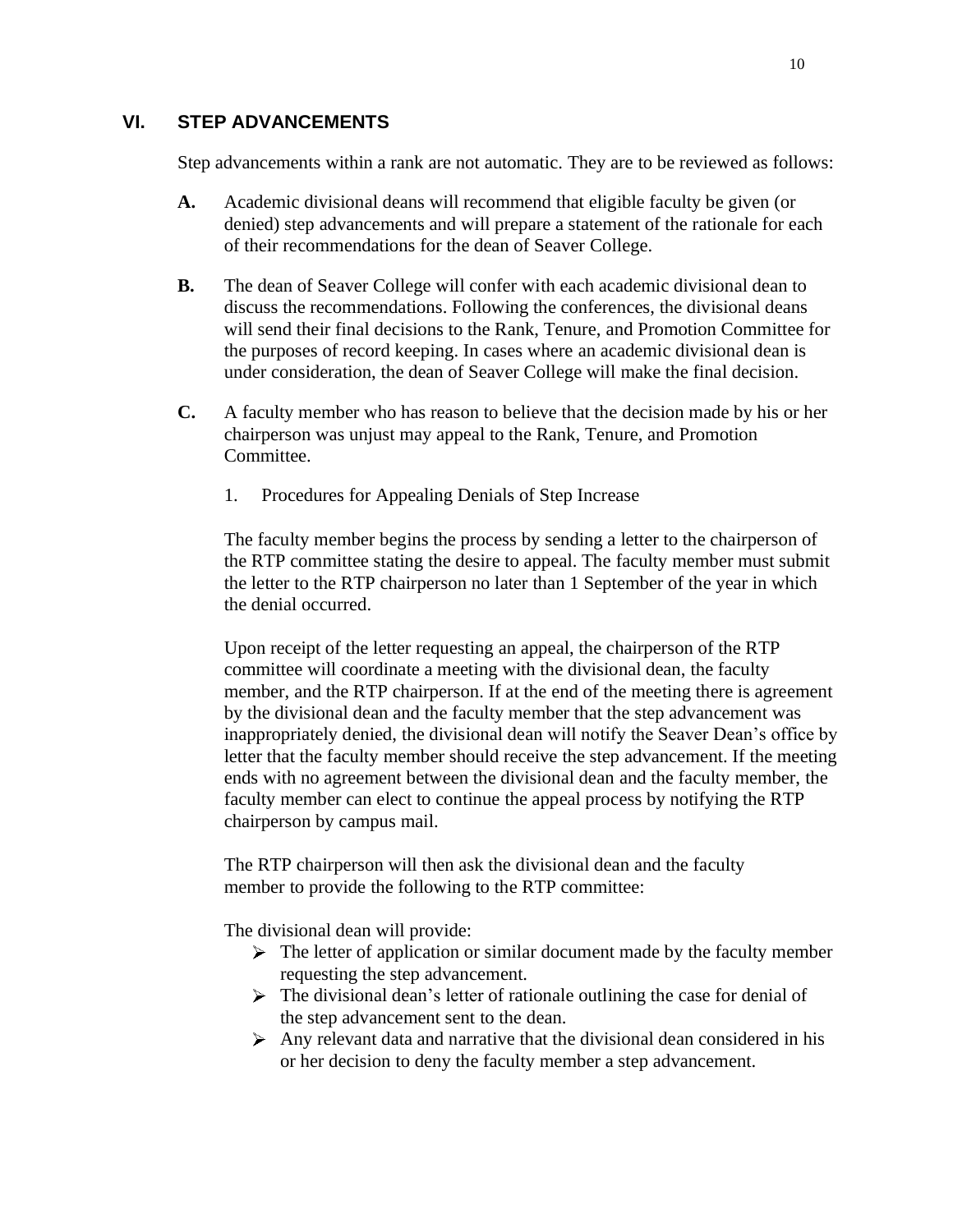The faculty member will provide:

 $\triangleright$  A statement detailing why the decision to deny the step advancement should be overturned. In the statement the faculty member is encouraged to submit any error in fact, criteria, or process that he or she believes led to the denial of the step advancement.

The RTP committee will review the documentation submitted to determine if the step advancement was denied due to a mistake with respect to fact, or if an inappropriate process was followed or unsuitable criteria were applied.

The RTP committee will decide by a majority vote if the denial of the step advancement will be upheld or overturned. To be overturned, the RTP committee must find a preponderance of evidence that a substantial error was made in either fact, criteria, or procedure and that this error contributed materially to an inappropriate denial of the step advancement. In extreme cases, and at its sole discretion, the RTP committee may ask for additional information, including a formal review with a submission of a faculty data form and peer reviews. The burden of proof of persuading the RTP committee that the decision to deny the step advancement was not proper rests upon the faculty member.

The RTP committee chairperson will notify the current divisional dean and the faculty member of the committee's decision by letter, with a copy forwarded to the dean of Seaver College.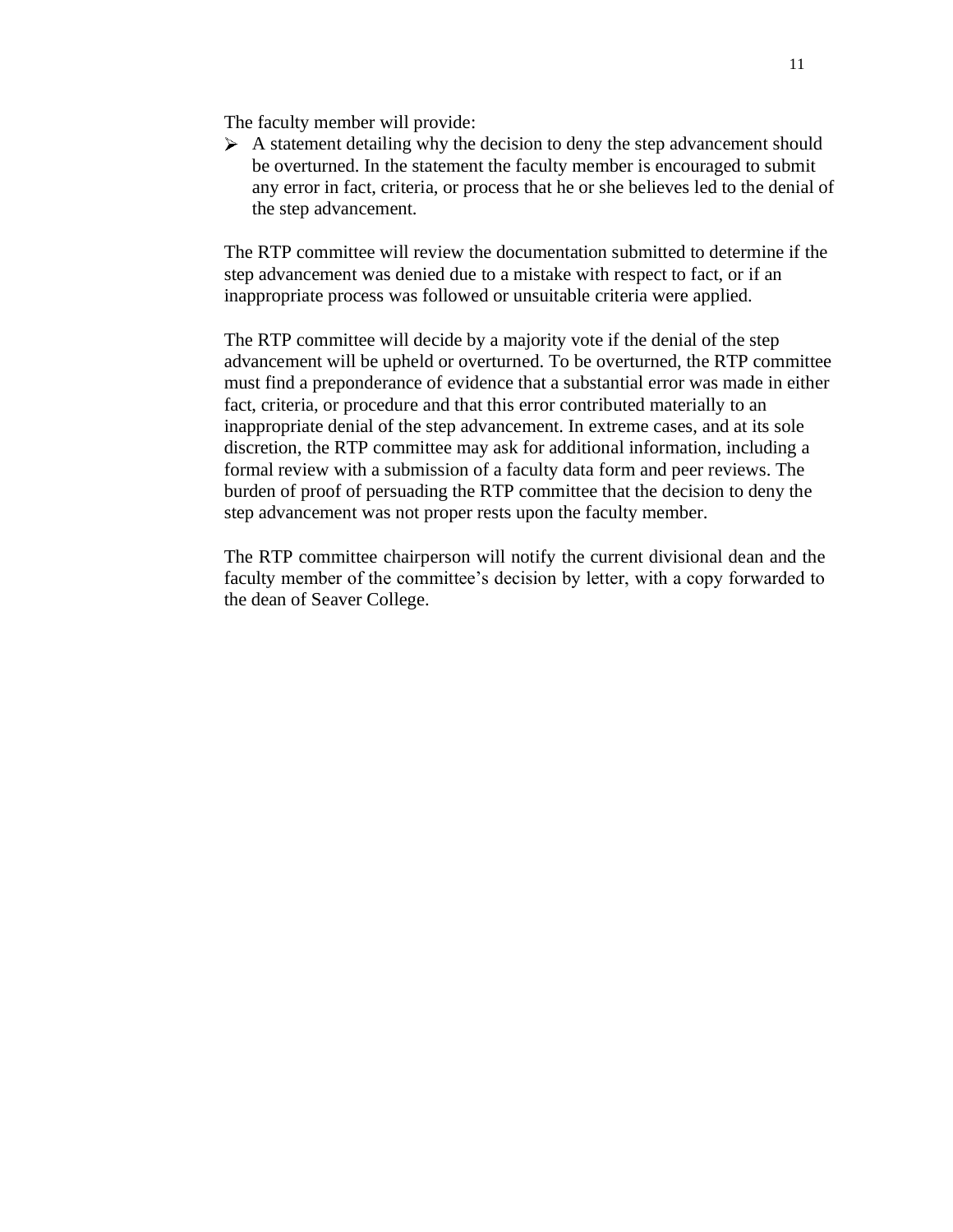### <span id="page-15-1"></span><span id="page-15-0"></span>**VII. PROMOTIONS IN RANK**

#### **A. Eligibility**

A faculty member is eligible for a promotion in rank when he or she has met the criteria stated in the Placement Schedule (see Appendix II.A). The candidate must have completed a full year of teaching at Seaver College before applying for promotion in rank. Those who have attained eligibility are notified by their division representative. Notwithstanding this notification, it shall be the responsibility of the individual faculty member to be aware of his/her eligibility for a promotion in rank.

### <span id="page-15-2"></span>**B. Application Procedures**

Since promotions in rank are not automatic, the faculty member who wishes to apply must complete the Faculty Data Form-Candidate for Tenure or Promotion (see Appendix IV.C) by September 15. He or she must also provide a portfolio of supporting materials. These materials should include tests, assignments, syllabi, and handouts developed by the candidate; scholarly papers and manuscripts; and evidence of performances and exhibits. Also, the faculty member should include personal reflections and evaluations of his or her work as a teacher, researcher, advisor, and committee member.

### <span id="page-15-3"></span>**C. Areas of Evaluation**

The candidate is evaluated in each of the following areas:

1. Teaching Effectiveness

Teaching effectiveness includes knowledge of the field as well as in allied areas, effective student advising, concern for students' personal development, conscientiousness about office hours, and competence in classrooms and laboratories and in the supervision of performance groups, individual student projects, research, and field work.

2. Scholarly Activity

Scholarly activity includes published written work, unpublished manuscripts, papers read at meetings of learned societies, lectures to knowledgeable public groups, and participation in colloquia or panel discussions at one's own or other institutions. Creative work, whether exhibited or performed outside or within the University, is also evidence for the judgment of scholarly capabilities. Work in one's field that is not primarily addressed to one's professional peers may be considered by the Committee as community service.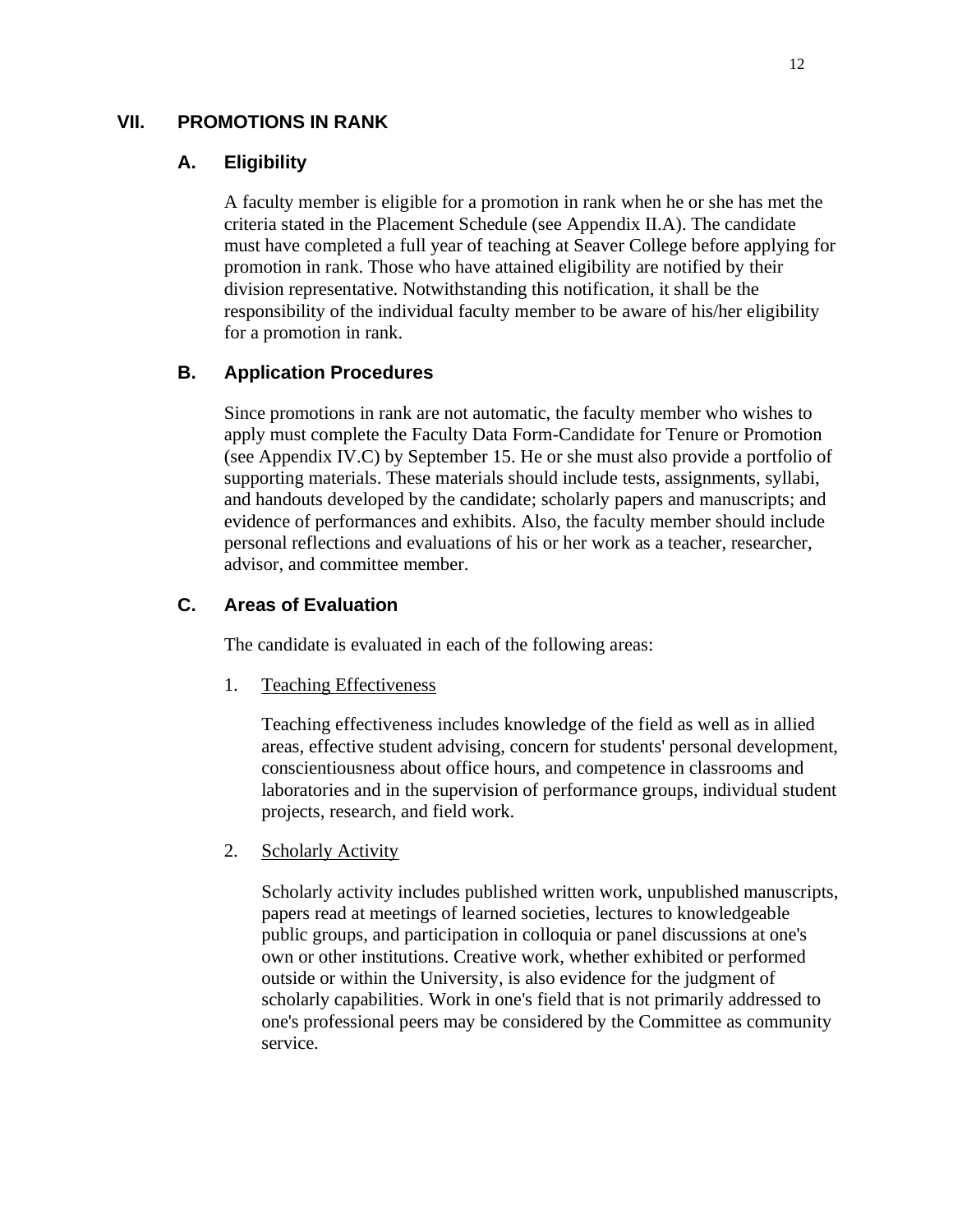#### 3. Service

Service is divided into three categories.

a. Professional Service

Professional service includes active participation in professional organizations; holding advisory and consultative positions of recognized stature, and holding committee membership at the national, regional or state level.

b. University Service

University service includes committee work, administrative responsibility within the academic division, sponsorship of student organizations, work with the Seaver Faculty Association, and convocation attendance.

c. Community Service

Community service includes participation in church, civic and service organizations, political activity, and other organizations.

d. Academic Divisional Deans and Other Administrators

When a chairperson or administrator is applying for promotion or step advancement, his or her performance of duties as a chairperson will be considered for service, but not as a substitute for teaching or scholarly activity. No faculty member is promoted or tenured as a chairperson or other administrator, but only as a faculty member.

4. Support for Christian Values

The candidate is expected to display a consistent pattern of support for generally accepted Christian values and the mission of Pepperdine University as described in the Mission Statement (see Appendix X).

### <span id="page-16-0"></span>**D. Evaluation Sources**

- 1. Designated Peers
	- a. The candidate selects five "designated peers," with the approval of the chairperson and division representative, to evaluate him or her. These "designated peers" serve Pepperdine in the candidate's own discipline or in a closely related discipline, with the requirement that each evaluator is conversant with the field of the person to be judged. At least three of these peers must be tenured, with the remainder being tenure-track. In the event that not enough qualified peers are available at Pepperdine to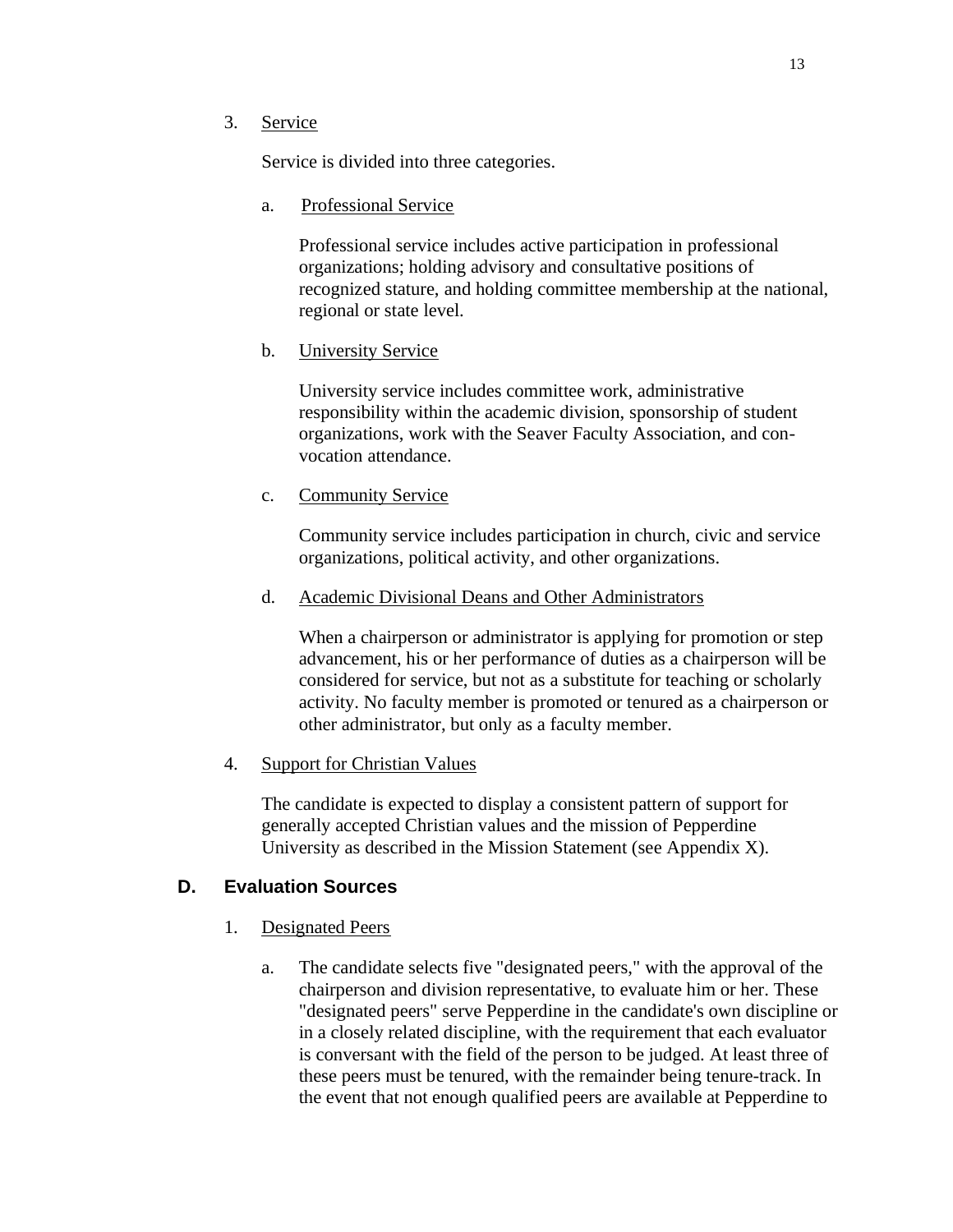evaluate the faculty member's application, the candidate, together with the chairperson and division representative, may solicit one or more evaluations from outside the university. After the peers have been designated, the division representative will meet with them singly or in groups to clarify the kind of information needed by the Committee.

- b. These colleagues review in detail the candidate's Faculty Data Form-- Candidate for Tenure or Promotion (see Appendix IV.C). They review such data as teacher's course outlines, texts, syllabi, reading lists, tests, statements of objectives, and prepared notes/handouts which the candidate provides. They should attend at least one class session of the candidate. They arrange with the candidate in advance to avoid visiting on days when exams, films, guest speakers, or other atypical class activities are planned. They may visit classes singly or with other peer reviewers as the candidate desires. They should arrive in the classroom on time and should stay until the class has been dismissed. The candidate need not introduce peer evaluators to the class, but may at his or her discretion. Evaluators should be as unobtrusive as possible during class visits.
- c. After a review of all materials provided by the candidate in support of his or her application, designated peers will complete the Designated Peer Evaluation (see Appendix IV.D). Peers should make a special effort to evaluate the weight of scholarly material, the appropriateness and sophistication of teaching materials, the importance of the professional or community contribution, rather than simply listing what the candidate has done.

#### 2. Additional Peers

To aid the Committee in obtaining a complete view of the candidate, all other members of the candidate's division will be invited to complete the Peer Evaluation Form (see Appendix IV.F.).

3. External Peers (Distinguished Professor only)

To aid the Committee in its initial evaluation of a candidate for Distinguished Professor, one who is expected to be of recognized standing among specialists in his/her field, additional evaluations from outside the university are gathered from each of three separate external sources (see Appendix IV.G.):

- a. Outside peer selected by the Committee from a list of three submitted by the candidate.
- b. Outside department chair selected by the Committee from a list of three "cohort schools" chosen by the candidate.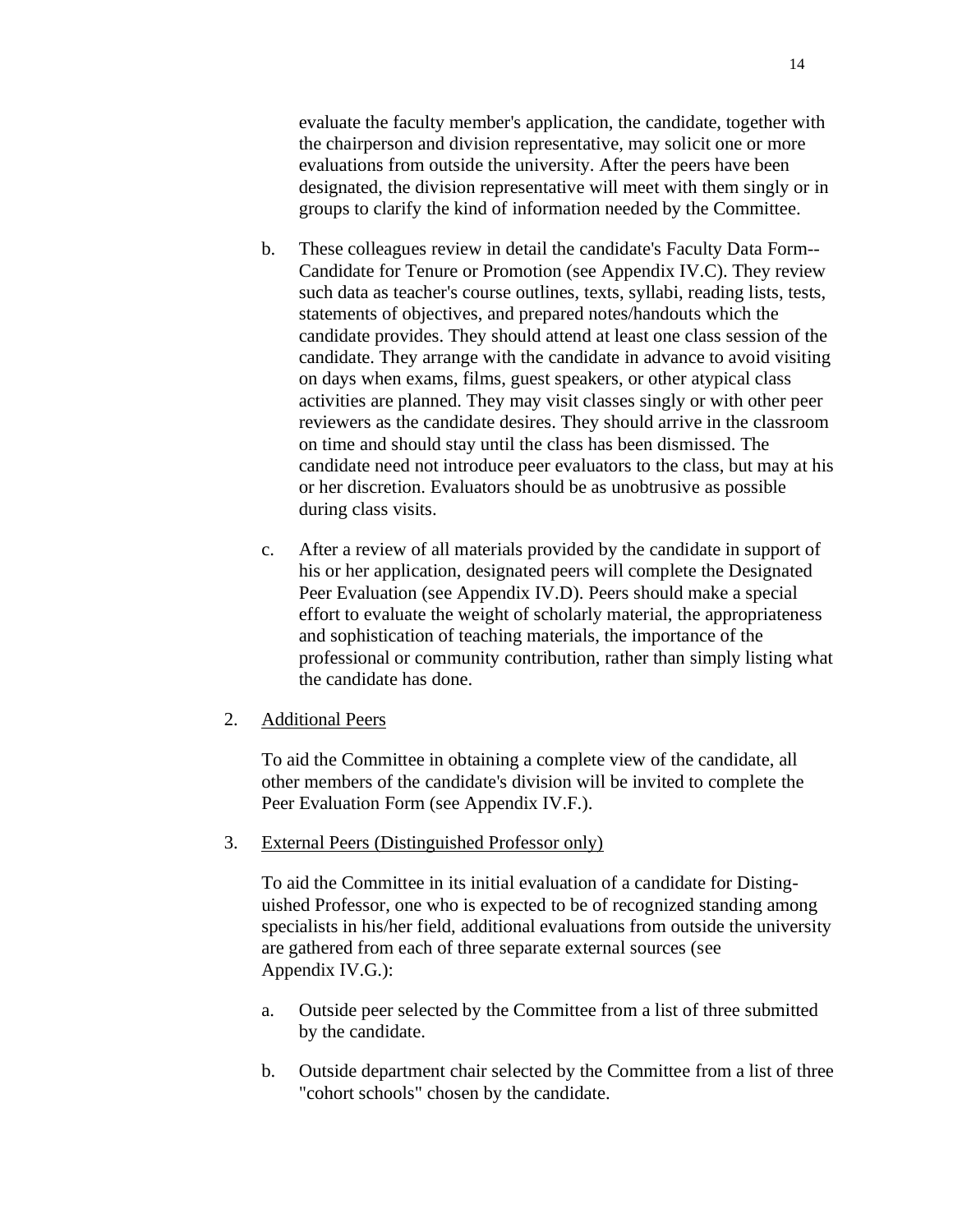- c. Outside professional association officer or journal editor selected by the Committee from a list of three submitted by the candidate.
- 4. Students

The academic divisional dean provides the Committee with a summary of all student evaluations for the candidate during the past three years.

The Rank, Tenure, and Promotion Committee will examine student evaluation forms for the two preceding semesters in which application is made, and will receive computer output reports from student evaluations which contain data from all questions on the form. Chairpersons will provide more complete and explicit information from the narrative comments which they have seen on student evaluations of each candidate for the past three years.

Chairpersons are to ensure that candidates for tenure/promotion are evaluated by students in all classes in the two semesters preceding the review.

5. Academic Divisional Dean

After reviewing all materials provided by the candidate, the chairperson completes the Divisional Dean Evaluation Form (see Appendix IV.E).

### <span id="page-18-0"></span>**E. Evaluation Procedures**

1. In the first three areas listed in Section VI.C, the candidate is compared with teachers at Seaver College in teaching load and committee responsibilities. After the Committee has reviewed all the pertinent information concerning the candidate, each committee member rates the candidate in the areas of teaching effectiveness, scholarly activity, and service by means of the following scale:

Poor Marginal Good Very Good Outstanding

Since Seaver College regards excellence in teaching of prime importance, the rating for teaching effectiveness is doubled to give it twice the weight of each of the other two areas. Also, no candidate will be recommended for a promotion in rank unless he or she rates at least "Good" in the "Teaching Effectiveness" area.

2. Committee members review the fourth area listed in Section VI.C, and assess whether the candidate has displayed a consistent pattern of support of generally accepted Christian values and the mission of Pepperdine University as described in the Mission Statement (see Appendix X).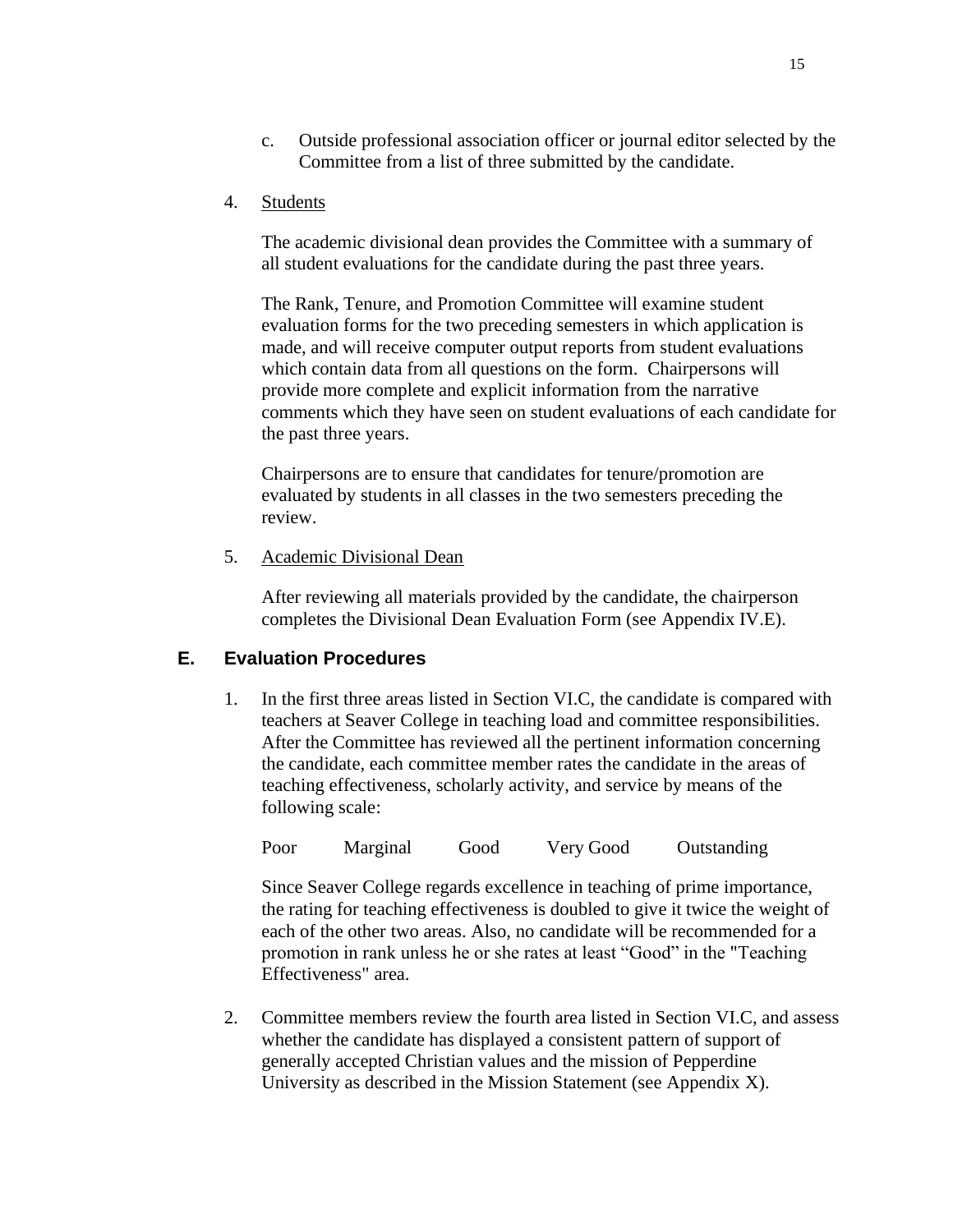- 3. The following principles guide the Committee in its evaluation of information received:
	- a. It is the responsibility of the Rank, Tenure, and Promotion Committee to investigate allegations made against any candidate. During this investigation, the identity of the person making the allegations will be kept confidential.
	- b. No substantive new information about a candidate can be discussed by the committee members unless the information is written down and signed by the author. The new information becomes a part of the candidate's RTP application.
	- c. At the Committee's discretion, the author may be asked to clarify and expand and give the grounds for his or her allegation.

## <span id="page-19-0"></span>**F. Declining or Withdrawing an Application**

If a faculty member has not stated his/her intent to apply for promotion by the deadline it will be assumed that they have declined to apply.

## <span id="page-19-1"></span>**G. Movement Through Placement Schedule**

- 1. For purposes of determining movement through the schedule, one year is typically equivalent to two semesters of full-time teaching. This includes not only teaching, but also units allowed for chairperson duties, supervisory assignments, reassigned time, and sabbatical leave time. It does not include leave of absence, unless for an academic teaching assignment.
- 2. A faculty member cannot be considered for step advancement or promotion while on leave of absence.
- 3. When a faculty member has been either held back or accelerated, he or she will thereafter spend the number of years at each step stipulated by the Placement Schedule.
- 4. The eligibility period for those individuals who are hired mid-year will begin the following fall semester.

## <span id="page-19-2"></span>**H. Route of Promotion Application**

After the files have been reviewed by both the committee and the dean of Seaver College, the committee and the dean will meet to discuss each candidate. Alternatively, the dean of Seaver College may designate a representative, to review the files, meet with the committee, and make an independent evaluation. Following this conference, the committee will forward its recommendations to the dean of Seaver College. The dean of Seaver College will then make recommendations to the provost.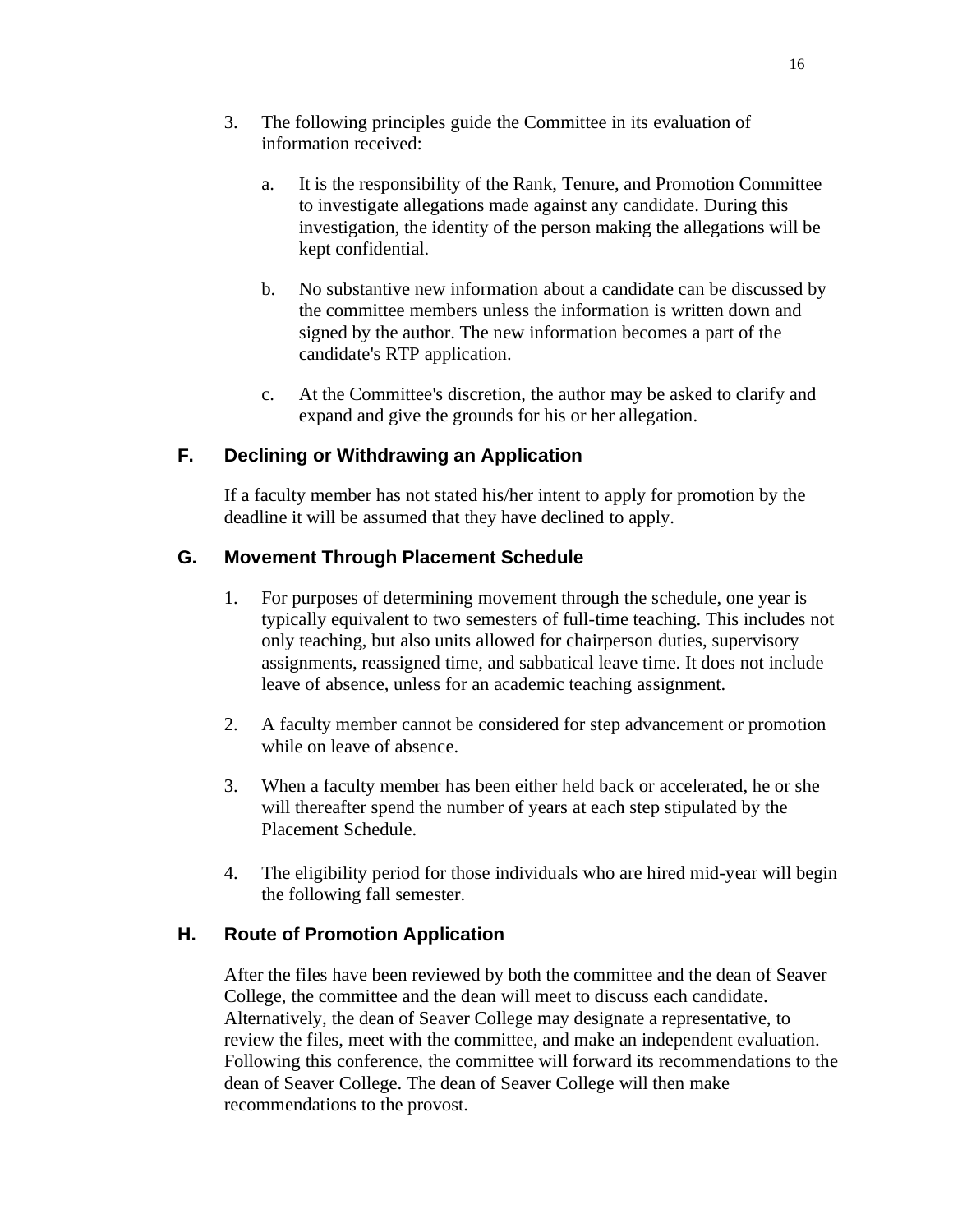After forwarding the candidate's files to the Dean's office, they will remain in the Dean's office so that they may be available to the University administration.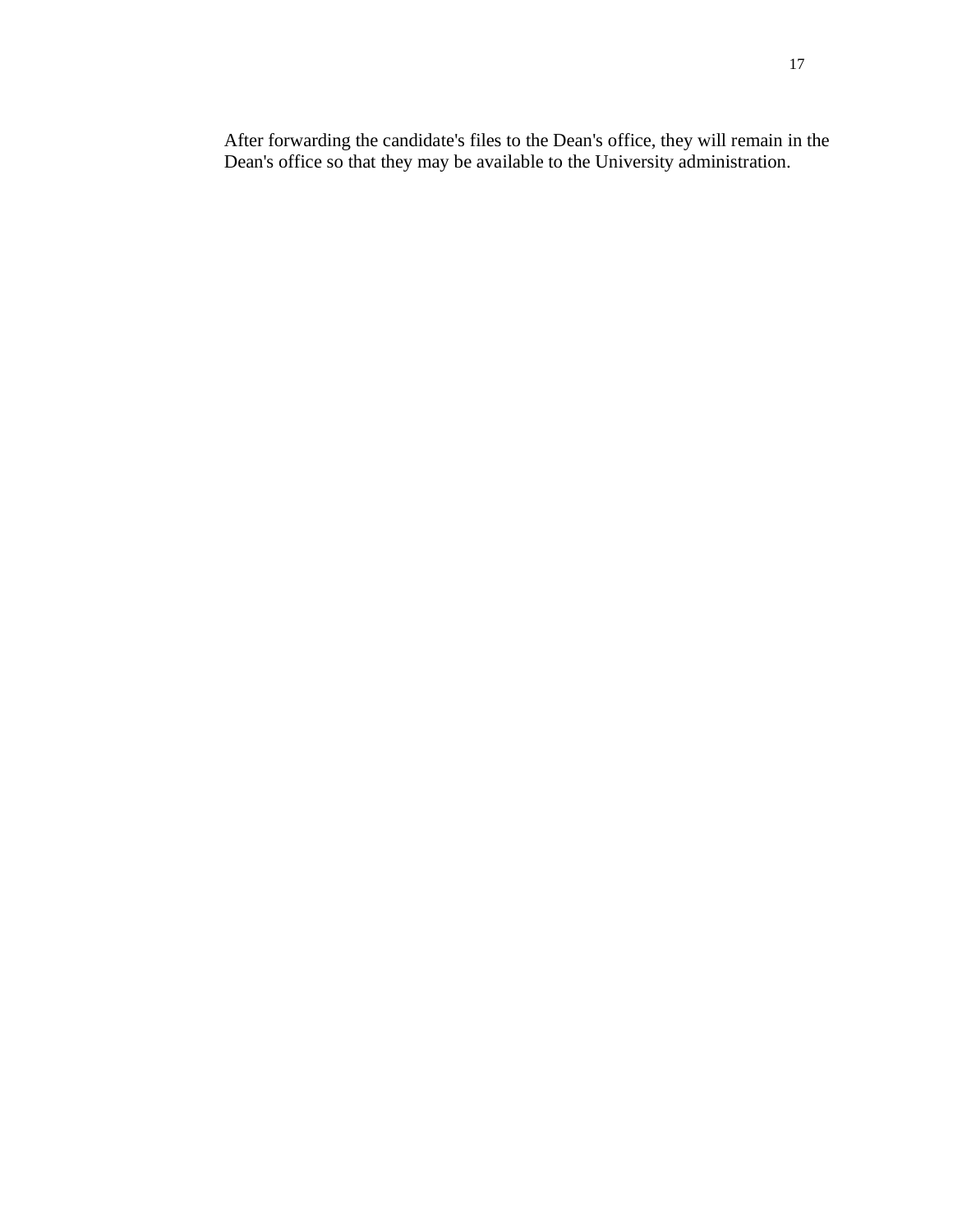### <span id="page-21-0"></span>**VIII. ACCELERATED PROMOTION**

Accelerated promotion provides a mechanism by which faculty who are performing exceptionally in the areas of teaching, scholarship, and service can move through the ranks more rapidly than the normal progression as shown on the Placement Schedule (see Appendix II.A.). When granted, accelerated promotion effectively reduces by either one or two years the time spent by an applicant at the Assistant or Associate Professor ranks. (There is no accelerated promotion for Full Professors to achieve early eligibility for the status of Distinguished Professor.)

## <span id="page-21-1"></span>**A. Eligibility**

During the fourth year at the rank of Assistant or Associate Professor, a faculty member of exceptional merit is eligible to apply for an Accelerated Promotion to the next rank. The earlier one applies the more rigorously the promotion criteria are applied. Accelerated promotion cannot be utilized to advance a faculty member to another step within the ranking levels, nor to advance a Full Professor.

## **B. Application Procedures, Areas of Evaluation, and Evaluation Sources and Procedures**

These are the same as those for promotion in rank, with the following exceptions:

- 1. The designated peer and supervisor evaluation forms ask the reviewer to provide information supporting or discounting the candidate's excellence in each of the areas assessed.
- 2. The designated peer forms include the reviewer's recommendation for granting or denying the request for accelerated promotion.

## <span id="page-21-2"></span>**C. Criteria**

To receive an accelerated promotion after the fourth year (effectively a two-year advance), a faculty member must display a consistent pattern of support for generally accepted Christian values and the mission of Pepperdine University as described in the Mission Statement, and must be in the top 10 percent of Seaver faculty in each of the areas of teaching, scholarly activity, and service. To receive an accelerated promotion after the fifth year (effectively a one-year advance), a faculty member must display a consistent pattern of support for generally accepted Christian values and the mission of Pepperdine University as described in the Mission Statement, and must be in the top 10 percent of Seaver faculty in one of the three areas of teaching, scholarly activity, or service, and in the top 25 percent in each of the other two areas.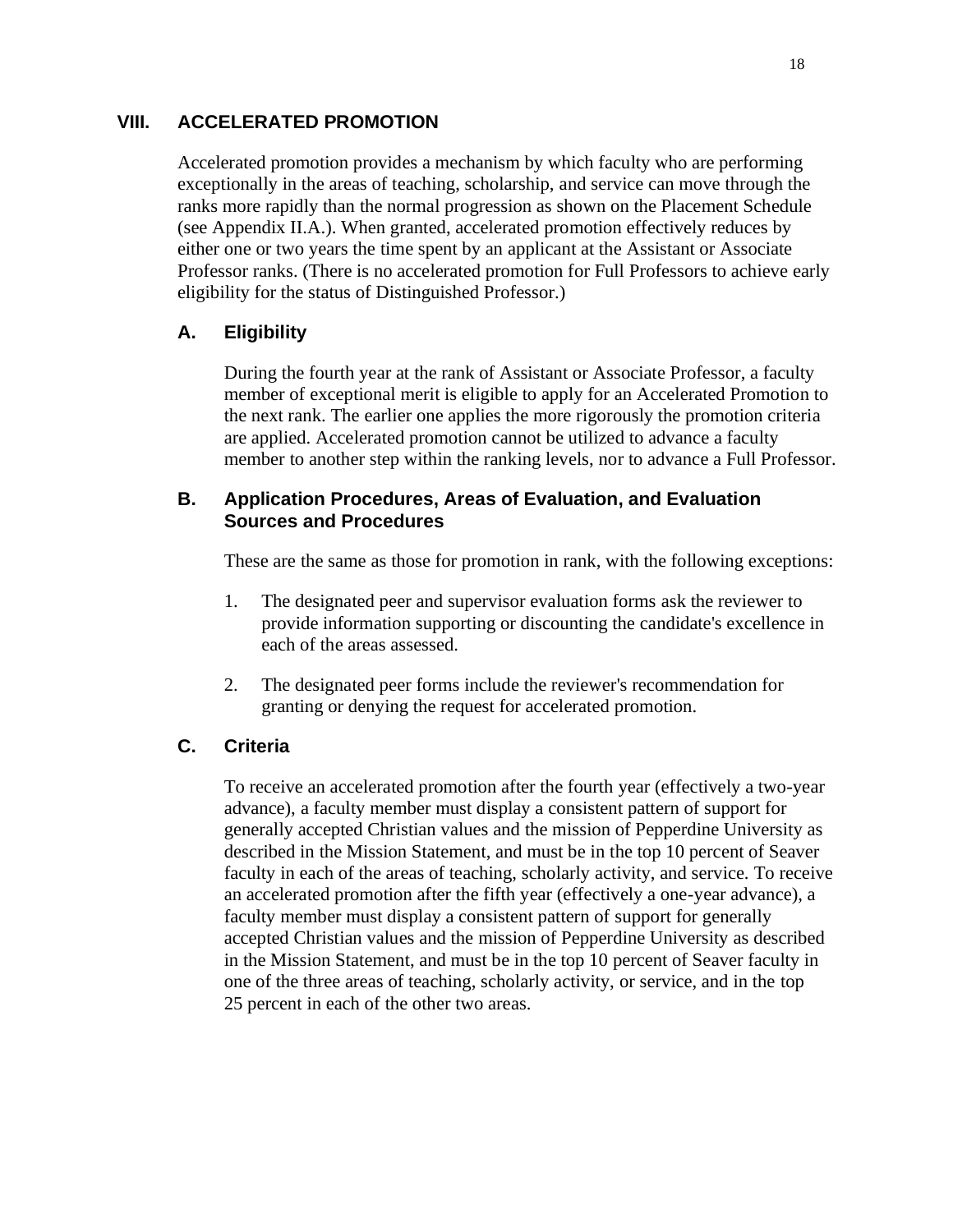## <span id="page-22-1"></span><span id="page-22-0"></span>**IX. PRE-TENURE REVIEW**

#### **A. Purpose**

The pre-tenure review is similar in form to a tenure review and is for the purpose of assessing a tenure-track candidate's progress towards obtaining tenure. This Rank, Tenure, and Promotion Committee evaluation provides the candidate with detailed feedback concerning strengths and weaknesses in the areas of teaching, scholarship, and service, and is used to help decide whether the faculty member should be reappointed. (A decision to reappoint does not guarantee a favorable tenure decision later.) If the decision is not to reappoint, the year following the review will be the terminal period of employment.

### <span id="page-22-2"></span>**B. Notification**

The pre-tenure review normally takes place during the candidate's third year. For faculty who will be evaluated for tenure during their fourth or fifth year according to the provisions of X.A.2, the pre-tenure review takes place during the candidate's second year. There is no provision for pre-tenure review for faculty who are evaluated for tenure earlier than their fourth year of employment in a tenure-track position.

## <span id="page-22-3"></span>**C. Application Procedures, Evaluation Areas, andEvaluation Procedures**

These are the same as for promotion in rank (see Section VII) and tenure with the exception of the following:

- 1. The Faculty Data Form (see Appendix VI.C) additionally asks the candidate to express his or her goals for the next three years, and this form and the supporting materials must be completed by January 15.
- 2. The designated peer and supervisor evaluation forms (see Appendix VI.D, VI.E) include a summary section in which the reviewer is asked to outline the candidate's strengths and weaknesses and make suggestions for change or improvement.

### <span id="page-22-4"></span>**D. Results**

After the Rank, Tenure, and Promotion Committee has studied all the materials submitted, it writes an evaluative report including a recommendation about reappointment, copies of which are sent to the faculty member, his or her chairperson, and the dean of Seaver College.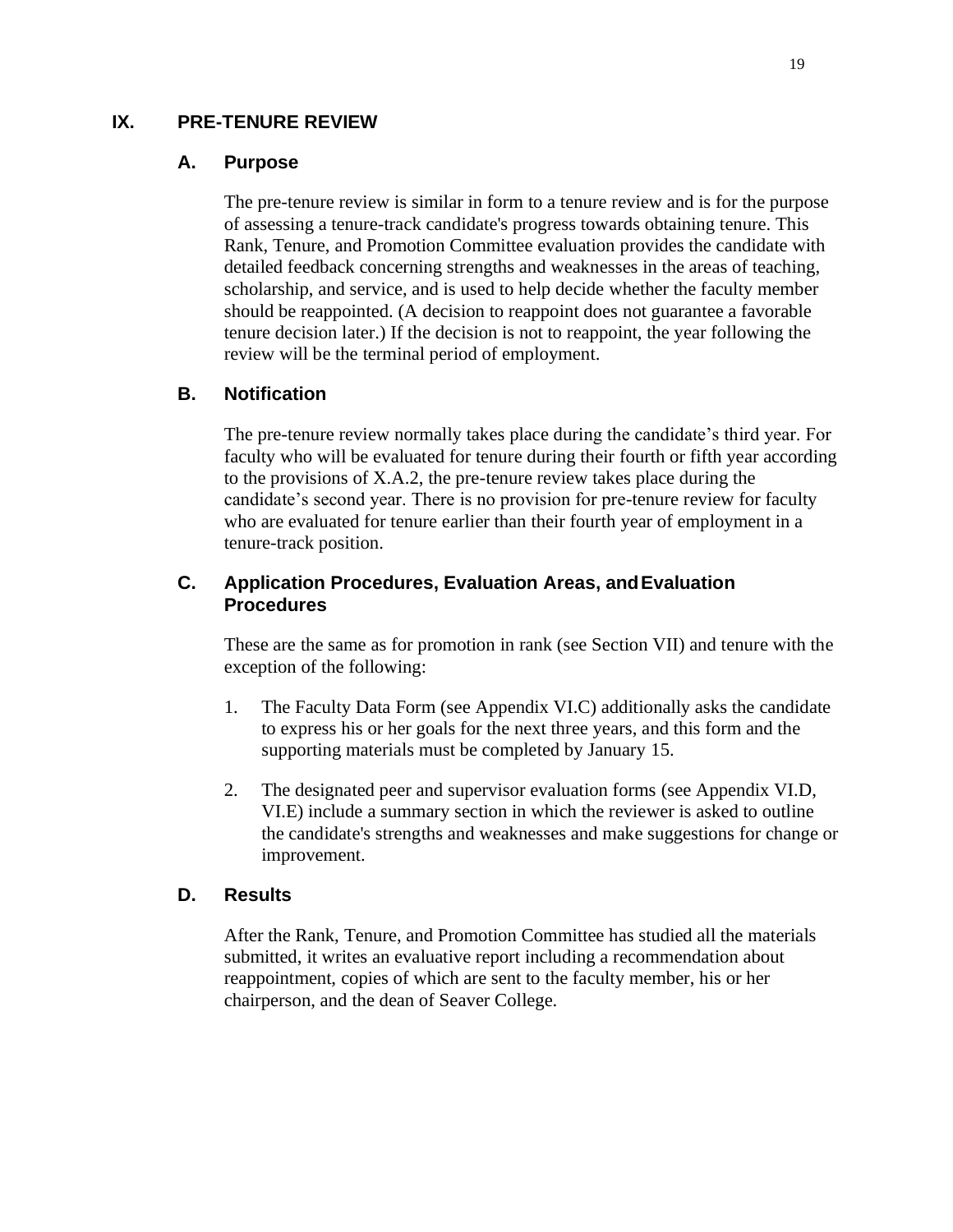## <span id="page-23-0"></span>**X. TENURE**

The University Tenure Policy, adopted by the Board of Regents on September 8, 1981 and revised September 1993 (see Appendix IX) is in full force and all matters concerning tenure shall be decided by reference to its provisions.

## <span id="page-23-1"></span>**A. Eligibility**

- 1. The tenure review is normally undertaken during the sixth year, with the seventh year being either the terminal year of employment or the first year of tenure.
- 2. It is possible for the tenure review to be undertaken before the sixth year of employment. However, such cases must be negotiated between the candidate and the University at the time the candidate is hired in a tenuretrack position. The year during which the tenure review is to be made must be explicitly stated in a letter to the candidate, a copy of which shall be forwarded to the Rank, Tenure, and Promotion Committee.
- 3. A faculty member employed with the rank of "Instructor" must achieve the rank of "Assistant Professor" no later than the beginning of the fifth year of service to be eligible to apply for tenure.
- 4. The policies described in 1 and 2 above do not preclude an exceptional candidate being hired with tenure.

Those who have attained eligibility are notified by their division representative. Notwithstanding such notification, it is the responsibility of the individual faculty member to be aware of his/her eligibility for tenure.

## **B. Application Procedures, Areas of Evaluation, Evaluation Sources, and Evaluation Procedures for Tenure**

These are the same as those for promotion in rank (see Section VII), with the exception of the following:

- l. The faculty member must apply for tenure in a specific school and field of specialization, for example, Seaver College/Journalism.
- 1. The committee's pre-tenure evaluation will be considered during the tenure evaluation.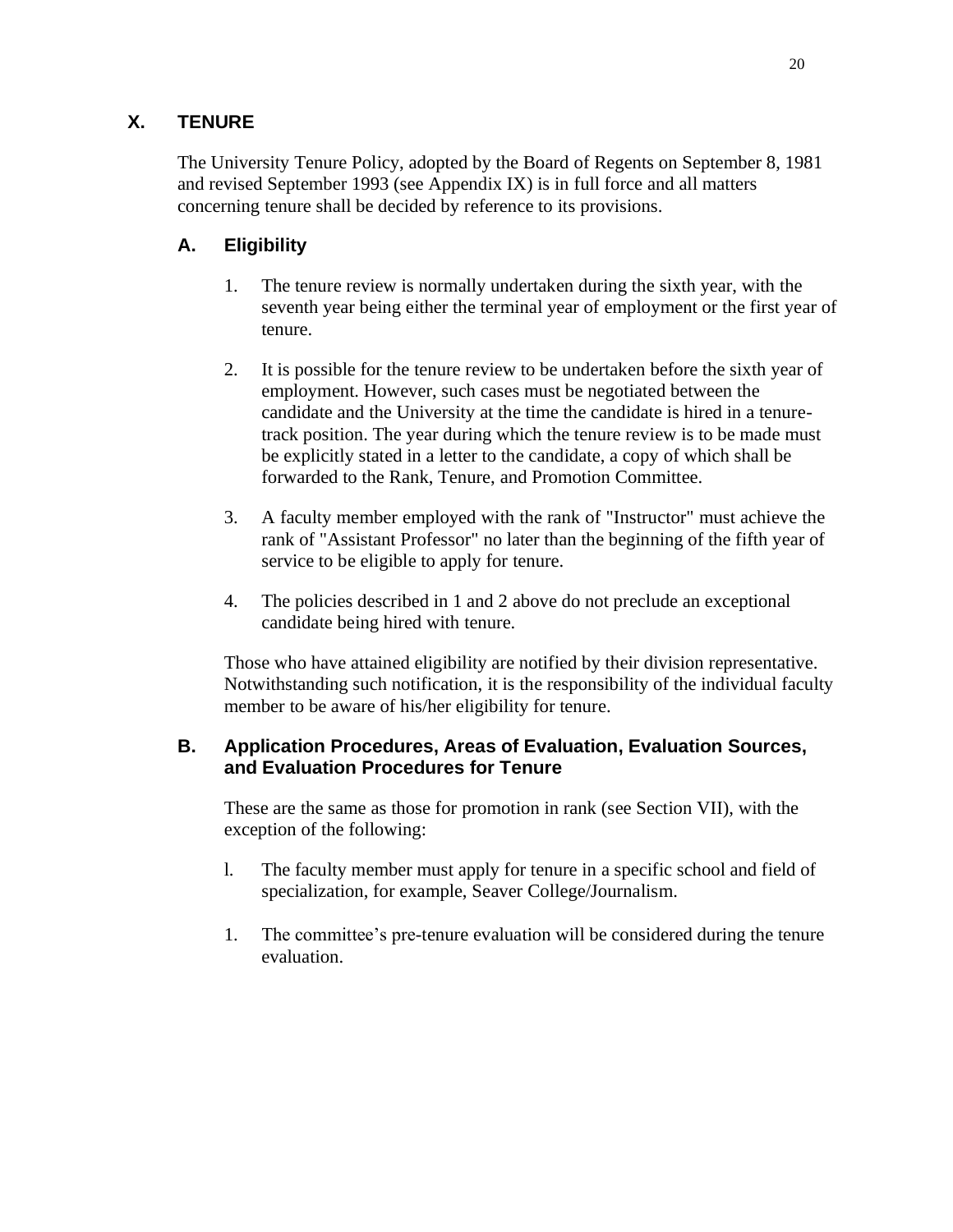## <span id="page-24-0"></span>**C. Route of Tenure Application**

When both the dean of the faculty and the committee have reviewed the files, the dean and the committee will meet to discuss each candidate. Following the conference, the committee will forward its recommendation to the dean of Seaver College. The dean of Seaver College makes a recommendation to the provost.

After forwarding the candidate's files to the Dean's office, they will remain in the Dean's office so that they may be available to the University administration.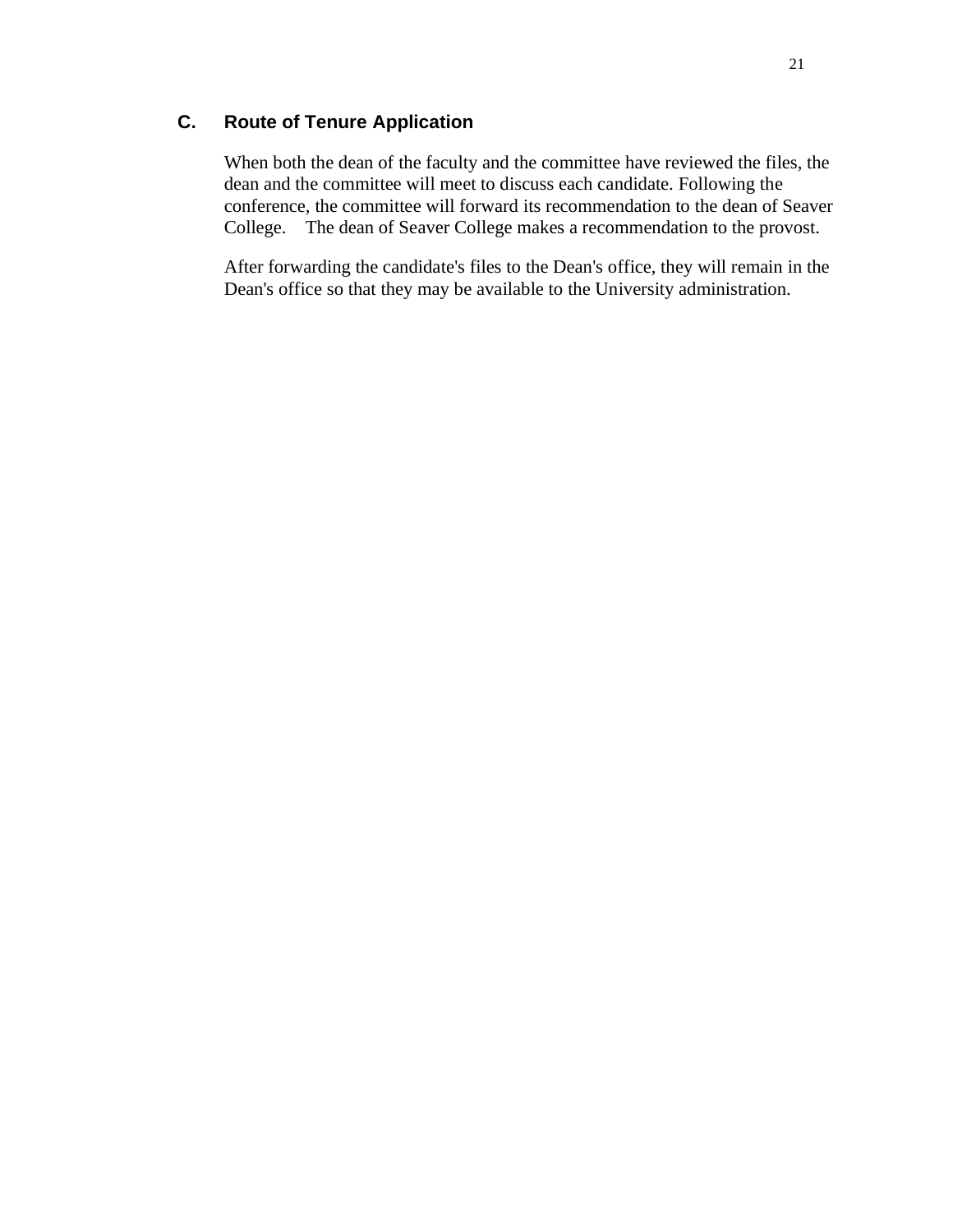## <span id="page-25-1"></span><span id="page-25-0"></span>**XI. FIVE-YEAR EVALUATION OF TENURED FACULTY**

## **A. Purpose**

In order to insure continued high quality in a faculty member's performance after he or she has received tenure, the Rank, Tenure, and Promotion Committee undertakes a five-year evaluation of the faculty member's performance every five years regardless of rank. The five-year evaluation applies to those who have neither been evaluated by RTP in the past five years nor received a step increase in the past five years. The five-year evaluation also applies to Named Chairs who will undergo the review every five years subsequent to their initial appointment. The evaluation is not a review to determine whether tenure should be continued, but a means of giving the faculty member regular reports on his or her performance.

## <span id="page-25-2"></span>**B. Notification**

Representatives of each combined division have the responsibility of informing faculty members in their divisions when they are scheduled for a five-year evaluation. The division representative will notify the faculty member by October 1. The evaluation procedure will take place during the spring semester.

## <span id="page-25-3"></span>**C. Procedure and Sources of Information**

The procedure is similar to that of promotion and tenure.

- 1. The faculty member is asked to fill out a Faculty Data Form (See Appendix V.C.) in which he or she reports on work and significant accomplishments in the areas of teaching, scholarship, service, and support for the mission of Pepperdine University. The faculty member also provides a portfolio of supporting materials, including materials on curriculum and course development, student advising, publications, performances, and committee work.
- 2. The candidate, together with the divisional dean and division representative, selects three "designated peers" to evaluate him or her. These designated peers serve in the candidate's own department or in a related department, with the requirement that each evaluator is conversant with the field of the person to be judged. After the peers have been designated, the division representative will meet with them singly or in groups to clarify the kind of information needed by the Committee (see Appendix V.D.).
- 3. The divisional dean completes a similar evaluation (see Appendix V.E.), differing only in that it asks for a report on teaching evaluations.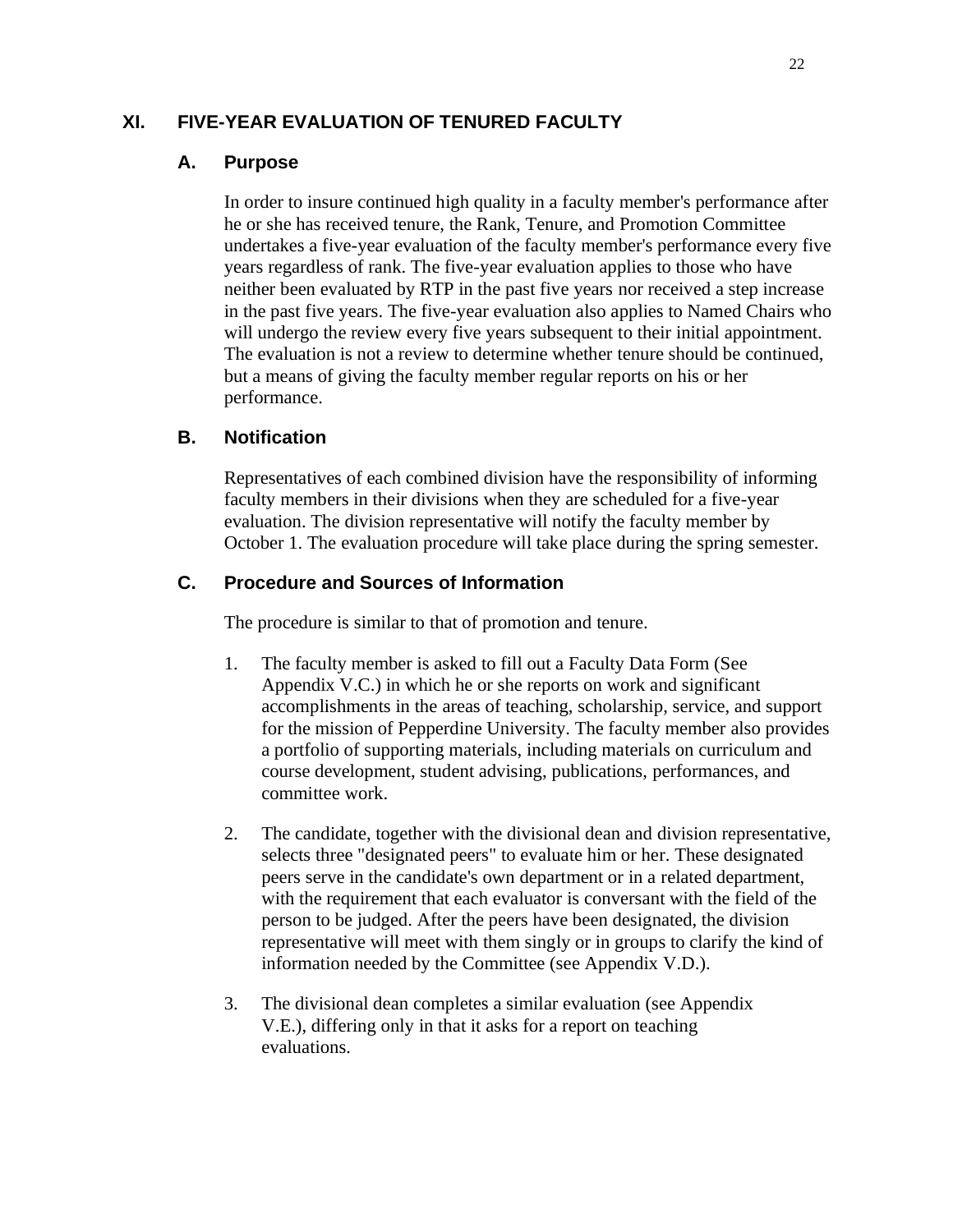4. The faculty member's supporting materials are to be placed with the division representative by January 15, so the designated peers and divisional dean can evaluate them. Peer reviews are to be completed and filed with the division representative of the Rank, Tenure, and Promotion Committee by February 15 (see Appendix I).

### <span id="page-26-0"></span>**D. Results**

After the Rank, Tenure, and Promotion Committee has studied all the materials submitted, it writes an evaluative report, copies of which are sent to the faculty member, his or her chairperson, the dean of Seaver College, and the Provost.

#### <span id="page-26-1"></span>**E. Faculty Performance Awards**

At the time of the five-year review, faculty are eligible for a Faculty Performance Award (FPA). For details about the FPA see the Faculty Handbook. The committee will include recommendations regarding FPAs in its evaluative report of five-year review candidates. The committee's evaluation will be considered by the dean of Seaver College who makes the final determination concerning FPAs. All faculty undergoing a five-year review, except those holding the rank of Distinguished Professor, are eligible for an FPA.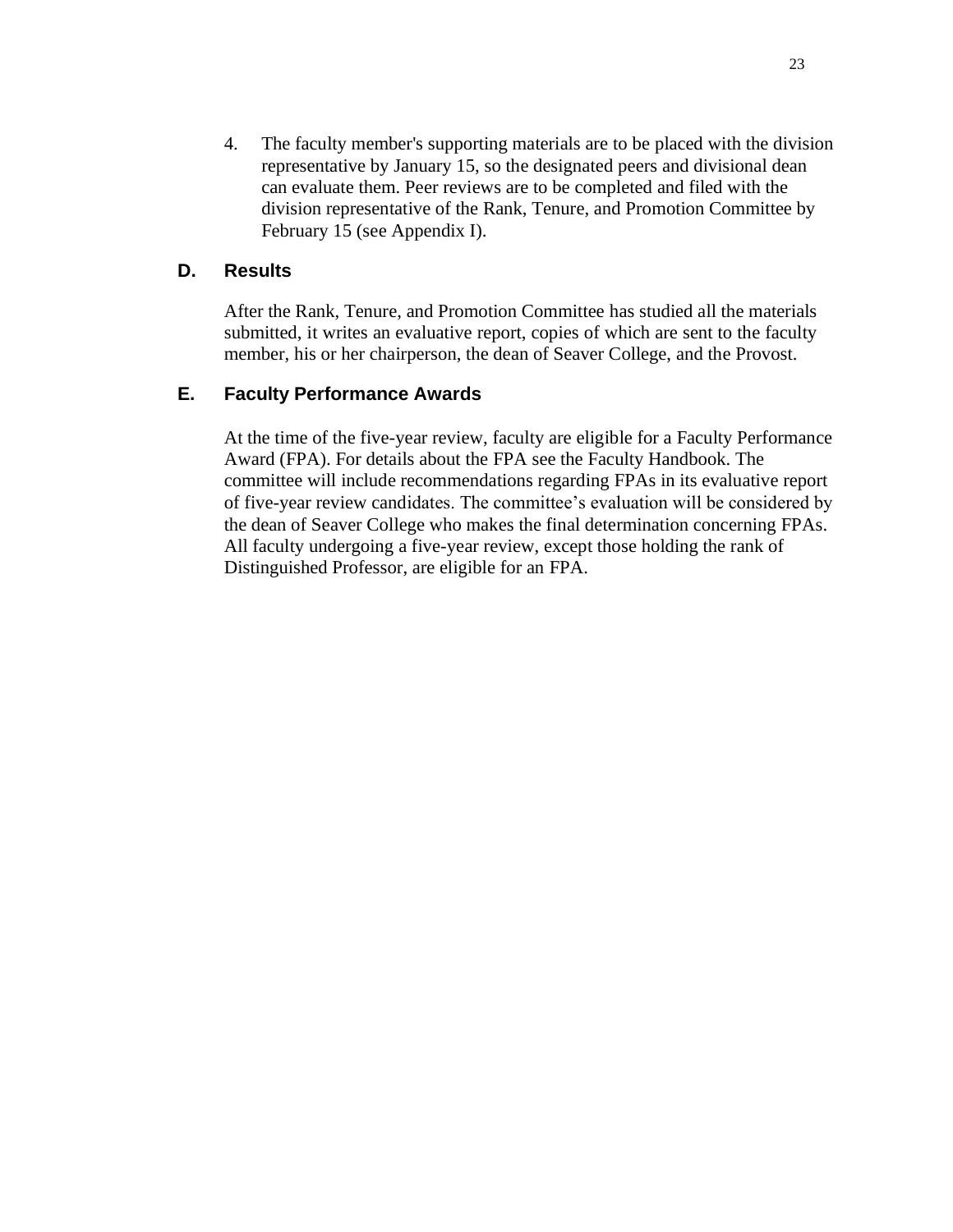### <span id="page-27-0"></span>**XII. FACULTY APPRAISAL AND DEVELOPMENT PROGRAM**

In order to give faculty members regular notice of their standing and to aid them in meeting the division's standards, chairpersons should meet with their faculty individually once a year. To aid this discussion, the Rank, Tenure, and Promotion Committee has provided two forms, a Faculty Data Form and a Chairperson Evaluation Form (see Appendix VIII). The forms are similar to the forms used for pre-tenure, tenure, and promotion so that the faculty member may obtain a clear sense of whether he or she is progressing toward tenure and/or promotion.

#### <span id="page-27-1"></span>**XIII. ENDOWED CHAIRS**

A named chair, such as the Fletcher-Jones Chair of Great Books, is reserved for a distinguished teacher/scholar who holds the rank of professor. Normally the holder of such a chair will have a reputation that extends beyond the Pepperdine community. To determine whether she or he continues professionally active following appointment, the holder of a named chair is reviewed every five years by the Rank, Tenure, and Promotion Committee. Assuming that the RTP evaluation is positive, the holder of the named chair retains the position until she or he leaves the University, retires, or reaches the age of sixty-eight, whichever comes first. The five-year review procedure for named chairs is identical to the procedures outlined in Section XI of this manual.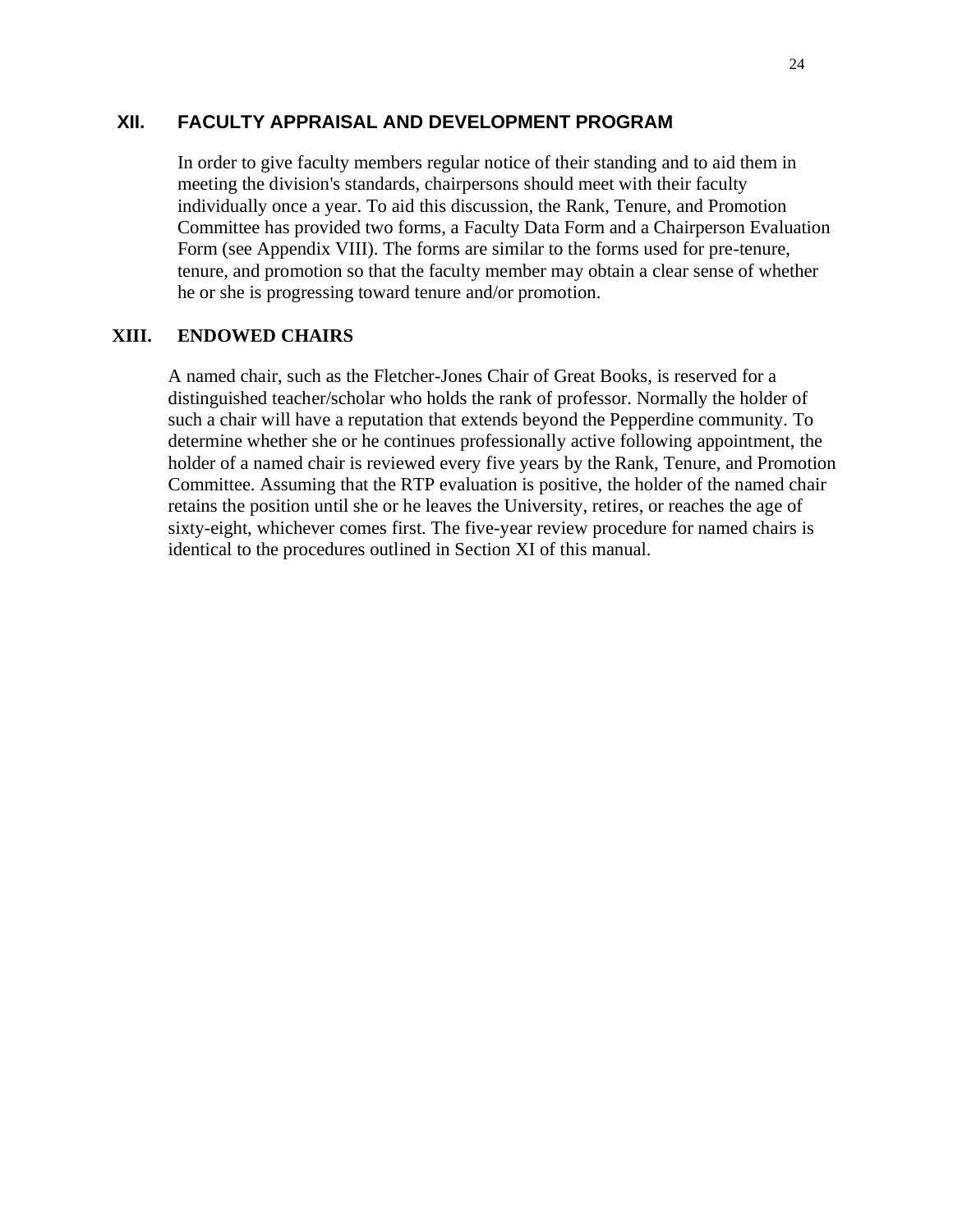| June 1       | All faculty who will be reviewed by the RTP Committee the following<br>academic year will be notified of eligibility.                                                                                                                                            |
|--------------|------------------------------------------------------------------------------------------------------------------------------------------------------------------------------------------------------------------------------------------------------------------|
| September 15 | All materials relating to candidate's application for promotion and/or tenure<br>must be received by the division representative.                                                                                                                                |
| October 1    | All faculty will be notified of their status (rank and step).                                                                                                                                                                                                    |
| October 15   | All peer and divisional dean forms for tenure and promotion must be<br>turned into the division representative.                                                                                                                                                  |
| December 1   | Decisions on promotion and tenure will be forwarded from the Rank, Tenure,<br>and Promotion Committee to the dean of Seaver College.                                                                                                                             |
| December 15  | Recommendations from the deans and the Rank, Tenure, and Promotion<br>Committee are forwarded to the provost.                                                                                                                                                    |
| January 15   | Portfolios for five-year and pre-tenure reviews must be received by the division<br>representative. Portfolios for any reappointment considerations, including<br>named chairs and Distinguished Professors, must be received by the division<br>representative. |
| February 15  | All peer and divisional dean forms for five-year, pre-tenure, and<br>reappointment reviews must be turned into the division representative.                                                                                                                      |
| April 15     | Decisions and evaluations on five-year, pre-tenure, and reappointment reviews<br>will be forwarded from the RTP committee to the dean of Seaver College.                                                                                                         |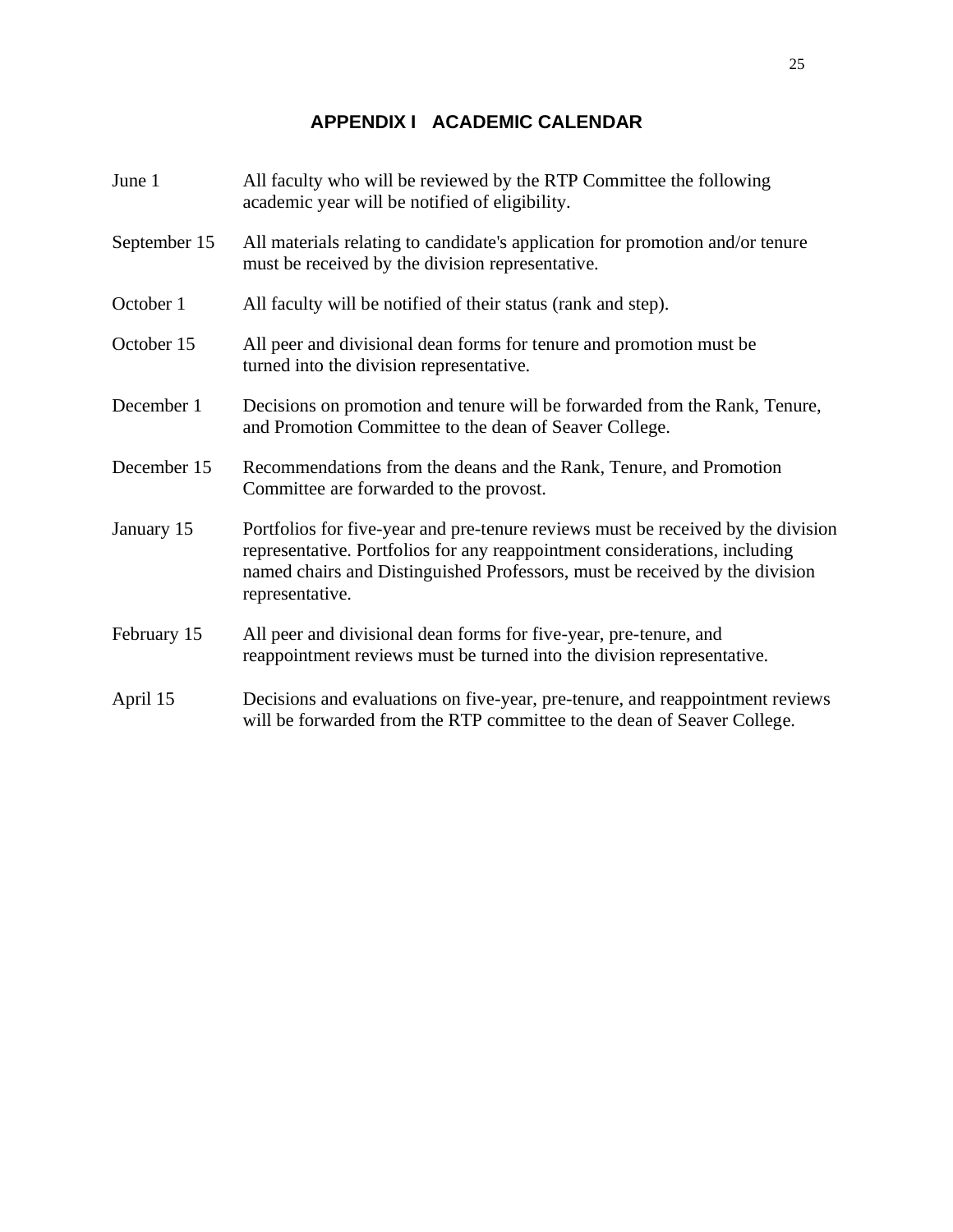## **APPENDIX II. A. PLACEMENT SCHEDULE**

| Rank          | <b>Step</b>    | $\text{Track I}^*$ | Track II*                  | Track III*                 |
|---------------|----------------|--------------------|----------------------------|----------------------------|
| Instructor    | $\mathbf{I}$   | M.A.               |                            |                            |
| Instructor    | $\overline{2}$ | $MA. + 2$ yrs.     |                            |                            |
| Instructor    | 3              | $MA. + 4$ yrs.     | Degree $+1$ yr.            |                            |
| Asst. Prof.   | 1              | $MA. + 7$ yrs.     | Degree $+3$ yrs.           | <b>Terminal Degree</b>     |
| Asst. Prof.   | $\overline{2}$ | Asst. Prof. $I +$  | Asst. Prof. $I + 2$ yrs.   | Asst. Prof. $I + 2$ yrs.   |
|               |                | $2$ yrs.           |                            |                            |
| Asst. Prof.   | 3              | Asst. Prof. $I +$  | Asst. Prof. $I + 4$ yrs.   | Asst. Prof. $I + 4$ yrs.   |
|               |                | 4 yrs.             |                            |                            |
| Assoc. Prof.  | 1              |                    | Asst. Prof. $I + 6$ yrs.   | Asst. Prof. $I + 6$ yrs.   |
| Assoc. Prof.  | $\overline{2}$ |                    | Assoc. Prof. $I + 2$ yrs.  | Assoc. Prof. $I + 2$ yrs.  |
| Assoc. Prof.  | 3              |                    | Assoc. Prof. $I + 4$ yrs.  | Assoc. Prof. $I + 4$ yrs.  |
| Professor     |                |                    | Assoc. Prof. $I + 6$ yrs.  | Assoc. Prof. $I + 6$ yrs.  |
| Professor     | $\overline{2}$ |                    | Prof. $I + 3$ yrs.         | Prof. $I + 3$ yrs.         |
| Professor     | 3              |                    | Prof. I + 6 yrs.           | Prof. I + 6 yrs.           |
| Seaver        |                |                    | Prof. $I + 9$ yrs. $+$     | Prof. $I + 9$ yrs. +       |
| Distinguished |                |                    | Distinguished Contribution | Distinguished Contribution |
| Professor     |                |                    |                            |                            |

### **Requirements**

\* For information concerning placement on promotional tracks, see Appendix II.B.

\*\* Years given are completed years as of the end of the academic calendar.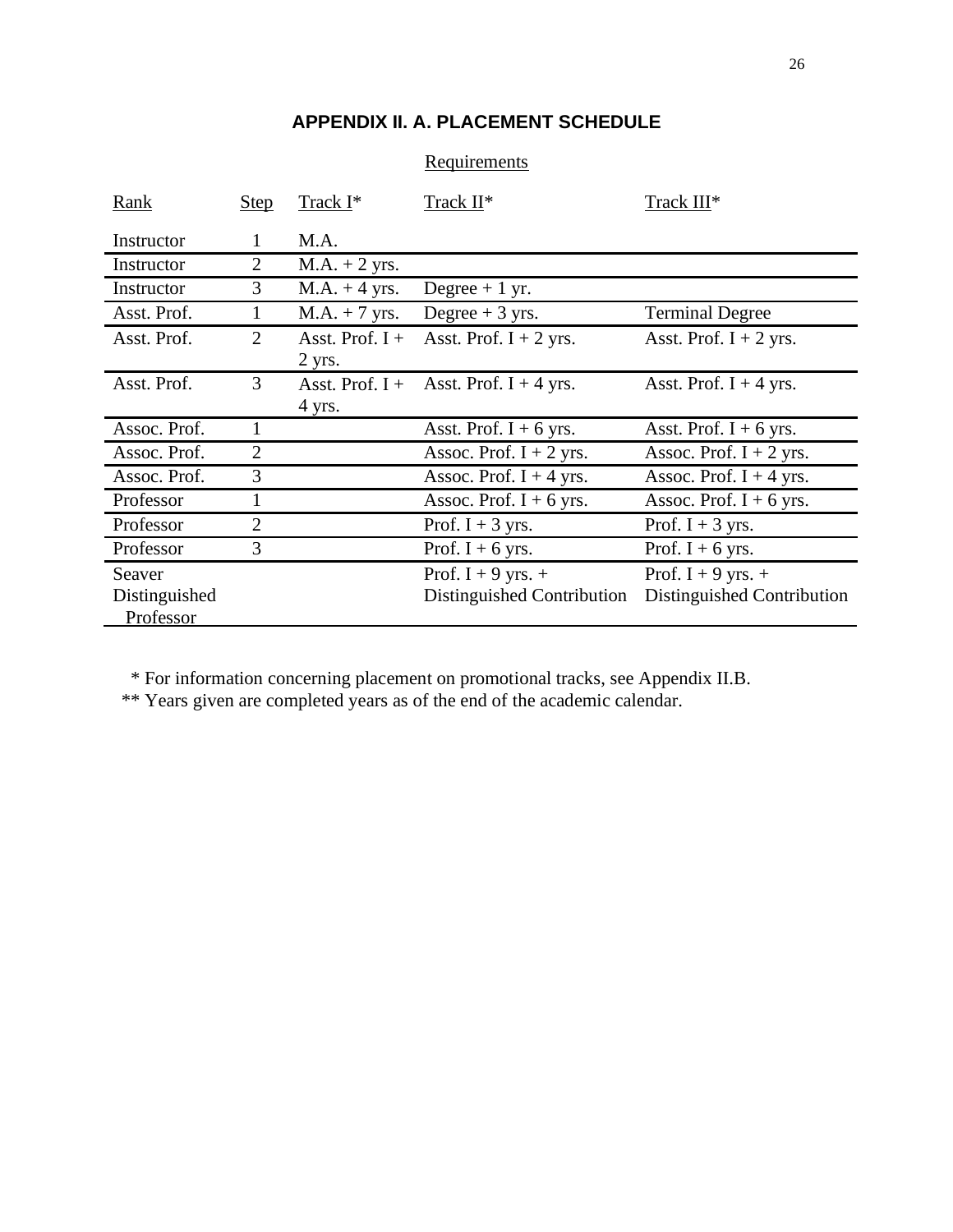### **APPENDIX II. B.**

### **DEGREE CRITERIA FOR PLACEMENT ON PROMOTIONAL TRACKS**

The following is a set of guidelines for determining the rate of advancement by an individual based on academic training.

I. TRACK I Track I is for persons holding less than a terminal degree. In general, Track I persons may not advance beyond Assistant Professor III with the following exception:

> People hired with a master's degree prior to 1965, with 15 years service, and with at least 10 years at Pepperdine will be eligible for promotions to Associate I, and, in 5-year-increments, to Associate Professor II and Associate Professor III. These persons will not be recommended by the Rank, Tenure, and Promotion Committee for promotion to Full Professor.

- II. TRACK II Track II is for persons holding a terminal degree judged not to be equivalent to the Ph.D. degree. Persons holding a terminal degree outside the area of their current teaching responsibilities could also be placed on this track (e.g., a J.D. teaching music).
- III. TRACK III Track III is for persons holding the Ph.D. degree or a terminal degree judged to be equivalent to the Ph.D. (e.g., a J.D. teaching Business Law, or M.F.A. teaching studio courses in art, music, or theatre).
- IV. If a teacher moves from one academic area to another, he or she must be reviewed by the Rank, Tenure, and Promotion Committee. The Committee will make a determination as to the appropriateness of the change and decide whether adjustments should be made as to placement in Tracks I, II, or III. If the highest academic degree is not in the area where the major teaching is to be done, there could be a change to a lower track with the consequence of slower progression in academic rank.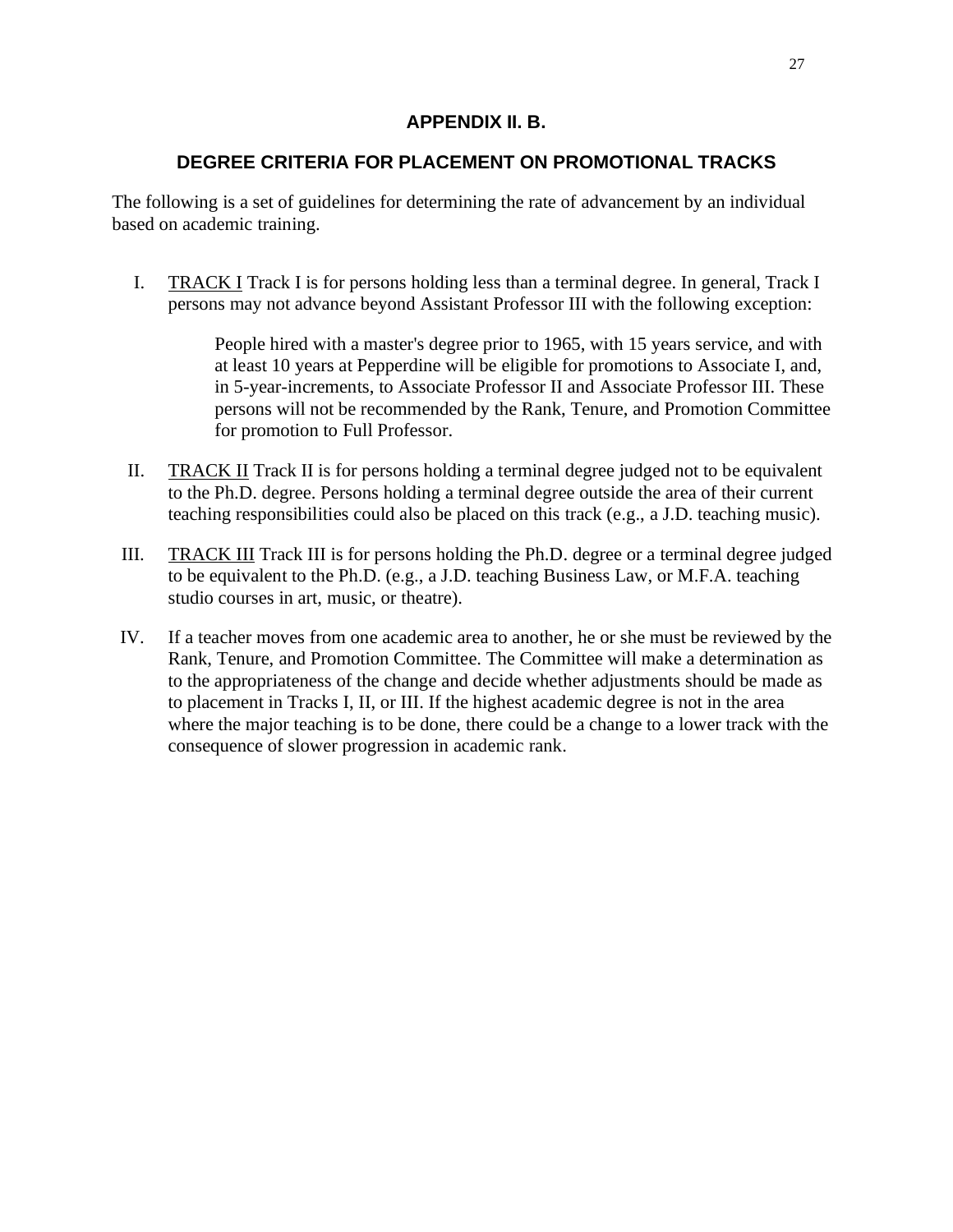### **APPENDIX III.**

## **NOTIFICATION OF STATUS**

Date:

Dear :

As your representative on the Rank, Tenure, and Promotion Committee, it is my responsibility periodically to update, communicate, and verify your placement status. As of September, 20\_\_, Rank, Tenure, and Promotion Committee records indicate the following status.

Present rank:

Next scheduled review for rank promotion: Fall, 20 (effective Fall 20)

Next scheduled review for step increase: Spring, 20 (effective Fall 20) Scheduled pre-tenure review: Spring, 20

Scheduled tenure review: Fall, 20

Scheduled five-year review: Spring, 20

Please evaluate this information carefully. Call me at extension if you have questions, suggestions, or clarifications. Please return this form to me, signed by you and indicating either your agreement or corrections on the appropriate lines, no later than .

Very truly yours,

Faculty Representative on Rank, Tenure, and Promotion Committee

□ The information stated above is correct.

 $\Box$  The information stated above is incorrect as follows:

cc: Division Representative Faculty Member

**Signature**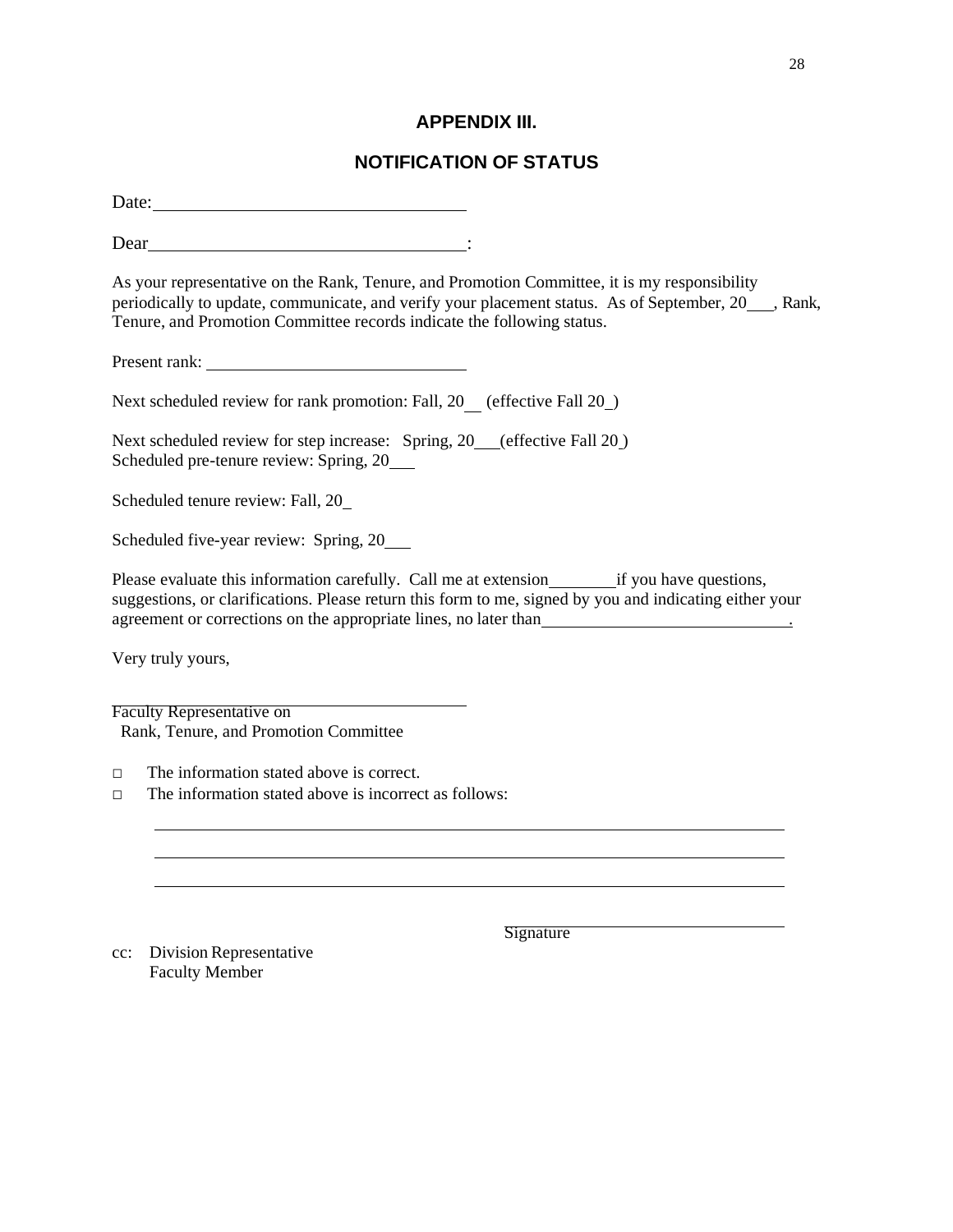### **APPENDIX IV.**

#### **FORMS RELATED TO TENURE AND PROMOTIONS IN RANK**

- A. Notification of Eligibility for Tenure or Promotion
- B. Notification of Peer Reviewer for Tenure or Promotion
- C. Faculty Data Form—Candidate for Tenure or Promotion
- D. Designated Peer Evaluation Form for Tenure or Promotion
- E. Supervisor's Evaluation Form for Tenure or Promotion
- F. Peer Evaluation for Tenure or Promotion
- G. External Peer Review Forms for Distinguished Professor
	- G. 1. Outside Peer Evaluation Form
	- G. 2. Outside Chair Evaluation Form
	- G. 3. Outside Professional Officer/Journal Editor Evaluation Form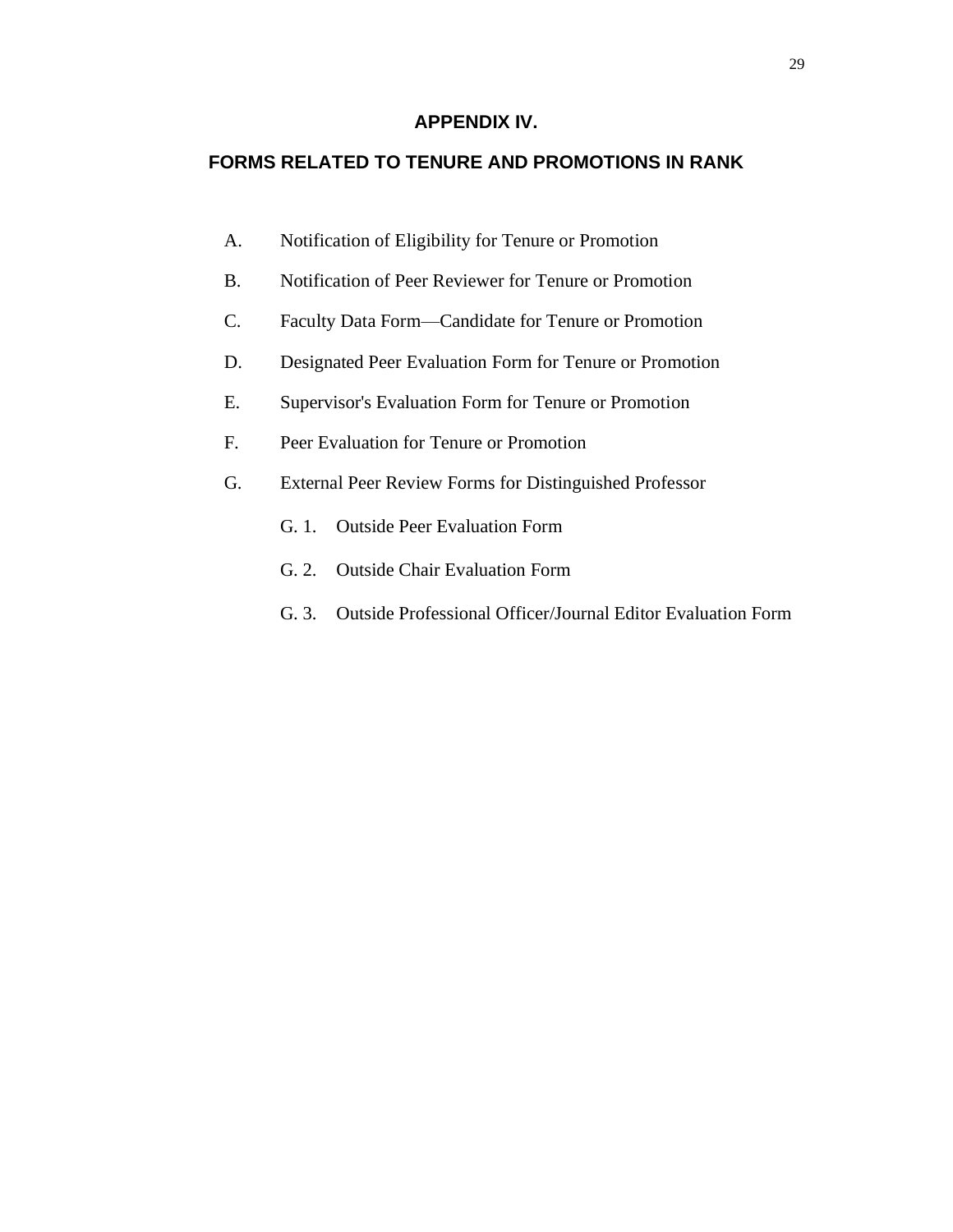## **IV. A. NOTIFICATION OF ELIGIBILITY FOR TENURE OR PROMOTION**

Date:

Dear : :

As your faculty representative on the Rank, Tenure, and Promotion Committee, it is my responsibility to inform you that you are eligible to apply for this year.

The process of evaluation will include the following elements: (1) chairperson evaluation, (2) designated peer evaluation, (3) responses from additional peers, (4) student evaluations. As your Rank, Tenure, and Promotion Committee Representative, I will soon contact you to assist you in selecting the five peers who will fill out a Designated Peer Evaluation Form.

To assist this process, you should complete the Faculty Data Form (Form IV:C) and compile a file of relevant materials and give it to me by \_\_\_\_\_\_\_\_\_\_\_\_\_\_\_\_\_\_\_. This file will ultimately be made available to your chairperson and your designated peers to look at before they fill out their respective forms.

The file should contain the following: (1) a copy of your Faculty Data Form (available at [http://seaver.pepperdine.edu/dean/documentsandpolicies/rtp.htm\); \(](http://seaver.pepperdine.edu/dean/documentsandpolicies/rtp.htm)%3B)2) teaching materials, such as course syllabi, copies of examinations, paper assignments, reading lists, and handouts specially devised by you, and any other material which you believe will enable your peers to get a sense of your teaching methods; (3) reprints or copies of articles, books, and papers delivered at conferences, handbooks you have devised, and the like; (4) any materials relating to contributions you have made in the area of professional and community service; and (5) any personal reflections and evaluations on your work as a teacher, researcher, advisor, or in any other area..

The committee expects to study all the materials returned to it and to make a recommendation to the administration by 1 would be happy to discuss with you any questions you may have relating to the evaluation process. Feel free to call on me at x ...

Very truly yours,

Faculty Representative on Rank, Tenure, and Promotion Committee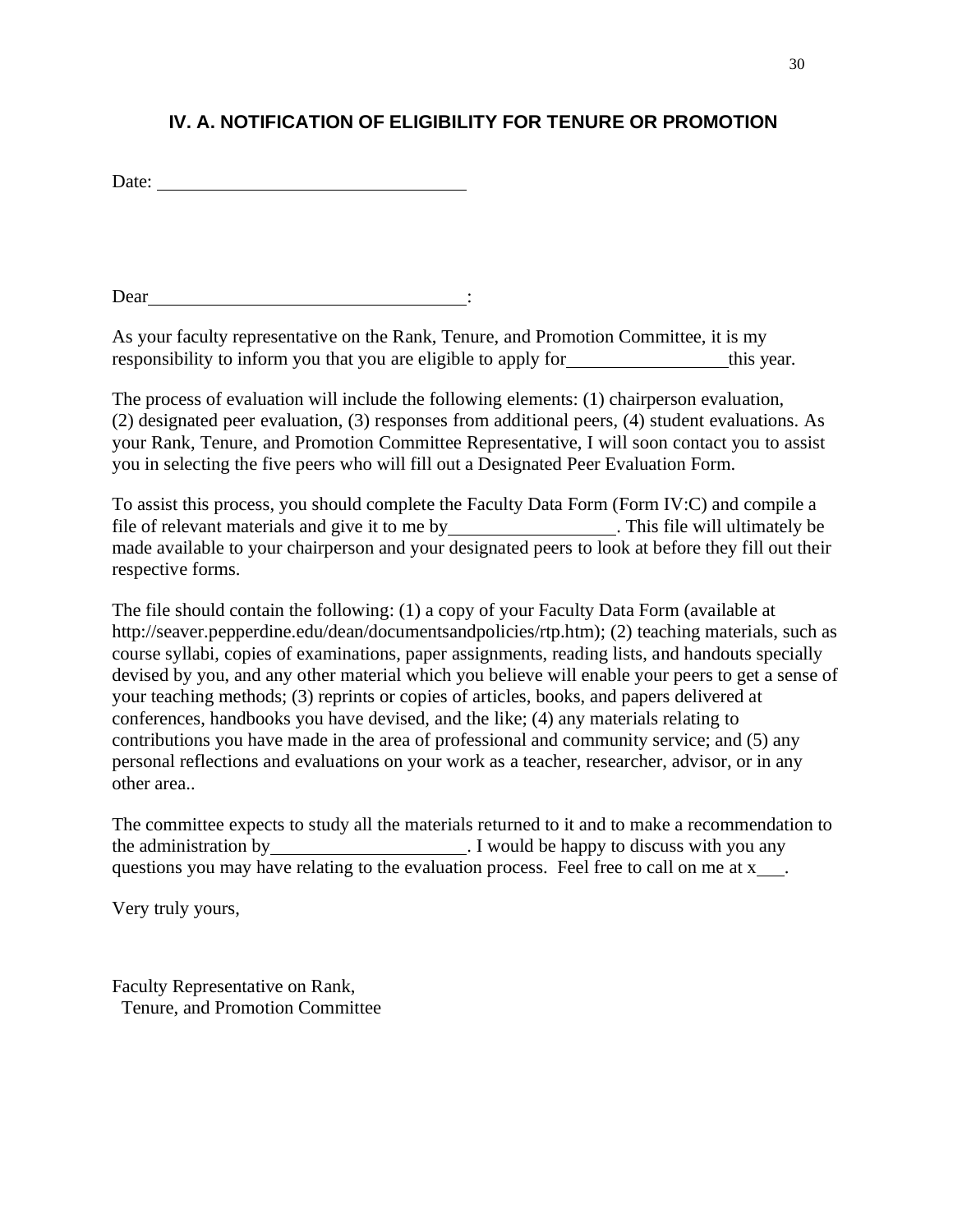## **IV. B. NOTIFICATION OF PEER REVIEWER FOR TENURE OR PROMOTION**

| Date: |  |  |  |
|-------|--|--|--|
|       |  |  |  |

Dear <u>in the second second</u> in the second second second second second second second second second second second second second second second second second second second second second second second second second second secon

Your colleague, https://www.flowerague.com/holderstate/solverague.com/holderstate/solverague/solverague/solverague/solverague/solverague/solverague/solverague/solverague/solverague/solverague/solverague/solverague/solverag

The Rank, Tenure, and Promotion Committee has identified you as a designated peer to evaluate the candidate's teaching, scholarly activity, and service. The candidate's materials are on file in the candidate's division office for your perusal.

A Designated Peer Evaluation (Form IV:D) form to be completed by you is required as part of your evaluation. Please note that your responses must be word processed. For your convenience, the evaluation form is available at <http://seaver.pepperdine.edu/dean/documentsandpolicies/rtp.htm>

The committee reminds you that your comments should be candid and that you should provide explicit reasoning for your evaluation of the candidate's teaching, research, and service. Sweeping and unsupported generalities, whether positive or negative, are not helpful to the committee. Do not hesitate to offer criticisms, which often strengthen the candidate's case because they prove the reviewer's objectivity and lend credibility to the positive comments. All evaluations are held in the strictest confidence.

We ask that you allocate sufficient time as a reviewer to provide the committee with a thorough, detailed review. Since most of the committee members are not experts in the fields of the candidates whom we evaluate, we rely on the evaluations of those who are. In particular, we need your evaluation of the quality and significance of the activities described in the candidate's file, whether it be class syllabi, sample exams, publications, presentations, acts of service, etc.

You should attend at least one class session of the candidate. Arrange with the candidate in advance to avoid visiting on days when exams, films, guest speakers, or other atypical class activities are planned. You may visit classes singly or with other peer reviewers as the candidate desires. You should arrive in the classroom on time and should stay until the class has been dismissed. The candidate need not introduce you to the class, but may at his or her discretion. Be as unobtrusive as possible during this class visit.

In order for the candidate to receive a fair review, it is critical that you return your completed evaluation form to me by **.** Thank you for undertaking this important responsibility.

Very truly yours,

Faculty Representative on Rank, Tenure, and Promotion Committee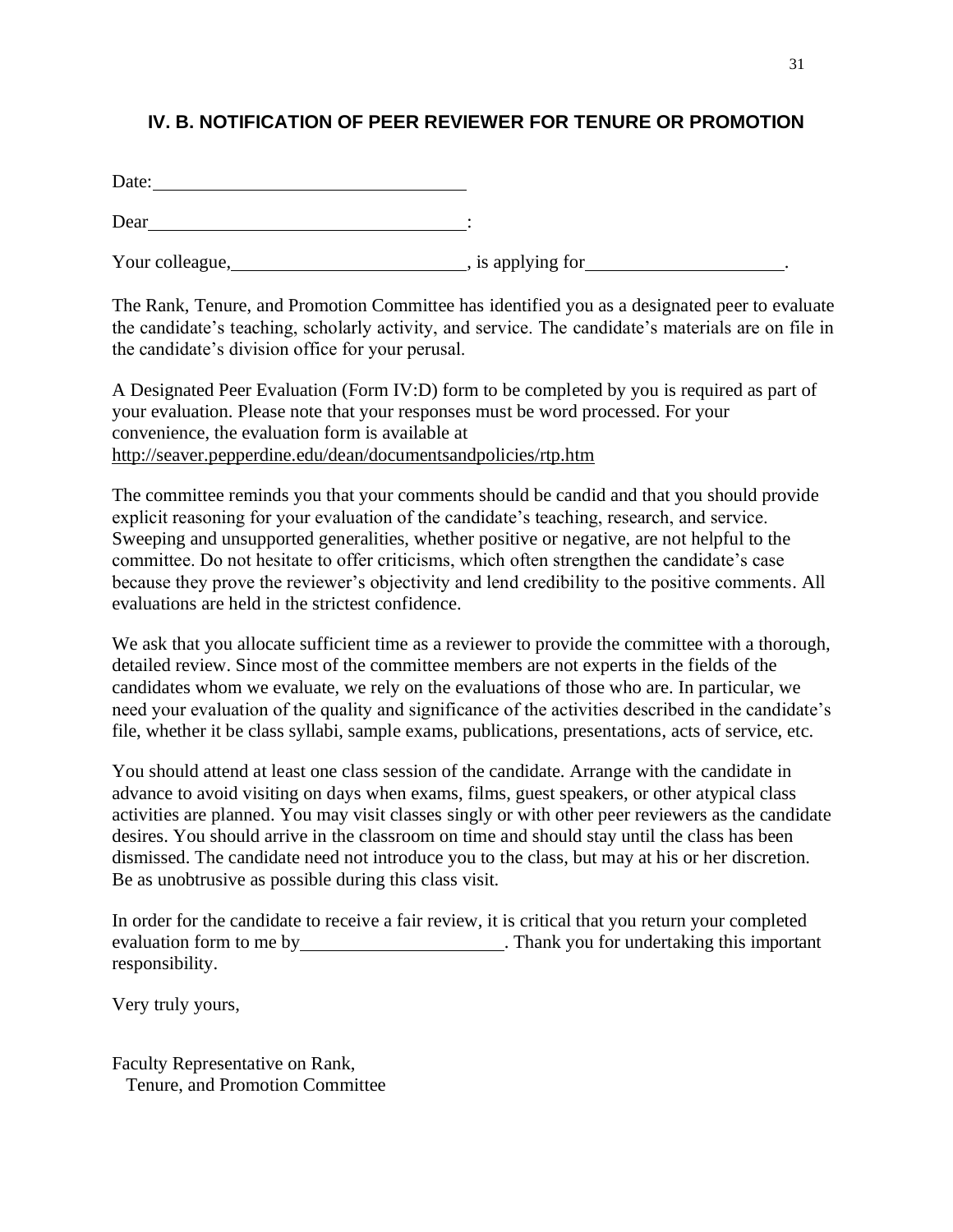## **IV. C. FACULTY DATA FORM—CANDIDATE FOR TENURE OR PROMOTION Pepperdine University**

This form should be filled out by the candidate. As this form is completed, remember that it will be seen, as submitted, by the school committees, deans, president, provost and (in the case of a tenure application) the University Tenure Committee and two committees of the Board of Regents(Academic Affairs Committee and Faith and Heritage Committee) before the approval process is complete. Please include any additional documentation which might be helpful in this evaluation. Please use the computer to complete this form.

Date

### PERSONAL DATA

- 1. Name of Candidate Signature Signature
- 2. Application for tenure in /promotion to (discipline) (rank)
- 3. Summarize your education, listing each school and dates attended, degrees conferred, special honors received, etc. Begin with the most recent.
- 4. Pepperdine Employment History
	- a. Date of first employment with Pepperdine University:
	- b. Date of first employment in your present position:
	- c. Rank at which you began:
	- d. List all promotions attained and dates they occurred:
	- e. Total years of teaching experience at Pepperdine University:
	- f. Any reassigned time received for research, committee work, etc.

### **TEACHING**

- 5. List all schools other than Pepperdine University at which you have taught, including your rank and the dates of your appointments. Begin with the most recent.
- 6. List all of the courses you have taught at Pepperdine University.
- 7. List teaching responsibilities not reflected above, including student advising, thesis and dissertation committee responsibilities, student research where applicable, development of new courses or programs, supervision of student interns, coaching debate, moot court or similar teams. Provide an analysis of your teaching methodologies, strategies and objectives, listing steps you have taken to improve your teaching. Provide reflective statements on teaching tools developed and on student evaluations. Provide evidence of student learning.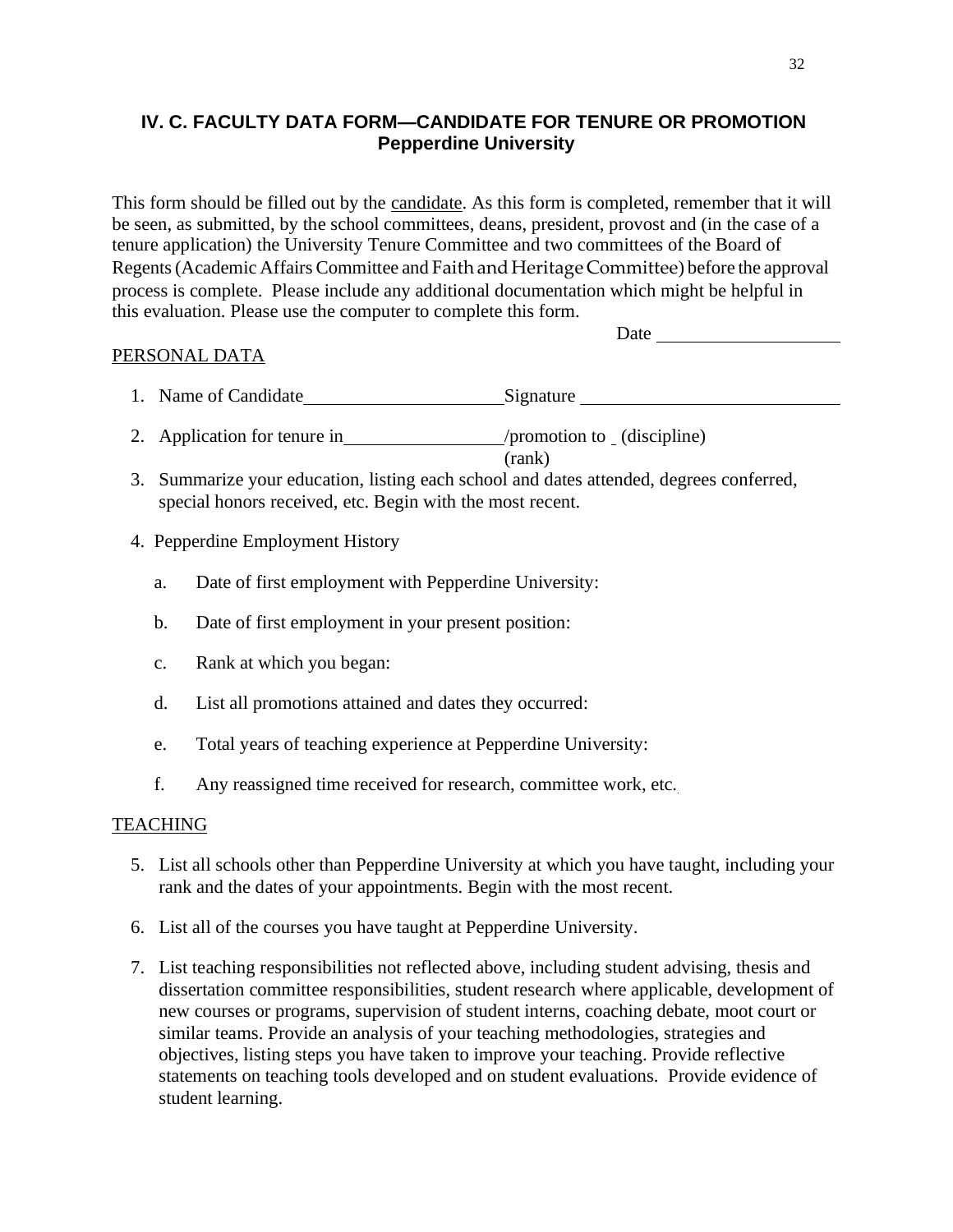# SCHOLARLY, ARTISTIC, OR PROFESSIONAL ACHIEVEMENT

- 8. List published written work, research projects completed, grants received, student research where applicable, unpublished manuscripts that are being submitted for publication, papers read at meetings of learned societies, lectures to public groups knowledgeable in your field, participation in colloquia or panel discussions at your own or other institutions, creative work exhibited or performed outside or within the University, or appropriate clinical or consulting practice. For the sake of clarity, published works must be listed distinctly and separately from unpublished works or other achievements (such as research in progress, lectures, presentations, etc). If available, cite evaluations of your scholarship by your professional, off-campus peers (especially in the case of exhibits, performance, etc.). Provide a reflective statement on how you think your work contributes to one or more of the categories of the "Boyer model" of scholarship: discovery, pedagogy, integration, application. (See Ernest L. Boyer, *Scholarship Reconsidered: Priorities of the Professoriate*.)
- 9. List current research, artistic, professional, course or program development activities.
- 10. List courses, seminars, meetings or special study programs attended in the past 3 years, plus any other significant means employed for staying current in your field.

## PROFESSIONAL SERVICE

11. List and date relevant membership, activities, and offices held in professional associations and societies, including editorships of professional journals.

# UNIVERSITY SERVICE

12. List committees served on, administrative assignments, sponsorship of student organizations, work with faculty organizations, general student advisement, and chapel/convocation involvement.

# COMMUNITY SERVICE

13. List all community service activities, especially those associated with civic or service organizations, including offices held.

# SUPPORT FOR CHRISTIAN VALUES

14. Describe your consistent pattern of support for generally accepted Christian values and the mission of Pepperdine University as these are described in the Mission Statement of 1999, and describe your active participation in a community of faith. If possible, discuss your integration of faith and learning in the classroom.

# ADDITIONAL FACTORS

15. State other factors, if any, which you wish the committee to consider.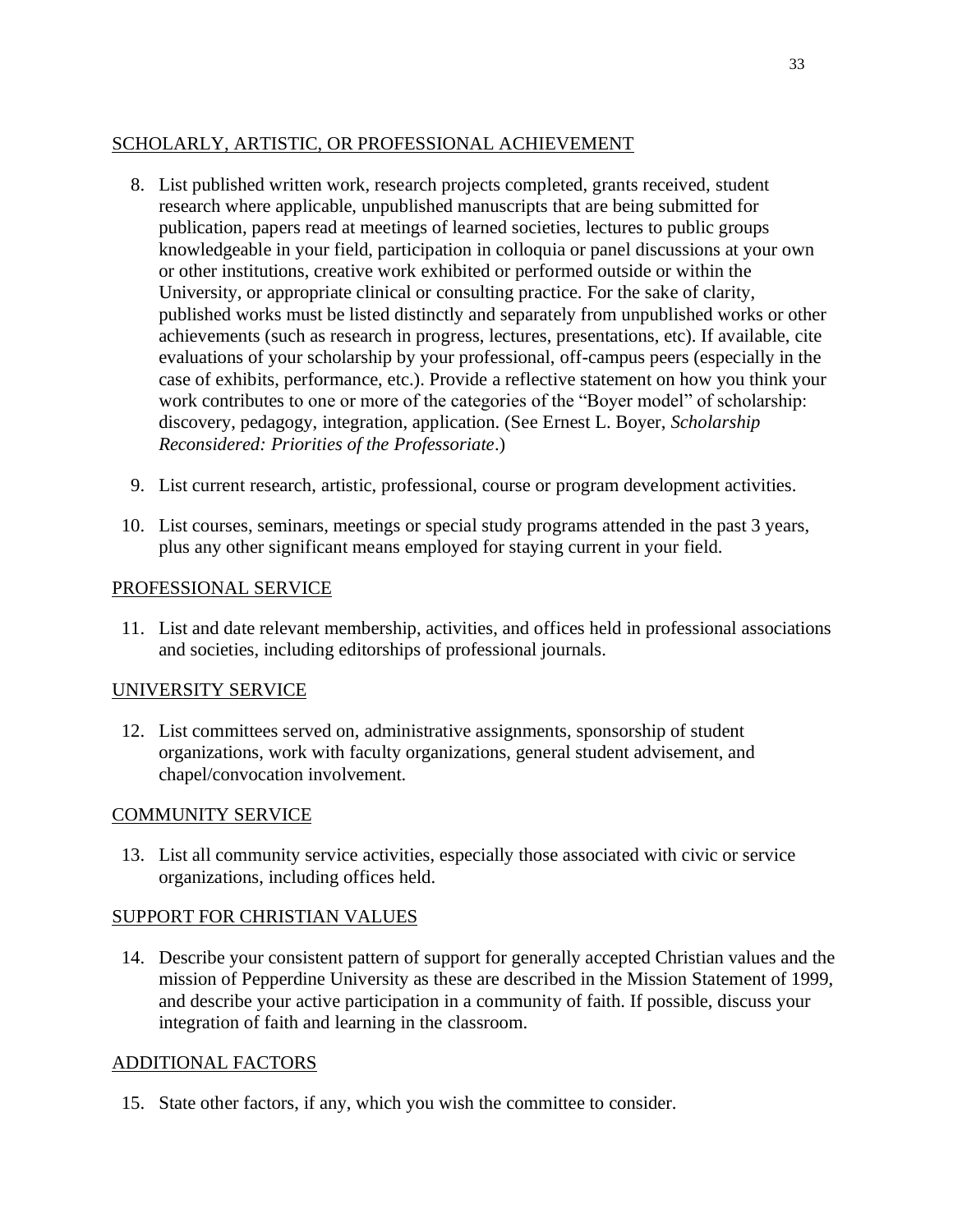### **APPENDIX IV. D. DESIGNATED PEER EVALUATION FORM FOR TENURE OR PROMOTION PEPPERDINE UNIVERSITY**

| Name of candidate         | Date          |
|---------------------------|---------------|
| Application for tenure in | /promotion to |
| Respondent's name         | Signature     |
| Respondent's title        |               |

All candidates for tenure or promotion are evaluated in the following areas: teaching; scholarly, artistic, or professional achievement; service to the community and the institution; and support for Christian values and the mission of Pepperdine University. After carefully reviewing the candidate's file, please complete the following questionnaire. In each of the ratings, compare the candidate with other teachers in this school and, if possible, at comparable institutions. Summarize your evaluation of the candidate by circling the appropriate word(s) under the headings below. Please word process all responses.

#### I. TEACHING EFFECTIVENESS

#### A. Quality of Teaching

Has a thorough grasp of the subject, demonstrates interest in quality of teaching; is thoughtful in selection and preparation of texts, reading lists, projects; is knowledgeable in areas allied with the general field taught; is aware of new developments in related fields, is well read beyond the subject taught. Works to contextualize course content with General Education and to student values when appropriate.

Poor Marginal Good Very Good Outstanding

Please comment:

#### B. Teaching Skills

Exhibits skill in communicating with classes; is dependable in preparing for and meeting classes; returns papers promptly; upgrades teaching techniques, works toward improving teaching performance; is thoughtful in creation of syllabi and assignments; gives appropriate and adequate feedback to students regarding their performance; provides evidence of student learning.

| Poor | Marginal | Good | Very Good | Outstanding |
|------|----------|------|-----------|-------------|
|      |          |      |           |             |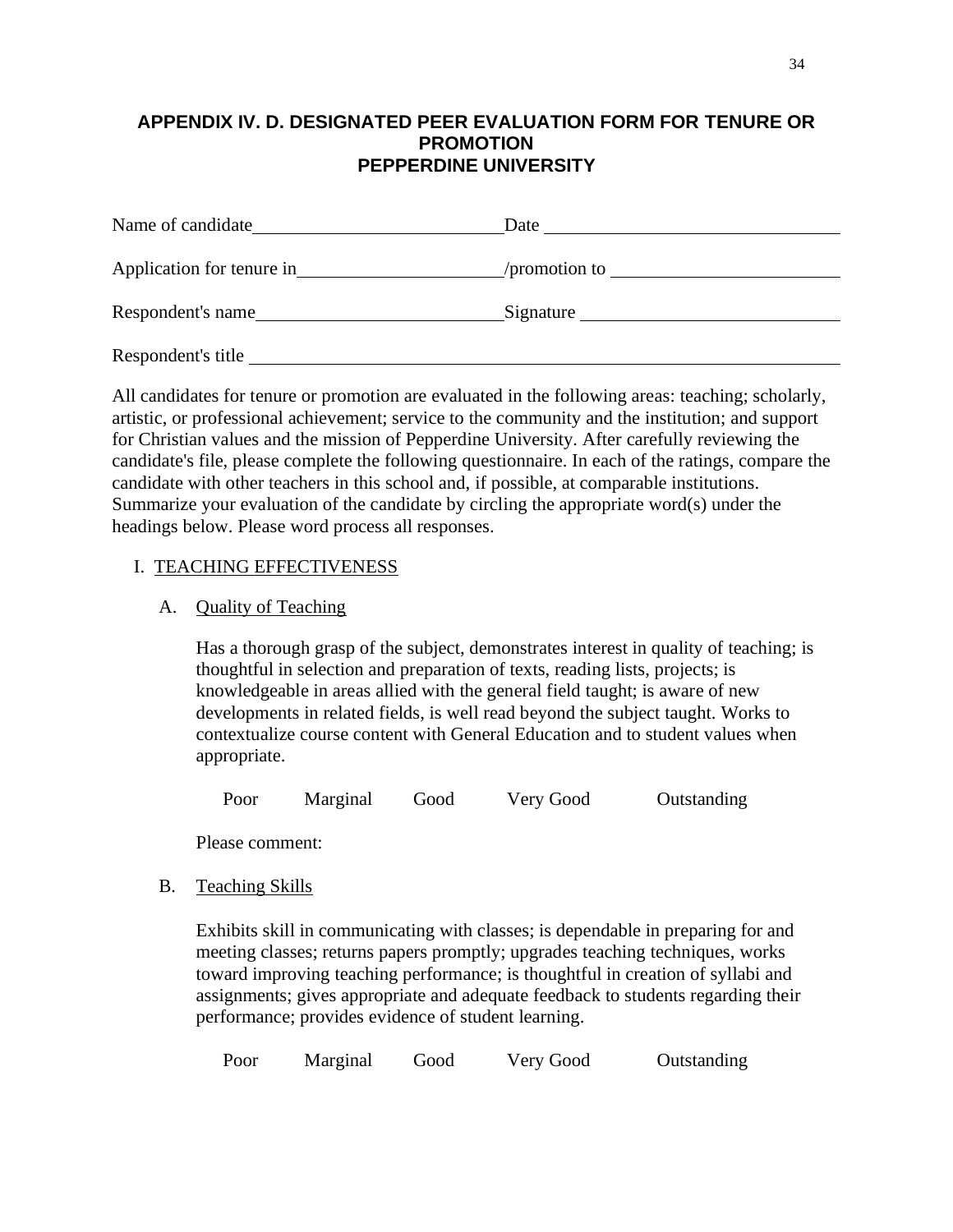Please comment:

#### C. Concern for Students

Is effective in counseling and advising students; is conscientious in advising duties and in keeping appointments with students; shows concern for students' personal development; recognizes and greets students out of class; keeps regular and sufficient office hours.

Poor Marginal Good Very Good Outstanding

Please comment:

# II. SCHOLARLY, ARTISTIC, OR PROFESSIONAL ACHIEVEMENT

## A. Scholarly Achievement

Publishes in scholarly journals; presents papers at professional meetings; participates in colloquia or panel discussions at one's own or other institutions; lectures to popular groups knowledgeable in the candidate's field, does work that receives serious attention from others; does original and creative work; expresses interest in the research of colleagues.

Poor Marginal Good Very Good Outstanding

Please comment:

# B. Intellectual and Professional Development

Is well read in the subject taught; knowledgeable about and can suggest readings in any area of the general field; knows about developments in related fields; is sought by colleagues for advice on academic matters; keeps current with developments in the field; renews and upgrades skills.

Poor Marginal Good Very Good Outstanding

Please comment:

# III. SERVICE

#### A. Professional Service

Actively participates in appropriate professional organizations; holds office in state, regional, or national professional organizations; holds advisory and consultative positions of recognized stature; holds committee membership at the national, regional, or state level; attends professional meetings on a regular basis.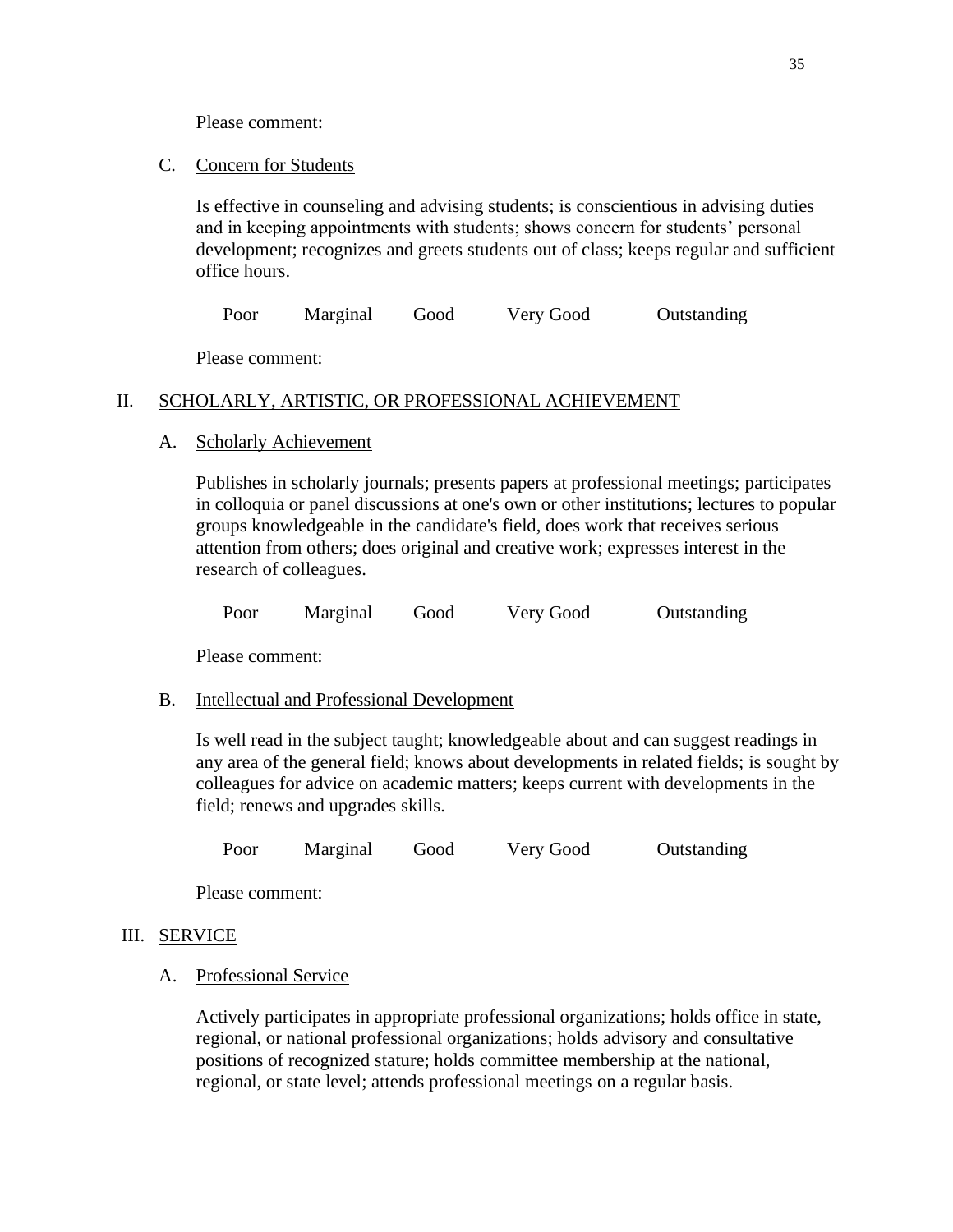| Poor | Marginal | Good | Very Good | Outstanding |
|------|----------|------|-----------|-------------|
|------|----------|------|-----------|-------------|

Please comment:

B. University Service

Does committee work effectively; carries out administrative responsibility within the school or division; sponsors student organizations; works with faculty organizations.

Poor Marginal Good Very Good Outstanding

Please comment:

C. Community Service

Actively participates in community and public service through church, service or civil organizations.

Poor Marginal Good Very Good Outstanding

Please comment:

## IV. SUPPORT FOR CHRISTIAN VALUES

Evaluate the candidate's consistent pattern of support for generally accepted Christian values and the mission of Pepperdine University as these are described in the Mission Statement.

# V. ADDITIONAL FACTORS

Please state other factors, if any, which you feel should be considered.

#### VI. TENURE OR PROMOTION RECOMMENDATION (check one)

- I recommend without reservations that tenure/promotion be granted.
- I recommend with reservation that tenure/promotion be granted.

My reservations are:

I recommend that tenure/promotion not be granted.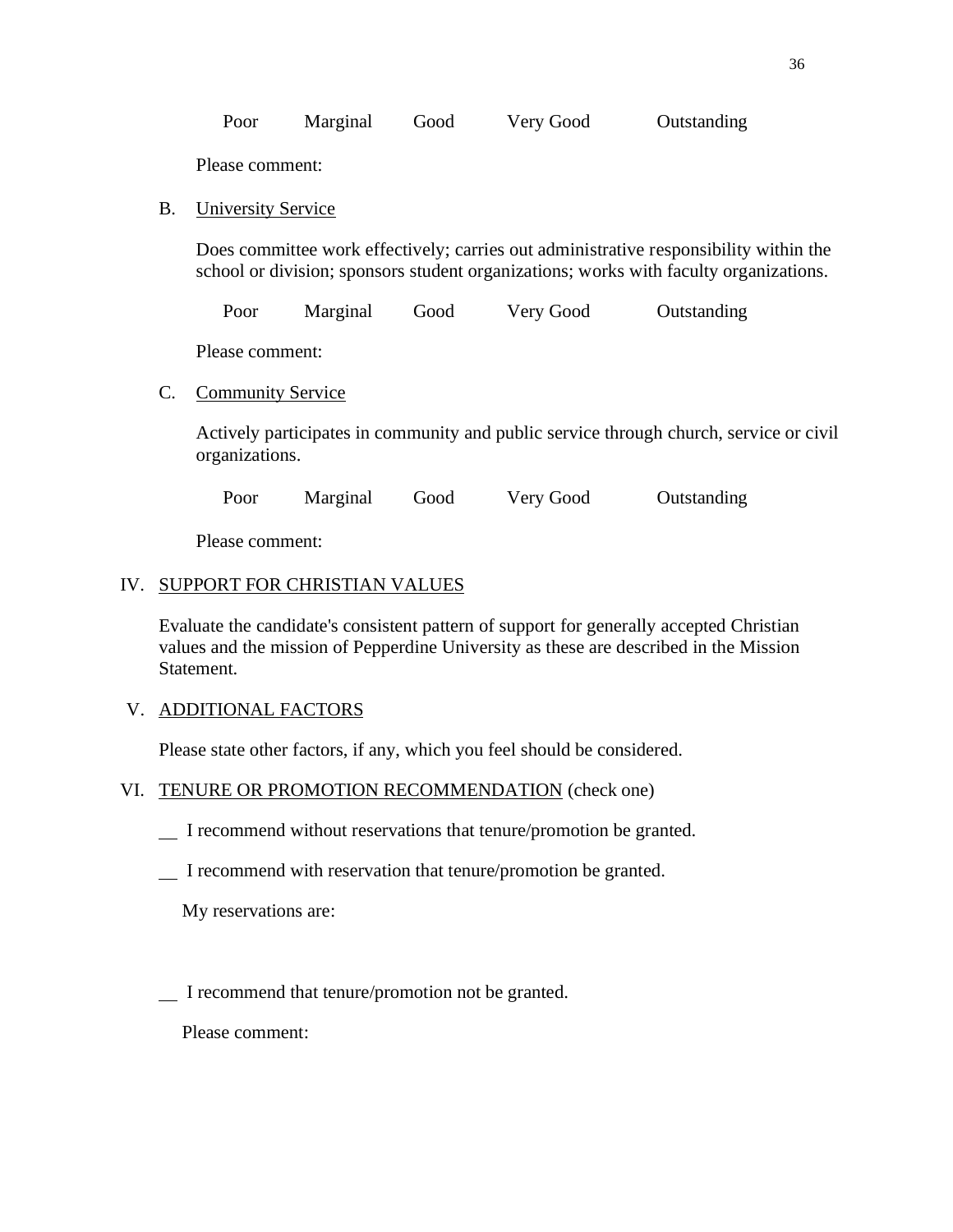# **IV. E. SUPERVISOR'S EVALUATION FORM FOR TENURE OR PROMOTION Pepperdine University**

| Name of candidate         | Date          |
|---------------------------|---------------|
| Application for tenure in | /promotion to |
| Respondent's name         | Signature     |
| Respondent's title        |               |

All candidates for tenure or promotion are evaluated in the following areas: teaching, scholarly, artistic, or professional achievement; service to the community and the institution; and support for Christian values and the mission of Pepperdine University. After carefully reviewing the candidate's file, please complete the following questionnaire. In each of the ratings, compare the candidate with other teachers in this school and, if possible, at comparable institutions. Summarize your evaluation of the candidate by circling the appropriate word(s) under the headings below. As this form is completed, remember that it is seen, as submitted, by the school committees, deans, president, provost and (in the case of a tenure application) the University Tenure Committee and two committees of the Board of Regents (Academic Affairs Committee and Faith and Heritage Committee) before the approval process is complete. Please use a computer to complete this form.

# I. TEACHING EFFECTIVENESS

#### A. Quality of Teaching

Has a thorough grasp of the subject, demonstrates interest in quality of teaching; is thoughtful in selection and preparation of texts, reading lists, projects; is knowledgeable in areas allied with the general field taught; is aware of new developments in related fields, is well read beyond the subject taught. Works to contextualize course content with General Education and to student values when appropriate.

| Poor<br>Marginal | Good | Very Good | Outstanding |
|------------------|------|-----------|-------------|
|------------------|------|-----------|-------------|

Please comment:

B. Teaching Skills

Exhibits skill in communicating with classes; is dependable in preparing for and meeting classes; returns papers promptly; upgrades teaching techniques, works toward improving teaching performance; is thoughtful in creation of syllabi and assignments; gives appropriate and adequate feedback to students regarding their performance; provides evidence of student learning.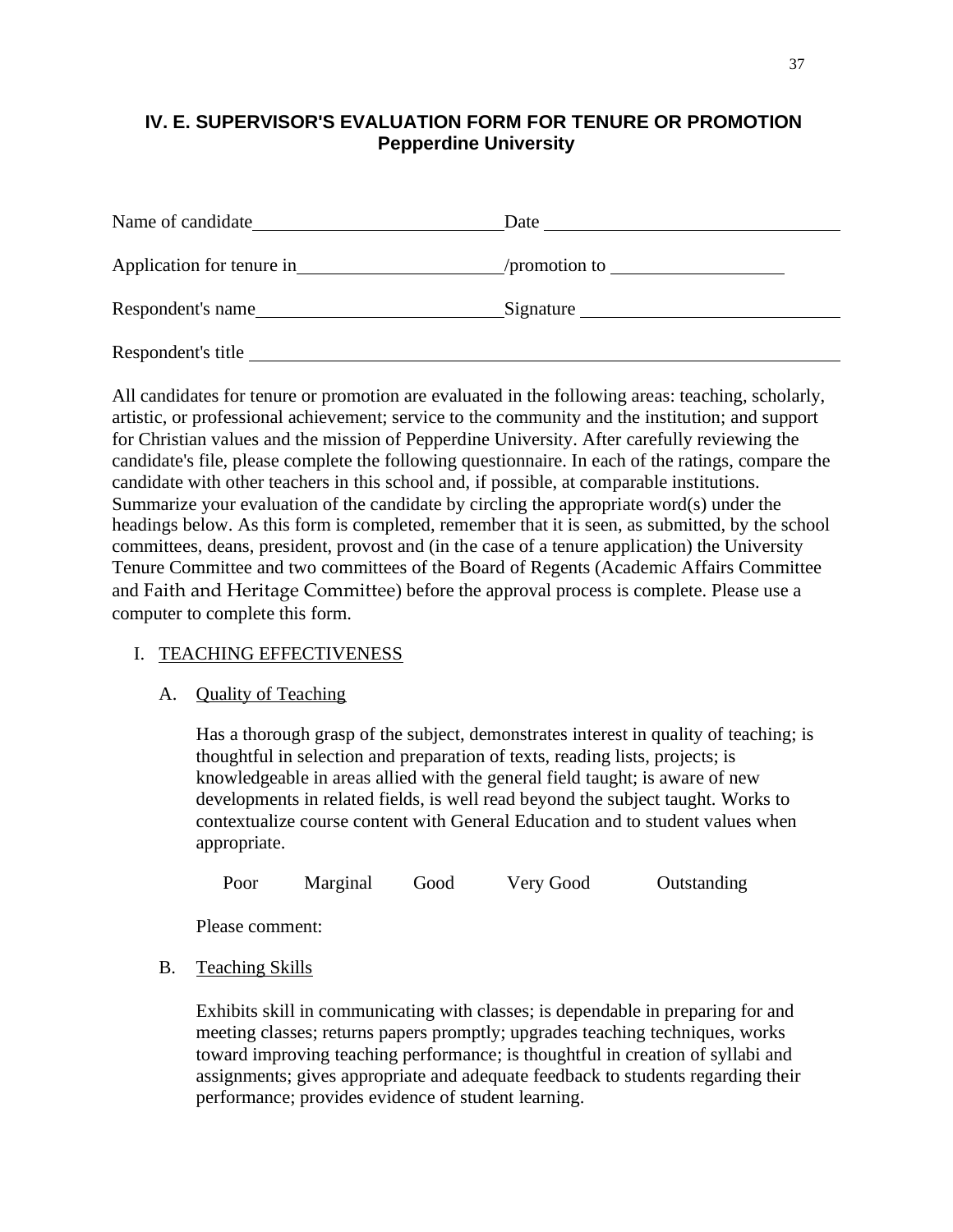|  | Poor | Marginal | Good | Very Good | Outstanding |
|--|------|----------|------|-----------|-------------|
|--|------|----------|------|-----------|-------------|

Please comment:

#### C. Concern for Students

Is effective in counseling and advising students; is conscientious in advising duties and in keeping appointments with students; shows concern for students' personal development; recognizes and greets students out of class; keeps regular and sufficient office hours.

Poor Marginal Good Very Good Outstanding

Please comment:

#### D. Student Evaluations

For each course the candidate has taught at Pepperdine University during the last three years, list the course number, class size, student-evaluation average (on a fivepoint scale), and average of the grades awarded in the class.

Course Title and Number Class Size Average Evaluation Average Class Grade

How do the candidate's student evaluations compare with those of other teachers in comparable courses?

#### II. SCHOLARLY, ARTISTIC, OR PROFESSIONAL ACHIEVEMENT

#### A. Scholarly Achievement

Publishes in scholarly journals; presents papers at professional meetings; participates in colloquia or panel discussions at one's own or other institutions; lectures to popular groups knowledgeable in the candidate's field, does work that receives serious attention from others; does original and creative work; expresses interest in the research of colleagues.

Poor Marginal Good Very Good Outstanding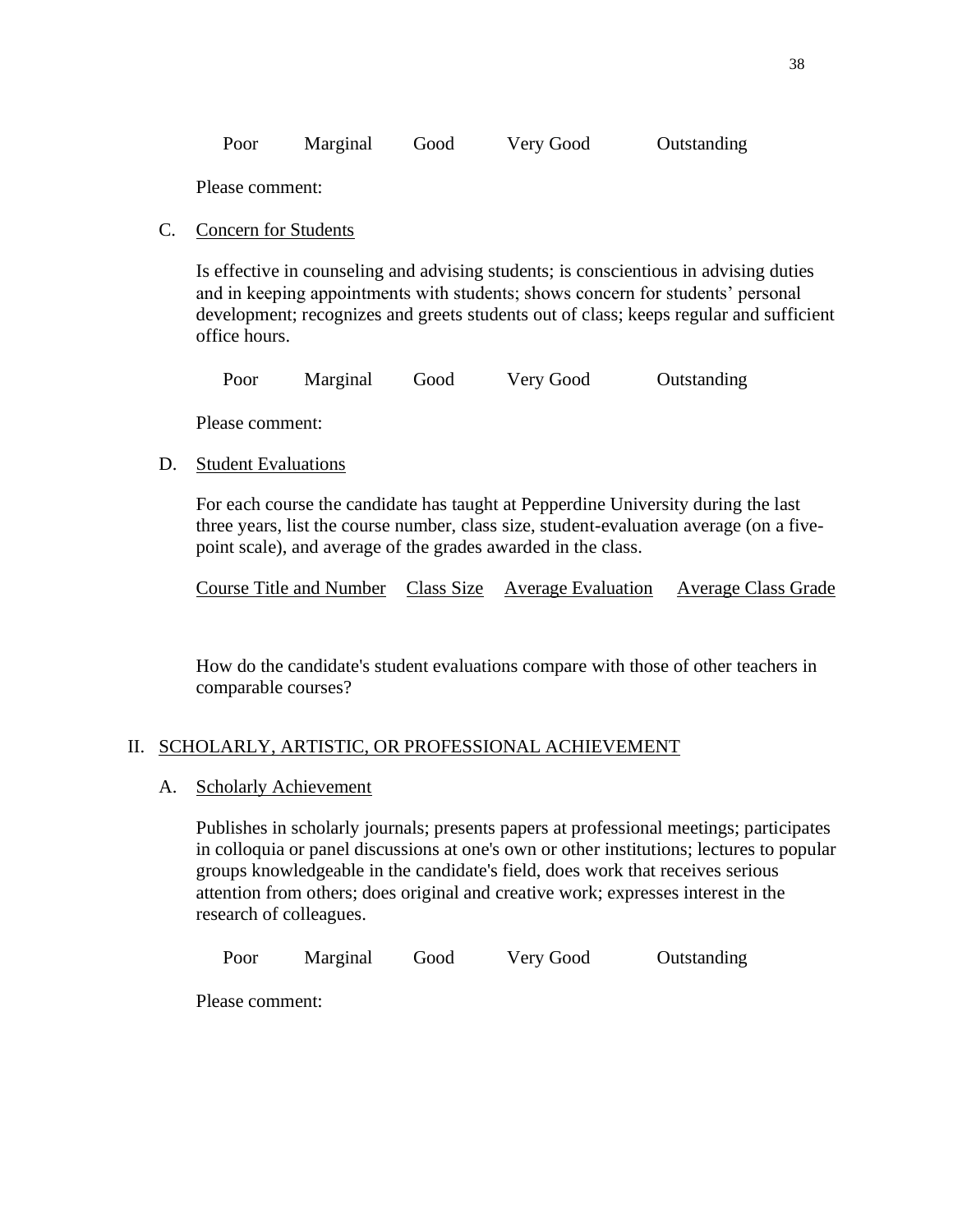#### B. Intellectual and Professional Development

Is well read in the subject taught; knowledgeable about and can suggest readings in any area of the general field; knows about developments in related fields; is sought by colleagues for advice on academic matters; keeps current with developments in the field; renews and upgrades skills.

Poor Marginal Good Very Good Outstanding

Please comment:

#### III. SERVICE

A. Professional Service

Actively participates in appropriate professional organizations; holds office in state, regional, or national professional organizations; holds advisory and consultative positions of recognized stature; holds committee membership at the national, regional, or state level; attends professional meetings on a regular basis.

Poor Marginal Good Very Good Outstanding

Please comment:

#### B. University Service

Does committee work effectively; carries out administrative responsibility within the school or division; sponsors student organizations; works with faculty organizations.

Poor Marginal Good Very Good Outstanding

Please comment:

C. Community Service

Actively participates in community and public service through church, service or civil organizations.

Poor Marginal Good Very Good Outstanding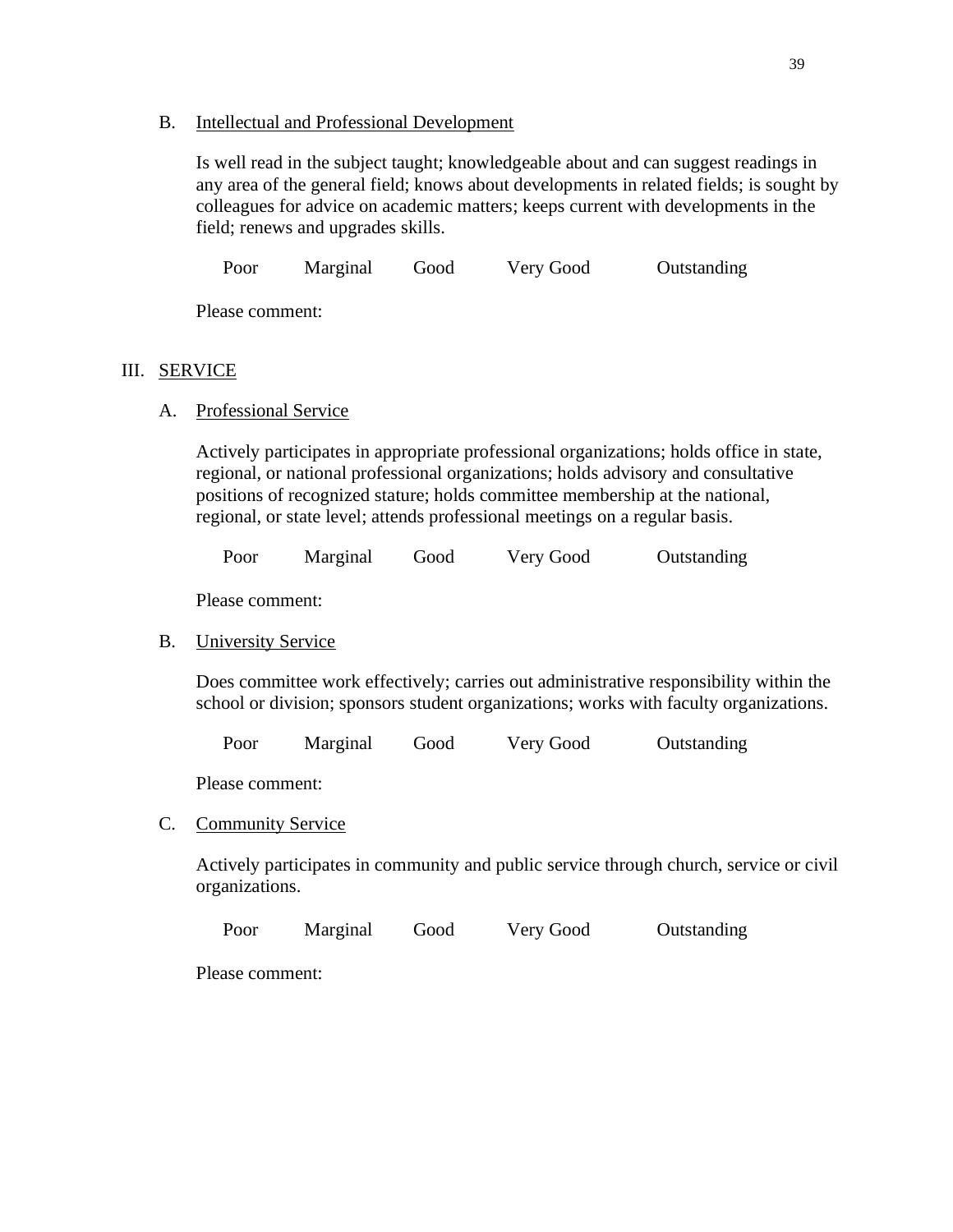#### IV. SUPPORT FOR CHRISTIAN VALUES

Evaluate the candidate's consistent pattern of support for generally accepted Christian values and the mission of Pepperdine University as these are described in the Mission Statement. If you have knowledge, please comment on the candidate's participation in a community of faith.

# V. ADDITIONAL FACTORS

Please state other factors, if any, which you feel should be considered.

# VI. TENURE OR PROMOTION RECOMMENDATION

(check one)

- I recommend without reservations that tenure/promotion be granted.
- I recommend with reservation that tenure/promotion be granted.

My reservations are:

I recommend that tenure/promotion not be granted.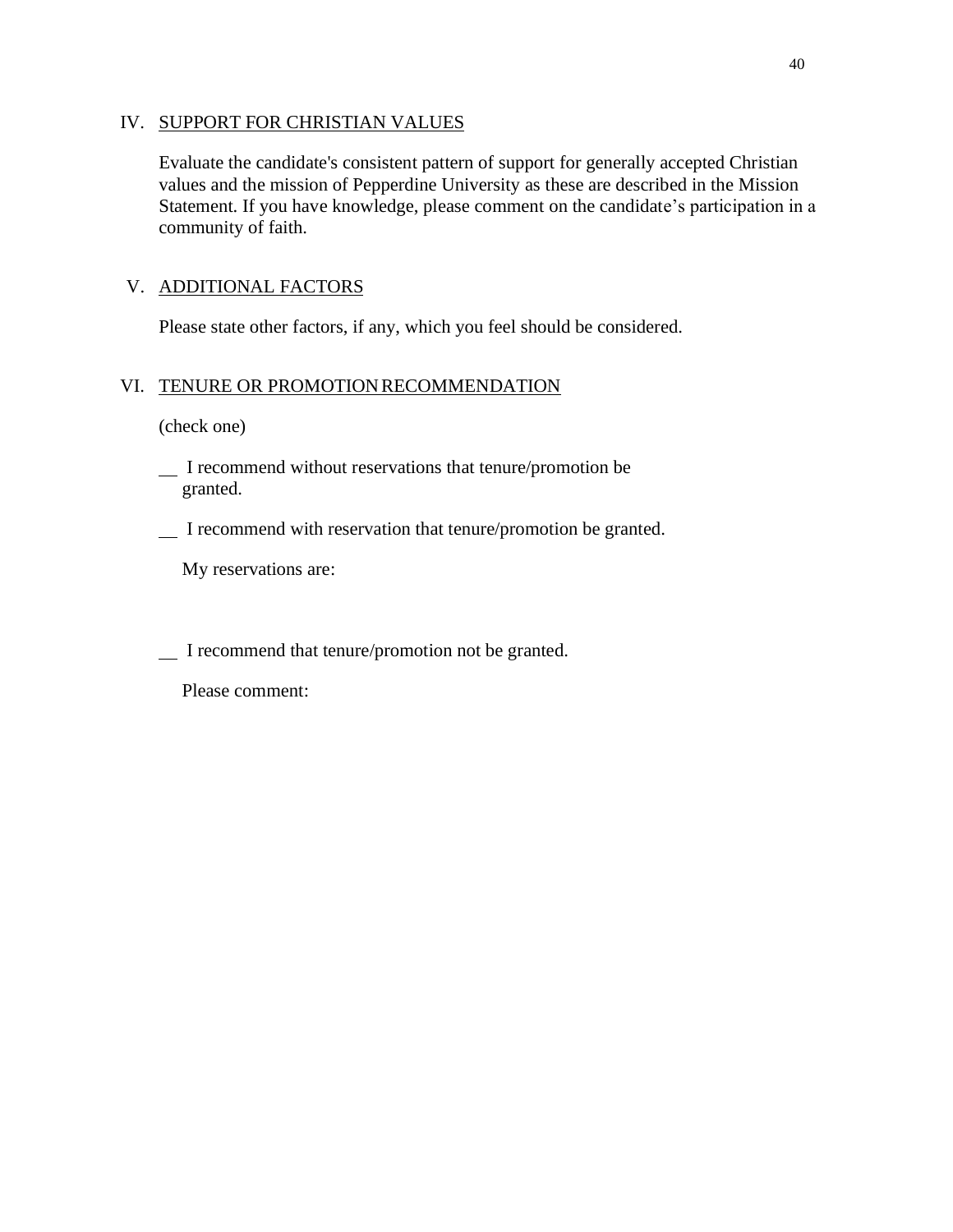# **IV. F. PEER EVALUATION FOR TENURE OR PROMOTION**

| Name of Candidate   | Date      |
|---------------------|-----------|
| Respondent's Name   | Signature |
| Return requested by | tΟ        |

All candidates for tenure or promotion in rank are evaluated in the areas of teaching, scholarly activity, and service. In addition, the candidate's basic support of general accepted Christian values and the mission of Pepperdine University as described in the Mission Statement of Pepperdine University is of great importance.

If you have any specific information concerning the candidate in any of these areas, please discuss in detail. Even if you wish to make no comment, please sign and return.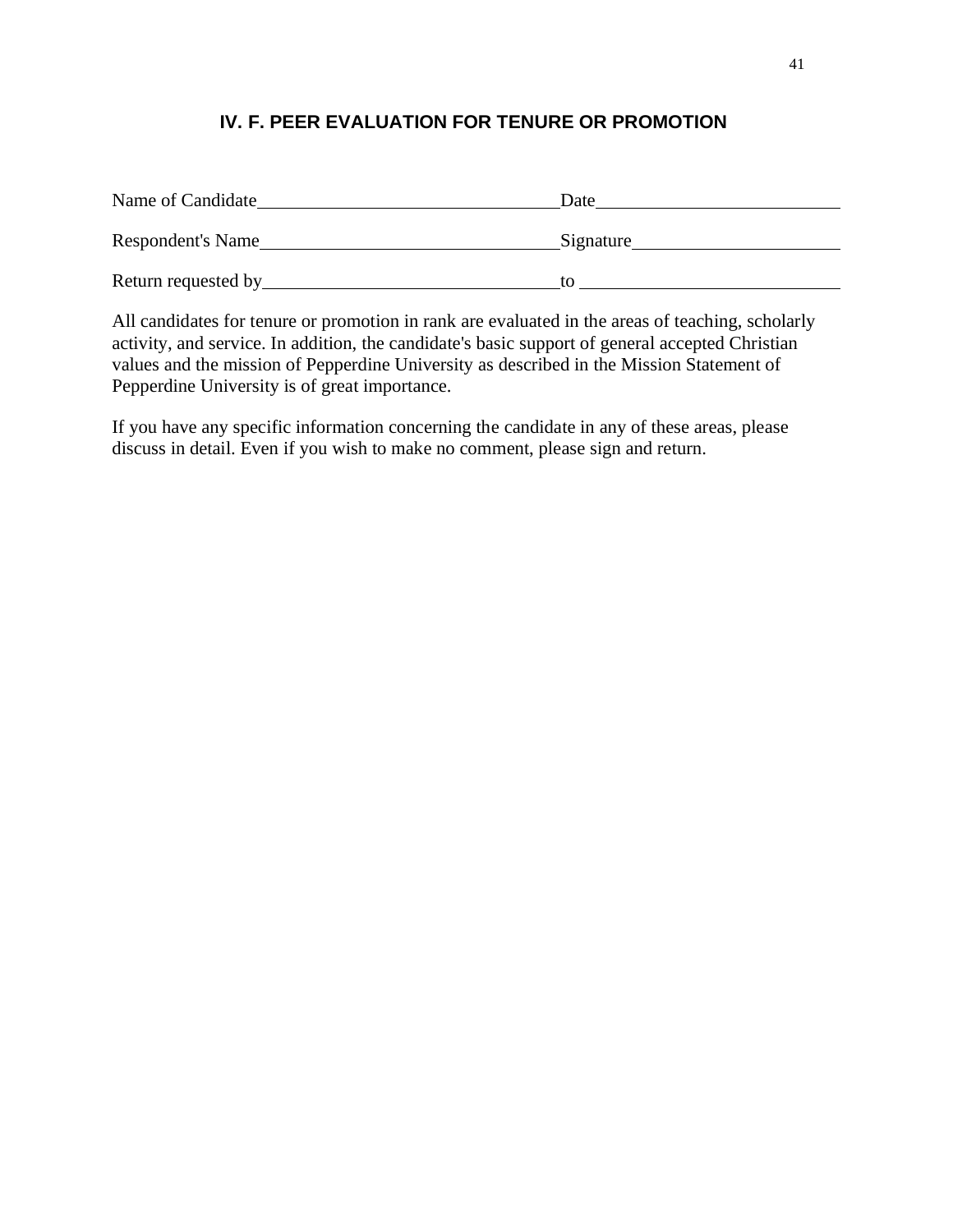# **APPENDIX IV. G. EXTERNAL PEER REVIEW FORMS FOR DISTINGUISHED PROFESSOR**

- 1. Outside Peer Evaluation Form
- 2. Outside Chair Evaluation Form
- 3. Outside Professional Association Officer/Journal Editor Evaluation Form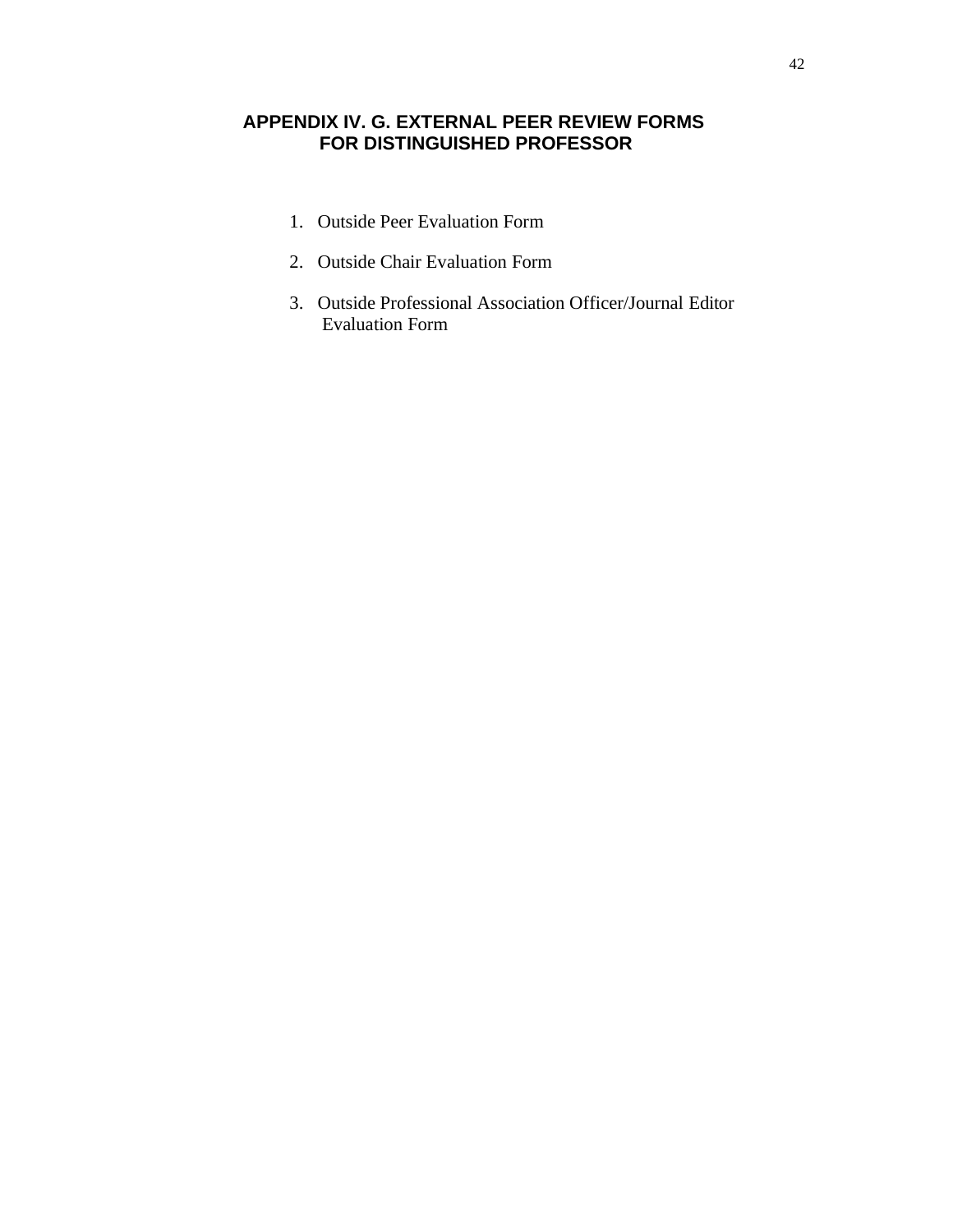# **IV. G. 1. OUTSIDE PEER EVALUATION FORM PEPPERDINE UNIVERSITY**

| Name of candidate                                                                 | Date      |
|-----------------------------------------------------------------------------------|-----------|
| Area in which Distinguished Professorship is sought _____________________________ |           |
| Respondent's name                                                                 | Signature |
| Respondent's title                                                                |           |

At Pepperdine University, the title of Distinguished Professor is reserved for the most meritorious. Successful applicants must have spent at least nine years at the rank of Full Professor, be excellent in teaching and university service, and be of recognized standing among specialists in their respective fields of study. As part of the review process, all candidates for Distinguished Professor are evaluated by three external reviewers, such as yourself, whose reviews are kept strictly confidential. After carefully reviewing the candidate's file, please complete the following questionnaire. In each of the ratings, compare the candidate with other full professors at your school and, if possible, at comparable institutions. Summarize your evaluation of the candidate by circling the appropriate word(s) under the headings below. Please type all responses, and mail the completed form to Professor , Pepperdine University, Malibu, CA 90263, by us obtain a more complete view of the candidate.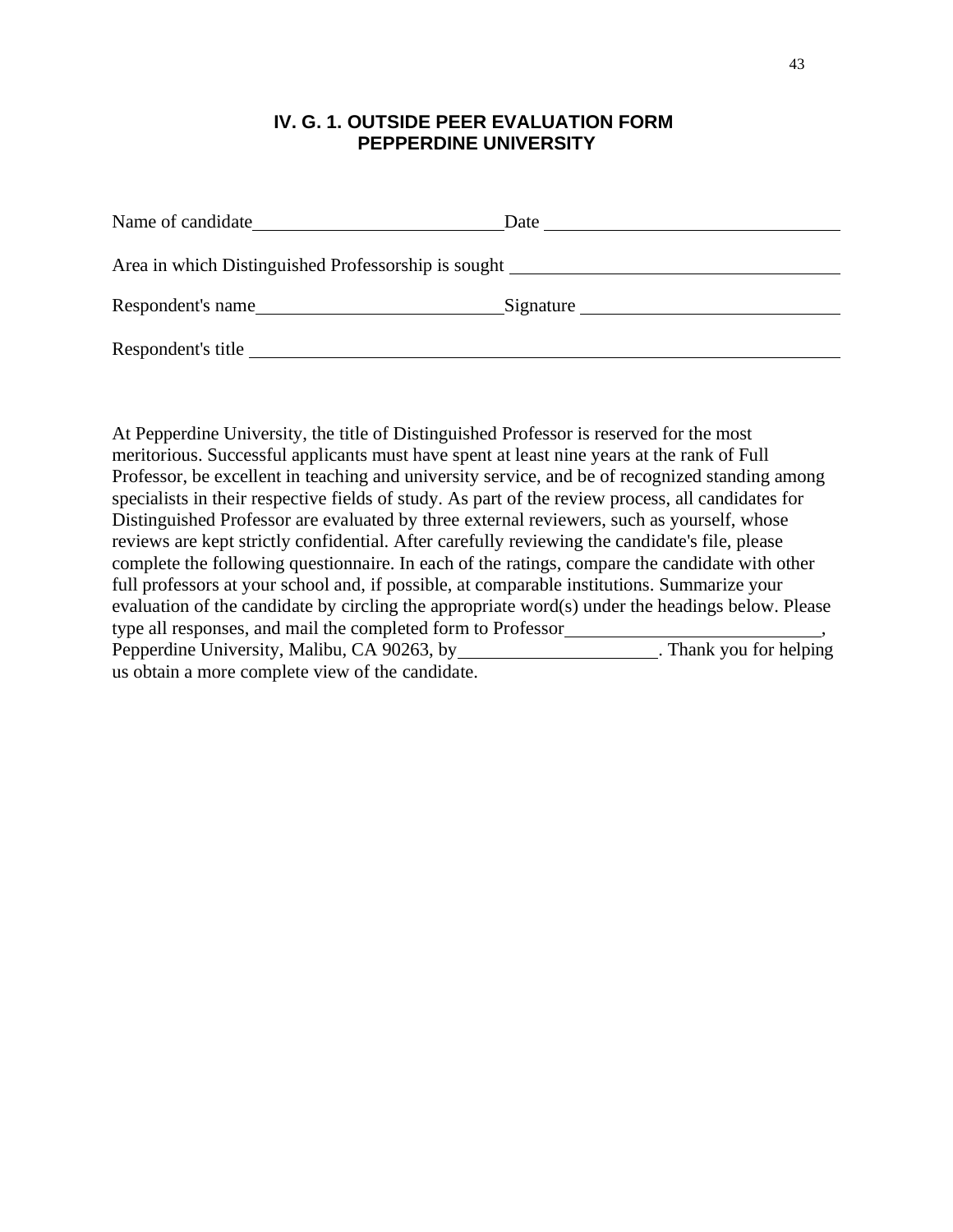#### I. SCHOLARLY OR ARTISTIC ACHIEVEMENT

Evaluate the quality and quantity of the candidate's research, publications, and presented papers.

Average Good Very Good Outstanding

Please comment:

## II. PROFESSIONAL SERVICE

Consider to what extent the candidate actively participates in professional organizations; holds office in state, regional, or national professional organizations; holds advisory and consultative positions of recognized stature; holds committee memberships at the national, regional, or state level; attends professional meetings on a regular basis; serves as editor or referee for significant journals in the field.

| Average | Good | Very Good | Outstanding |
|---------|------|-----------|-------------|
|         |      |           |             |

Please comment:

## III. ADDITIONAL FACTORS

Please state other factors, if any, which you feel should be considered.

### IV. RECOMMENDATION

(check one)

- I recommend without reservations that the candidate be promoted to Distinguished Professor.
- I recommend with reservations promotion to Distinguished Professor.
- I recommend that promotion be denied.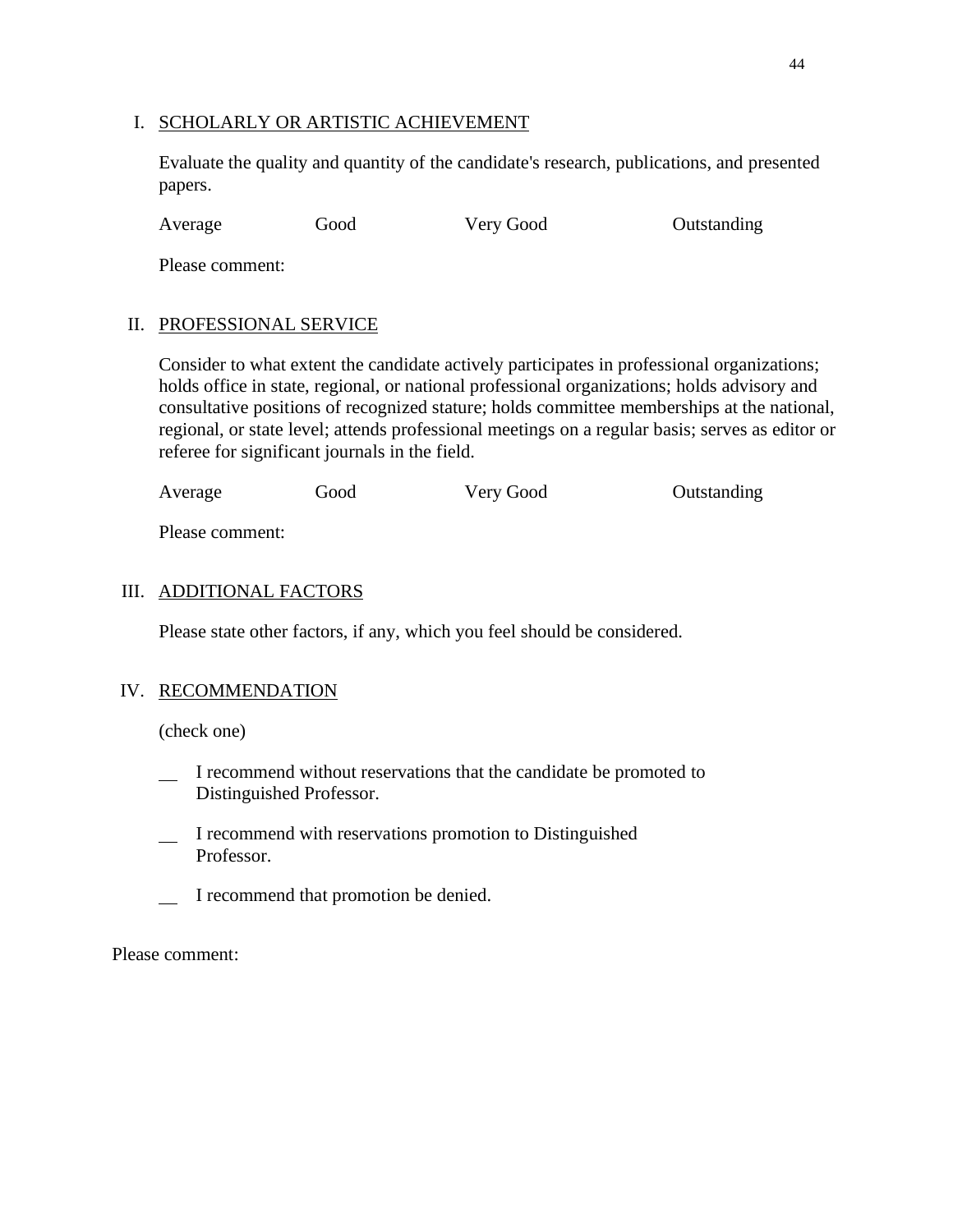# **IV. G. 2. OUTSIDE CHAIR EVALUATION FORM PEPPERDINE UNIVERSITY**

| Name of candidate Name of candidate                 | Date      |
|-----------------------------------------------------|-----------|
| Area in which Distinguished Professorship is sought |           |
| Respondent's name                                   | Signature |
| Respondent's title                                  |           |

At Pepperdine University, the title of Distinguished Professor is reserved for the most meritorious. Successful applicants must have spent at least nine years at the rank of Full Professor, be excellent in teaching and university service, and be of recognized standing among specialists in their respective fields of study. As part of the review process, all candidates for Distinguished Professor are evaluated by three external reviewers, such as yourself, whose reviews are kept strictly confidential. After carefully reviewing the candidate's file, please complete the following questionnaire. In each of the ratings, compare the candidate with other full professors at your school and, if possible, at comparable institutions. Summarize your evaluation of the candidate by circling the appropriate word(s) under the headings below. Please type all responses, and mail the completed form to Professor Pepperdine University, Malibu, CA 90263, by . Thank you for helping us obtain a more complete view of the candidate.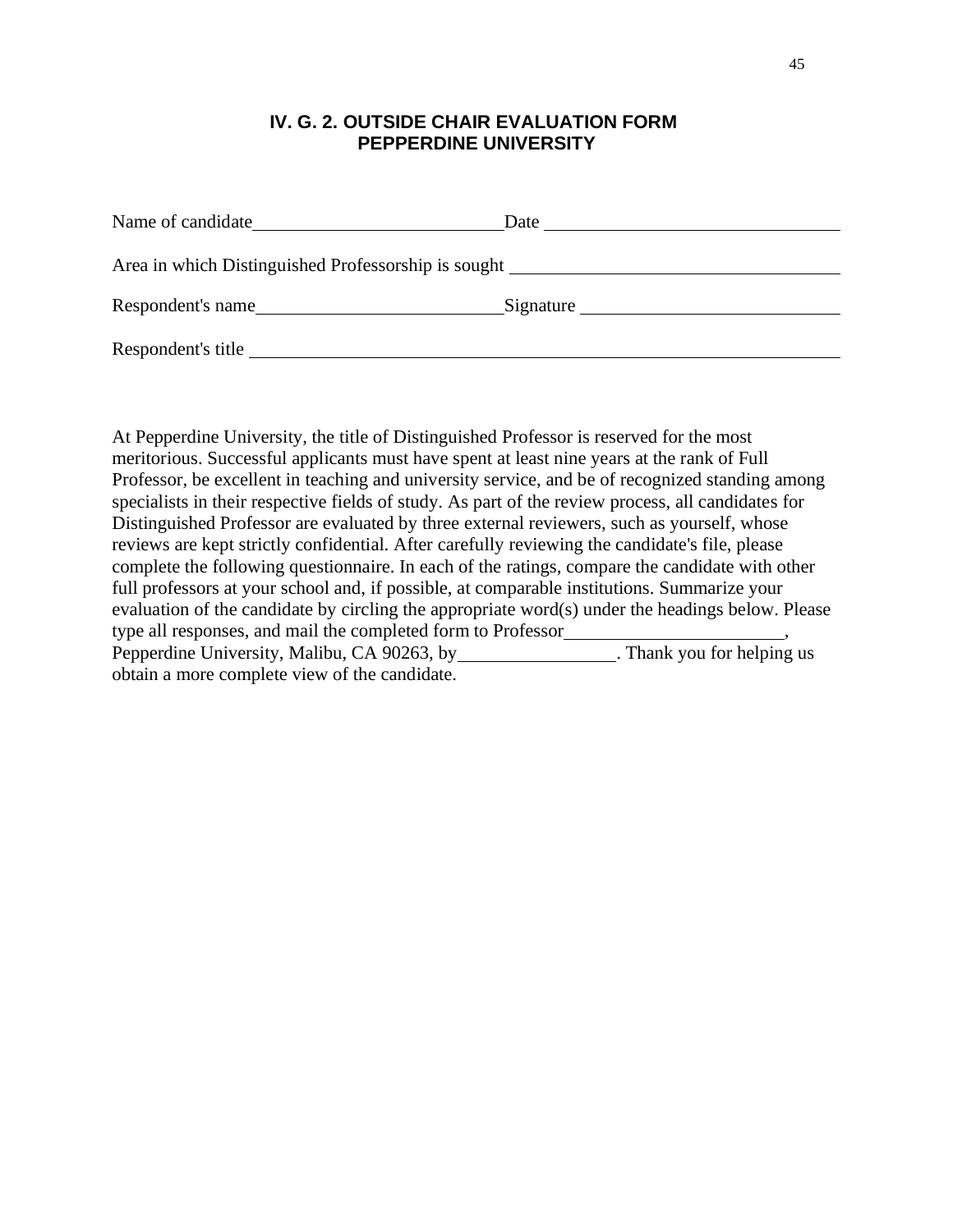#### I. SCHOLARLY OR ARTISTIC ACHIEVEMENT

Evaluate the quality and quantity of the candidate's research, publications, and presented papers.

Average Good Very Good Outstanding

Please comment:

#### II. PROFESSIONAL SERVICE

Consider to what extent the candidate actively participates in professional organizations; holds office in state, regional, or national professional organizations; holds advisory and consultative positions of recognized stature; holds committee memberships at the national, regional, or state level; attends professional meetings on a regular basis; serves as editor or referee for significant journals in the field.

| Average | Good | Very Good | Outstanding |
|---------|------|-----------|-------------|
|         |      |           |             |

Please comment:

#### III. KNOWLEDGE OF APPLICANT

Are you professionally aware of the candidate? If so, for how long, and is this awareness based on publications, professional association contributions, or something else?

#### IV. RECOMMENDATION

(check one)

- I recommend without reservations that the candidate be promoted to Distinguished Professor.
- I recommend with reservations promotion to Distinguished Professor.
- I recommend that promotion be denied.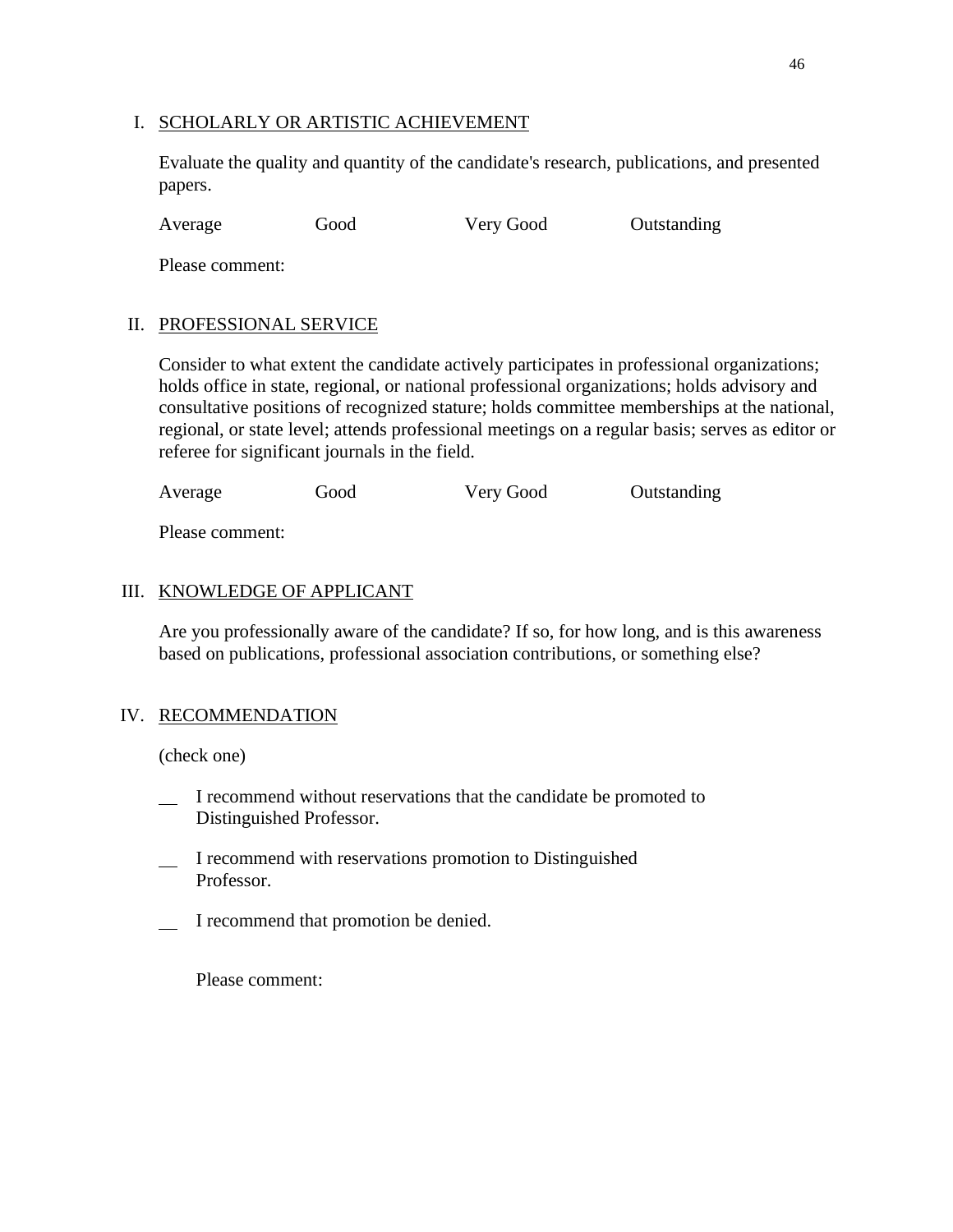## **IV. G. 3. OUTSIDE PROFESSIONAL OFFICER/JOURNAL EDITOR EVALUATION FORM PEPPERDINE UNIVERSITY**

| Area in which Distinguished Professorship is sought                                                                                                                                                                                                                                                                                                                                                                                                                                                                                                                                                                                                                                                                                                                                                                                                                                                                                                                 |  |
|---------------------------------------------------------------------------------------------------------------------------------------------------------------------------------------------------------------------------------------------------------------------------------------------------------------------------------------------------------------------------------------------------------------------------------------------------------------------------------------------------------------------------------------------------------------------------------------------------------------------------------------------------------------------------------------------------------------------------------------------------------------------------------------------------------------------------------------------------------------------------------------------------------------------------------------------------------------------|--|
| Respondent's name Electron Communication Communication Communication Communication Communication Communication                                                                                                                                                                                                                                                                                                                                                                                                                                                                                                                                                                                                                                                                                                                                                                                                                                                      |  |
| Respondent's title and affiliation                                                                                                                                                                                                                                                                                                                                                                                                                                                                                                                                                                                                                                                                                                                                                                                                                                                                                                                                  |  |
| At Pepperdine University, the title of Distinguished Professor is reserved for the most<br>meritorious. Successful applicants must have spent at least nine years at the rank of Full<br>Professor, be excellent in teaching and university service, and be of recognized standing among<br>specialists in their respective fields of study. As part of the review process, all candidates for<br>Distinguished Professor are evaluated by three external reviewers, such as yourself, whose<br>reviews are kept strictly confidential. After carefully reviewing the candidate's file, please<br>complete the following questionnaire. In each of the ratings, compare the candidate with other<br>full professors at your school and, if possible, at comparable institutions. Summarize your<br>evaluation of the candidate by circling the appropriate word(s) under the headings below. Please<br>type all responses, and mail the completed form to Professor |  |
| Pepperdine University, Malibu, CA 90263, by _____________________. Thank you for helping<br>us obtain a more complete view of the candidate.                                                                                                                                                                                                                                                                                                                                                                                                                                                                                                                                                                                                                                                                                                                                                                                                                        |  |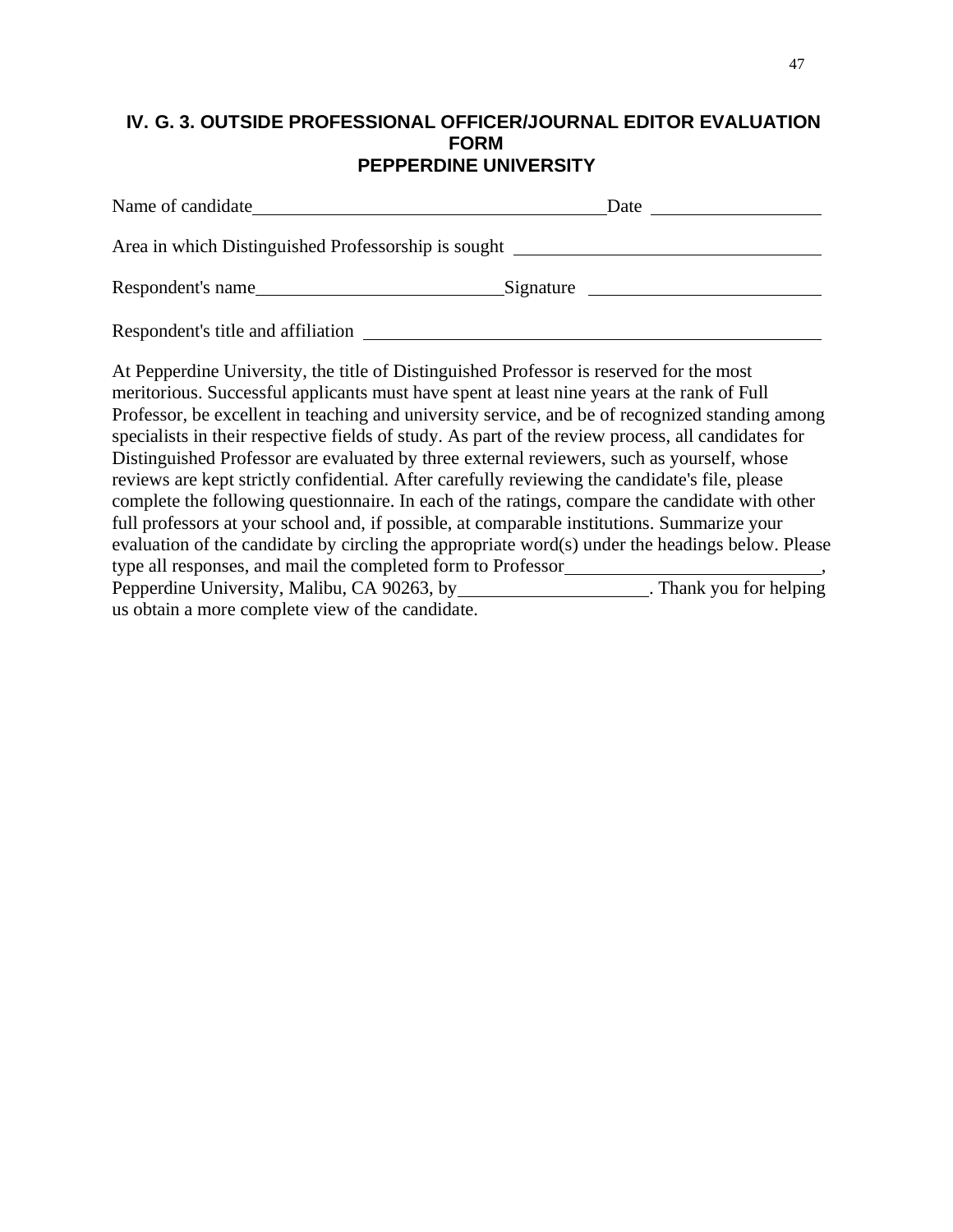I. Rate the candidate's participation in professional organizations, including attendance at meetings, invited talks, presented papers, organization governance and committee responsibilities, editorships for significant journals. Average Good Very Good Outstanding Exceptional Please comment: II. Evaluate the candidate's contribution to his or her discipline through research and publications, considering both quality and quantity. Average Good Very Good Outstanding Exceptional Please comment: III. How is the individual regarded by peers within the discipline? Active Impacts Discipline Significantly Impacts Discipline Distinguished Impact Please comment: IV. Evaluate the candidate's knowledge of the discipline from the standpoints of depth and breadth. Average Good Very Good Outstanding Exceptional Please comment: V. For how long have you known the applicant, and in what capacities? VI. Please state other observations about the candidate which you feel should be considered. VII. Recommendation (check one) I recommend without reservations that the candidate be promoted to Distinguished Professor. I recommend with reservations promotion to Distinguished Professor. I recommend that promotion be denied. Please comment: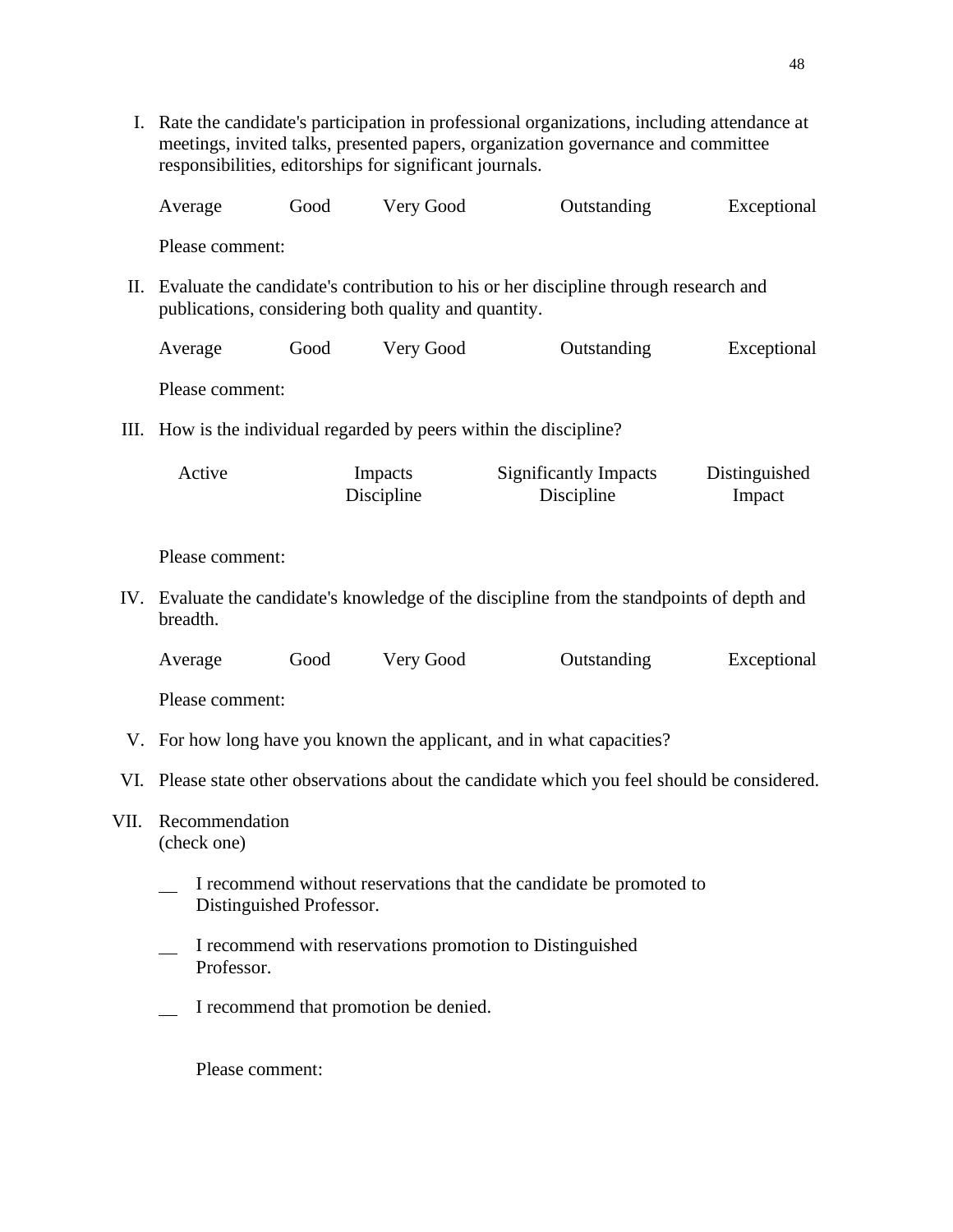# **APPENDIX V.**

# **SPECIAL FORMS RELATED TO ACCELERATED PROMOTION**

- A. Designated Peer Evaluation Form for Accelerated Promotion
- B. Supervisor's Evaluation Form for Accelerated Promotion
- C. Peer Evaluation Form for Accelerated Promotion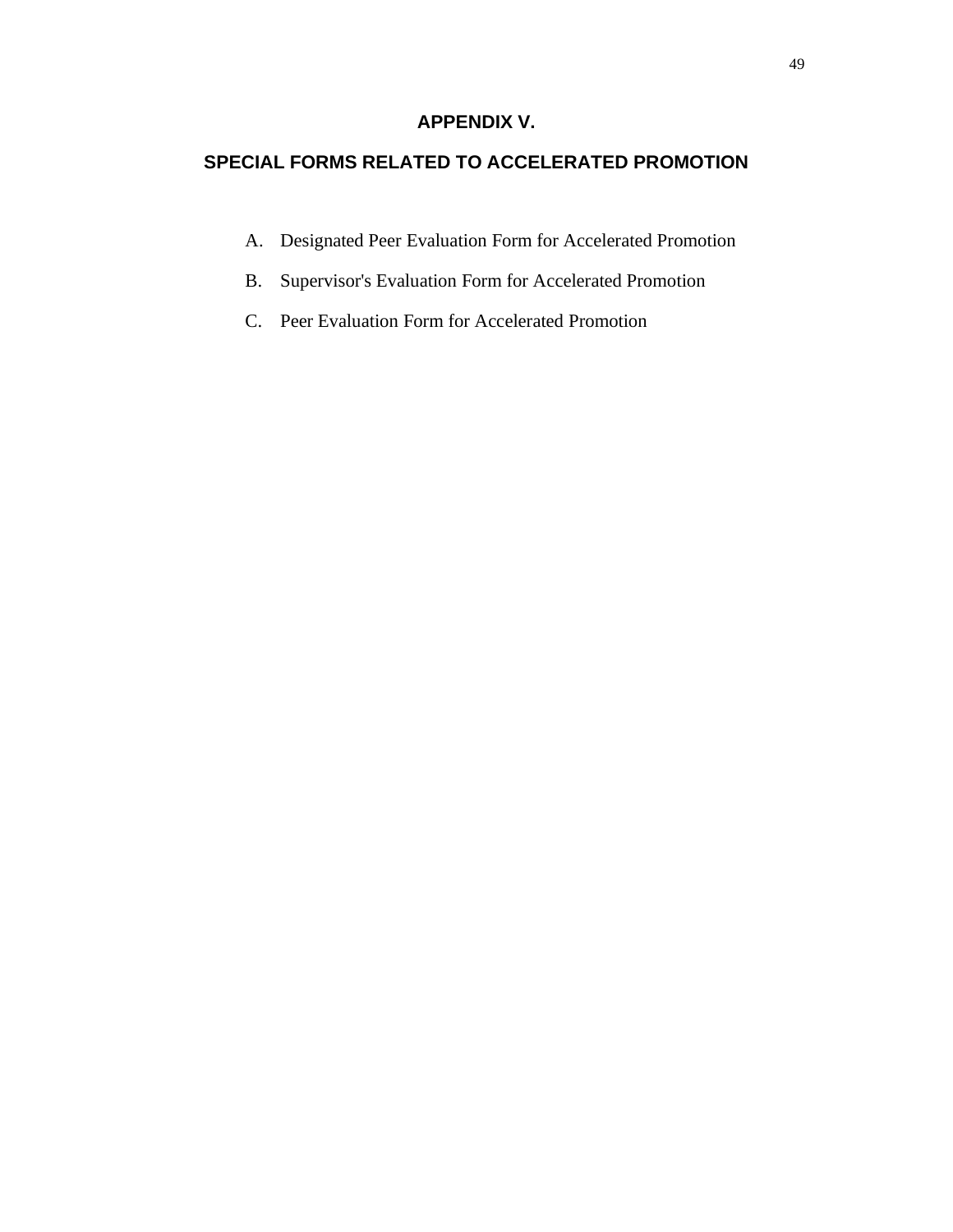# **V. A. DESIGNATED PEER EVALUATION FORM FOR ACCELERATED PROMOTION PEPPERDINE UNIVERSITY**

| Name of candidate                                             | Date      |
|---------------------------------------------------------------|-----------|
| Area in which accelerated promotion is sought <b>example.</b> |           |
| Respondent's name                                             | Signature |
| Respondent's title                                            |           |

All candidates for accelerated promotion are evaluated in the following areas: teaching; scholarly, artistic, or professional achievement; service to the community and the institution; and support for Christian values and the mission of Pepperdine University. After carefully reviewing the candidate's file, please complete the following questionnaire. In each of the ratings, compare the candidate with other teachers in this school and, if possible, at comparable institutions. Try to provide information supporting or discounting the candidate's excellence in each area assessed. Summarize your evaluation of the candidate by circling the appropriate word(s) under the headings below. Please word process all responses.

## I. TEACHING EFFECTIVENESS

#### A. Quality of Teaching

Has a thorough grasp of the subject, demonstrates interest in quality of teaching; is thoughtful in selection and preparation of texts, reading lists, projects; is knowledgeable in areas allied with the general field taught; is aware of new developments in related fields, is well read beyond the subject taught. Works to contextualize course content with General Education and to student values when appropriate.

Poor Marginal Good Very Good Outstanding

Please comment:

B. Teaching Skills

Exhibits skill in communicating with classes; is dependable in preparing for and meeting classes; returns papers promptly; upgrades teaching techniques, works toward improving teaching performance; is thoughtful in creation of syllabi and assignments; gives appropriate and adequate feedback to students regarding their performance; provides evidence of student learning.

Poor Marginal Good Very Good Outstanding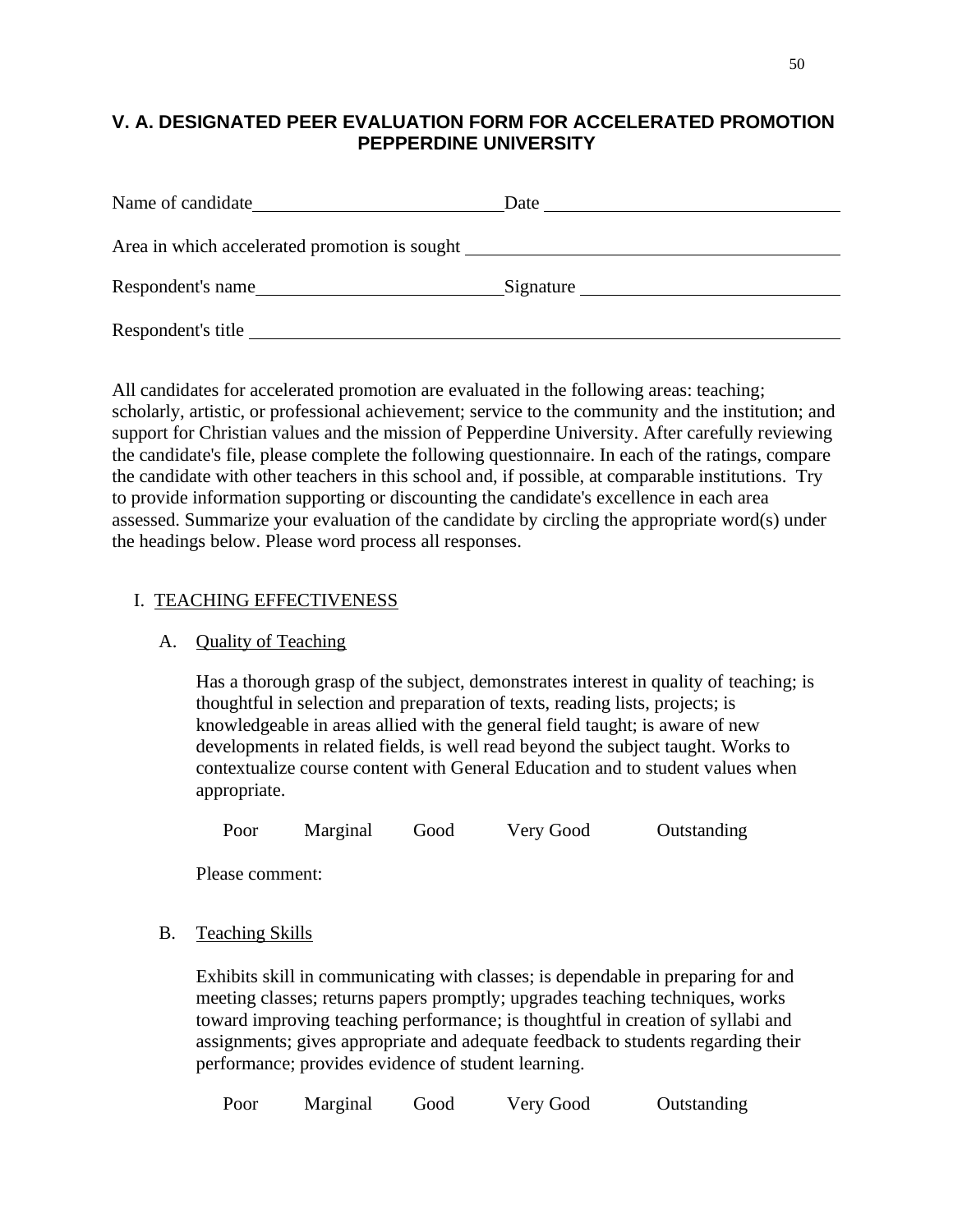Please comment:

C. Concern for Students

Is effective in counseling and advising students; is conscientious in advising duties and in keeping appointments with students; shows concern for students' personal development; recognizes and greets students out of class; keeps regular and sufficient office hours.

Poor Marginal Good Very Good Outstanding

Please comment:

# II. SCHOLARLY, ARTISTIC, OR PROFESSIONAL ACHIEVEMENT

## A. Scholarly Achievement

Publishes in scholarly journals; presents papers at professional meetings; participates in colloquia or panel discussions at one's own or other institutions; lectures to popular groups knowledgeable in the candidate's field, does work that receives serious attention from others; does original and creative work; expresses interest in the research of colleagues.

Poor Marginal Good Very Good Outstanding

Please comment:

# B. Intellectual and Professional Development

Is well read in the subject taught; knowledgeable about and can suggest readings in any area of the general field; knows about developments in related fields; is sought by colleagues for advice on academic matters; keeps current with developments in the field; renews and upgrades skills.

Poor Marginal Good Very Good Outstanding

Please comment:

# III. SERVICE

# A. Professional Service

Actively participates in appropriate professional organizations; holds office in state, regional, or national professional organizations; holds advisory and consultative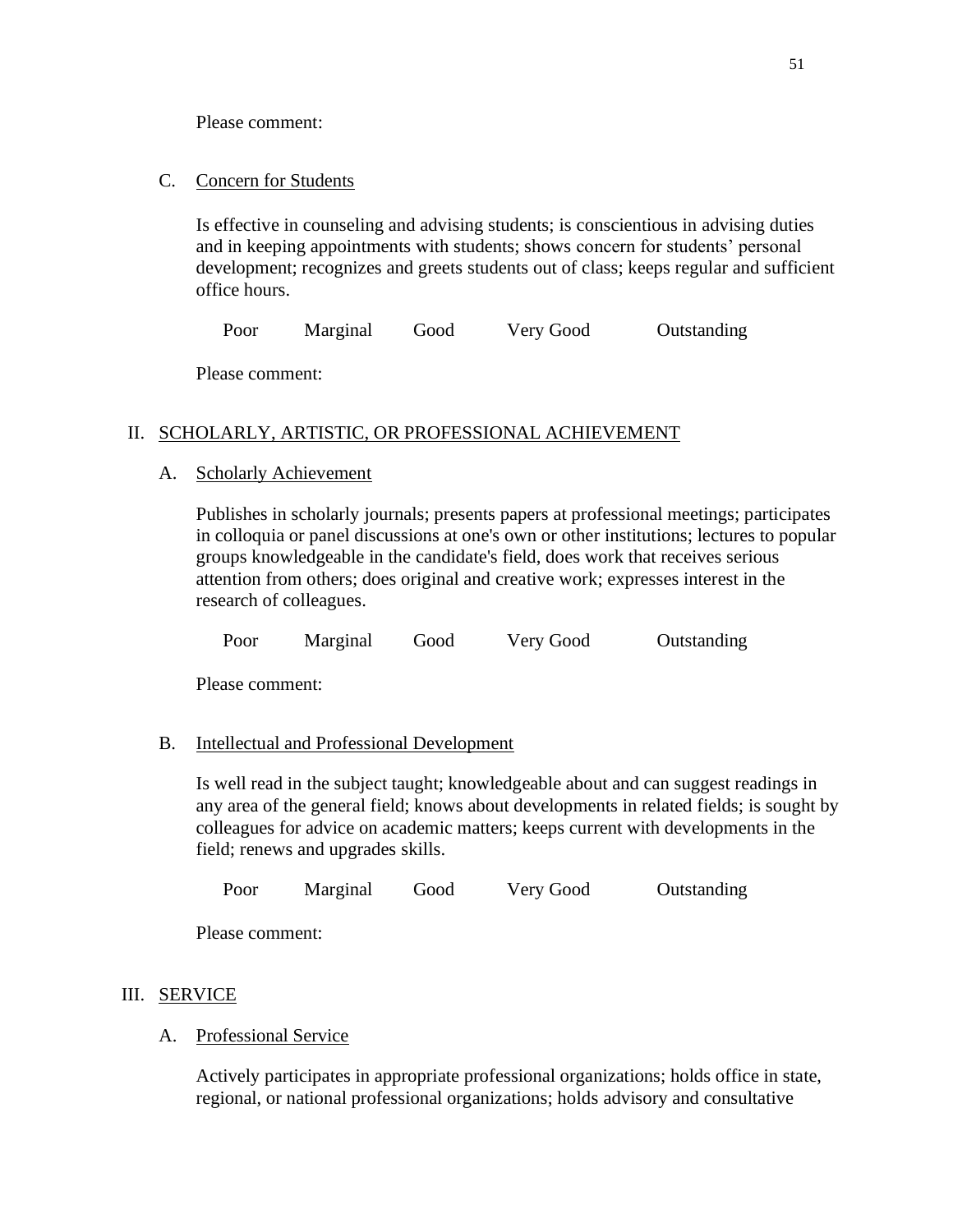| Poor | Marginal | Good | Very Good | Outstanding |
|------|----------|------|-----------|-------------|
|      |          |      |           |             |

Please comment:

#### B. University Service

Does committee work effectively; carries out administrative responsibility within the school or division; sponsors student organizations; works with faculty organizations.

|  | Poor | Marginal | Good | Very Good | Outstanding |
|--|------|----------|------|-----------|-------------|
|--|------|----------|------|-----------|-------------|

Please comment:

#### C. Community Service

Actively participates in community and public service through church, service or civil organizations.

Poor Marginal Good Very Good Outstanding

Please comment:

# IV. SUPPORT FOR CHRISTIAN VALUES

Evaluate the candidate's consistent pattern of support for generally accepted Christian values and the mission of Pepperdine University as these are described in the Mission Statement. If you have knowledge, please comment on the candidate's participation in a community of faith.

#### V. ADDITIONAL FACTORS

Please state other factors, if any, which you feel should be considered.

#### VI. RECOMMENDATION

Accelerated promotion is reserved for those of exceptional merit. In light of this, comparing the candidate to other Seaver faculty members, place a check in the appropriate box on each row of the following table and check one of the recommendations.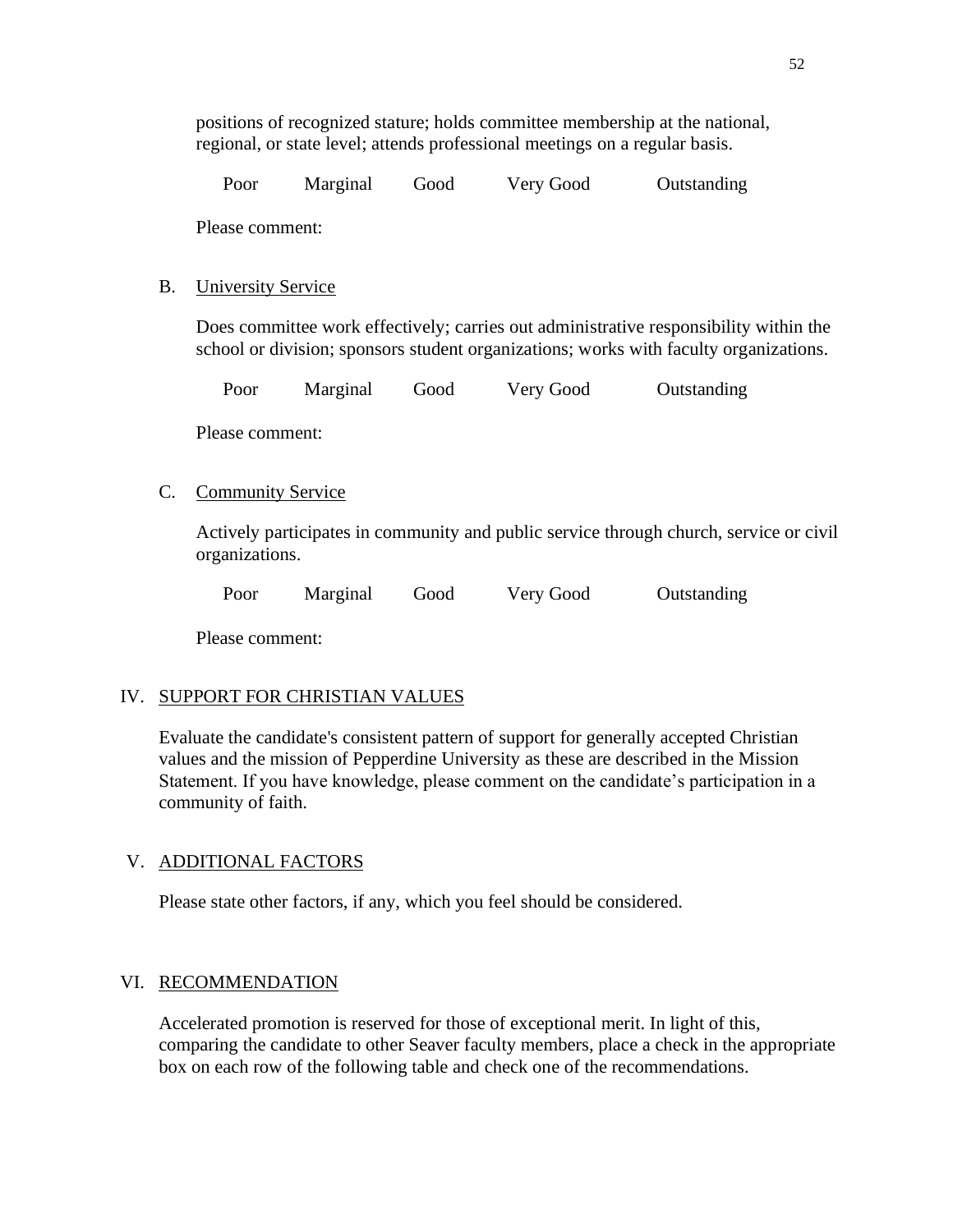|             | Top $5%$ | Top $10\%$ | Top 25% | Top $50\%$ | Bottom 50% |
|-------------|----------|------------|---------|------------|------------|
| Teaching    |          |            |         |            |            |
| Scholarship |          |            |         |            |            |
| Service     |          |            |         |            |            |

# (check one)

| I recommend without reservations that accelerated promotion be granted.                      |
|----------------------------------------------------------------------------------------------|
| I recommend with reservations that accelerated promotion be granted.<br>My reservations are: |
| I recommend that accelerated promotion not be granted.                                       |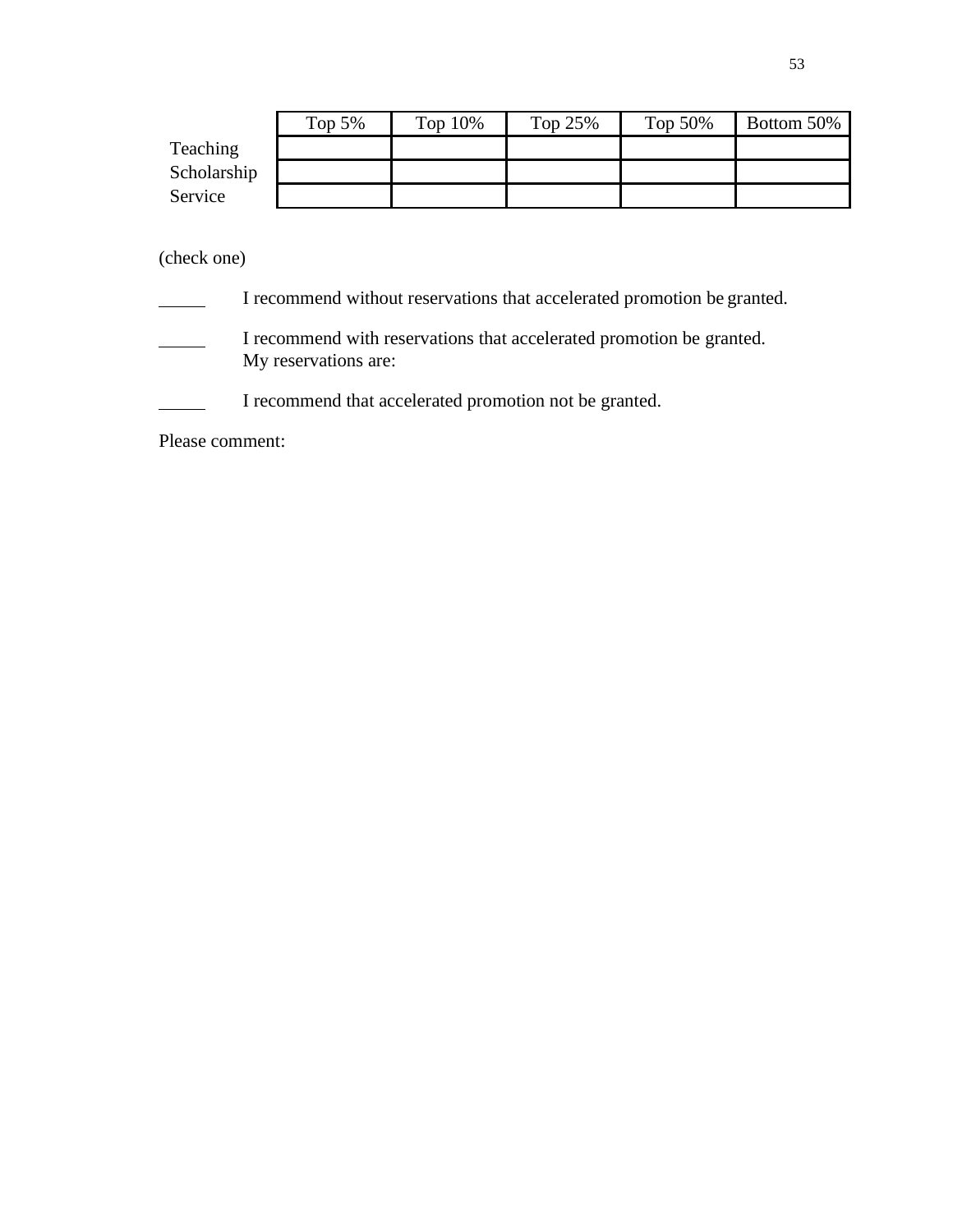# **V. B. SUPERVISOR'S EVALUATION FORM FOR ACCELERATED PROMOTION PEPPERDINE UNIVERSITY**

| Name of candidate  | Date      |
|--------------------|-----------|
|                    |           |
| Respondent's name  | Signature |
| Respondent's title |           |

All candidates for accelerated promotion are evaluated in the following areas: teaching, scholarly, artistic, or professional achievement; service to the community and the institution; and support for Christian values and the mission of Pepperdine University. After carefully reviewing the candidate's file, please complete the following questionnaire. In each of the ratings, compare the candidate with other teachers in this school and, if possible, at comparable institutions. Try to provide information supporting or discounting the candidate's excellence in each area assessed. Summarize your evaluation of the candidate by circling the appropriate word(s) under the headings below. Please word process all responses.

## I. TEACHING EFFECTIVENESS

#### A. Quality of Teaching

Has a thorough grasp of the subject, demonstrates interest in quality of teaching; is thoughtful in selection and preparation of texts, reading lists, projects; is knowledgeable in areas allied with the general field taught; is aware of new developments in related fields, is well read beyond the subject taught. Works to contextualize course content with General Education and to student values when appropriate.

Poor Marginal Good Very Good Outstanding

Please comment:

B. Teaching Skills

Exhibits skill in communicating with classes; is dependable in preparing for and meeting classes; returns papers promptly; upgrades teaching techniques, works toward improving teaching performance; is thoughtful in creation of syllabi and assignments; gives appropriate and adequate feedback to students regarding their performance; provides evidence of student learning.

Poor Marginal Good Very Good Outstanding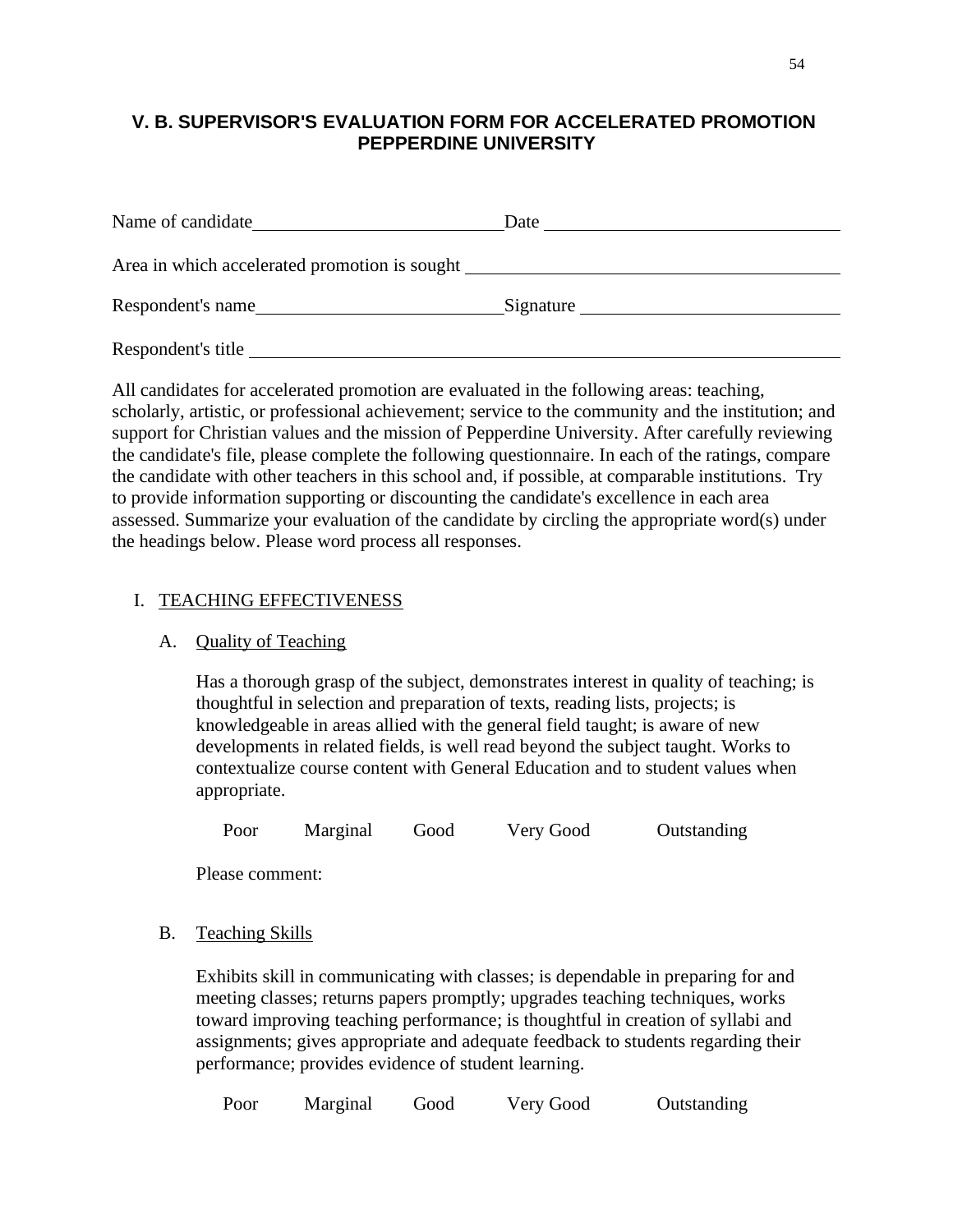Please comment:

#### C. Concern for Students

Is effective in counseling and advising students; is conscientious in advising duties and in keeping appointments with students; shows concern for students' personal development; recognizes and greets students out of class; keeps regular and sufficient office hours.

Poor Marginal Good Very Good Outstanding

Please comment:

## D. Student Evaluations

For each course the candidate has taught at Pepperdine University during the last three years, list the course number, class size, student-evaluation average (on a fivepoint scale), and average of the grades awarded in the class.

Course Title and Number Class Size Average Evaluation Average Class Grade

How do the candidate's student evaluations compare with those of other teachers in comparable courses?

# II. SCHOLARLY, ARTISTIC, OR PROFESSIONAL ACHIEVEMENT

#### A. Scholarly Achievement

Publishes in scholarly journals; presents papers at professional meetings; participates in colloquia or panel discussions at one's own or other institutions; lectures to popular groups knowledgeable in the candidate's field, does work that receives serious attention from others; does original and creative work; expresses interest in the research of colleagues.

Poor Marginal Good Very Good Outstanding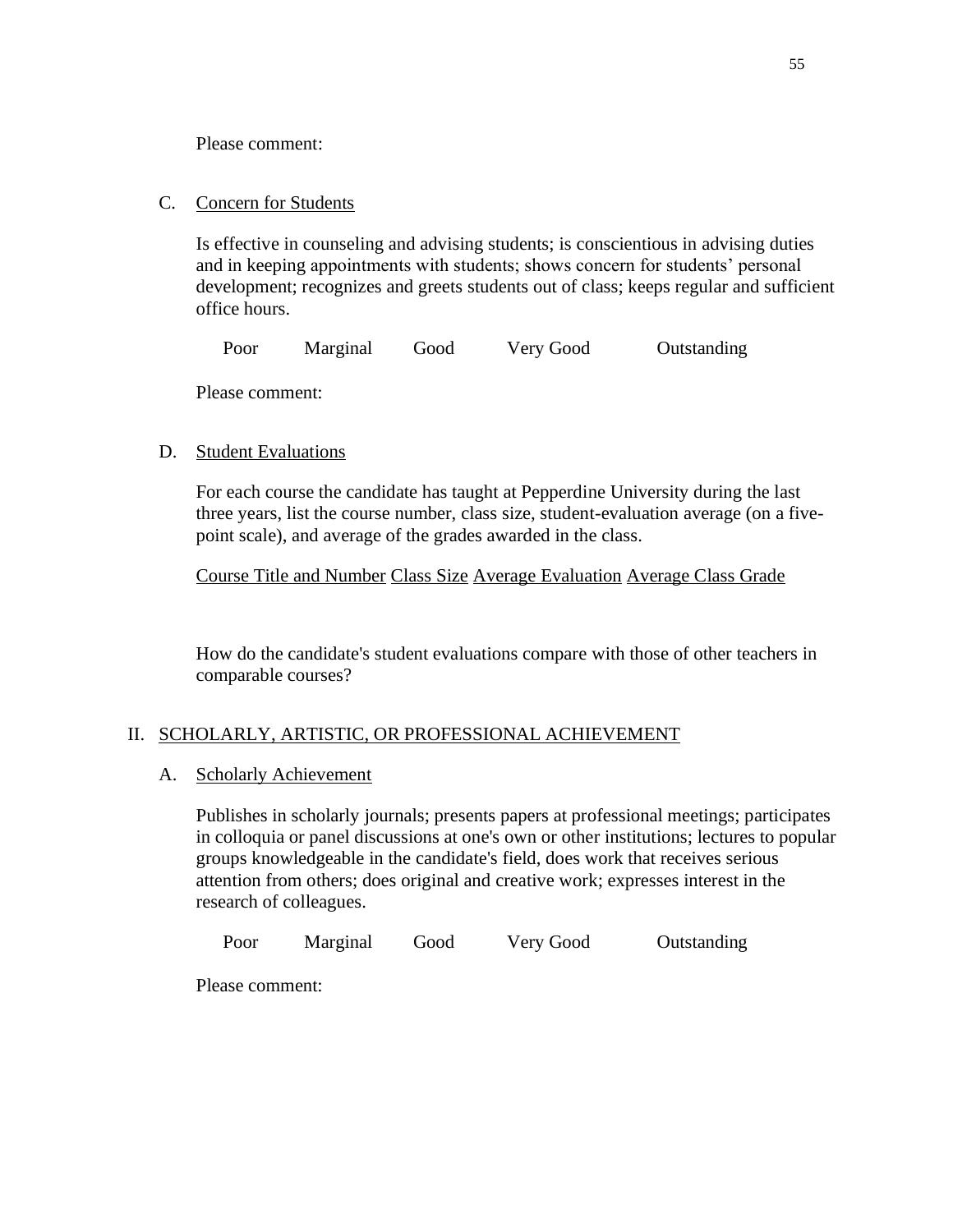#### B. Intellectual and Professional Development

Is well read in the subject taught; knowledgeable about and can suggest readings in any area of the general field; knows about developments in related fields; is sought by colleagues for advice on academic matters; keeps current with developments in the field; renews and upgrades skills.

Poor Marginal Good Very Good Outstanding

Please comment:

#### III. SERVICE

A. Professional Service

Actively participates in appropriate professional organizations; holds office in state, regional, or national professional organizations; holds advisory and consultative positions of recognized stature; holds committee membership at the national, regional, or state level; attends professional meetings on a regular basis.

Poor Marginal Good Very Good Outstanding

Please comment:

### B. University Service

Does committee work effectively; carries out administrative responsibility within the school or division; sponsors student organizations; works with faculty organizations.

Poor Marginal Good Very Good Outstanding

Please comment:

# C. Community Service

Actively participates in community and public service through church, service or civil organizations.

Poor Marginal Good Very Good Outstanding

Please comment:

# IV. SUPPORT FOR CHRISTIAN VALUES

Evaluate the candidate's consistent pattern of support for generally accepted Christian values and the mission of Pepperdine University as these are described in the Mission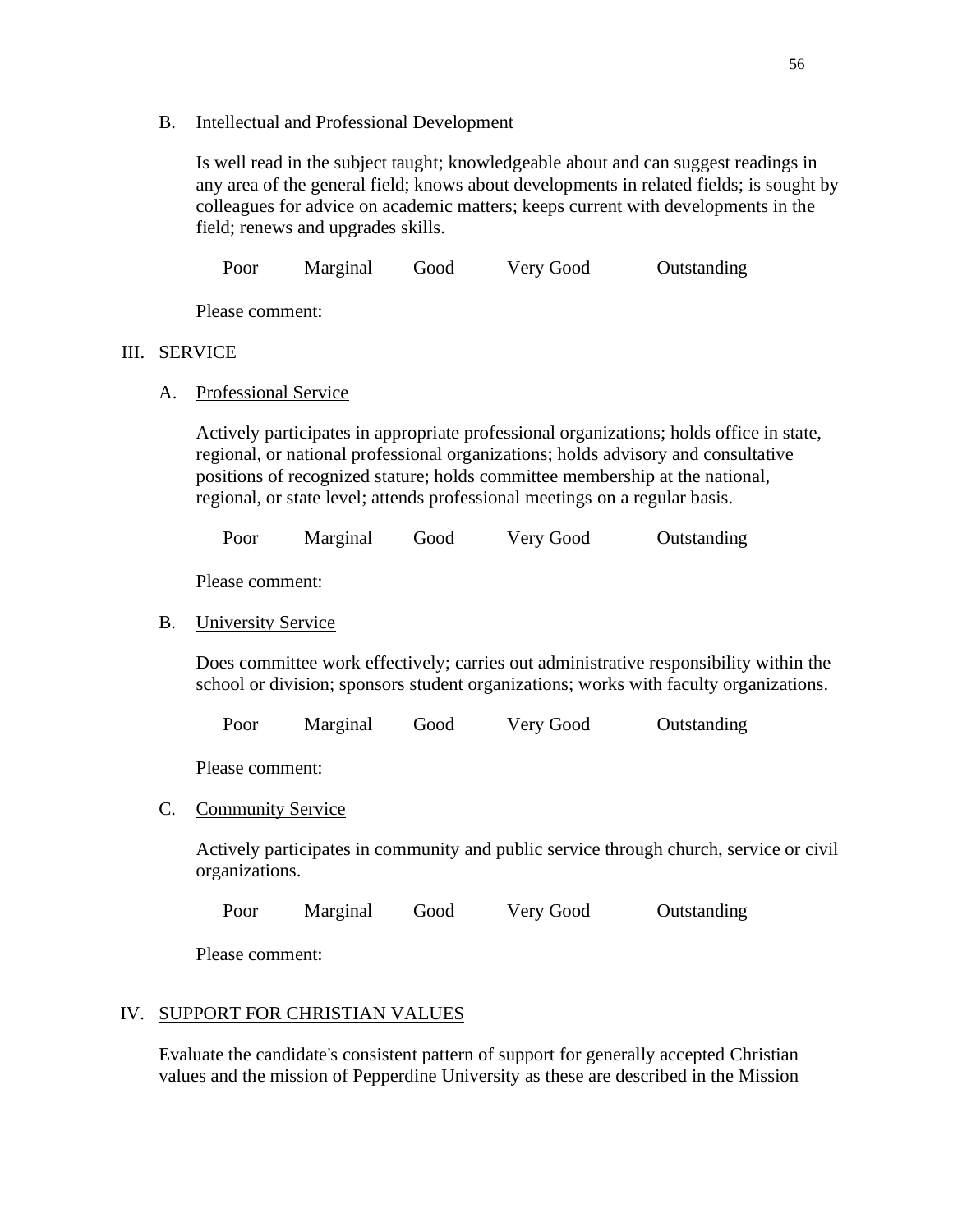Statement. If you have knowledge, please comment on the candidate's participation in a community of faith.

## V. ADDITIONAL FACTORS

Please state other factors, if any, which you feel should be considered.

# VI. RECOMMENDATION

Accelerated promotion is reserved for those of exceptional merit. In light of this, comparing the candidate to other Seaver faculty members, place a check in the appropriate box on each row of the following table and check one of the recommendations.

|             | Top $5%$ | Top $10\%$ | Top $25%$ | Top $50\%$ | Bottom 50% |
|-------------|----------|------------|-----------|------------|------------|
| Teaching    |          |            |           |            |            |
| Scholarship |          |            |           |            |            |
| Service     |          |            |           |            |            |

(check one)

I recommend without reservations that accelerated promotion be granted.

I recommend with reservations that accelerated promotion be granted. My reservations are:

I recommend that accelerated promotion not be granted.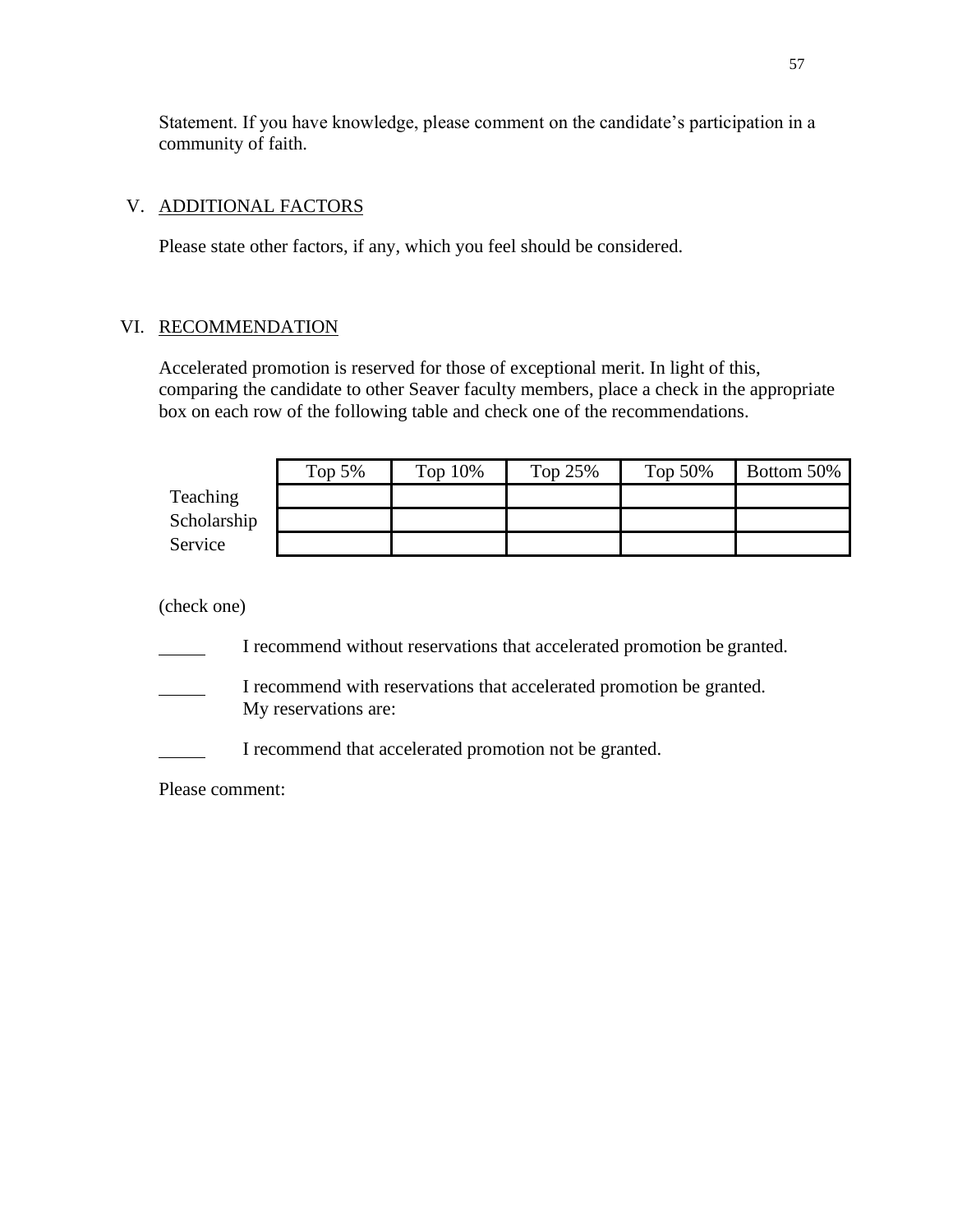# **V. C. PEER EVALUATION FOR ACCELERATED PROMOTION PEPPERDINE UNIVERSITY**

| Name of candidate                                                                 | Date      |
|-----------------------------------------------------------------------------------|-----------|
| Area in which accelerated promotion is sought ___________________________________ |           |
| Respondent's name                                                                 | Signature |
| Respondent's title                                                                |           |

All candidates for accelerated promotion are evaluated in the areas of teaching, scholarly activity, and service. In addition, the candidate's basic support of general accepted Christian values and the mission of Pepperdine University as described in the Mission Statement of Pepperdine University is of great importance.

If you have any specific information concerning the candidate in any of these areas, please discuss in detail. Even if you wish to make no comment, please sign and return.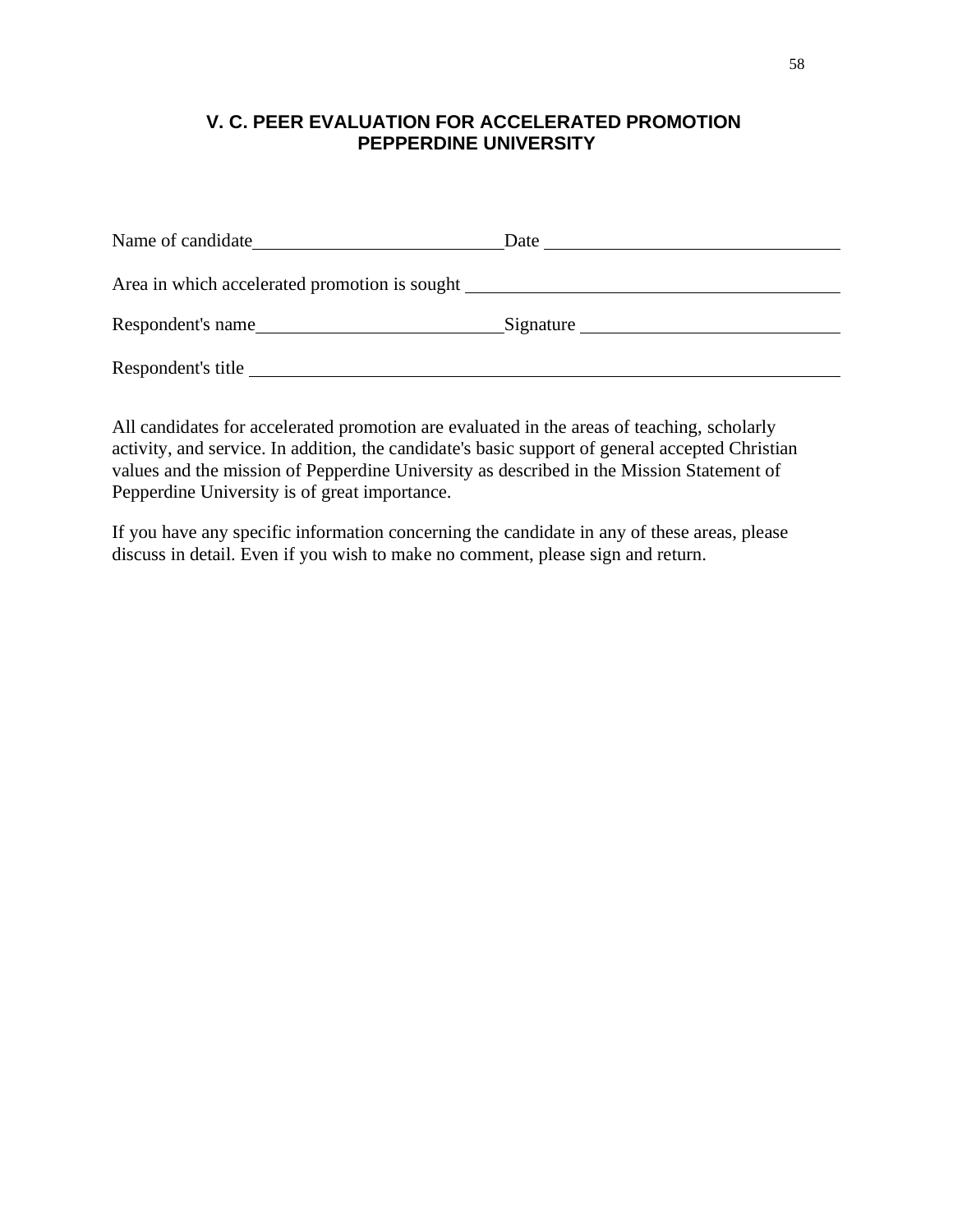# **VI. FORMS RELATED TO FIVE-YEAR EVALUATION OF TENURED FACULTY**

- A. Notification of Five-Year Evaluation
- B. Notification of Peer Reviewer for Five-Year Evaluation
- C. Faculty Data Form for Five-Year Evaluation
- D. Designated Peer Evaluation for Five-Year Evaluation
- E. Chairperson Evaluation for Five-Year Evaluation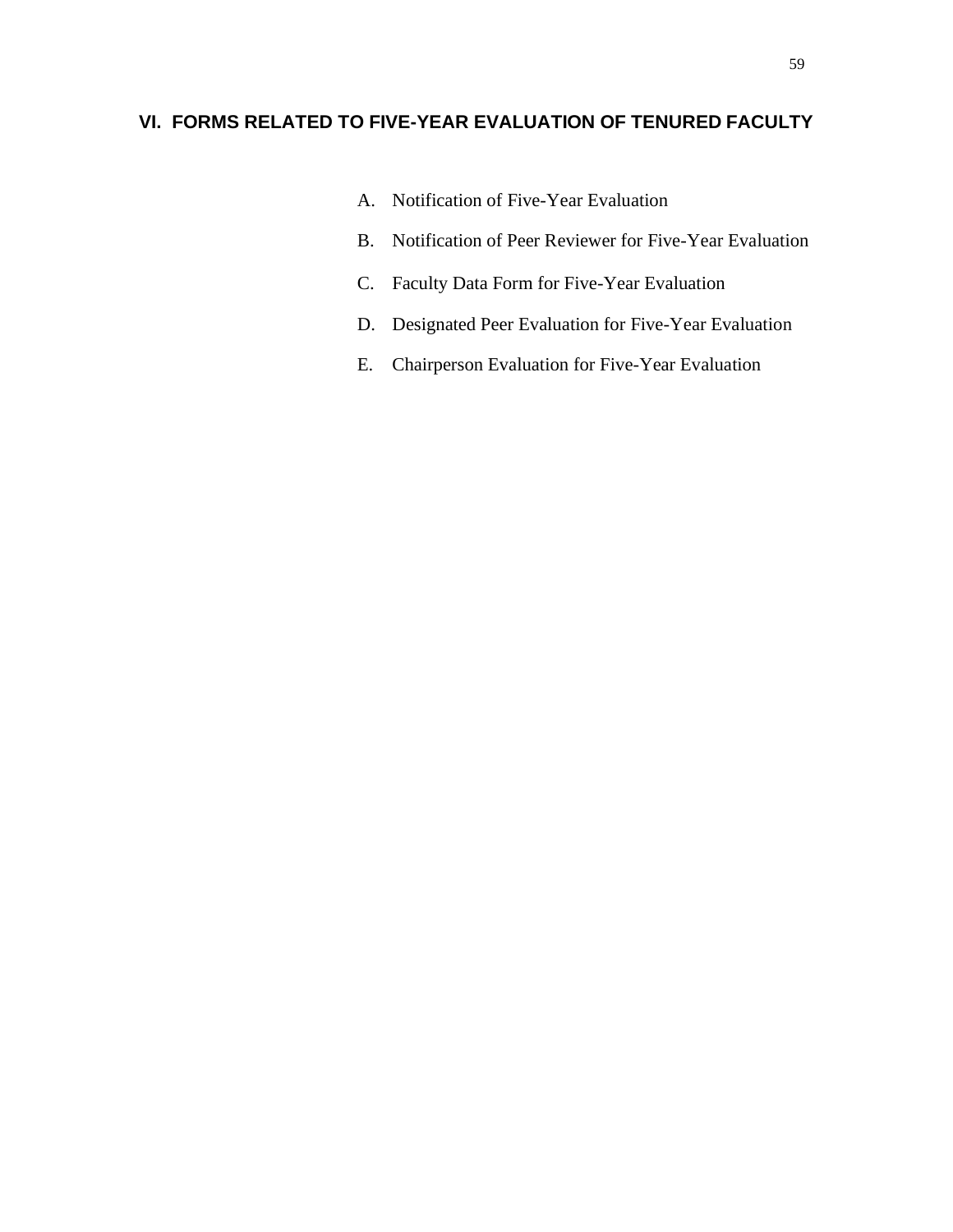# **VI. A. NOTIFICATION OF FIVE-YEAR EVALUATION**

Dear :

As your faculty representative on the Rank, Tenure, and Promotion Committee, it is my responsibility to inform you that you are scheduled for Five-Year Evaluation this year.

The process of evaluation will include responses from your chairperson as well as from three peers designated by you. To assist this process you should complete the Faculty Data Form (Form VI:C available at [http://seaver.pepperdine.edu/dean/documentsandpolicies/rtp.htm\) a](http://seaver.pepperdine.edu/dean/documentsandpolicies/rtp.htm))nd compile a file of relevant materials and give it to me by \_\_\_\_\_\_\_\_\_\_\_\_\_\_\_\_\_\_\_\_\_\_. This file will be made available to your chairperson and designated peers to look at before they fill out their respective forms.

The file should contain, in addition to a photocopy of your Faculty Data Form, materials supporting the statements you have made on that Form. These materials will assist your peers and chairperson in responding to the sections on their respective forms. You may wish to consult those forms for guidance in preparing your file. The Committee is primarily interested in your activities since your last Rank, Tenure, and Promotion Committee evaluation.

The Committee expects to study all the materials returned to it and write an evaluation, copies of which will be sent to the administration, your chairperson, and you. Please also note the importance of the five-year review in determining your eligibility for a Faculty Performance Award. I would be happy to discuss with you any questions you may have relating to the evaluation process. Feel free to call me at extension\_\_\_\_\_\_\_\_.

Very truly yours,

Faculty Representative Rank, Tenure, and Promotion Committee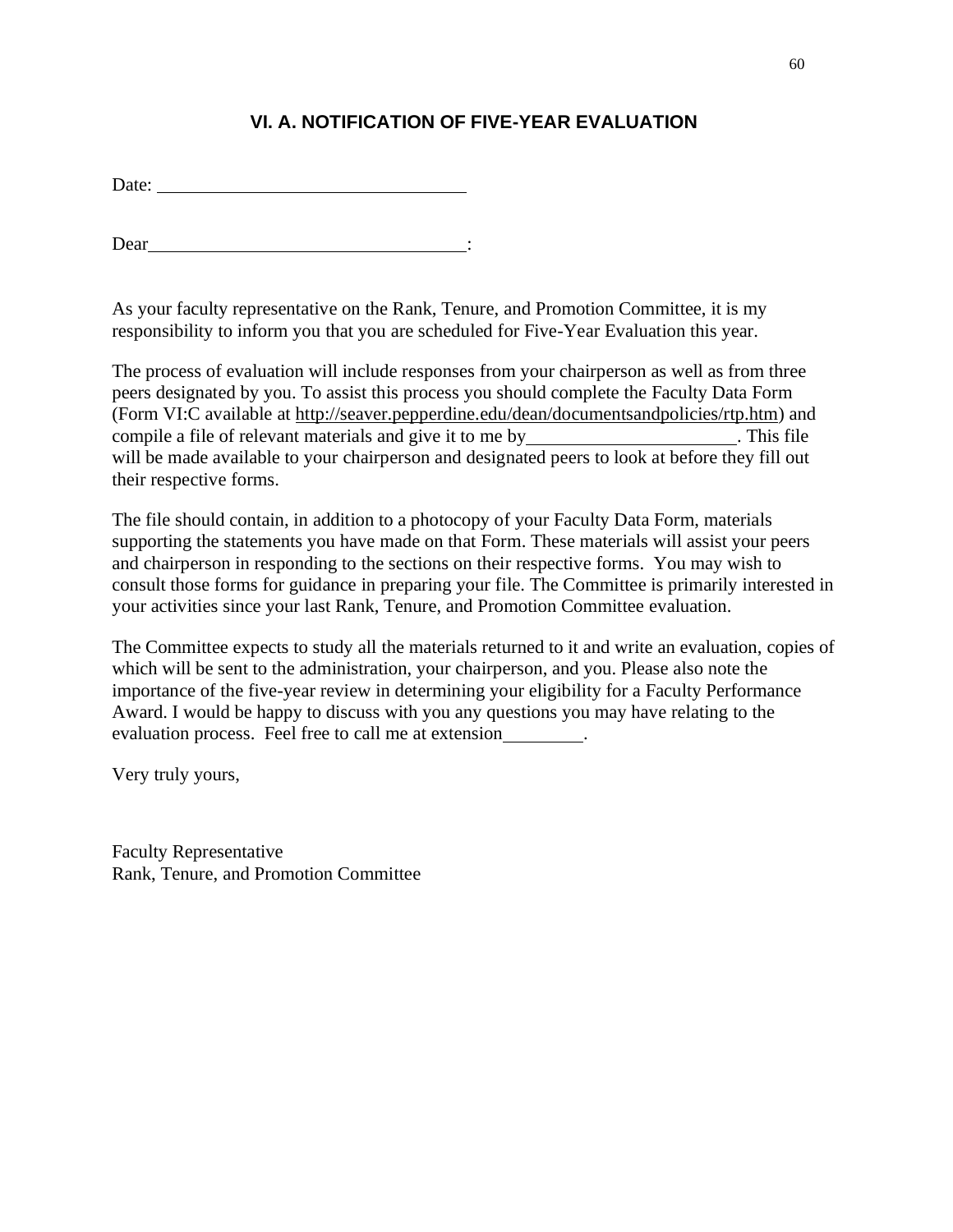# **VI. B. NOTIFICATION OF PEER REVIEWER FOR FIVE-YEAR EVALUATION**

Date:

Dear :

Your colleague https://www.facebook.com/sil/absoluted/sil/absoluted/sil/absoluted/sil/absoluted/sil/absoluted/sil/absoluted/sil/absoluted/sil/absoluted/sil/absoluted/sil/absoluted/sil/absoluted/sil/absoluted/sil/absoluted/ The Rank, Tenure, and Promotion Committee has identified you as a designated peer to evaluate the candidate's teaching, scholarly activity, and service. The candidate's materials are on file in the candidate's division office for your perusal.

A Designated Peer Evaluation Form for Five-Year Review (Form VI:D) should be completed by you as a report on your evaluation . Please note that your responses must be word processed. For your convenience, the evaluation form is available at <http://seaver.pepperdine.edu/dean/documentsandpolicies/rtp.htm>

The committee reminds you that your comments should be candid and that you should provide explicit reasoning for your evaluation of the candidate's teaching, research, and service. Sweeping and unsupported generalities, whether positive or negative, are not helpful to the committee. Do not hesitate to offer criticisms, which often strengthen the candidate's case because they prove the reviewer's objectivity and lend credibility to the positive comments. All evaluations are held in the strictest confidence.

We ask that you allocate sufficient time as a reviewer to provide the committee with a thorough, detailed review. Since most of the committee members are not experts in the fields of the candidates whom we evaluate, we rely on the evaluations of those who are. In particular, we need your evaluation of the quality and significance of the activities described in the candidate's file, whether it be class syllabi, sample exams, publications, presentations, acts of service, etc.

You should attend at least one class session of the candidate. Arrange with the candidate in advance to avoid visiting on days when exams, films, guest speakers, or other atypical class activities are planned. You may visit classes singly or with other peer reviewers as the candidate desires. You should arrive in the classroom on time and should stay until the class has been dismissed. The candidate need not introduce you to the class, but may at his or her discretion. Be as unobtrusive as possible during this class visit.

In order for the candidate to receive a fair review, it is critical that you return your completed evaluation form to me by **. Please also note the importance of the** five-year review in determining a faculty member's eligibility for a Faculty Performance Award. Thank you for undertaking this important responsibility.

Very truly yours,

Faculty Representative on Rank, Tenure, and Promotion Committee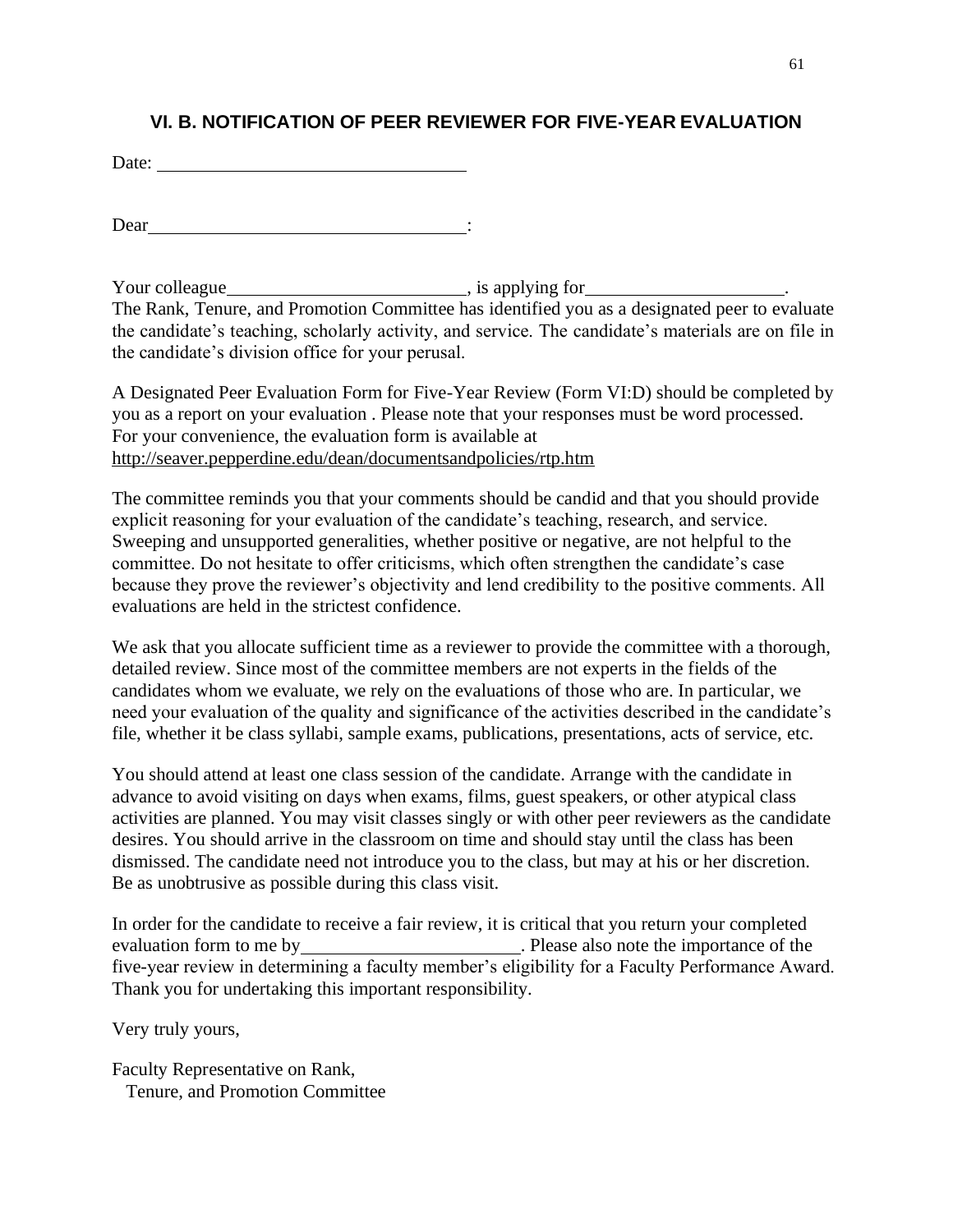# **VI. C. FACULTY DATA FORM Five-Year Evaluation of Tenured Faculty**

This form should be filled out by the faculty member being evaluated. Please include any additional documentation which might be helpful in this evaluation. Please word process all responses.

### PERSONAL DATA

Date:

- 1. Name of faculty member Signature
- 2. Pepperdine employment history
	- a. Date of first employment with Pepperdine.
	- b. When did you receive tenure?
	- c. What and when was your last promotion? Your last step increase?
	- d. Total years of teaching experience at Pepperdine.

# **TEACHING**

- 3. List courses taught in the last five years.
- 4. Describe what you believe are your best course plans, your most creative course material, tests, etc. Describe what you have done in the last five years in your classes to improve your teaching effectiveness. Include any changes you have made in your teaching philosophy or pedagogical methods. Also incorporate any measures taken to improve your effectiveness (e.g., as attendance at teaching workshops at Pepperdine or elsewhere).
- 5. Describe your contributions to curriculum planning, programs for majors, and advising.
- 6. Evaluate your role in supervising internships, student research where applicable, and the like.

#### SCHOLARLY, ARTISTIC OR PROFESSIONAL ACHIEVEMENT

- 7. List and describe your scholarly, artistic, and professional achievements since your last RTP evaluation. Include published written work, student research where applicable, unpublished manuscripts, papers read at meetings of learned societies, lectures to knowledgeable public groups, participation in colloquia or panel discussions at your own or other institutions, creative work (whether exhibited or performed outside or within the University), or appropriate clinical or consulting practice. For the sake of clarity, published works must be listed distinctly and separately from unpublished works or other achievements (such as research in progress, lectures, presentations, etc).
- 8. Evaluate the work listed above. Which do you believe to be the most important contributions to your field and why?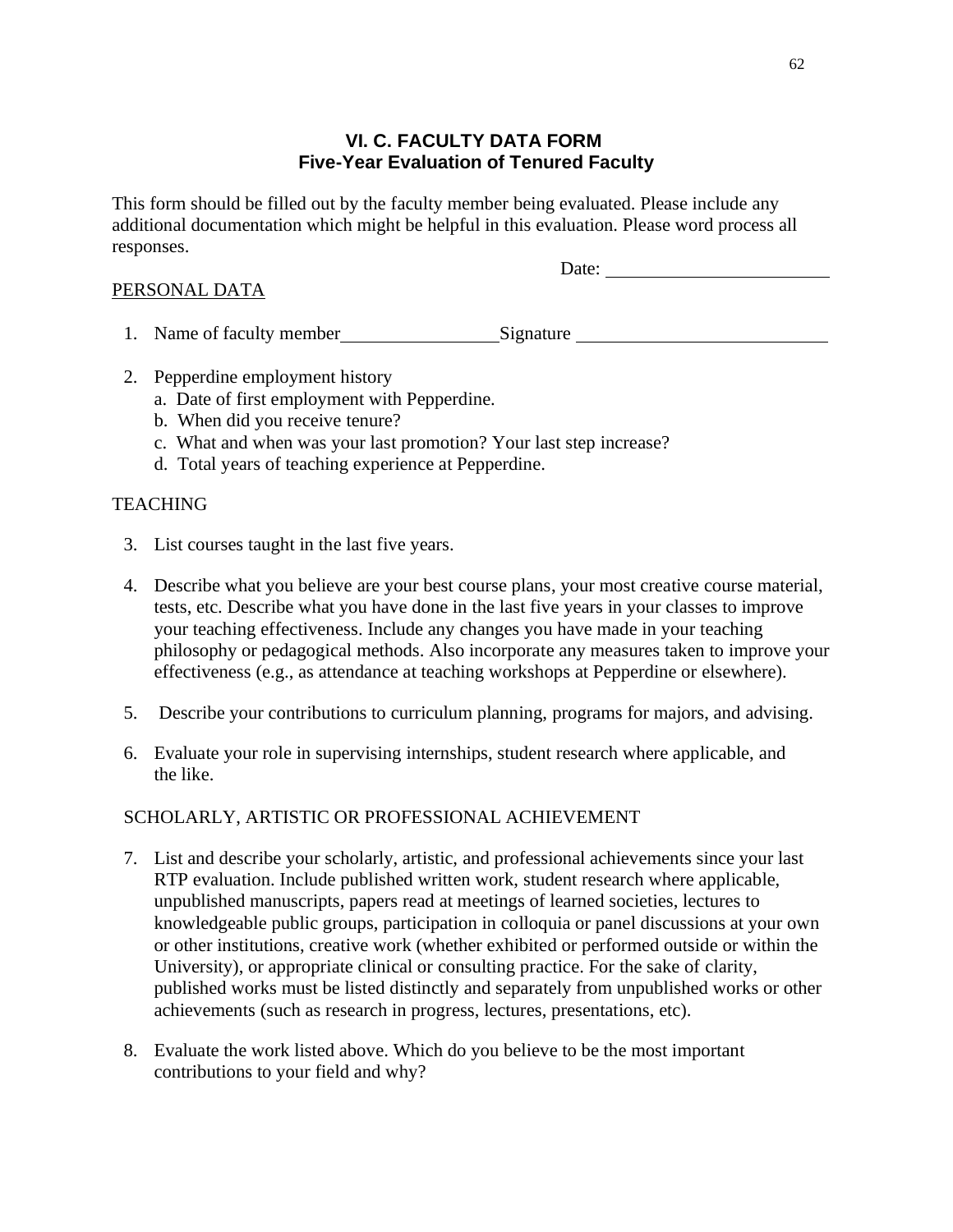- 9. Describe and evaluate your current research; artistic, professional, or course development activities.
- 10. Describe ways in which you have kept current in your field, for example, courses, seminars, meetings, and special study programs attended in the past five years. List journals read on a regular basis and significant books, monographs, or professional materials read in the past five years.

## PROFESSIONAL AND COMMUNITY SERVICE

11. List, describe, and date relevant membership, activities, and offices held in professional associations and societies. Evaluate your membership in these associations. What have you contributed to the association and your profession through your membership? Have your professional contributions improved your teaching and advising effectiveness?

## COMMUNITY SERVICE

- 12. List and describe all community service activities, especially those associated with civic or service organizations, including offices held, since your last RTP evaluation.
- 13. Which of the activities listed in response to item 12 do you consider to be your most important contributions to your community and why?

## DIVISION, COLLEGE, AND UNIVERSITY SERVICE

- 14. List the important university committees you have served on and divisional responsibilities you have fulfilled since your last evaluation by the Rank, Tenure, and Promotion Committee. Include work with the Faculty Association, divisional, college, and university committees, sponsorship of student organizations, and participation in convocation. Where do you think you have made your most valuable contributions and why?
- 15. Which of the activities listed in response to item 14 do you consider to be your most important contributions to the university, the college, or your division and why?

#### SUPPORT FOR MISSION STATEMENT

16. Describe your consistent pattern of support for generally accepted Christian values and the Mission of Pepperdine University as these are described in the Mission Statement of 1999, and describe your active participation in a community of faith. If possible, discuss your integration of faith and learning in the classroom.

#### ADDITIONAL FACTORS

17. State other factors, if any, which you wish the Committee to consider.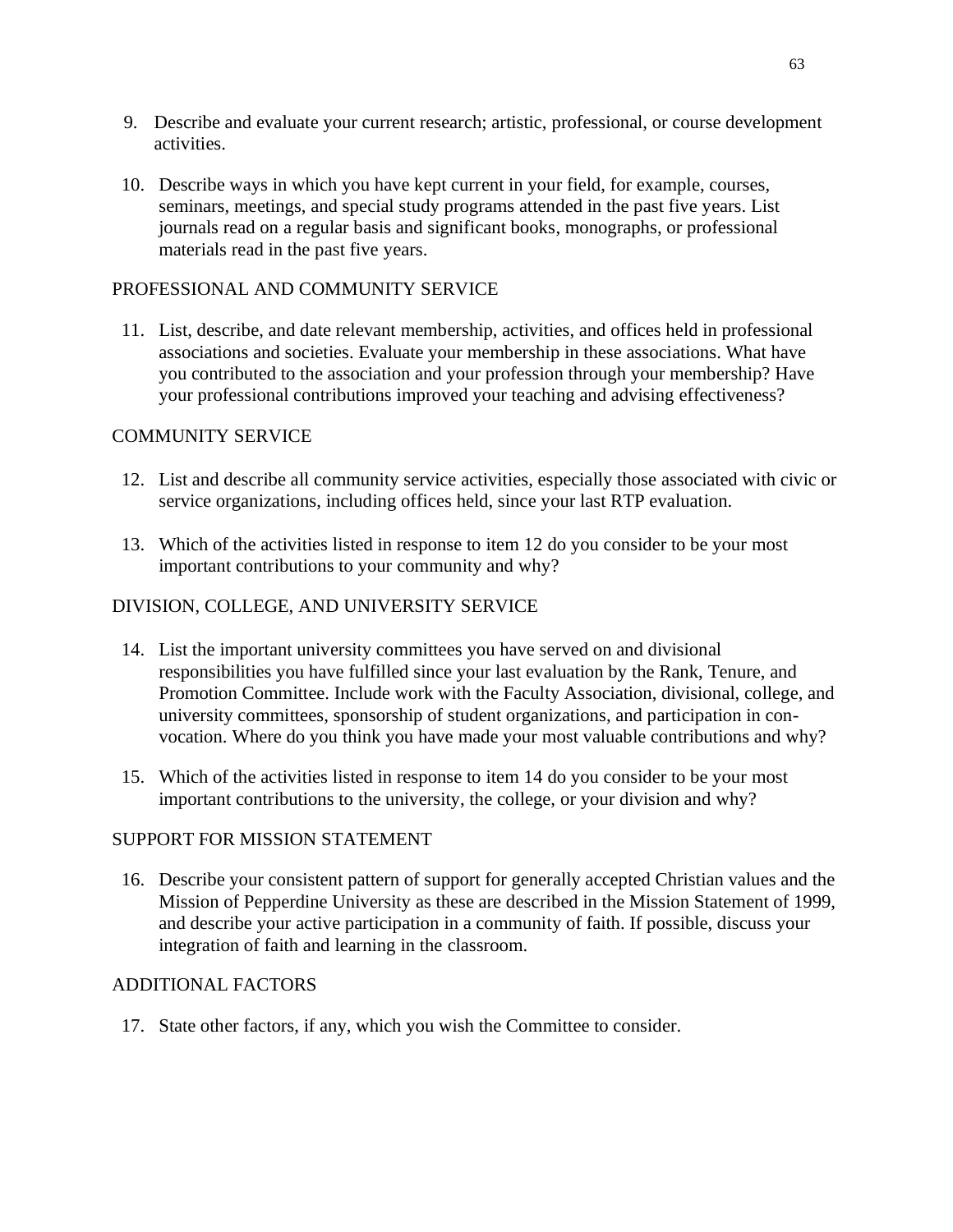# **VI. D. DESIGNATED PEER EVALUATION Five-Year Evaluation of Tenured Faculty**

is a tenured professor who is being evaluated under the Five-Year Evaluation. The purpose of this evaluation is mainly to provide information to the professor on his or her professional progress and standing within the University. The information is also provided to the administration. Please also note the importance of the fiveyear review in determining the faculty member's eligibility for a Faculty Performance Award. Your careful responses will be appreciated. After carefully reviewing the faculty member's file, please complete the following questionnaire, focusing on the period since the faculty member's last evaluation by the Rank, Tenure, and Promotion Committee. Evaluative detail is most desirable. Please word process all responses.

# **TEACHING**

1. Please evaluate the professor's course plans, materials, and tests. What has been most original, useful, sound in his or her approach and materials?

| Poor          | Marginal                             | Good | Very Good                                                                                     | Outstanding                                                                                   |
|---------------|--------------------------------------|------|-----------------------------------------------------------------------------------------------|-----------------------------------------------------------------------------------------------|
|               |                                      |      |                                                                                               |                                                                                               |
| and advising. |                                      |      |                                                                                               | 2. Please evaluate the professor's contributions to curriculum planning, programs for majors, |
| Poor          | Marginal                             | Good | Very Good                                                                                     | Outstanding                                                                                   |
|               | recitals, exhibitions, and the like. |      | 3. Please evaluate the professor's supervision of internships and student projects, research, |                                                                                               |

| Poor | Marginal | Good | Very Good | Outstanding |
|------|----------|------|-----------|-------------|
|------|----------|------|-----------|-------------|

# SCHOLARLY, ARTISTIC, OR PROFESSIONAL ACHIEVEMENT

4. Please evaluate the professor's scholarly, artistic, and professional work. In your review, focus on publications, papers, lectures, exhibitions or performances, and unpublished manuscripts since his or her last evaluation by the Rank, Tenure, and Promotion Committee. Which work is most significant to his or her field, to his or her teaching preparedness, to his or her intellectual development?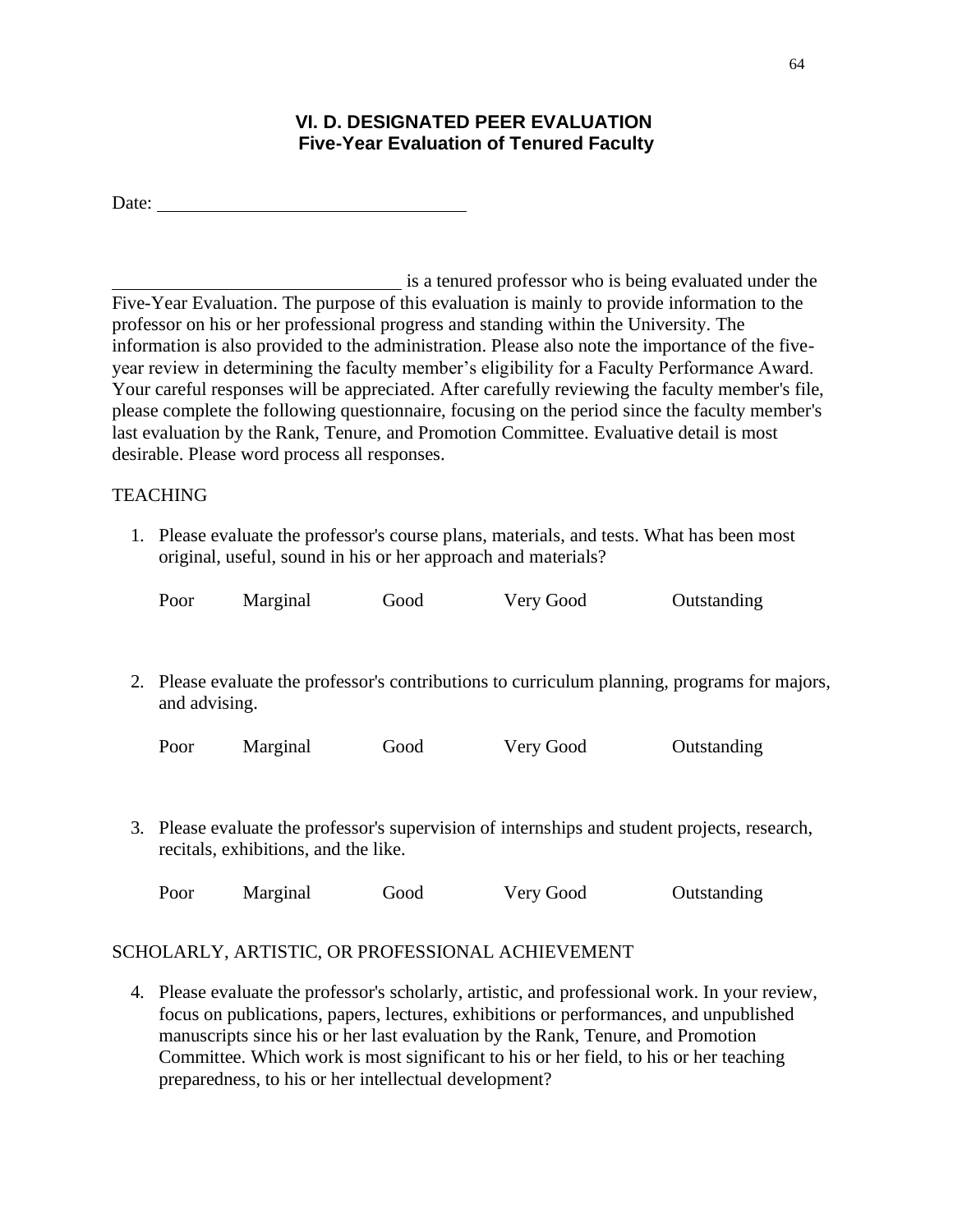|                                    | Marginal<br>Outstanding<br>Poor<br>Very Good<br>Good                                                                                                                                                                                                                                                                                       |          |      |           |             |  |  |  |  |  |
|------------------------------------|--------------------------------------------------------------------------------------------------------------------------------------------------------------------------------------------------------------------------------------------------------------------------------------------------------------------------------------------|----------|------|-----------|-------------|--|--|--|--|--|
| 5.                                 | Evaluate the professor's current research; artistic, professional, and course development<br>activities.                                                                                                                                                                                                                                   |          |      |           |             |  |  |  |  |  |
|                                    | Marginal<br>Outstanding<br>Good<br>Very Good<br>Poor                                                                                                                                                                                                                                                                                       |          |      |           |             |  |  |  |  |  |
| 6.                                 | In your opinion, does the professor stay current in his or her field? What are his or her<br>strengths and weaknesses?                                                                                                                                                                                                                     |          |      |           |             |  |  |  |  |  |
|                                    | Poor                                                                                                                                                                                                                                                                                                                                       | Marginal | Good | Very Good | Outstanding |  |  |  |  |  |
| PROFESSIONAL AND COMMUNITY SERVICE |                                                                                                                                                                                                                                                                                                                                            |          |      |           |             |  |  |  |  |  |
|                                    | 7. Please evaluate the professor's contribution to professional organizations and societies.<br>How does the professor participate in these organizations? How does the professor use his<br>or her membership to help his or her research or professional standing? How does the<br>professor use his or her membership to help students? |          |      |           |             |  |  |  |  |  |

| Poor | Marginal | Good | Very Good | Outstanding |
|------|----------|------|-----------|-------------|
|      |          |      |           |             |

8. Please evaluate the professor's contributions to his or her community.

| Poor | Marginal | Good | Very Good | Outstanding |
|------|----------|------|-----------|-------------|
|      |          |      |           |             |

#### DIVISION, COLLEGE, AND UNIVERSITY SERVICE

9. Please evaluate the professor's contributions on committees, his or her performance of administrative responsibilities within the division, work with Faculty Organization, student organizations, and convocation since his or her last evaluation by the Rank, Tenure, and Promotion Committee. What has been his or her most useful or original work done in this area and why do you consider it so?

| Poor | Marginal | Good | Very Good | Outstanding |
|------|----------|------|-----------|-------------|
|      |          |      |           |             |

#### MISSION STATEMENT

10. Please evaluate the professor's support for the mission of Pepperdine University as described in the Mission Statement.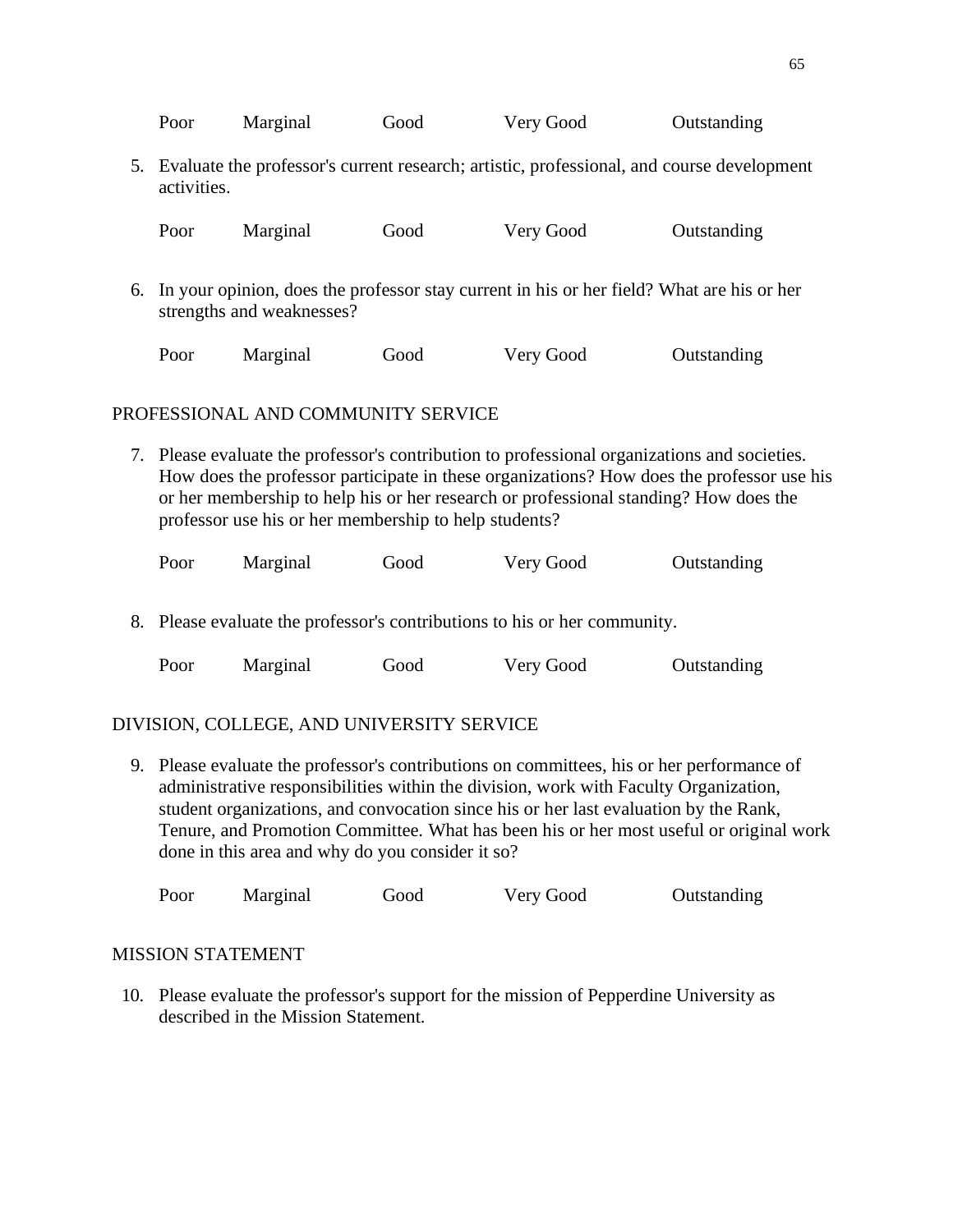# **VI. E. CHAIRPERSON EVALUATION Five-Year Evaluation of Tenured Faculty**

| Date: |
|-------|
|       |

is a tenured professor who is being evaluated under the Five-Year Evaluation. The purpose of this evaluation is mainly to provide information to the professor on his or her professional progress and standing within the University. The information is also provided to the administration. Your careful responses will be appreciated. After carefully reviewing the faculty member's file, please complete the following questionnaire, focusing on the period since the faculty member's last evaluation by the Rank, Tenure, and Promotion Committee. Evaluative detail is most desirable. Please word process all responses.

# **TEACHING**

1. Please evaluate the professor's course plans, materials, and tests. What has been most original, useful, sound in his or her approach and materials?

| Poor                                                                                                                               | Marginal | Good | Very Good | Outstanding |  |  |
|------------------------------------------------------------------------------------------------------------------------------------|----------|------|-----------|-------------|--|--|
| 2. Please evaluate the professor's contributions to curriculum planning, programs for majors,<br>and advising.                     |          |      |           |             |  |  |
| Poor                                                                                                                               | Marginal | Good | Very Good | Outstanding |  |  |
| Please evaluate the professor's supervision of internships and student projects, research,<br>recitals, exhibitions, and the like. |          |      |           |             |  |  |

| Poor | Marginal | Good | Very Good | Outstanding |
|------|----------|------|-----------|-------------|
|      |          |      |           |             |

4. Please report on the professor's student evaluations for the past five years.

# SCHOLARLY, ARTISTIC, OR PROFESSIONAL ACHIEVEMENT

5. Please evaluate the professor's scholarly, artistic, and professional work. In your review, focus on publications, papers, lectures, exhibitions or performances, and unpublished manuscripts since his or her last evaluation by the Rank, Tenure, and Promotion Committee. Which work is most significant to his or her field, to his or her teaching preparedness, to his or her intellectual development?

| Poor<br>Marginal<br>Very Good<br>Good | Outstanding |
|---------------------------------------|-------------|
|---------------------------------------|-------------|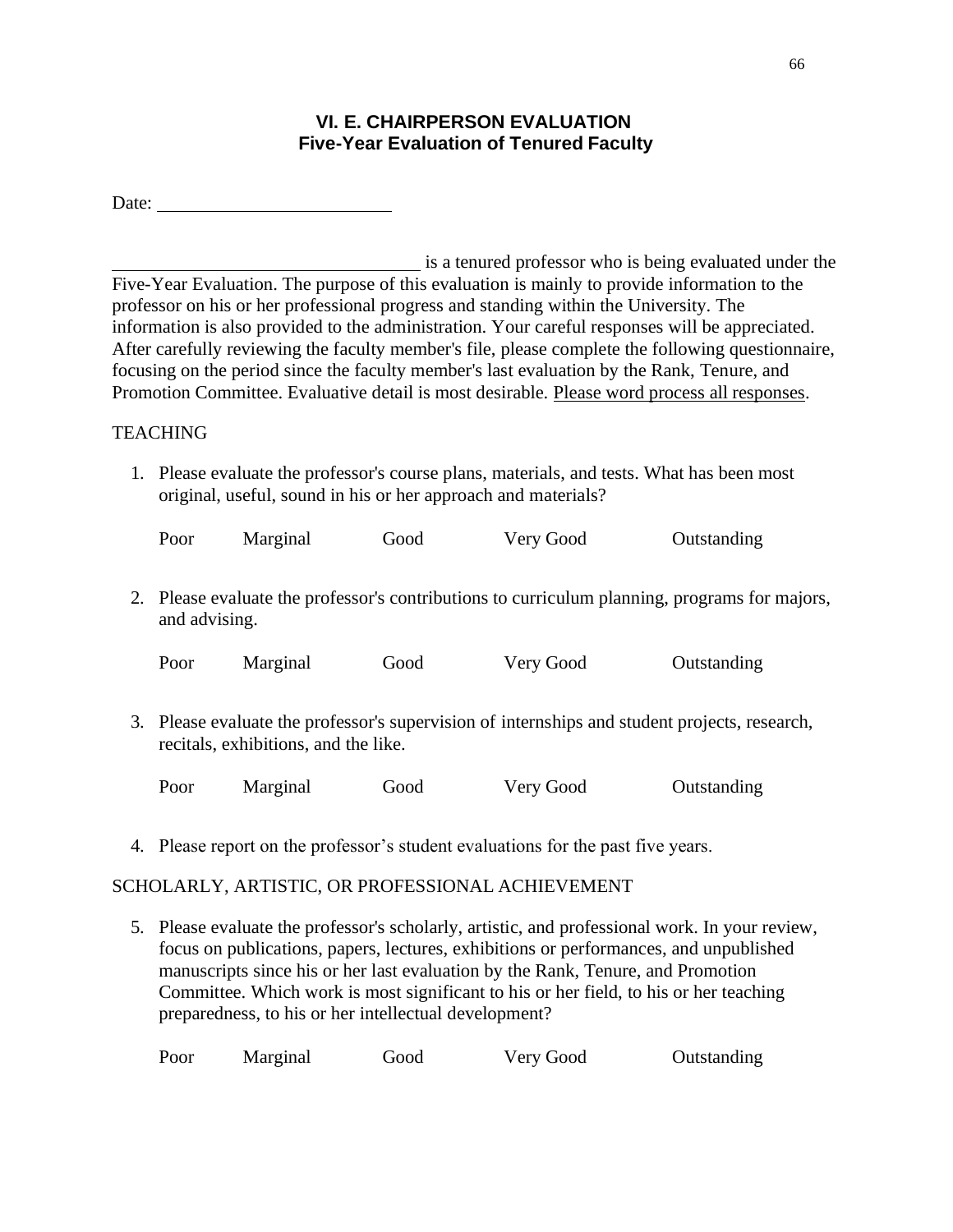6. Evaluate the professor's current research; artistic, professional, and course development activities.

| Poor | Marginal | Good | Very Good | Outstanding |
|------|----------|------|-----------|-------------|
|      |          |      |           |             |

7. In your opinion, does the professor stay current in his or her field? What are his or her strengths and weaknesses?

| Poor | Marginal | Good | Very Good | Outstanding |
|------|----------|------|-----------|-------------|
|      |          |      |           |             |

#### PROFESSIONAL AND COMMUNITY SERVICE

8. Please evaluate the professor's contribution to professional organizations and societies. How does the professor participate in these organizations? How does the professor use his or her membership to help his or her research or professional standing? How does the professor use his or her membership to help students?

Poor Marginal Good Very Good Outstanding

9. Please evaluate the professor's contributions to his or her community.

| Poor | Marginal | Good | Very Good | Outstanding |
|------|----------|------|-----------|-------------|
|      |          |      |           |             |

#### DIVISION, COLLEGE, AND UNIVERSITY SERVICE

10. Please evaluate the professor's contributions on committees, his or her performance of administrative responsibilities within the division, work with Faculty Organization, student organizations, and convocation since his or her last evaluation by the Rank, Tenure, and Promotion Committee. What has been his or her most useful or original work done in this area and why do you consider it so?

Poor Marginal Good Very Good Outstanding

#### MISSION STATEMENT

11. Please evaluate the professor's support for the mission of Pepperdine University as described in the Mission Statement. If you have knowledge, please comment on the candidate's participation in a community of faith.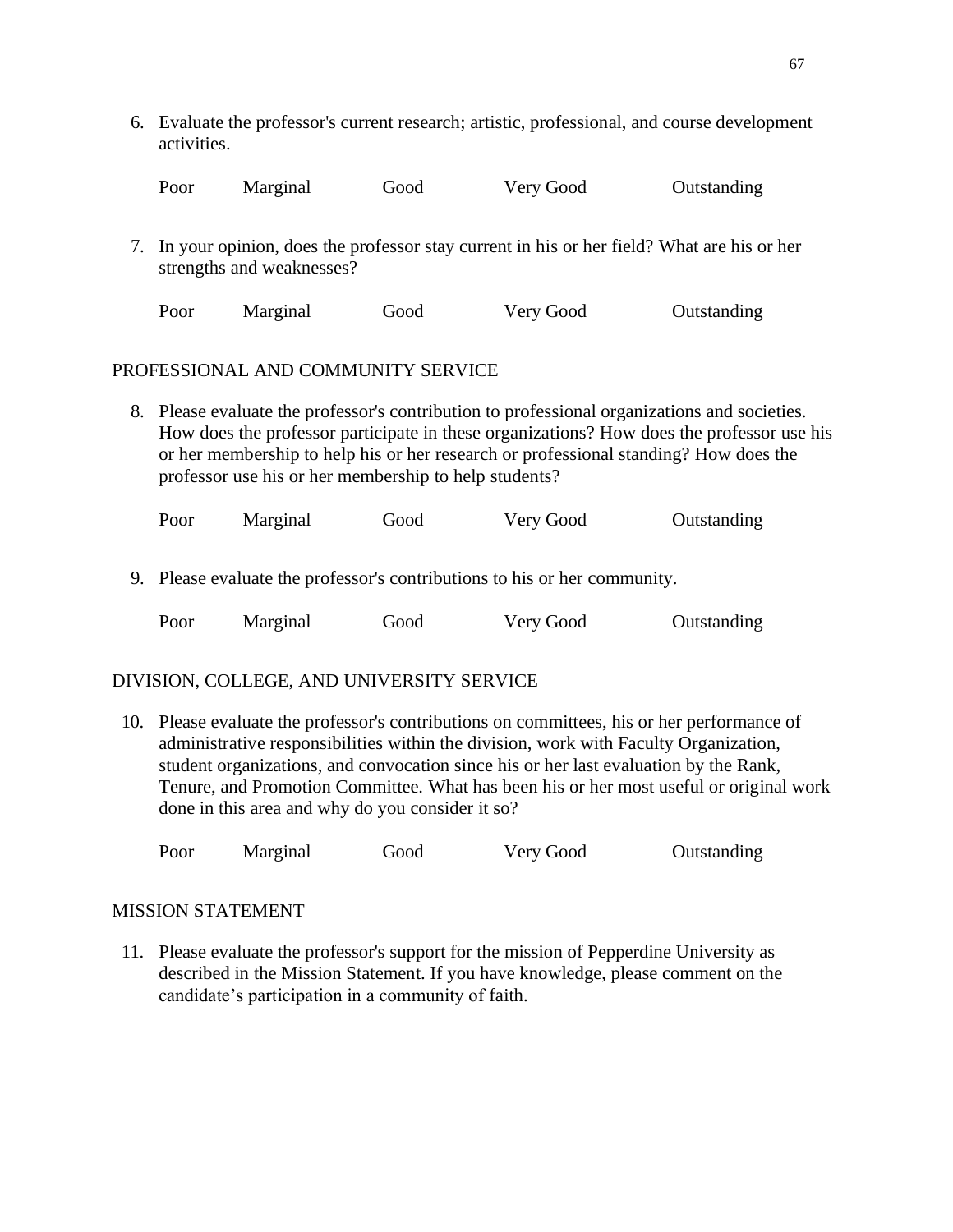## **APPENDIX VII.**

# **FORMS RELATED TO PRE-TENURE REVIEW OF TENURE TRACK FACULTY**

- A. Notification of Eligibility for Pre-Tenure Review
- B. Notification of Peer Reviewer for Pre-Tenure Review
- C. Faculty Data Form--Candidate for Pre-Tenure Review
- D. Designated Peer Evaluation Form for Pre-Tenure Review
- E. Supervisor's Evaluation Form for Pre-Tenure Review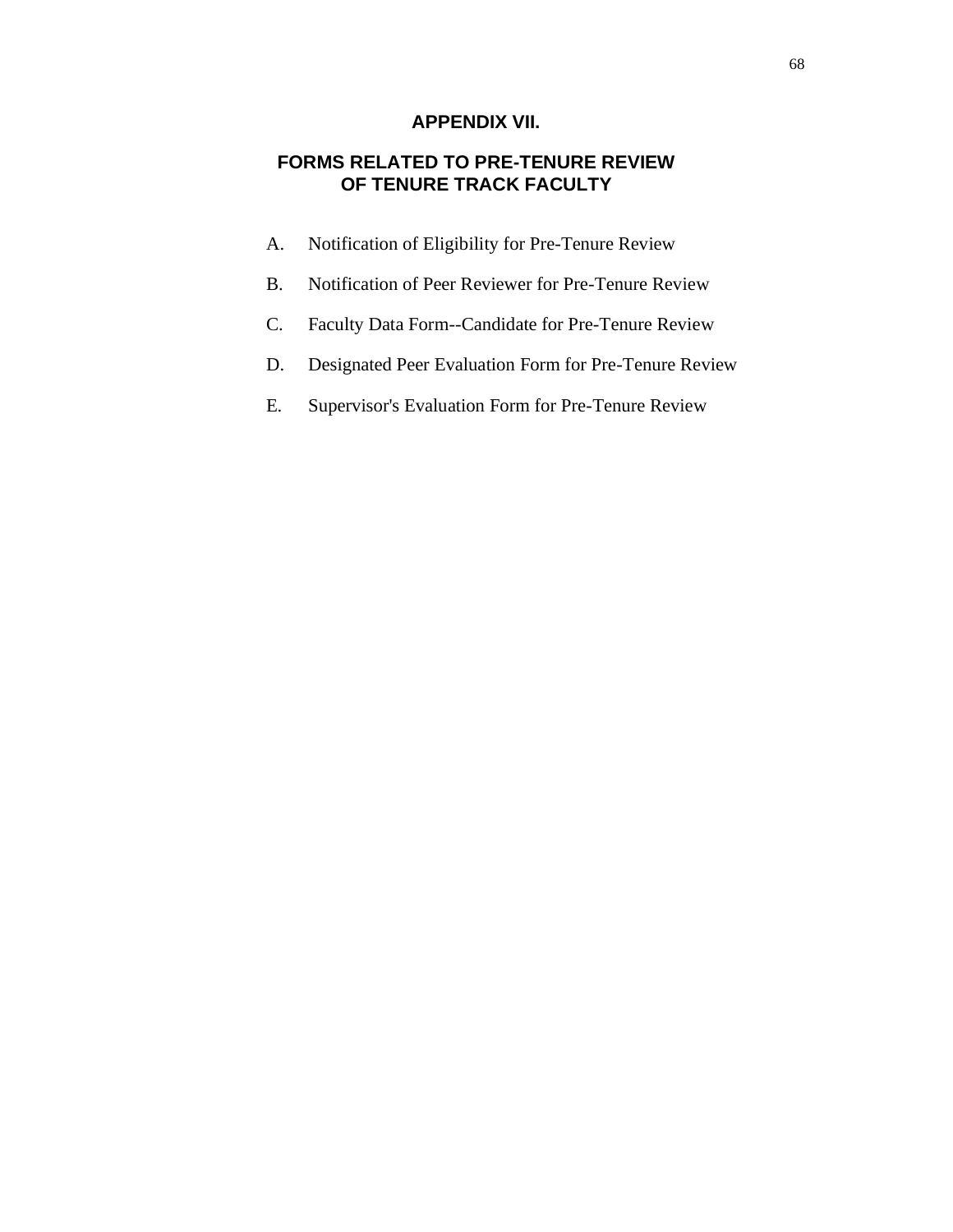# **VII. A. NOTIFICATION OF ELIGIBILITY FOR PRE-TENURE REVIEW**

Date:

Dear :

As your faculty representative on the Rank, Tenure, and Promotion Committee, it is my responsibility to inform you that you are scheduled for pre-tenure review this year.

The process of evaluation will include the following elements: (1) chairperson evaluation, (2) designated peer evaluation, (3) student evaluations. As your Rank, Tenure, and Promotion Committee Representative, I will soon contact you to assist you in selecting the five peers who will fill out a Designated Peer Evaluation Form.

To assist this process, you should complete the Faculty Data Form (Form VII:C available at [http://seaver.pepperdine.edu/dean/documentsandpolicies/rtp.htm\) a](http://seaver.pepperdine.edu/dean/documentsandpolicies/rtp.htm))nd compile a file of relevant materials and give it to me by . This file will ultimately be made available to your chairperson and your designated peers to look at before they fill out their respective forms.

The file should contain the following: (1) a photocopy of your Faculty Data Form; (2) teaching materials, such as course syllabi, copies of examinations, paper assignments, reading lists, and handouts specially devised by you, and any other material which you believe will enable your peers to get a sense of your teaching methods; (3) reprints or copies of articles, books, and papers delivered at conferences, handbooks you have devised, and the like; (4) any materials relating to contributions you have made in the area of professional and community service.

The committee expects to study all the materials returned to it and to write an evaluation, detailing your strengths and weaknesses, copies of which will be sent to the dean, your chairperson, and you. This evaluation, while not guaranteeing a favorable tenure decision later, will be used in deciding whether you will be reappointed. I would be happy to discuss with you any questions you may have relating to the evaluation process. Feel free to call on me at extension .

Very truly yours,

Faculty Representative on Rank, Tenure, and Promotion Committee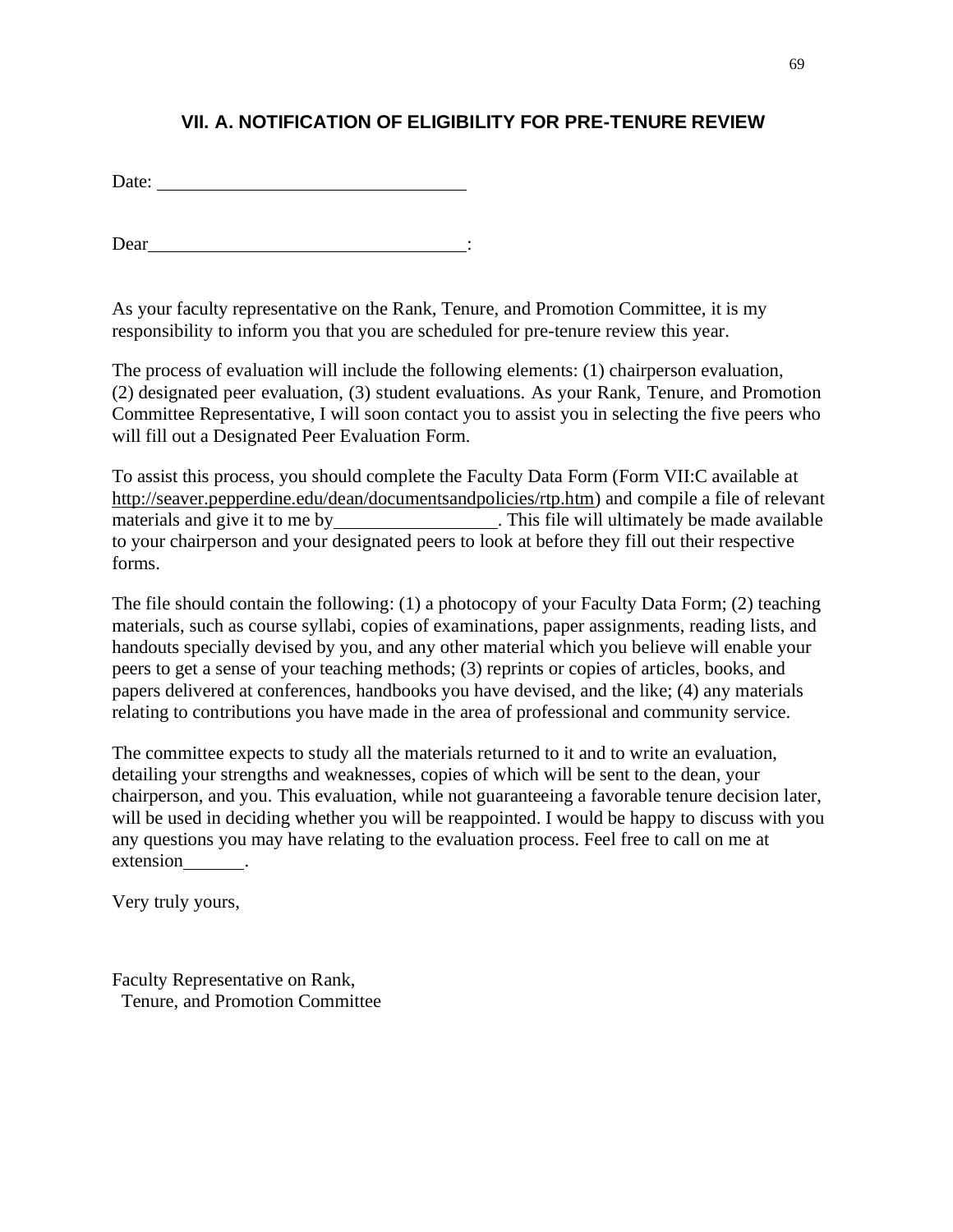# **VII. B. NOTIFICATION OF PEER REVIEWER FOR PRE-TENURE REVIEW**

Date:

Dear :

Your colleague, is applying for <u>second that</u> is applying for the second second is applying for the second second second second second second second second second second second second second second second second second sec The Rank, Tenure, and Promotion Committee has identified you as a designated peer to evaluate the candidate's teaching, scholarly activity, and service. The candidate's materials are on file in the candidate's division office for your perusal.

Attached is a form to be completed by you as a report on your evaluation (Form VII:D). Please note that your responses must be word processed. For your convenience, the evaluation form is [available at http://seaver.pepperdine.edu/dean/documentsandpolicies/rtp.htm.](http://seaver.pepperdine.edu/dean/documentsandpolicies/rtp.htm)

The committee reminds you that your comments should be candid and that you should provide explicit reasoning for your evaluation of the candidate's teaching, research, and service. Sweeping and unsupported generalities, whether positive or negative, are not helpful to the committee. Do not hesitate to offer criticisms, which often strengthen the candidate's case because they prove the reviewer's objectivity and lend credibility to the positive comments. All evaluations are held in the strictest confidence.

We ask that you allocate sufficient time as a reviewer to provide the committee with a thorough, detailed review. Since most of the committee members are not experts in the fields of the candidates whom we evaluate, we rely on the evaluations of those who are. In particular, we need your evaluation of the quality and significance of the activities described in the candidate's file, whether it be class syllabi, sample exams, publications, presentations, acts of service, etc.

You should attend at least one class session of the candidate. Arrange with the candidate in advance to avoid visiting on days when exams, films, guest speakers, or other atypical class activities are planned. You may visit classes singly or with other peer reviewers as the candidate desires. You should arrive in the classroom on time and should stay until the class has been dismissed. The candidate need not introduce you to the class, but may at his or her discretion. Be as unobtrusive as possible during this class visit.

In order for the candidate to receive a fair review, it is critical that you return your completed evaluation form to me by . Thank you for undertaking this important responsibility.

Very truly yours,

Faculty Representative on Rank, Tenure, and Promotion Committee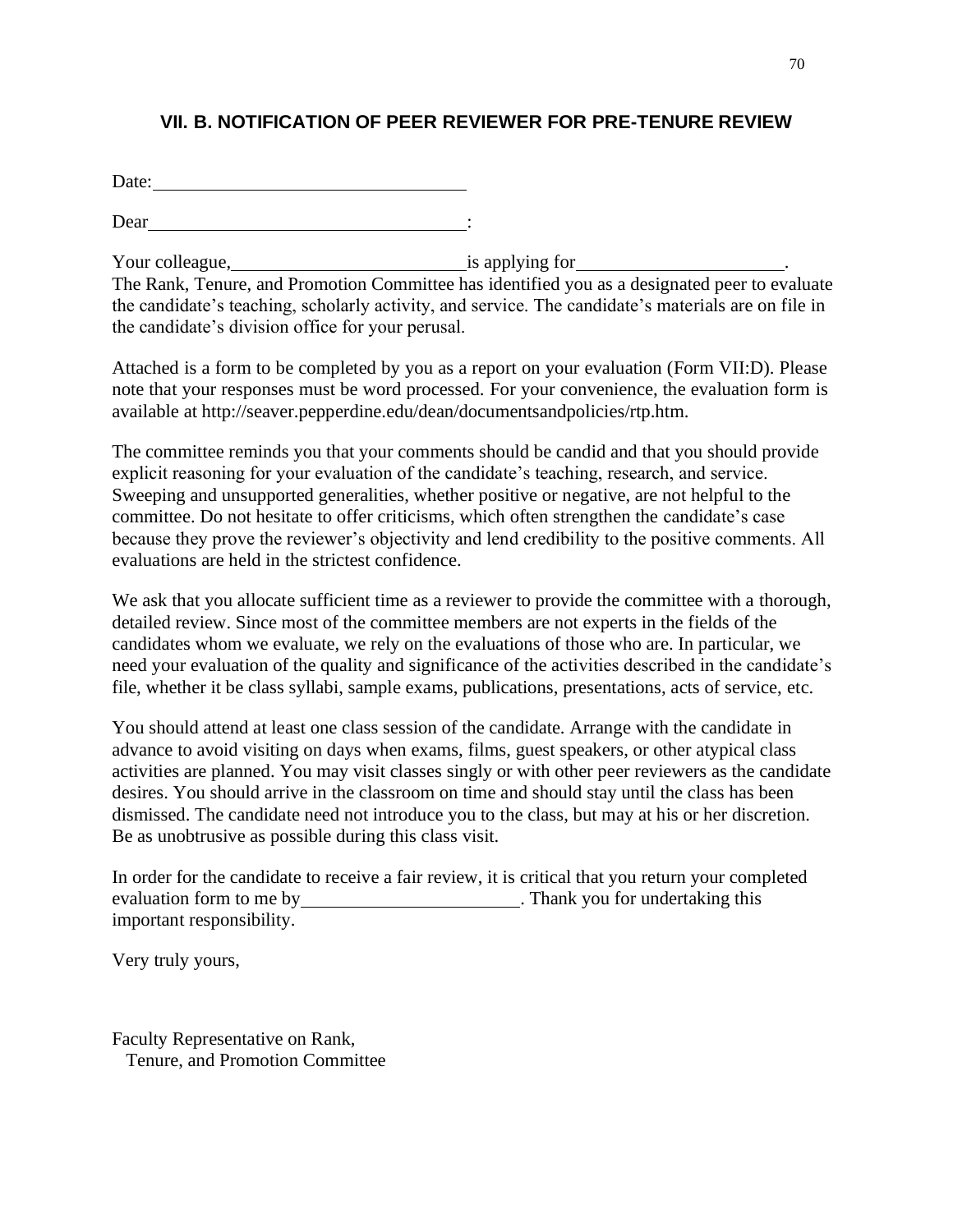# **VII. C. FACULTY DATA FORM—CANDIDATE FOR PRE-TENURE REVIEW PEPPERDINE UNIVERSITY**

This form should be filled out by the candidate. Please include any additional documentation which might be helpful in this evaluation. Please type all responses.

## PERSONAL DATA

1. Name of Candidate Signature

- 2. Review is being sought in  $\blacksquare$
- 3. Summarize your education, listing each school and dates attended, degrees conferred, special honors received, etc. Begin with the most recent.
- 4. Pepperdine Employment History
	- a. Date of first employment in your present tenure-track position:
	- b. Rank at which you began:
	- c. List all promotions attained and dates they occurred:
	- d. Total years of teaching experience at Pepperdine University:

## TEACHING

- 5. List all schools other than Pepperdine University at which you have taught, including your rank and the dates of your appointments. Begin with the most recent.
- 6. List all of the courses you have taught at Pepperdine University.
- 7. List teaching responsibilities not reflected above, including student advising, thesis and dissertation committee responsibilities, student research where applicable, development of new courses or programs, supervision of student interns, coaching debate, moot court or similar teams. Provide reflective statements on teaching tools developed and on student evaluations. Provide evidence of student learning.
- 8. Summarize your teaching goals for the next three years.

## SCHOLARLY, ARTISTIC, OR PROFESSIONALACHIEVEMENT

9. List published written work, research projects completed, grants received, student research where applicable, unpublished manuscripts that are being submitted for publication, papers read at meetings of learned societies, lectures to public groups knowledgeable in your field, participation in colloquia or panel discussions at your own or other institutions, creative work exhibited or performed outside or within the University, or appropriate clinical or consulting practice.

Date: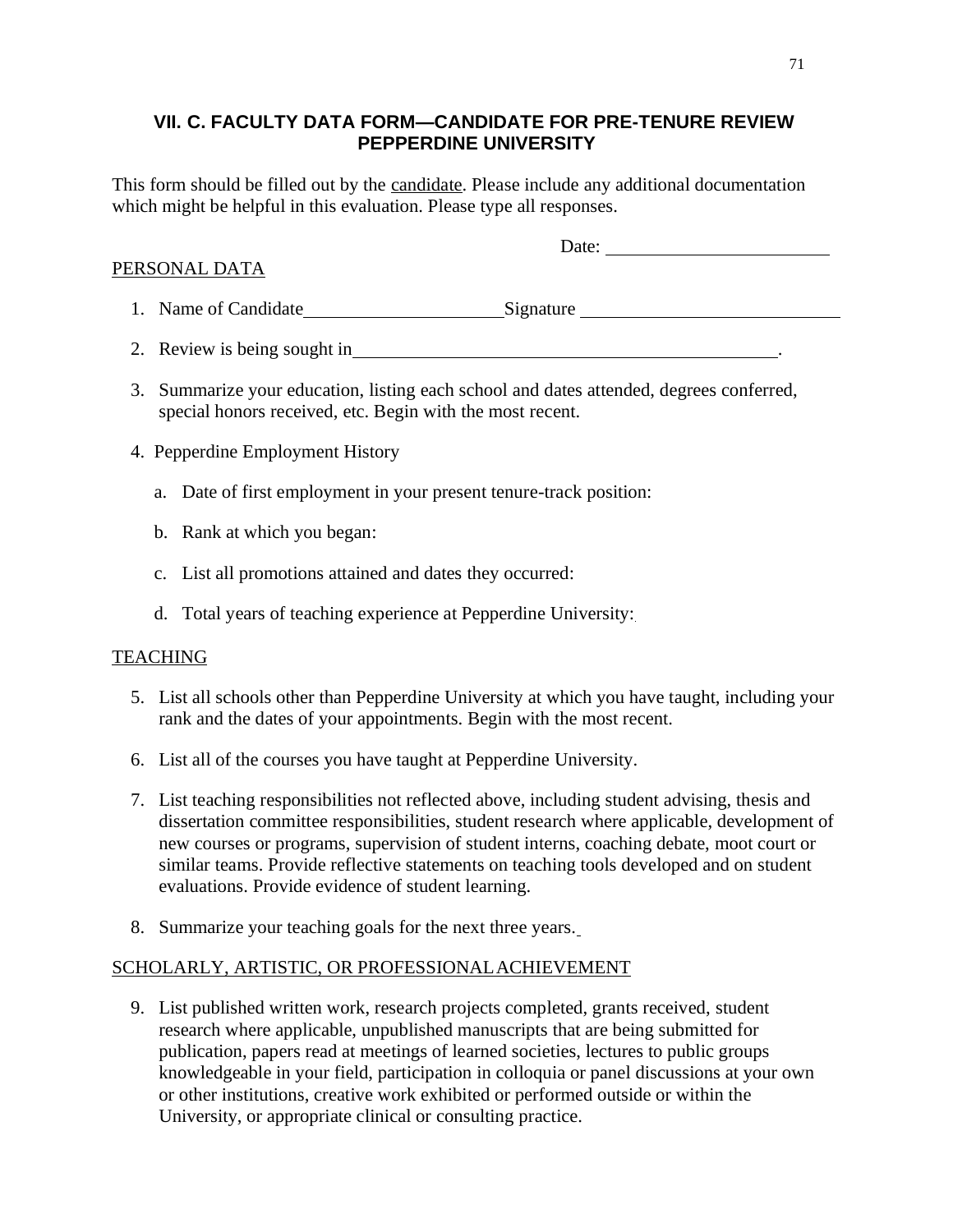For the sake of clarity, published works must be listed distinctly and separately from unpublished works or other achievements (such as research in progress, lectures, presentations, etc). If available, cite evaluations of your scholarship by your professional, off-campus peers (especially in the case of exhibits, performances, etc.). Provide a reflective statement on how you think your work contributes to one or more of the categories of the "Boyer model" of scholarship: discovery, pedagogy, integration, application. (See Ernest L. Boyer, *Scholarship Reconsidered: Priorities of the Professoriate*.)

- 10. List current research, artistic, professional, course or program development activities, and your goals in these areas for the next three years.
- 11. List courses, seminars, meetings or special study programs attended in the past 3 years, plus any other significant means employed for staying current in your field.

### PROFESSIONAL SERVICE

- 12. List and date relevant membership, activities, and offices held in professional associations and societies, including editorships of professional journals.
- 13. List your professional service goals for the next three years.

### UNIVERSITY SERVICE

- 14. List committees served on, administrative assignments, sponsorship of student organizations, work with faculty organizations, general student advisement, and chapel/convocation involvement.
- 15. List your university service goals for the next three years.

#### COMMUNITY SERVICE

- 16. List all community service including church, civic or service organizations, including offices held.
- 17. List your goals in the area of university service for the next three years.

#### SUPPORT FOR CHRISTIAN VALUES

18. Describe your consistent pattern of support for generally accepted Christian values and the mission of Pepperdine University as these are described in the Mission Statement of 1999, and describe your active participation in a community of faith. If possible, discuss your integration of faith and learning in the classroom.

#### ADDITIONAL FACTORS

19. State other factors, if any, which you wish the committee to consider.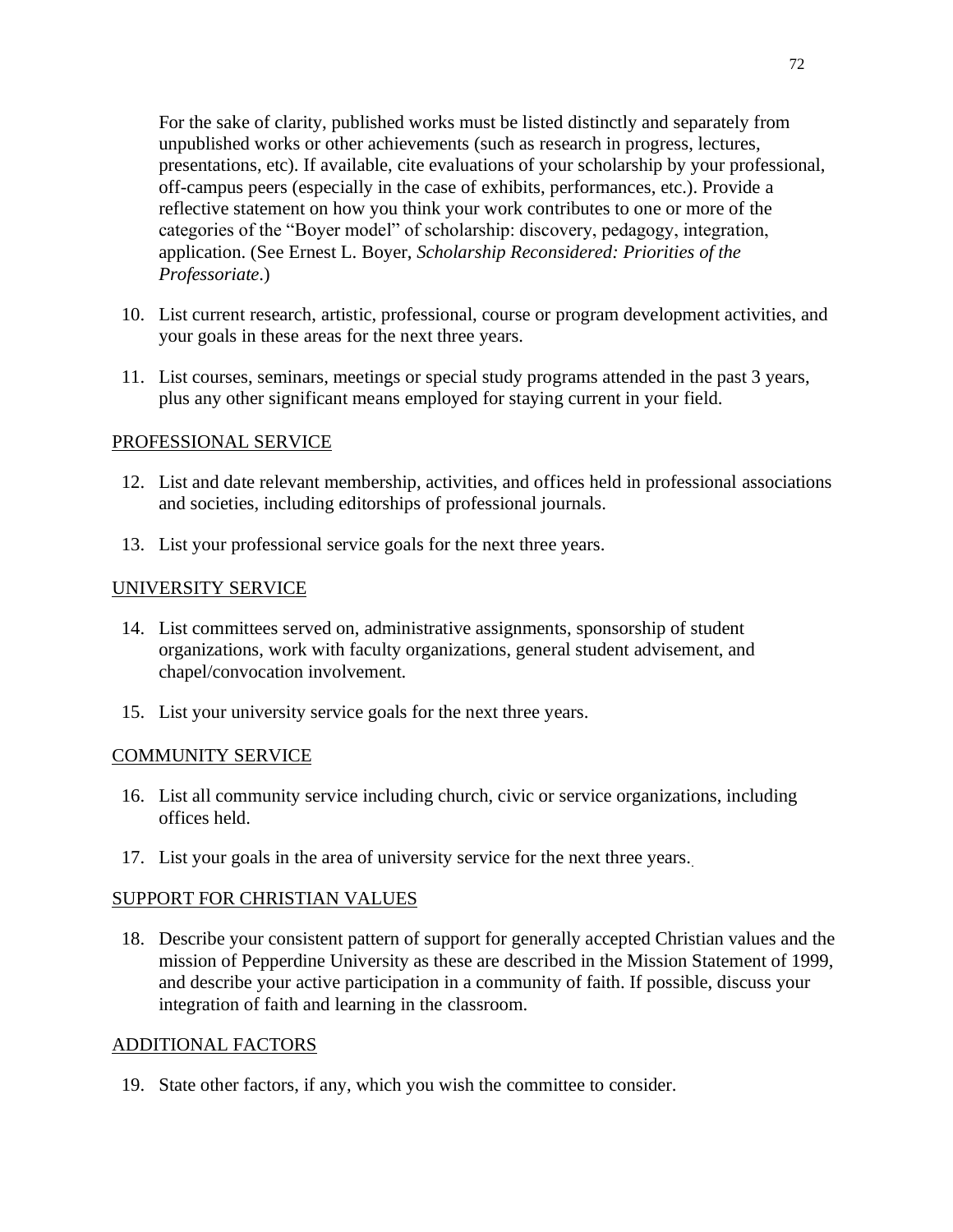# **VII D. DESIGNATED PEER EVALUATION FORM FOR PRE-TENURE REVIEW PEPPERDINE UNIVERSITY**

| Name of candidate                         | Date      |
|-------------------------------------------|-----------|
| Area in which pre-tenure review is sought |           |
| Respondent's name                         | Signature |
| Respondent's title                        |           |

All candidates for pre-tenure review or promotion are evaluated in the following areas: teaching; scholarly, artistic, or professional achievement; service to the community and the institution; and support for Christian values and the mission of Pepperdine University. After carefully reviewing the candidate's file, please complete the following questionnaire. In each of the ratings, compare the candidate with other teachers in this school and, if possible, at comparable institutions. Summarize your evaluation of the candidate by circling the appropriate word(s) under the headings below. Please word process all responses.

## I. TEACHING EFFECTIVENESS

## A. Quality of Teaching

Has a thorough grasp of the subject, demonstrates interest in quality of teaching; is thoughtful in selection and preparation of texts, reading lists, projects; is knowledgeable in areas allied with the general field taught; is aware of new developments in related fields, is well read beyond the subject taught. Works to contextualize course content with General Education and to student values when appropriate.

Poor Marginal Good Very Good Outstanding

Please comment:

## B. Teaching Skills

Exhibits skill in communicating with classes; is dependable in preparing for and meeting classes; returns papers promptly; upgrades teaching techniques, works toward improving teaching performance; is thoughtful in creation of syllabi and assignments; gives appropriate and adequate feedback to students regarding their performance; provides evidence of student learning.

| Poor<br>Marginal<br>Outstanding<br>Good<br>Very Good |  |
|------------------------------------------------------|--|
|------------------------------------------------------|--|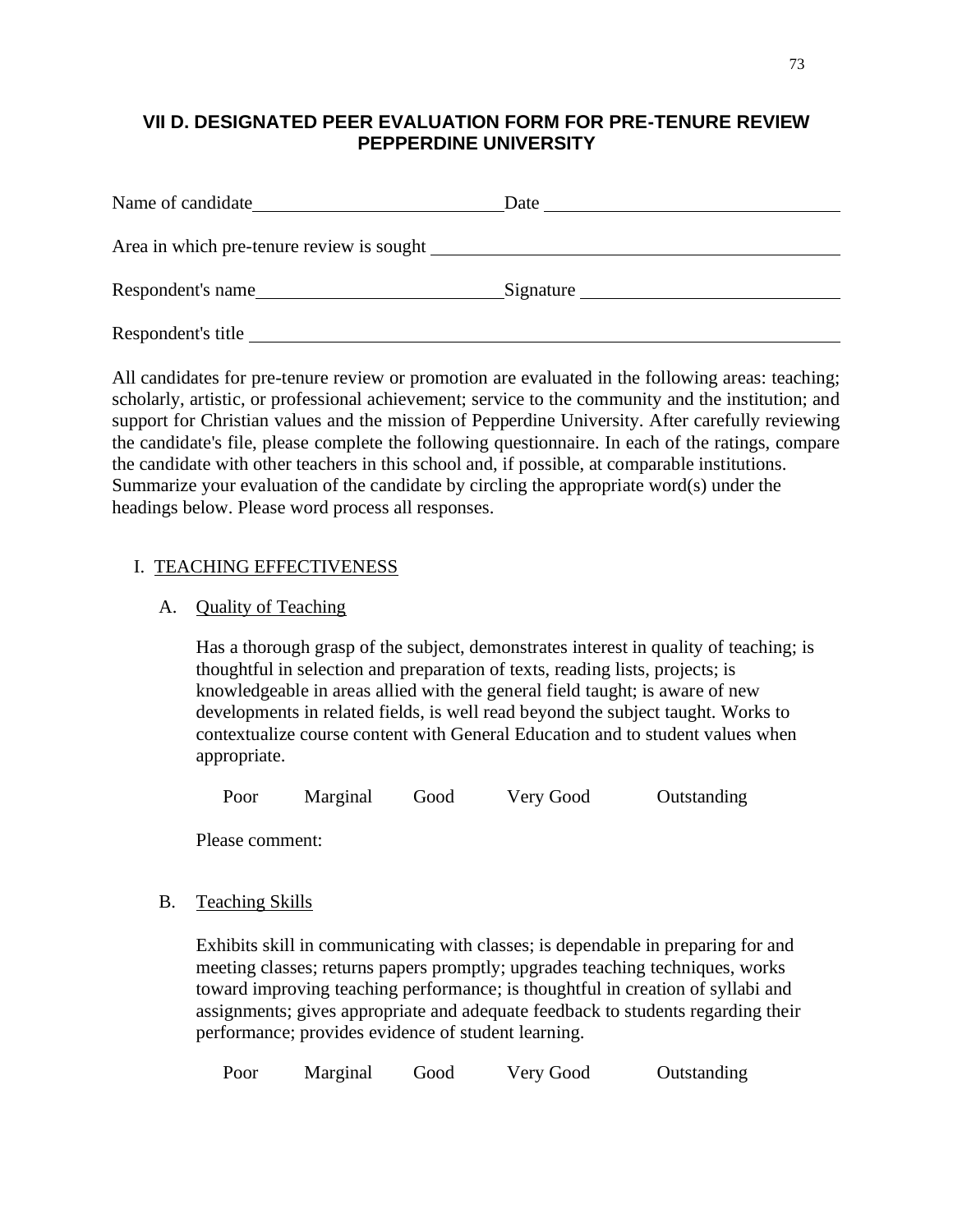Please comment:

## C. Concern for Students

Is effective in counseling and advising students; is conscientious in advising duties and in keeping appointments with students; shows concern for students' personal development; recognizes and greets students out of class; keeps regular and sufficient office hours.

Poor Marginal Good Very Good Outstanding

Please comment:

## II. SCHOLARLY, ARTISTIC, OR PROFESSIONAL ACHIEVEMENT

## A. Scholarly Achievement

Publishes in scholarly journals; presents papers at professional meetings; participates in colloquia or panel discussions at one's own or other institutions; lectures to popular groups knowledgeable in the candidate's field, does work that receives serious attention from others; does original and creative work; expresses interest in the research of colleagues.

Poor Marginal Good Very Good Outstanding

Please comment:

## B. Intellectual and Professional Development

Is well read in the subject taught; knowledgeable about and can suggest readings in any area of the general field; knows about developments in related fields; is sought by colleagues for advice on academic matters; keeps current with developments in the field; renews and upgrades skills.

Poor Marginal Good Very Good Outstanding

Please comment:

## III. SERVICE

## A. Professional Service

Actively participates in appropriate professional organizations; holds office in state, regional, or national professional organizations; holds advisory and consultative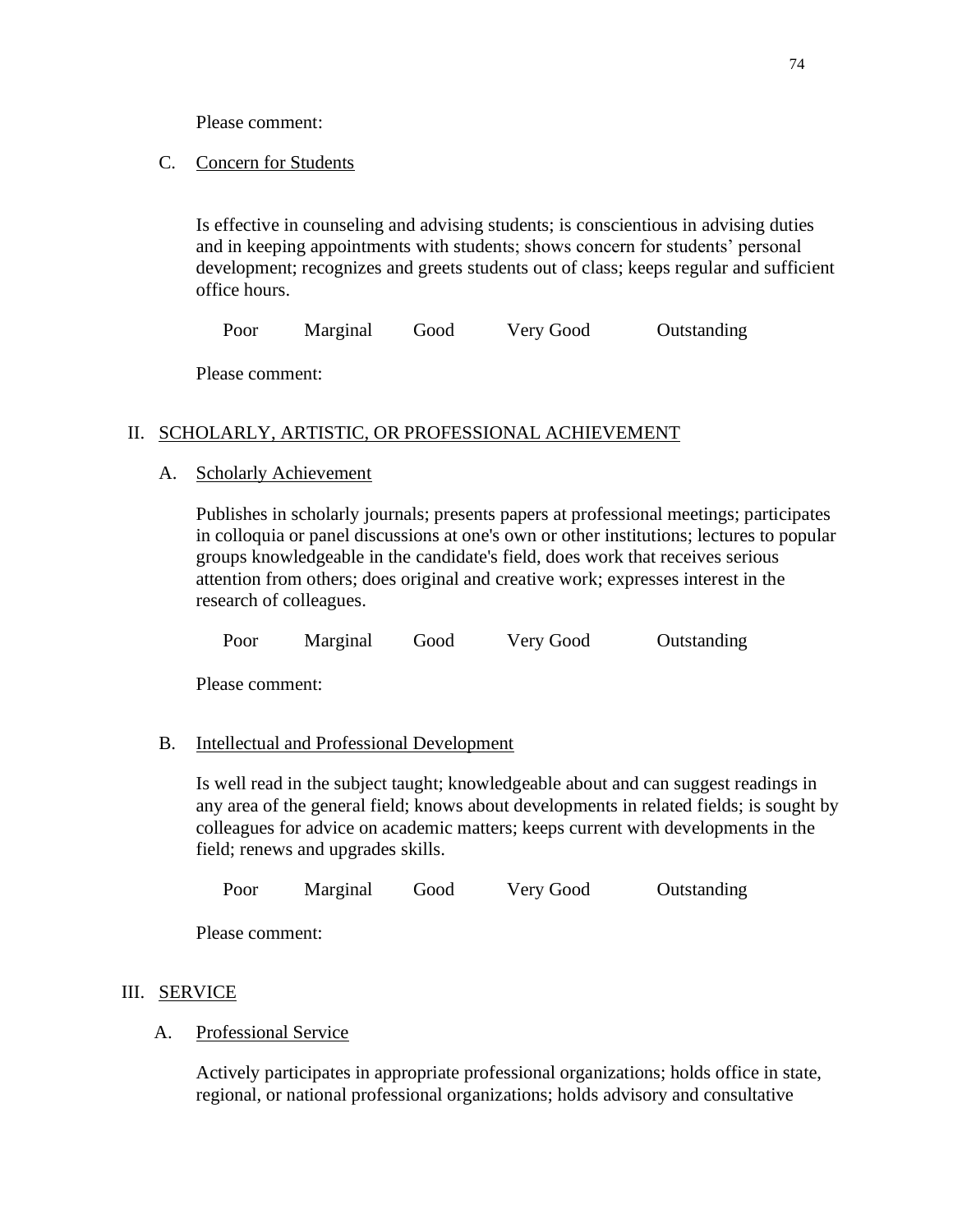| Poor | Marginal | Good | Very Good | Outstanding |
|------|----------|------|-----------|-------------|
|      |          |      |           |             |

Please comment:

### B. University Service

Does committee work effectively; carries out administrative responsibility within the school or division; sponsors student organizations; works with faculty organizations.

|  | Poor | Marginal | Good | Very Good | Outstanding |
|--|------|----------|------|-----------|-------------|
|--|------|----------|------|-----------|-------------|

Please comment:

### C. Community Service

Actively participates in community and public service through church, service or civil organizations.

Poor Marginal Good Very Good Outstanding

Please comment:

## IV. SUPPORT FOR CHRISTIAN VALUES

Evaluate the candidate's consistent pattern of support for generally accepted Christian values and the mission of Pepperdine University as these are described in the Mission Statement. If you have knowledge, please comment on the candidate's participation in a community of faith.

### V. ADDITIONAL FACTORS

Please state other factors, if any, which you feel should be considered.

### VI. SUMMARY

Discuss the candidate's most significant strengths and weaknesses and make suggestions for change or improvement.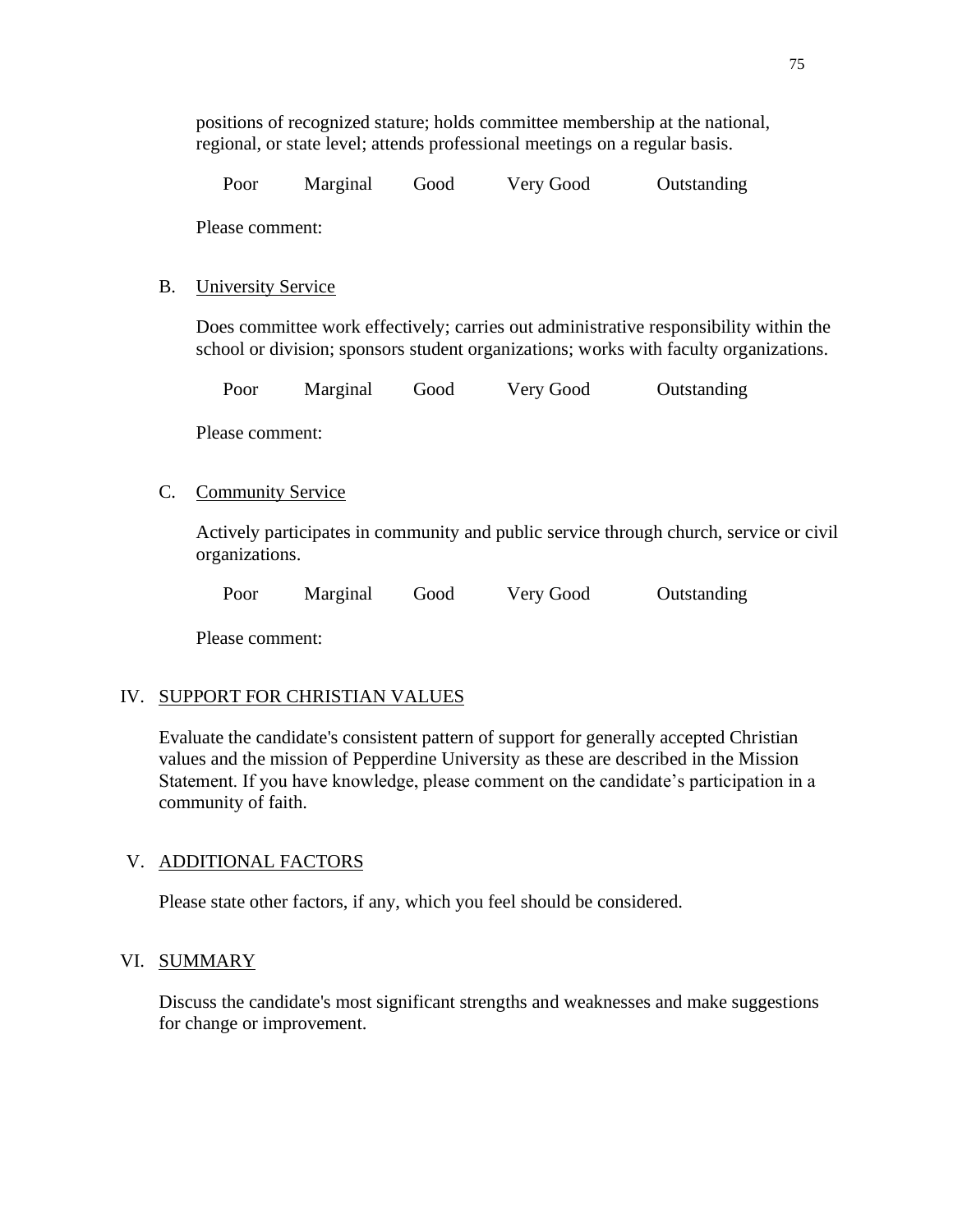## VII. PRE-TENURE RECOMMENDATION (check one)

- I recommend without reservations that this candidate be reappointed to a tenure track position.
- I recommend with reservation that this candidate be reappointed to a tenure track position.

My reservations are:

 I recommend that this candidate not be granted reappointment to a tenure track position.

Please comment: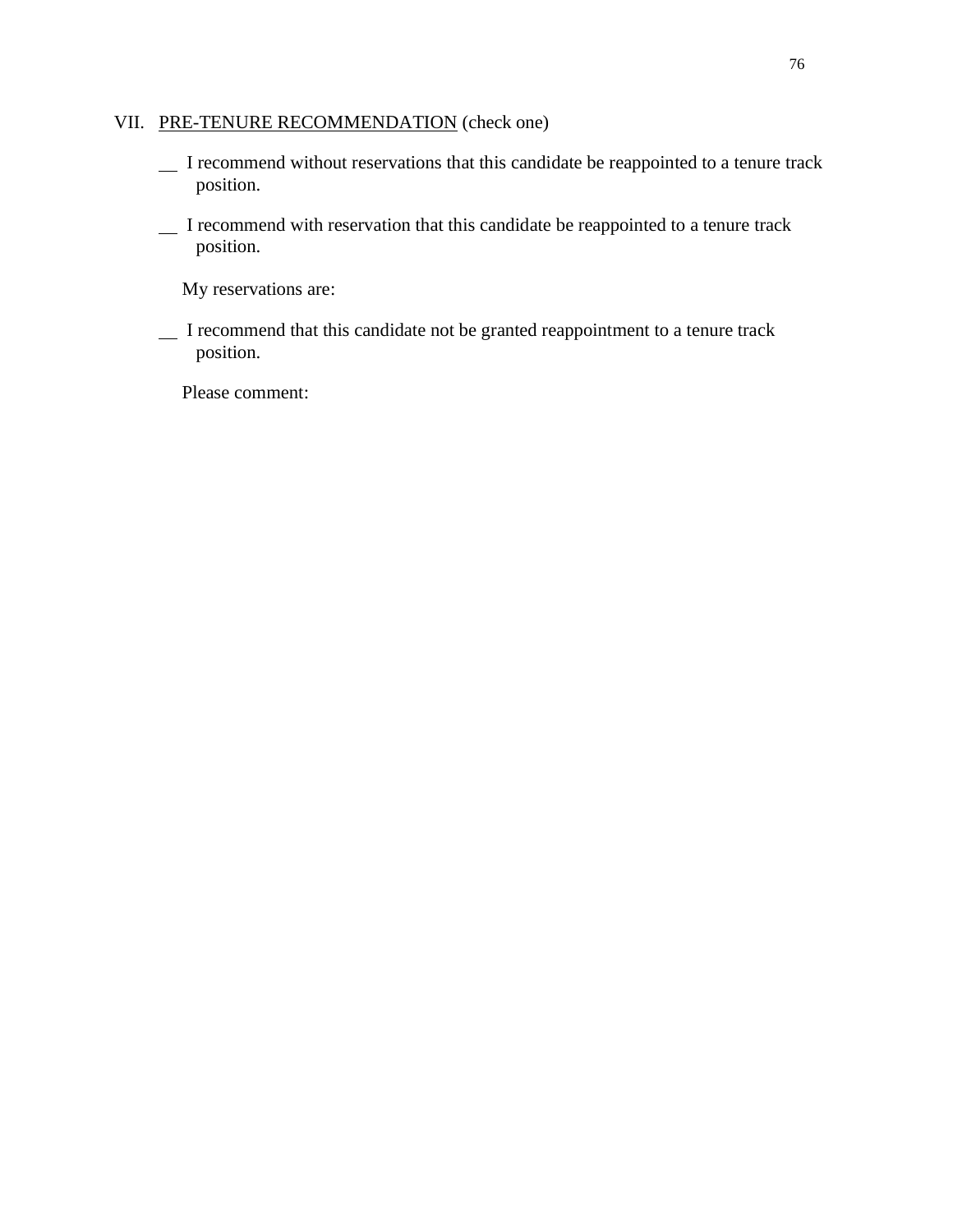# **VII. E. SUPERVISOR'S EVALUATION FORM FOR PRE-TENURE REVIEW PEPPERDINE UNIVERSITY**

| Name of candidate                          | Date      |
|--------------------------------------------|-----------|
| Area in which pre-tenure review is sought: |           |
| Respondent's name                          | Signature |
| Respondent's title                         |           |

All candidates for pre-tenure review or promotion are evaluated in the following areas: teaching; scholarly, artistic, or professional achievement; service to the community and the institution; and support for Christian values and the mission of Pepperdine University. After carefully reviewing the candidate's file, please complete the following questionnaire. In each of the ratings, compare the candidate with other teachers in this school and, if possible, at comparable institutions. Summarize your evaluation of the candidate by circling the appropriate word(s) under the headings below. Please word process all responses.

### I. TEACHING EFFECTIVENESS

## A. Quality of Teaching

Has a thorough grasp of the subject, demonstrates interest in quality of teaching; is thoughtful in selection and preparation of texts, reading lists, projects; is knowledgeable in areas allied with the general field taught; is aware of new developments in related fields, is well read beyond the subject taught. Works to contextualize course content with General Education and to student values when appropriate.

Poor Marginal Good Very Good Outstanding

Please comment:

## B. Teaching Skills

Exhibits skill in communicating with classes; is dependable in preparing for and meeting classes; returns papers promptly; upgrades teaching techniques, works toward improving teaching performance; is thoughtful in creation of syllabi and assignments; gives appropriate and adequate feedback to students regarding their performance; provides evidence of student learning.

| Poor | Marginal | Good | Very Good | Outstanding |
|------|----------|------|-----------|-------------|
|      |          |      |           |             |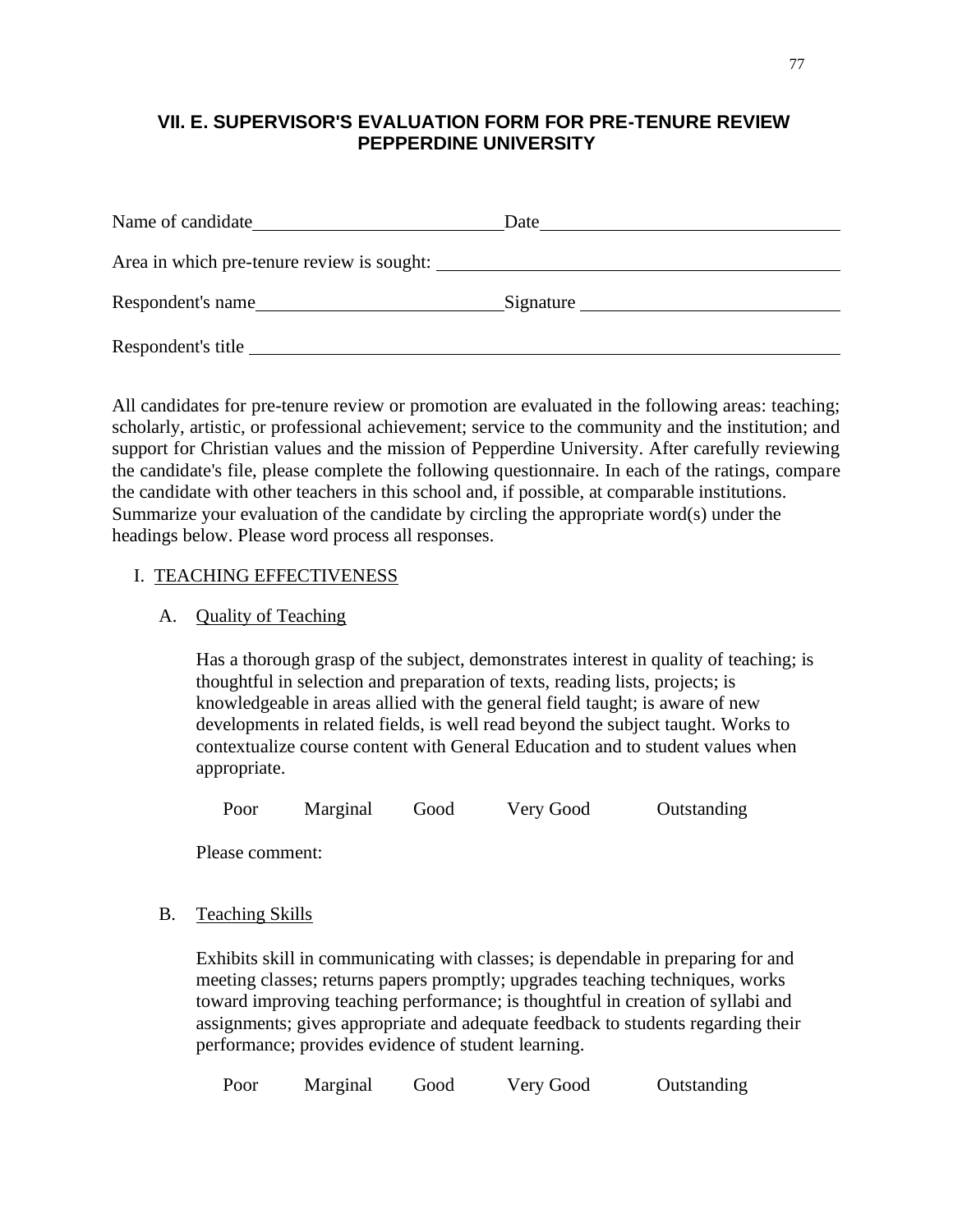Please comment:

C. Concern for Students

Is effective in counseling and advising students; is conscientious in advising duties and in keeping appointments with students; shows concern for students' personal development; recognizes and greets students out of class; keeps regular and sufficient office hours.

Poor Marginal Good Very Good Outstanding

Please comment:

## D. Student Evaluations

For each course the candidate has taught at Pepperdine University while on the tenure track, list the course number, class size, student-evaluation average (on a five-point scale), and average of the grades awarded in the class.

Course Title and Number Class Size Average Evaluation Average Class Grade

How do the candidate's student evaluations compare with those of other teachers in comparable courses?

## II. SCHOLARLY, ARTISTIC, OR PROFESSIONAL ACHIEVEMENT

### A. Scholarly Achievement

Publishes in scholarly journals; presents papers at professional meetings; participates in colloquia or panel discussions at one's own or other institutions; lectures to popular groups knowledgeable in the candidate's field, does work that receives serious attention from others; does original and creative work; expresses interest in the research of colleagues.

Poor Marginal Good Very Good Outstanding

Please comment:

## B. Intellectual and Professional Development

Is well read in the subject taught; knowledgeable about and can suggest readings in any area of the general field; knows about developments in related fields; is sought by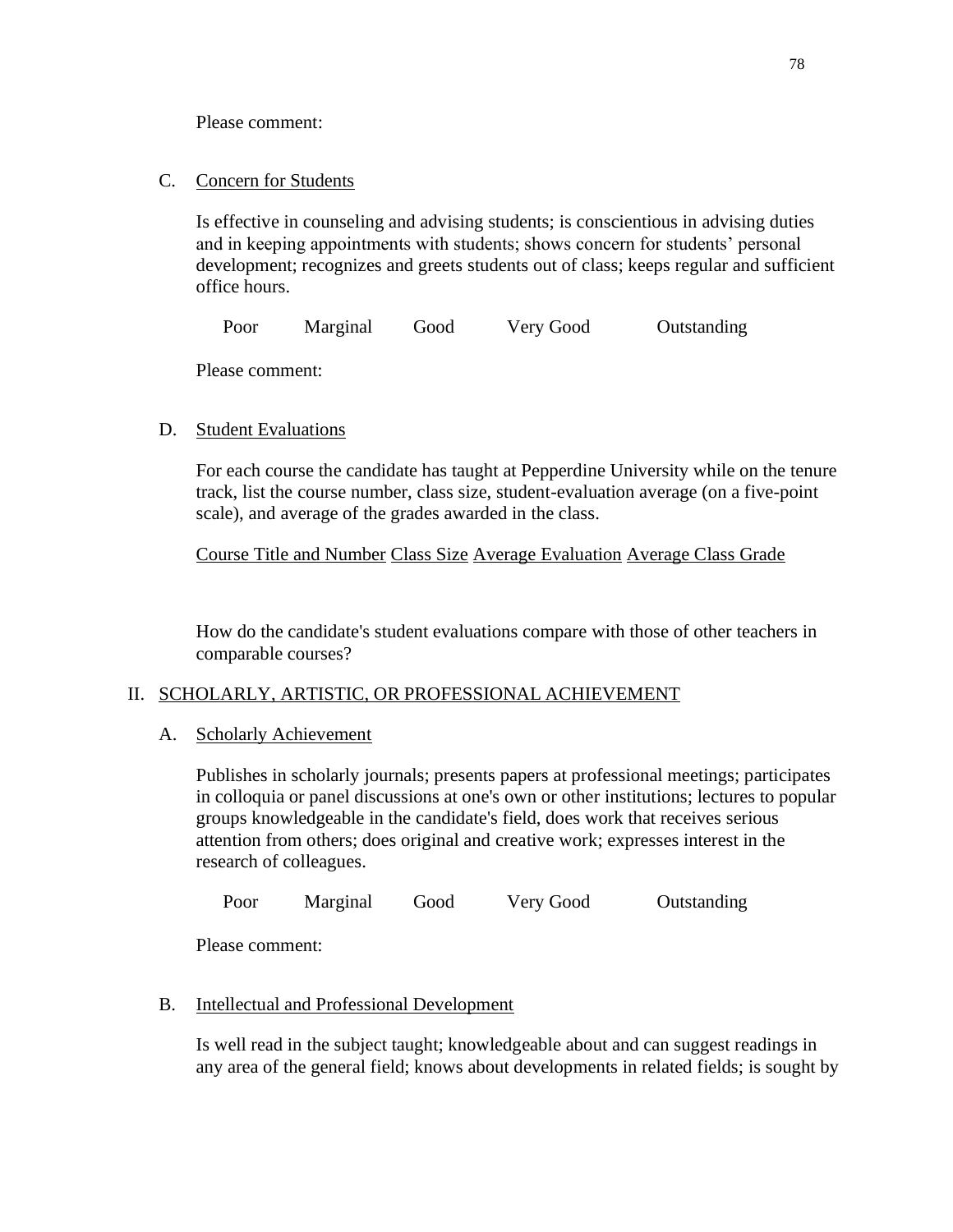colleagues for advice on academic matters; keeps current with developments in the field; renews and upgrades skills.

Poor Marginal Good Very Good Outstanding

Please comment:

### III. SERVICE

A. Professional Service

Actively participates in appropriate professional organizations; holds office in state, regional, or national professional organizations; holds advisory and consultative positions of recognized stature; holds committee membership at the national, regional, or state level; attends professional meetings on a regular basis.

Poor Marginal Good Very Good Outstanding

Please comment:

## B. University Service

Does committee work effectively; carries out administrative responsibility within the school or division; sponsors student organizations; works with faculty organizations.

Poor Marginal Good Very Good Outstanding

Please comment:

### C. Community Service

Actively participates in community and public service through church, service or civil organizations.

Poor Marginal Good Very Good Outstanding

Please comment:

### IV. SUPPORT FOR CHRISTIAN VALUES

Evaluate the candidate's consistent pattern of support for generally accepted Christian values and the mission of Pepperdine University as these are described in the Mission Statement. If you have knowledge, please comment on the candidate's participation in a community of faith.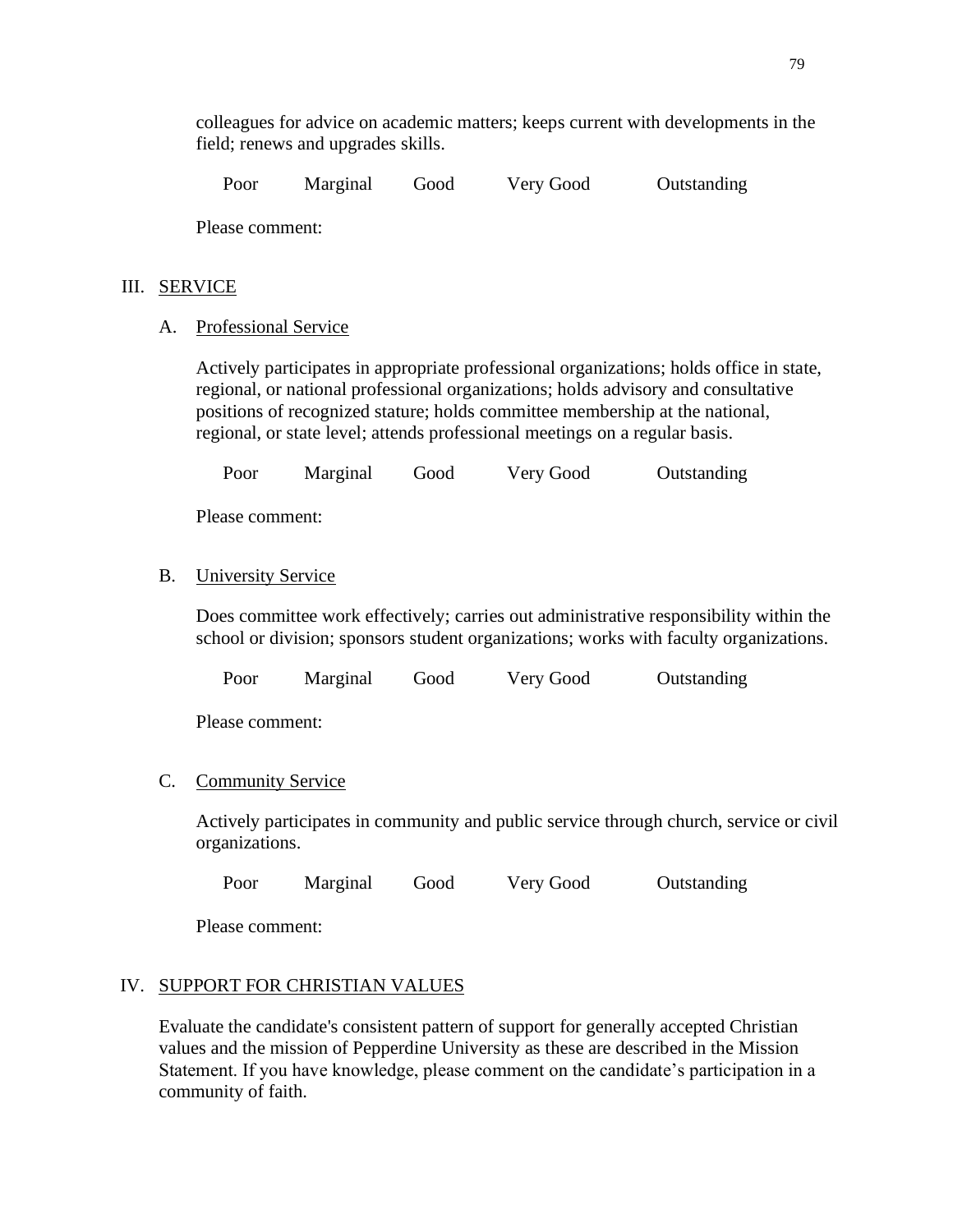## V. ADDITIONAL FACTORS

Please state other factors, if any, which you feel should be considered.

### VI. SUMMARY

Discuss the candidate's most significant strengths and weaknesses and make suggestions for change or improvement.

### VII. PRE-TENURE RECOMMENDATION (check one)

- I recommend without reservations that this candidate be reappointed to a tenure track position.
- I recommend with reservation that this candidate be reappointed to a tenure track position.

My reservations are:

 I recommend that this candidate not be granted reappointment to a tenure track position.

Please comment: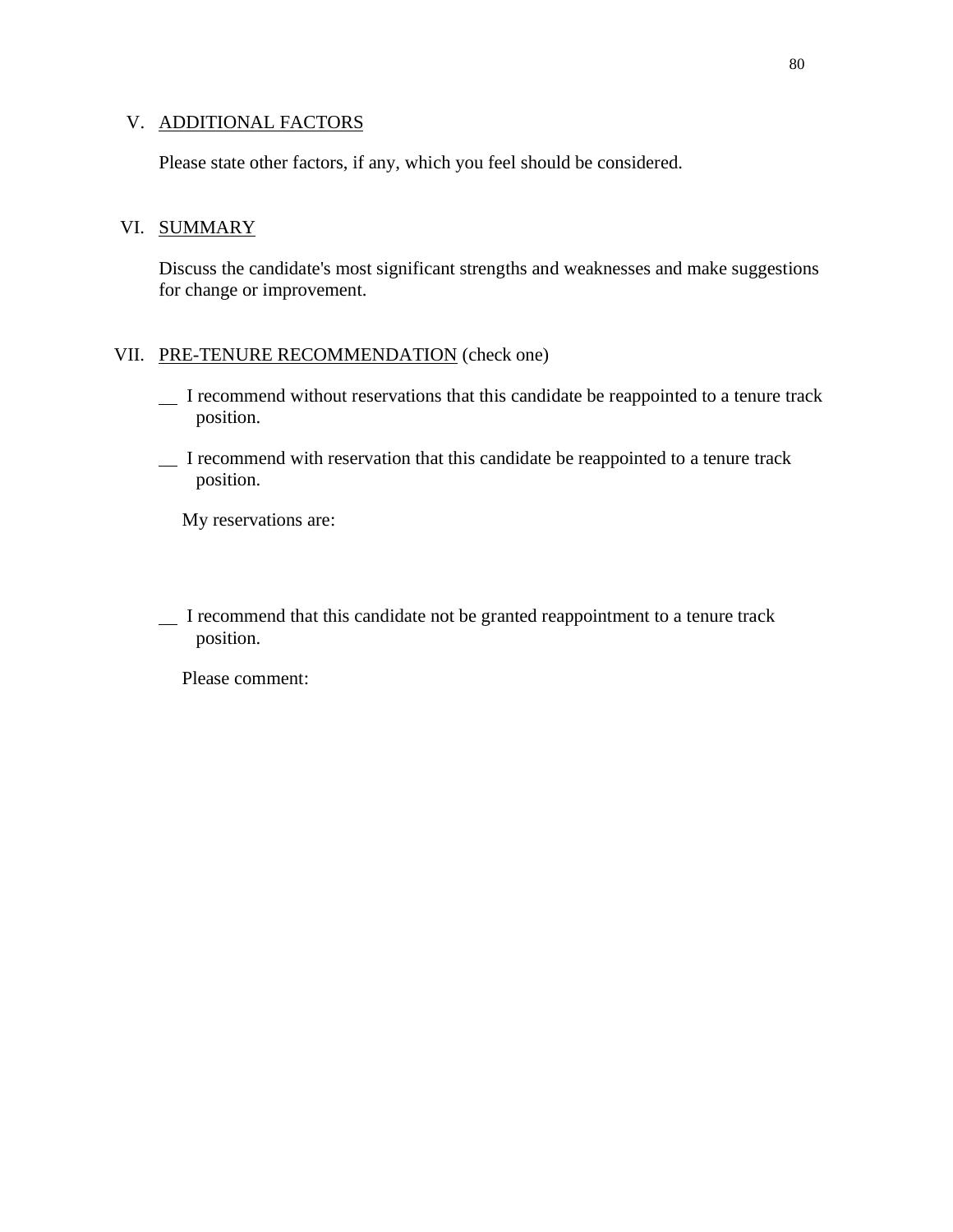# **APPENDIX VIII.**

# **FORMS RELATED TO FACULTY DEVELOPMENT AND APPRAISAL PROGRAM**

- A. Faculty Data Form
- B. Divisional Dean Yearly Evaluation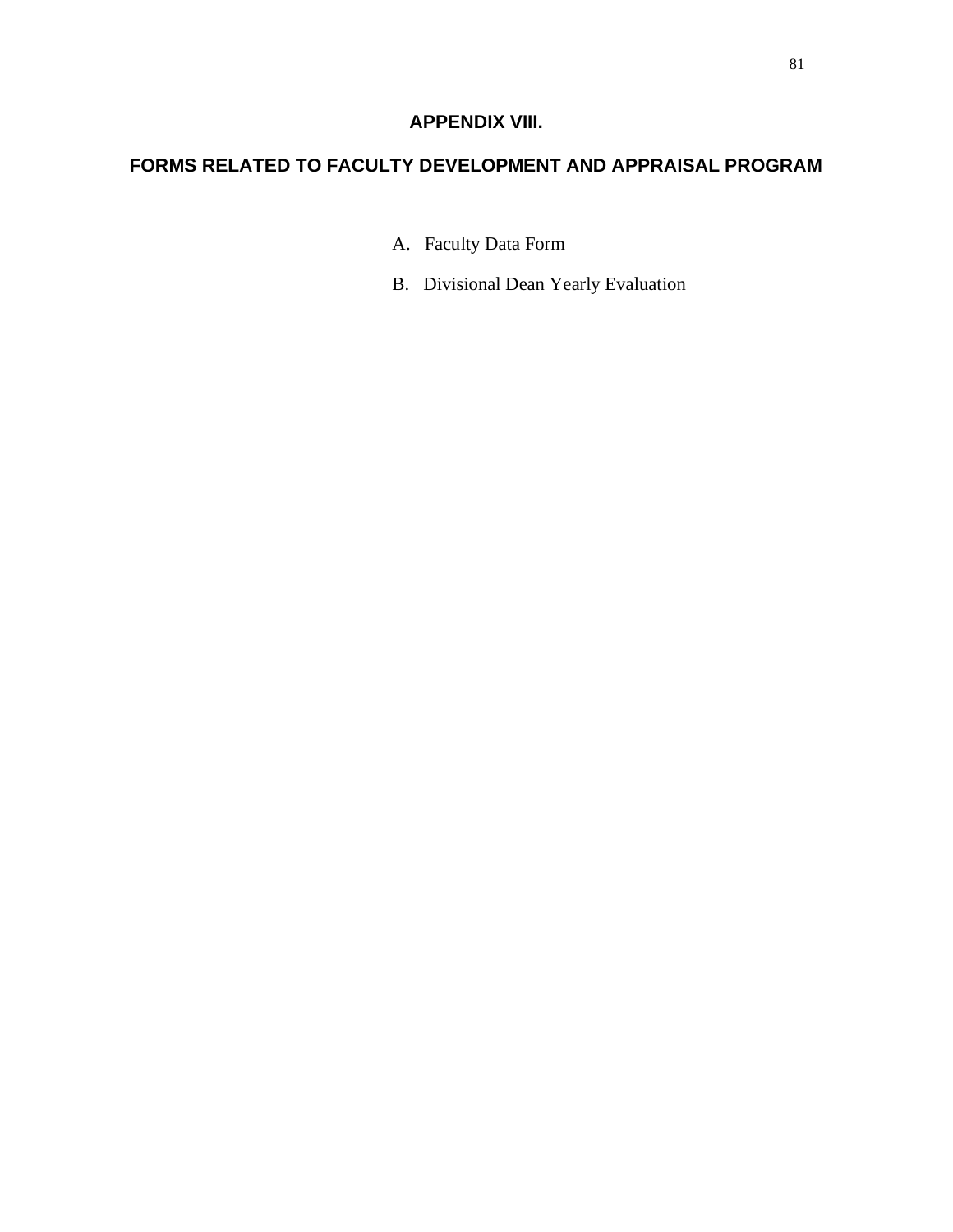## **VIII. A. FACULTY DATA FORM FACULTY DEVELOPMENT AND APPRAISAL PROGRAM**

Date:

Name of Candidate: Signature: Signature: Signature:

The purpose of this form is to promote communication between faculty member and chairperson about the faculty member's development. It is to be held confidential by faculty member and chairperson, and is not a part of the official evaluation for promotion or tenure.

Please complete the form in as much detail as possible. Include any additional documentation which might help the divisional dean to evaluate your performance in the areas of teaching, scholarly activity, and service.

## I. TEACHING

List courses you teach. For each course taught, please provide tests, syllabi, reading lists, projects assigned, and other pertinent information. Also, list teaching responsibilities which are not reflected in the list of courses taught (course revisions, advising, student directed research, development of instructional materials, etc.).

Goals:

# II. SCHOLARLY ACTIVITY

## A. Research and Presentations

Please include published written work, unpublished manuscripts, papers read at meetings of learned societies, lectures to knowledgeable public groups, participation in colloquia or panel discussions at your own or other institutions, creative work (whether exhibited or performed outside or within the University) or appropriate clinical or consulting practice.

Goals:

## B. Professional Development Activities

List courses, seminars, or special study programs attended during the past year. List journals read on a regular basis and significant books, monograms, or professional materials read in the past year.

Goals: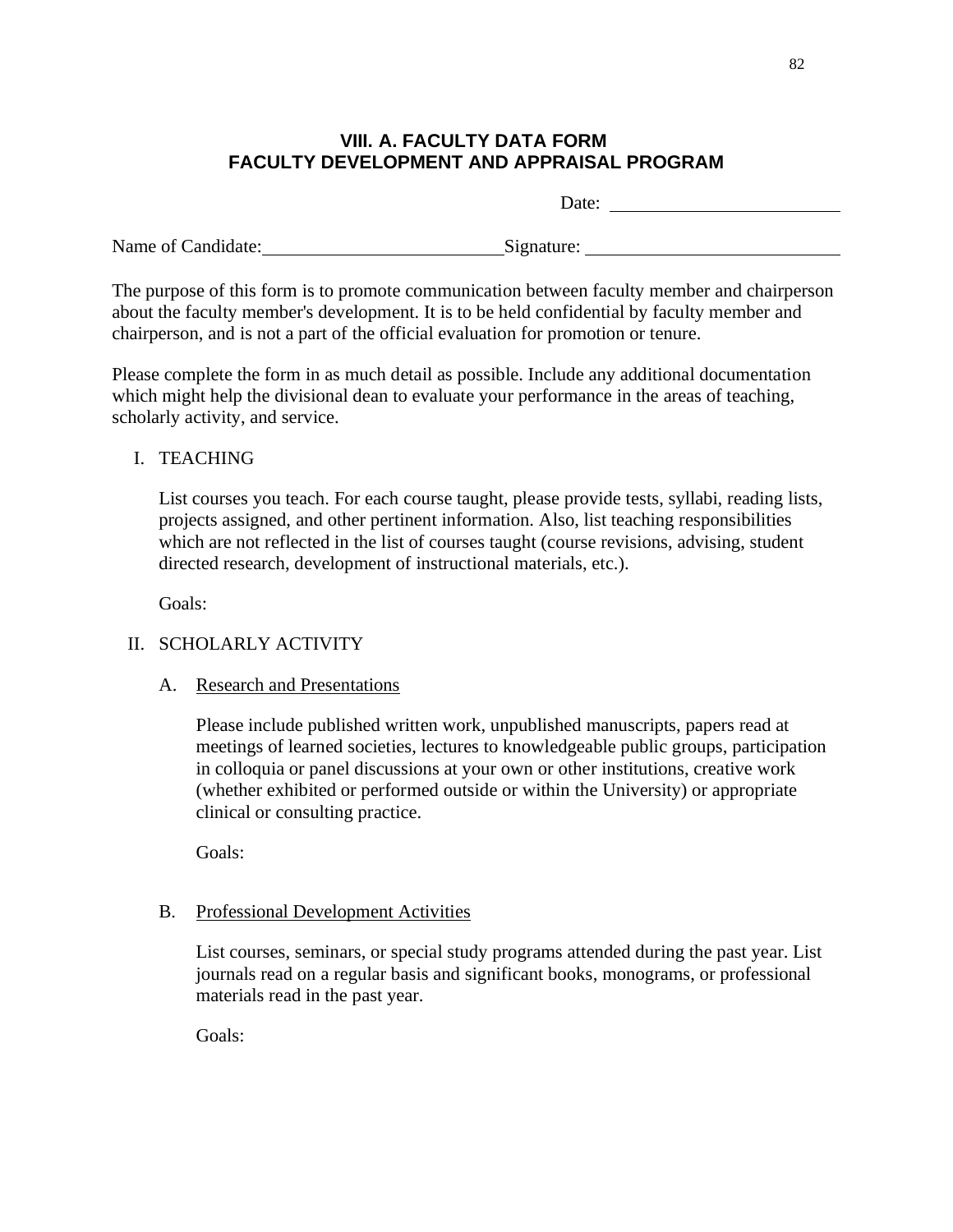## III. SERVICE

### A. Professional and Community Service

List memberships, activities, and offices held in professional associations and societies; service to the community through religious, political, or other organizations.

Goals:

## B. Division, College, and University Service

Include committees served on, administrative responsibility within division, sponsorship of student organizations, work with Faculty Organization.

Goals: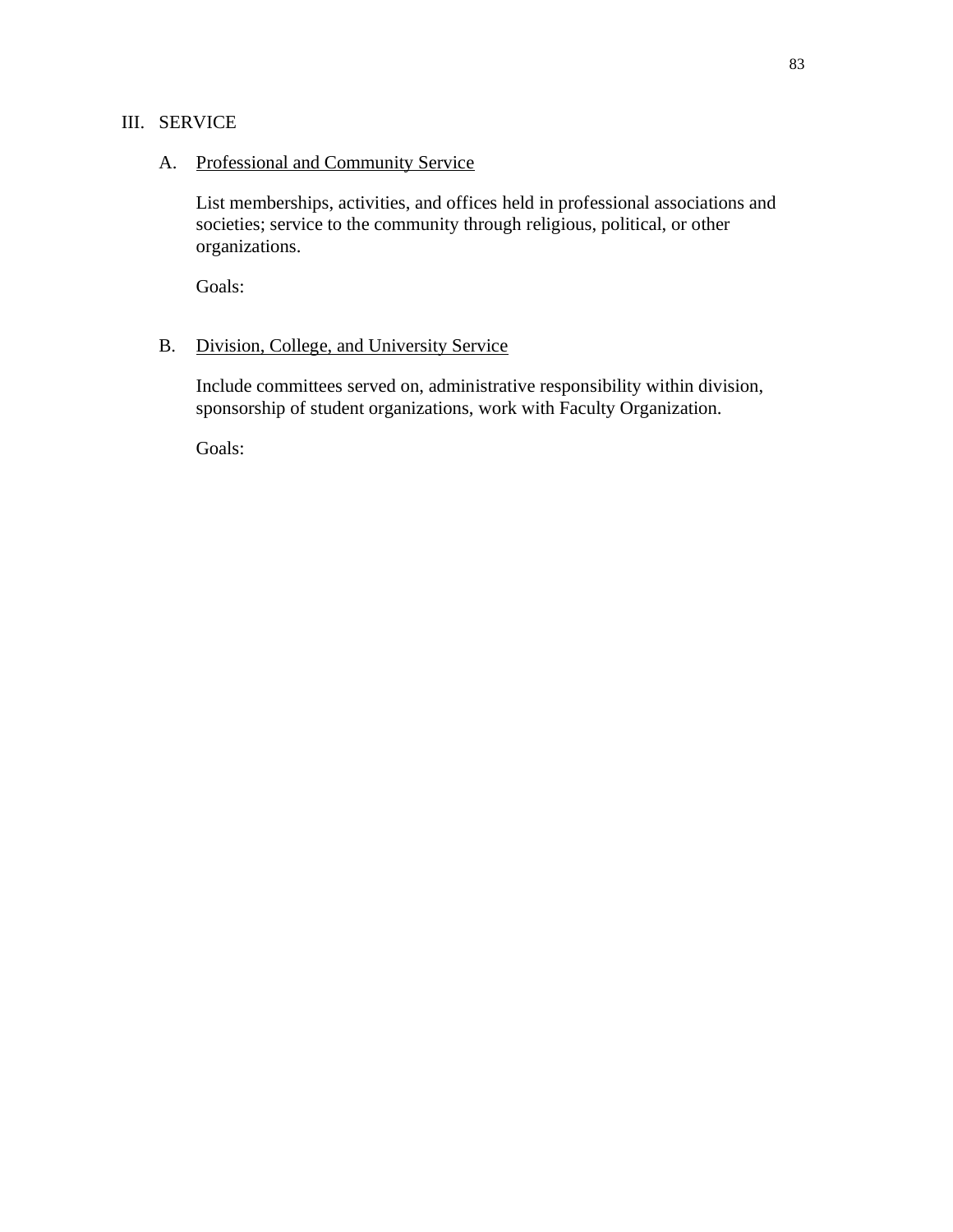# **VIII. B. DIVISIONAL DEAN YEARLY EVALUATION FACULTY DEVELOPMENT AND APPRAISAL PROGRAM**

| Name of Faculty Member    | Date      |
|---------------------------|-----------|
| <b>Chairperson's Name</b> | Signature |

The purpose of this form is to promote communication between faculty member and chairperson about the faculty member's development. It is to be held confidential by faculty member and chairperson, and is not a part of the official evaluation for promotion or tenure. After carefully reviewing the faculty member's file, please complete the following in as much detail as possible. In evaluating the candidate in each area, please take into consideration the following statements.

## I. TEACHING EFFECTIVENESS

## A. Intellectual Breadth

Seems well read beyond the subject taught; can suggest reading in any area of the general field; knows about developments in other fields; is sought by colleagues for advice on academic matters; keeps current with developments in the field.

Strengths:

Weaknesses:

## B. Quality of Teaching

Expresses interest and concern about the quality of teaching; is dependable in meeting class; returns papers promptly; upgrades teaching techniques by taking courses and attending meetings; does research geared toward improving teaching performance; is thoughtful in selection and preparation of texts, syllabi, reading lists, projects,

audiovisual materials, tests, etc.; upgrades lecture materials; performs effectively in the classroom.

Strengths:

Weaknesses: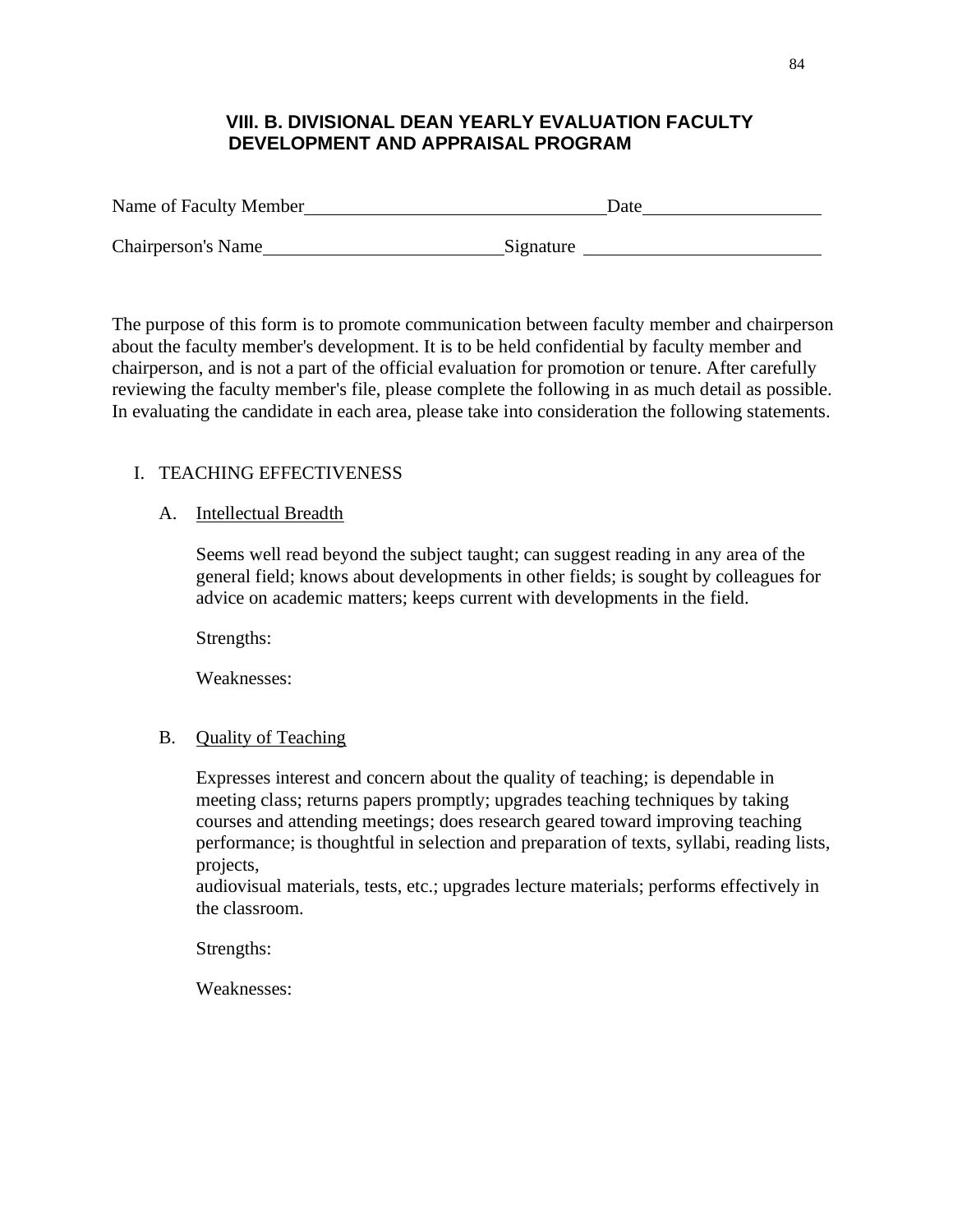### C. Concern for Students

Shows skill in advising and is conscientious in carrying out advising duties; is conscientious about keeping appointments with students; shows concern for students' personal growth; keeps regular and sufficient office hours.

Strengths:

Weaknesses:

## D. Student Evaluations

For courses taught during the past fall and winter trimesters, list the course number, class size, student-evaluation average (on four- point scale), and grade-point average.

|            |            | Student-Evaluation |               |
|------------|------------|--------------------|---------------|
| Course No. | Class Size | Average            | Average Grade |

How do these student evaluations compare with those of teachers in comparable courses?

## II. SCHOLARLY ACTIVITY

Publishes in scholarly journals; gives papers at meetings of learned societies; lectures to knowledgeable public groups; participates in colloquia or panel discussions at his or her own or other institutions; has exhibited or performed creative work outside or within the University; has unpublished manuscripts of significant worth.

Strengths:

Weaknesses:

## III. SERVICE

A. Professional and Community Service

Actively participates in state, regional, or national professional organizations; holds advisory and consultative positions of recognized stature; serves the community through religious, political, or other organizations.

Strengths:

Weaknesses: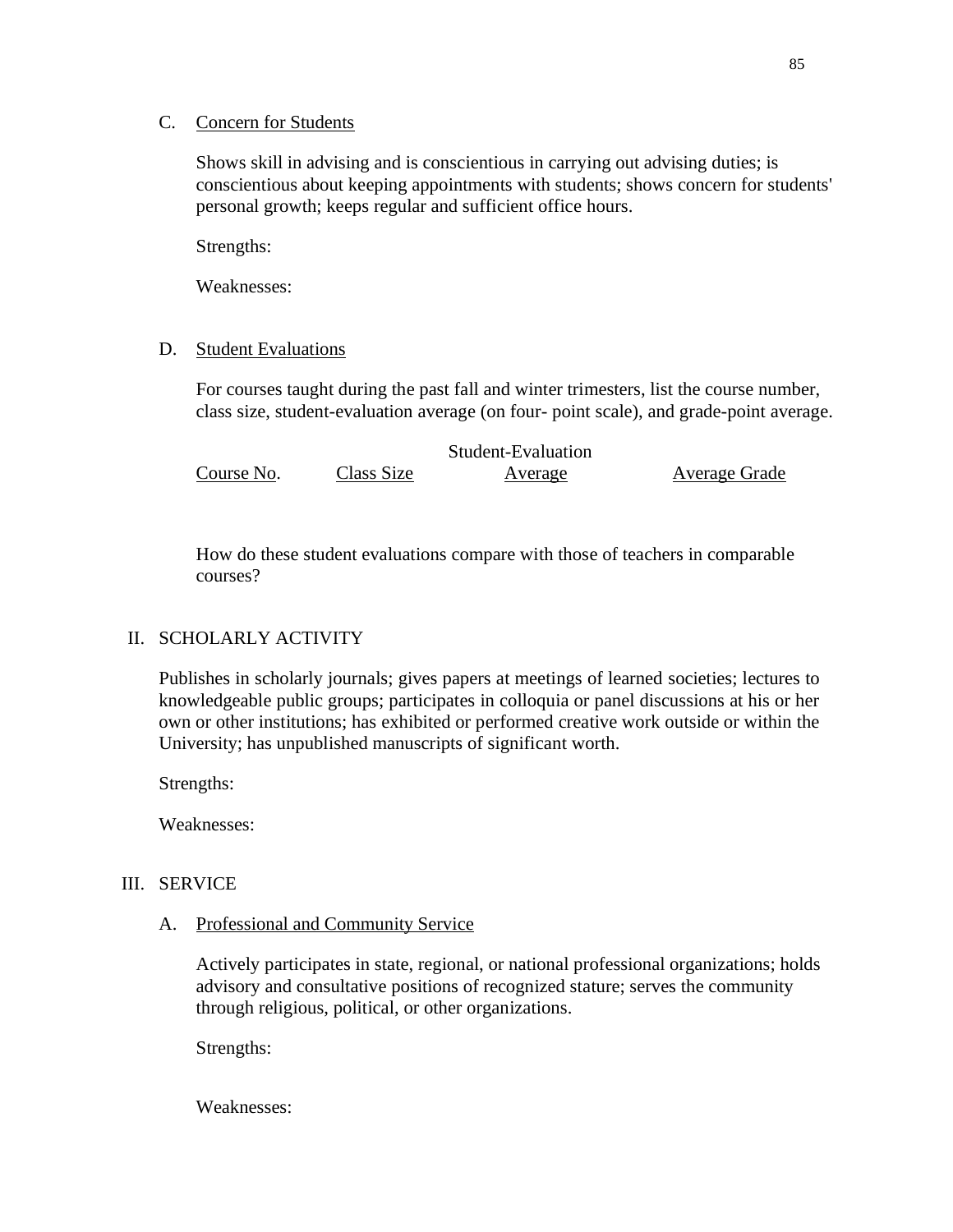# B. Division, College, and University Service

Does committee work, carries out administrative responsibility within the division, sponsors student organizations, works with Faculty Organization; attends convocation.

Strengths:

Weaknesses: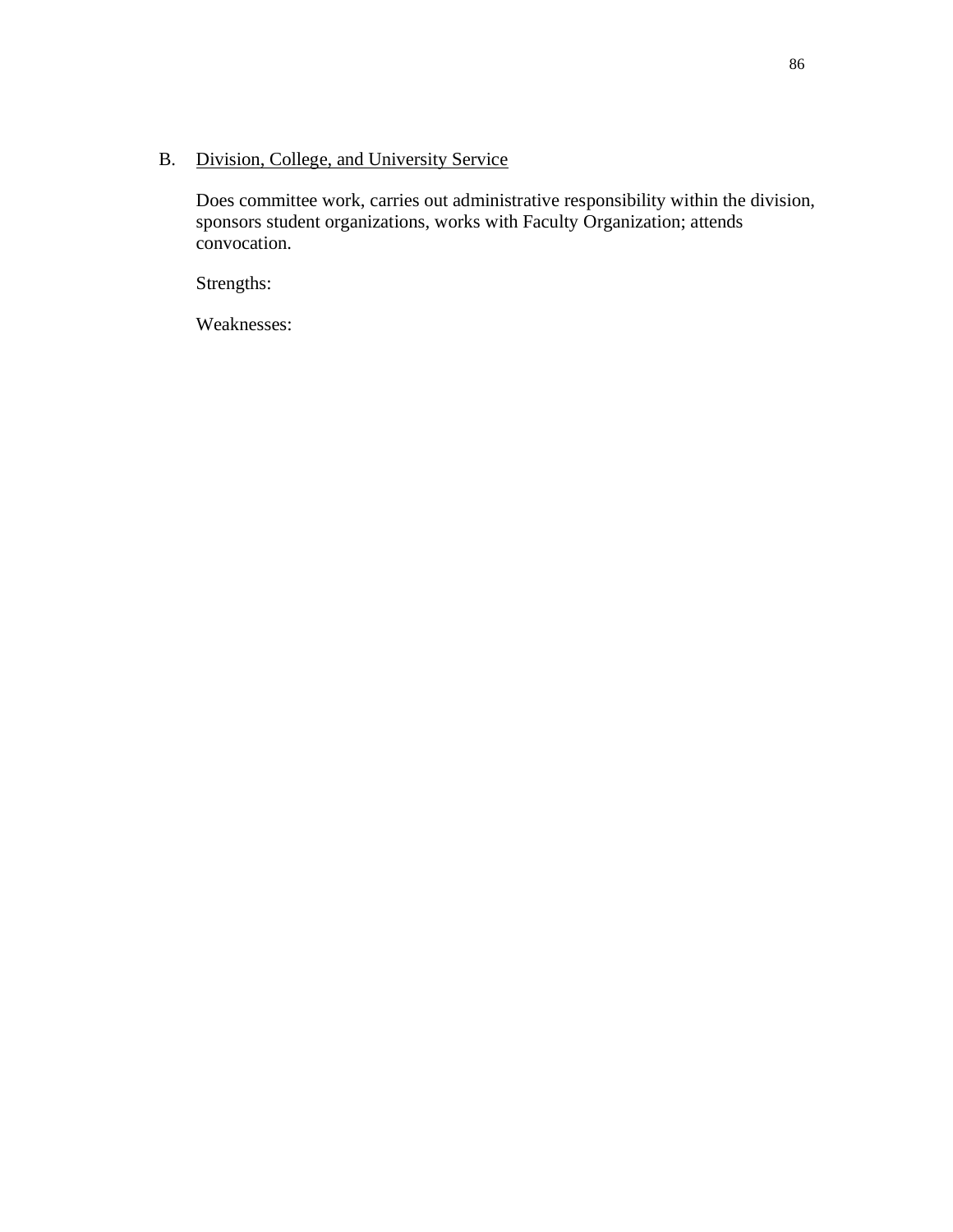## **APPENDIX IX.**

# **TENURE POLICY STATEMENT OF PEPPERDINE UNIVERSITY**

Faculty members at Pepperdine University are selected because of their academic and personal qualifications and the expectation of their success as teachers. They are also chosen because of their willingness to support the distinctive philosophy of the University and to work within it. Quality of academic preparation and promise, acceptance of Christian values, and respect for the University's religious heritage are paramount considerations in the recruitment, selection and promotion of faculty.

The University desires that faculty work in an atmosphere of academic freedom and economic security. This Tenure Policy Statement is designed to enable Pepperdine University to protect its distinctive mission as well as the rights of its faculty as they relate to academic freedom and tenure.

In recognition of the practices of the academic community and in awareness of the value of systems of tenure which have developed in American education, the University has adopted the policies set forth herein regarding tenure.

## **I. STATEMENT OF TERMS OF APPOINTMENT**

The terms and conditions of every appointment to the faculty shall be stated in a written contract between each faculty member and the University. Any modification of such a contract must also be agreed to between those parties in writing. Neither a faculty member nor the University shall be bound by terms or conditions not agreed to in writing.

### **II. TENURE**

Tenure is the right of a faculty member to continue to be employed by the University in the field of his or her specialization at the school within the University in which tenure is attained. However, tenure at the School of Law shall exist without reference to any field of specialization within the study of law. It is a privilege which may be granted to individuals who serve a period prior to tenure in a probationary appointment or to persons offered tenure by the University at the time of appointment. Tenure may be terminated only for adequate cause (except in the case of retirement for age as permitted by law) or under extraordinary circumstances because of financial exigencies, discontinuance or reduction of a program or department of instruction, or medical reason. Tenure review will occur at the times specified in V hereof.

### **III. CRITERIA FOR APPOINTMENT, RENEWAL AND TENURE**

A. In general, faculty are judged on the quality of performance in each of four areas: teaching; service to the University and the community; scholarly, artistic or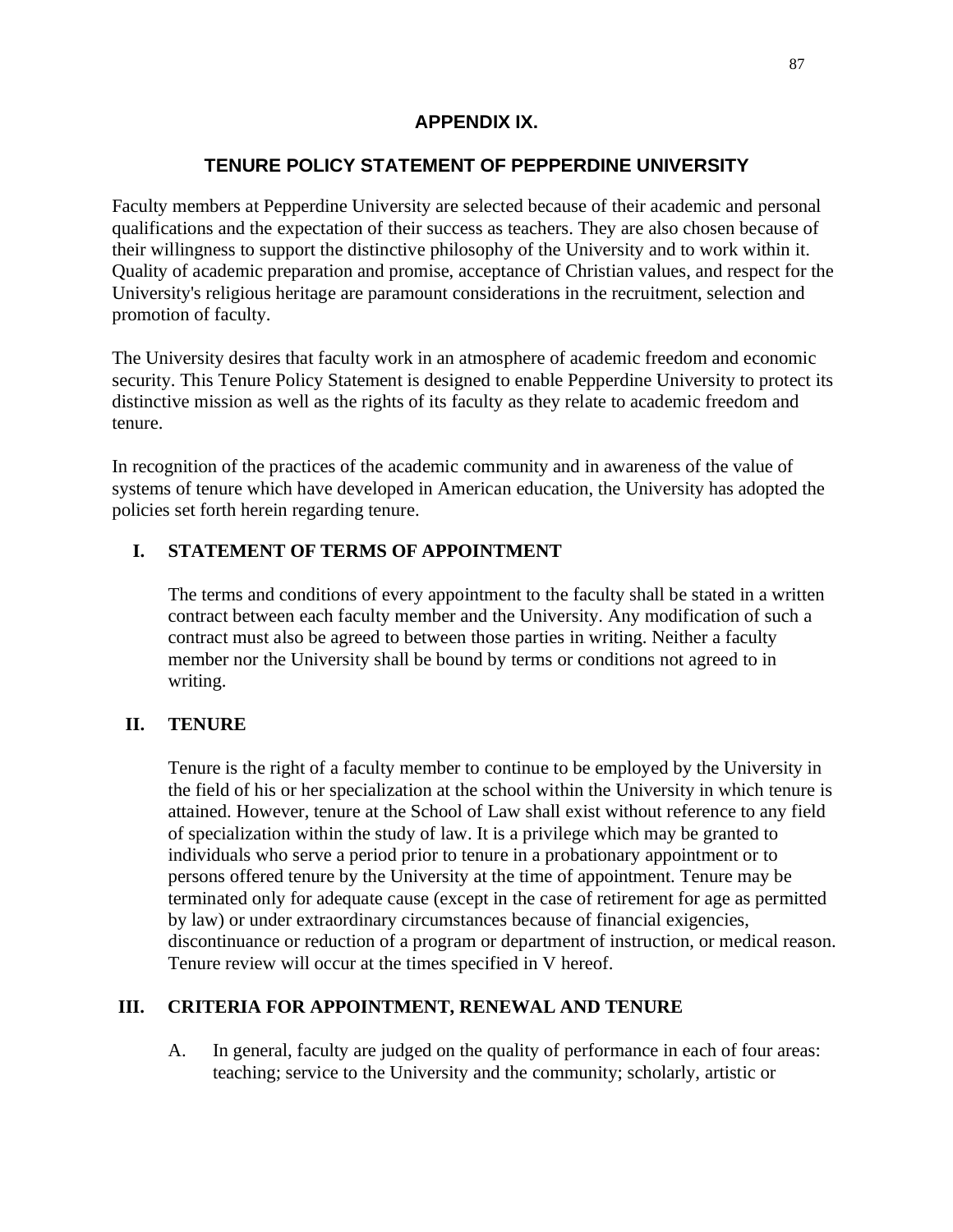professional achievement; and a consistent pattern of support for generally accepted Christian values and the mission of the University.

B. The substantive standards and procedures generally employed in decisions affecting appointment, renewal and tenure are contained in the appropriate school handbook and other written authority, if any. A faculty member may obtain these materials from the Divisional Chairperson or the Dean of the faculty member's school.

## **IV. ELIGIBILITY FOR TENURE**

- A. Tenure track appointments are so designated in the faculty contract and may carry an academic rank of Instructor, Assistant Professor, Associate Professor, or Professor. Appointments are designated in the contract as "Probationary Tenure Track."
- B. Persons with appointments in any of the following categories are not eligible for tenure.
	- 1. Adjunct: These individuals serve the University in a position designed to meet defined and specific instructional needs.
	- 2. Faculty status: These individuals generally do not perform traditional faculty duties but are accorded faculty status because of their close association with the academic process.
	- 3. Short-term appointments: These individuals include visiting faculty and those employed for a relatively brief and specified period of time.
	- 4. Special appointments: These individuals are appointed on special terms by mutual agreement.

The provisions of this Tenure Policy Statement are only applicable to faculty with tenure or with probationary appointments and are thus not applicable to the above four categories unless otherwise agreed in writing.

## **V. PERIOD OF PROBATIONARY APPOINTMENTS AND TIME FOR TENURE REVIEW**

A. Probationary appointments may be for one year, or for other stated periods, subject to renewal at the option of the University. The total period of service in a particular school within the University in a probationary appointment prior to attaining tenure shall not exceed seven years. (This period of employment is stated herein solely to specify the maximum period of probation to tenure and does not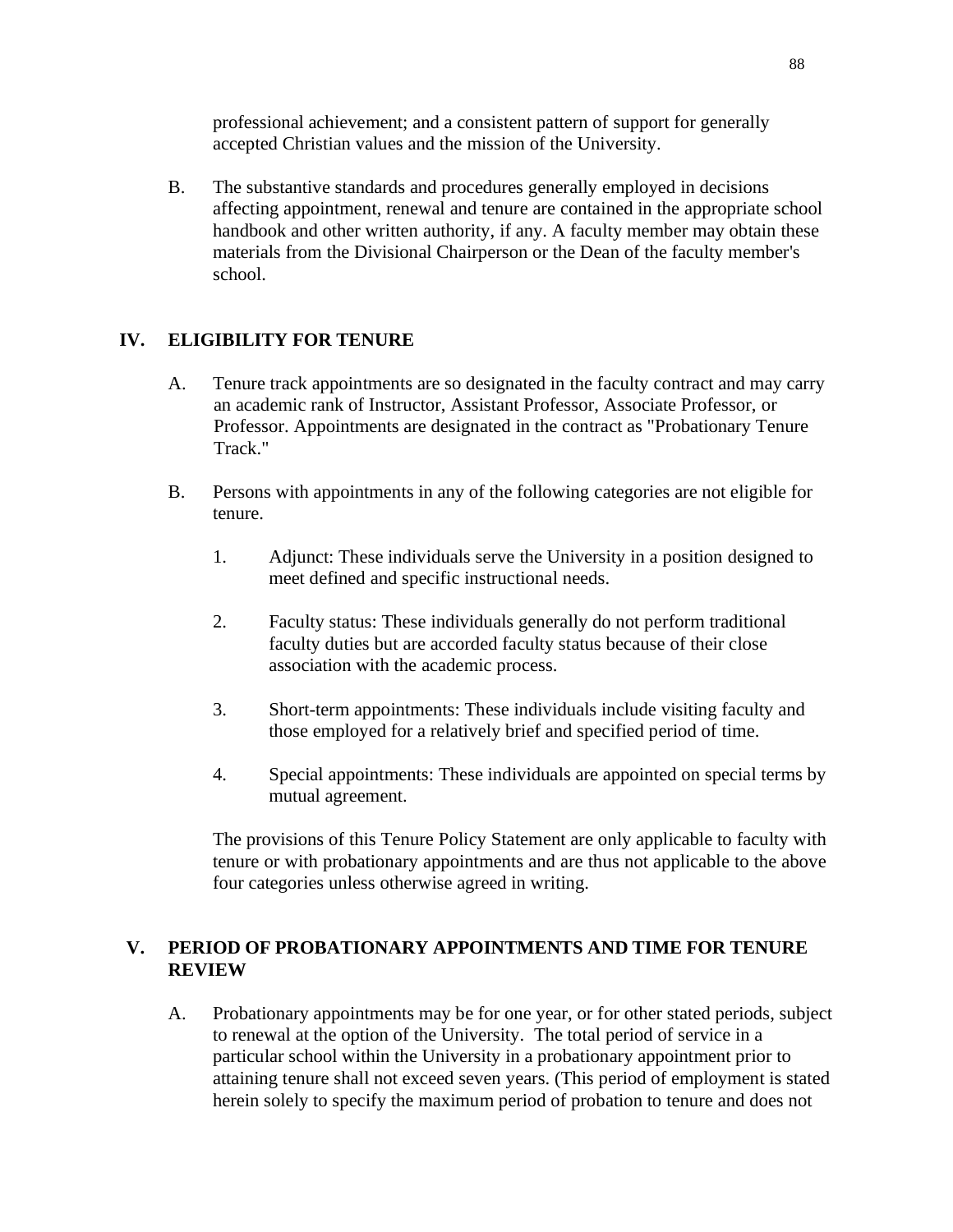obligate the University to employ any person for the full term of such period.) Ordinarily there is no early tenure unless the faculty member has previous service elsewhere at a comparable professional level. In situations involving such prior service, the prospective faculty member and the University may agree in writing at the time of appointment on the length of the probationary period and the time of tenure review.

- B. Written notice that a probationary appointment is not to be renewed shall be given to the faculty member in accordance with X hereof. No later than thirty calendar days following such notification, the faculty member may file a written grievance in accordance with XIII hereof contesting the nonrenewal.
- C. A faculty member employed with the rank of "Instructor" must achieve the rank of "Assistant Professor" no later than the beginning of the fifth year of service to be eligible to apply for tenure.
- D. Faculty will normally apply to be reviewed for tenure during the sixth year of service in a probationary appointment in a school within the University. (Faculty members who are on probationary tenure track and under a fifth year review policy on the date this Tenure Policy Statement is adopted may elect to be reviewed for tenure appointment during the fifth year of service, in which event if tenure is not granted, the sixth year will be the terminal year.) In the event of failure to apply for tenure or if tenure is not granted, the seventh year will be the terminal year of service. Tenure review, however, may be deferred to the seventh year if, prior to making recommendation with respect to the granting of tenure, the school tenure committee or the Dean recommends deferment and the faculty member and the Chief Academic Officer concur. In any event, the seventh year will be the terminal year if tenure is not granted.
- E. A faculty member with the rank of Professor, Associate Professor or Assistant Professor may request in writing that the school tenure committee and the Dean of the school conduct a tenure review earlier than normally scheduled. The faculty member will set forth the case for early review. If the school tenure committee and the Dean recommend early review and the Chief Academic Officer concurs, early review will be granted. If the early review request is granted, the faculty member does not receive tenure, and no additional review is allowed, then the year following the early review will be the terminal year. If, however, the school tenure committee or the Dean recommends and the Chief Academic Officer concurs, one additional review will be allowed in accordance with V, D above.
- F. If an individual employed in one school within the University is subsequently employed in another school within the University, such previous service shall normally not be counted toward the achievement of tenure, and a new probationary period will begin.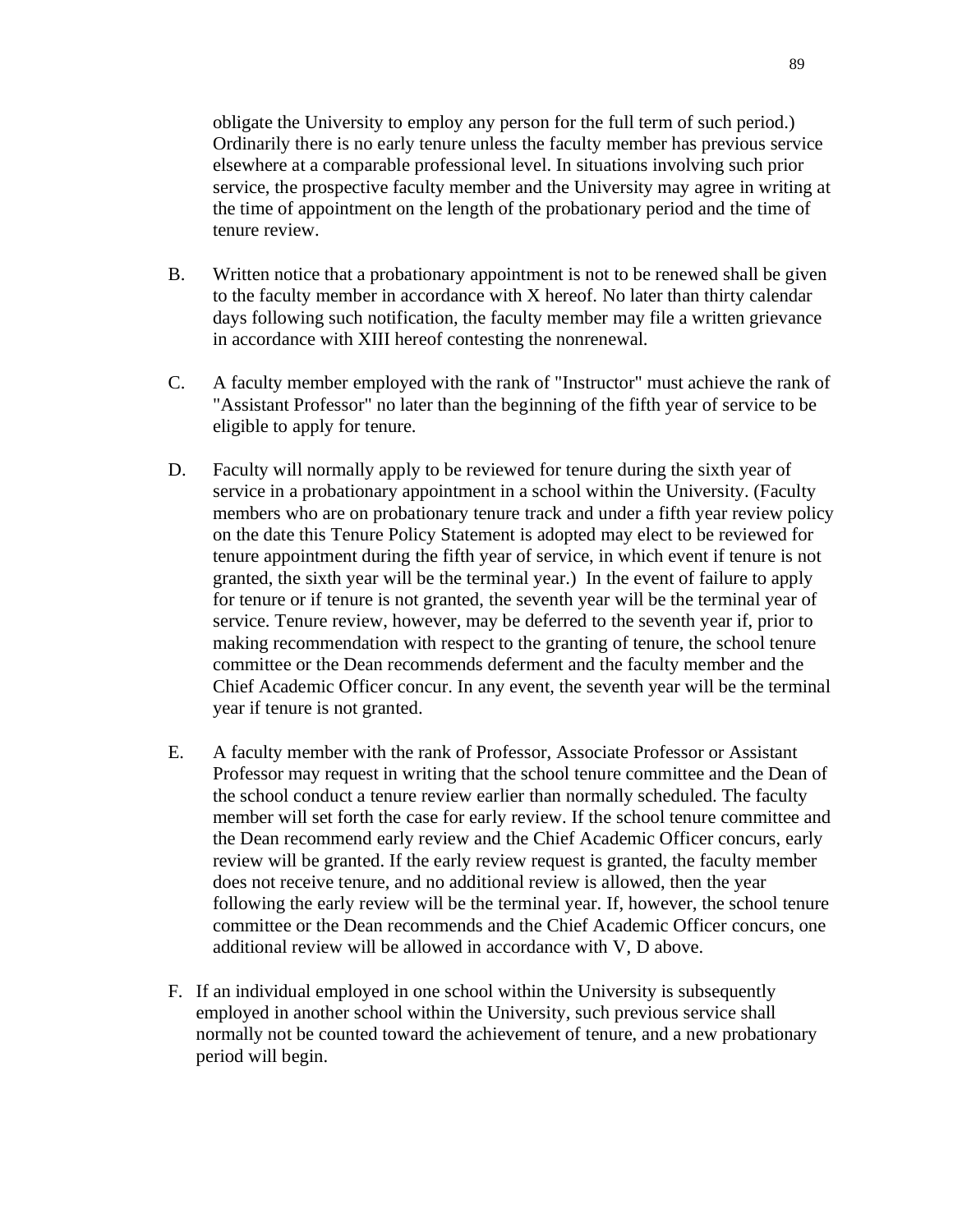### **VI. TENURE AND TENURE REVIEW**

- A. In extremely rare cases, tenure may be granted concomitantly with an initial appointment.
- B. Faculty with probationary appointments will be reviewed in the following manner in consideration for tenure:
	- 1. School Tenure Committee: The first review shall be by the tenure committee of the faculty member's school in accordance with this Tenure Policy Statement and any applicable written procedures of that school. In keeping with the principle that tenure is granted in a particular school, the recommendation of the school tenure committee shall be considered the substantive faculty evaluation of the candidate for tenure.
	- 2. Dean of the School: The second review shall be an evaluation of the candidate's qualification for tenure by the Dean of the school in accordance with this Tenure Policy Statement and any applicable written procedures of the school.
	- 3. If both the school tenure committee and the Dean conclude that tenure should not be granted, tenure shall be denied and the candidate shall be promptly notified of such decision in writing. The candidate may appeal this decision as provided in VI, B, 7 below.
	- 4. University Tenure Committee: If the school tenure committee and/or the Dean concludes that tenure should be granted, the matter shall be referred to the University Tenure Committee for a third review. This review shall be in accordance with this Tenure Policy Statement and any applicable written procedures of that Committee. As part of this review the Committee shall determine that procedural and substantive rules and criteria for tenure are being consistently applied across the University within the context of the varied academic and professional programs.
		- a. If the University Tenure Committee concludes that tenure should be granted, the matter shall be referred to the administration of the University.
		- b. If the University Tenure Committee concludes that tenure should not be granted and one of the two first reviews recommended that tenure not be granted, tenure shall be denied and the candidate shall promptly be notified of such decision in writing. The candidate may appeal this decision as provided in VI, B, 7 below.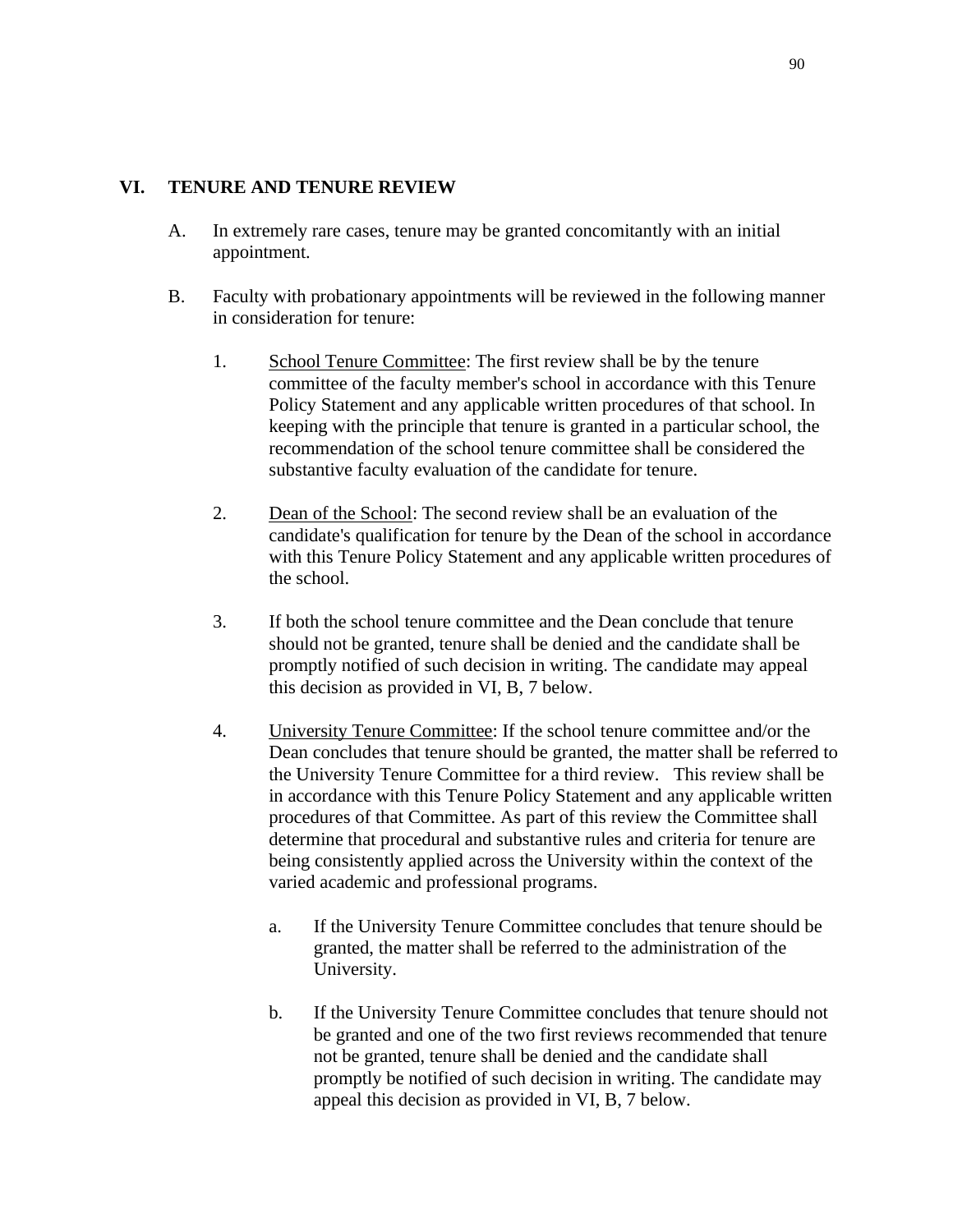- c. If the University Tenure Committee concludes that tenure should not be granted and both of the two first reviews recommended that tenure be granted, the matter shall be referred to the administration of the University.
- 5. University Administration: The administration shall for this purpose be defined by the President, but will always include the President and the Chief Academic Officer. If the administration of the University concludes that tenure should be granted, such recommendation shall be communicated to the Board of Regents of the University. If the administration of the University concludes that tenure should not be granted, tenure shall be denied and the candidate shall be promptly notified of such decision in writing. In the event of such a decision to deny tenure, the candidate may appeal such decision as provided in VI, B, 7 below.
- 6. Board of Regents: The authority to grant tenure rests solely in the Board of Regents of the University. Its decision not to grant tenure is not subject to grievance or other appeal within the University. Review by the Board includes review and recommendation by both the Academic Affairs Committee and the Faith and Heritage Committee of theBoard.
- 7. No later than thirty calendar days following notification of a nonrecommendation of tenure other than by the Board of Regents, the candidate may file a written grievance in accordance with XIII hereof contesting the denial of tenure.
- C. All faculty with tenure will be subject to a thorough review of performance every five years by the tenure committees of the schools. This review will serve to identify areas of strengths and weaknesses of faculty performance and to identify means to improve that performance.

### **VII. DISMISSAL FOR CAUSE**

- A. Other than as provided in VIII hereof, dismissal of a faculty member with tenure, or with a probationary appointment before the end of the specified contract term, may only be for adequate cause. Adequate cause for a dismissal must be related, directly and substantially, to the fitness of the faculty member in a professional capacity as an educator, to a situation of serious neglect of duty, incompetence, gross misconduct, moral turpitude, or to a clear demonstration of a consistent pattern of disregard for the policies, the Christian values or the mission of the University.
- B. Dismissal for cause of a faculty member with tenure, or with a probationary appointment before the end of the specified contract term, will be preceded by: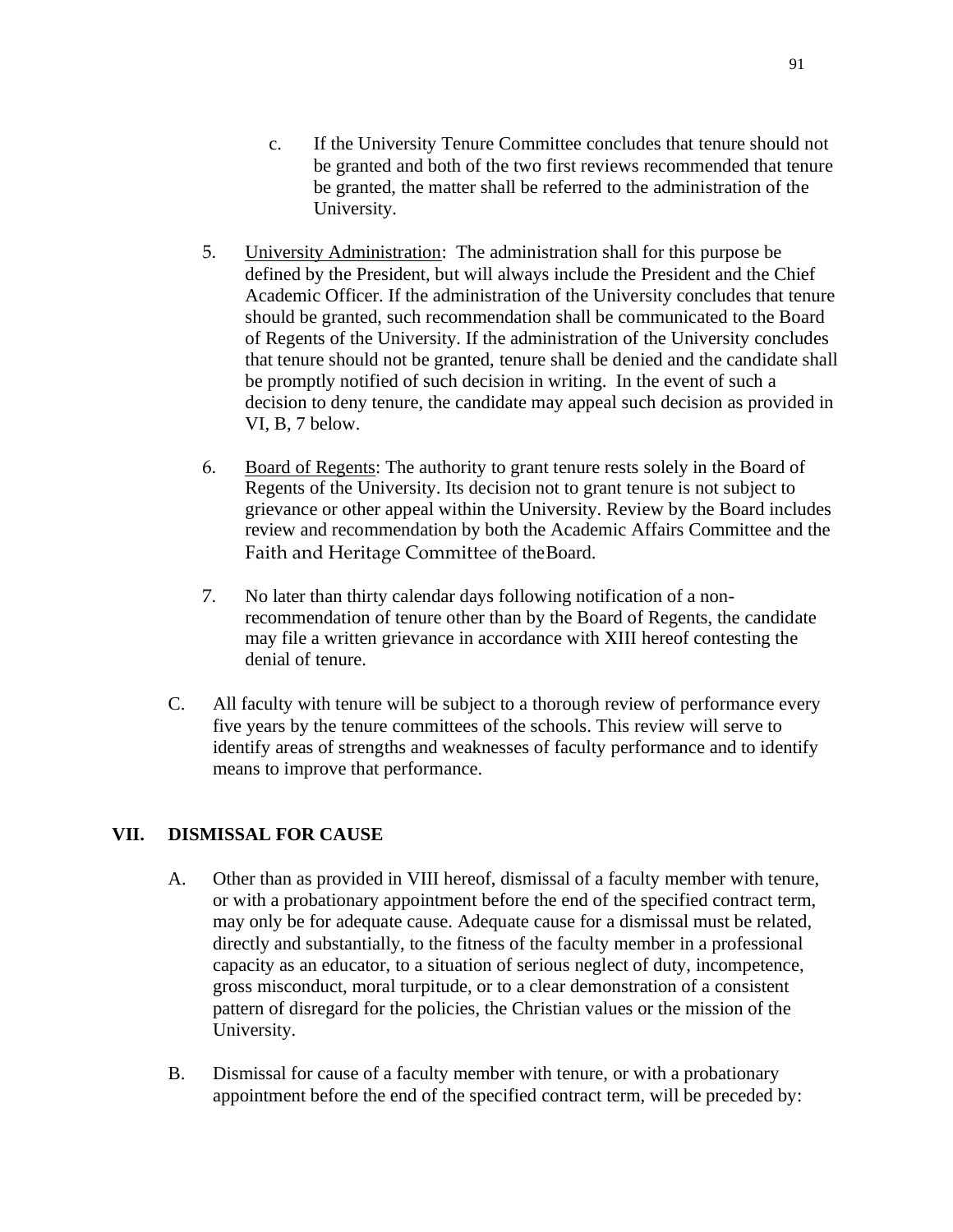- 1. Discussions between the faculty member and the appropriate University administrator looking toward a mutual resolution of concerns. In these discussions, the University, at its discretion, may offer the faculty member the option of resigning in lieu of a dismissal hearing.
- 2. Informal inquiry by the school's tenure committee, or a subcommittee specially appointed by it which may, failing to effect an adjustment, determine whether in its opinion dismissal proceedings should be undertaken without its opinion being binding upon the University.
- 3. Notice of intent to dismiss, delivered to the faculty member by serving it personally or by mailing it by means of United States certified mail to the faculty member's last known address, which shall inform the faculty member that employment will be terminated on a date not less than thirty calendar days from the date of personal delivery or mailing. The notice of intent shall also include a statement of reasons for dismissal, drawn with reasonable specificity by the Chief Academic Officer or the Chief Academic Officer's designee.
- C. Unless a faculty member who has been served with a notice of intent to dismiss exercises the right to grieve the decision to dismiss under XIII hereof by filing a written grievance within thirty calendar days of the date on which the notice is delivered or mailed, the dismissal shall become effective on the date specified in the notice of intent to dismiss without further notice or action required on the part of the University.
- D. If a faculty member gives timely notice of intent to grieve the decision to dismiss, the dismissal shall be postponed pending completion of the grievance procedure. The faculty member, however, may be suspended from duties without loss of pay or assigned other duties in lieu of suspension if, in the judgment of the Chief Academic Officer continued service results in immediate harm to the faculty member, others or the University.

### **VIII. TERMINATION FOR REASONS OTHER THAN CAUSE**

- A. Financial Exigency
	- 1. Termination of an appointment with tenure, or of a probationary appointment before the end of the specified contract term, may occur because of a bona fide financial exigency, i.e., an imminent financial crisis which threatens the economic stability of a school and which cannot be alleviated by less drastic means. The capital assets of the University need not be depleted prior to declaring a situation of financial exigency.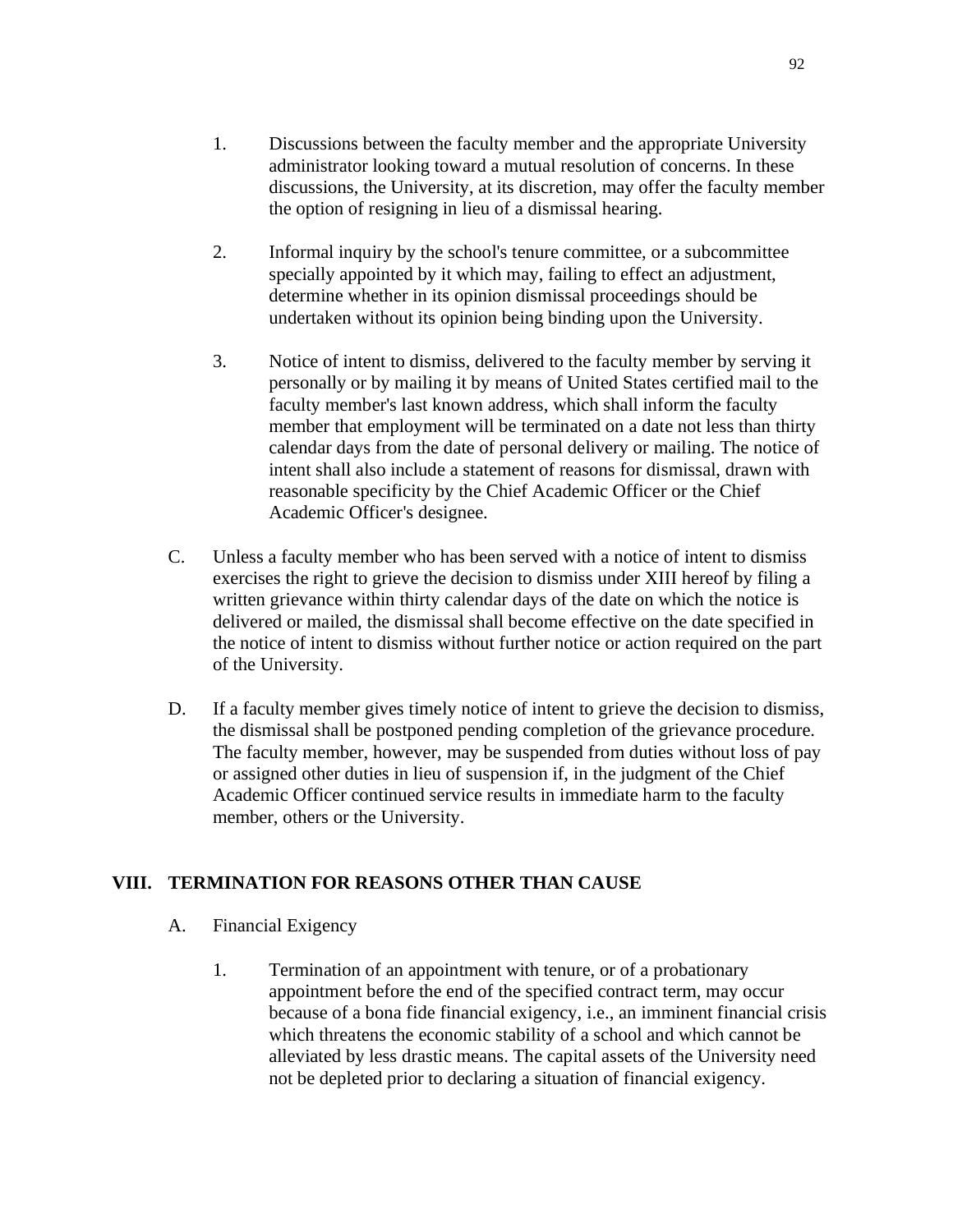- 2. A representative faculty body shall be consulted in the process of making the decision that a condition of financial exigency exists or is imminent and that all reasonable alternatives to termination of appointments have been pursued. This body shall consist of up to five faculty members from each of the schools within the University who are to be selected by the faculties of the respective schools.
- 3. Judgments determining where, within the overall academic program, termination of appointments may occur involve considerations of mission, as set forth in the Mission Statement, and educational policy as well as of faculty rank. The faculty shall have the opportunity to make recommendations in these matters, including recommendations to help determine the criteria for identifying the individuals whose appointments are to be terminated. These criteria may appropriately include length of service and total contribution to the University. The decision shall be made by the administration of the University.
- 4. The case of a faculty member given notice of proposed termination of appointment due to financial exigency will be governed by the following procedure.
	- a. The notice of proposed termination of appointment due to financial exigency shall be delivered in person or mailed by means of United States certified mail to the faculty member's last known address and shall inform the faculty member of the right under XIII hereof to file a written grievance within thirty calendar days of the date on which the notice is delivered or mailed.
	- b. The issues which may be addressed in any such grievance are limited to the following:
		- (i) The existence and extent of the condition of financial exigency. The findings of a faculty committee in a previous proceeding involving the same issue may be introduced. The administration shall have the responsibility of providing facts that establish the existence and extent of the condition.
		- (ii) The validity of the educational judgments and the criteria for identification for termination; but any criteria established as a result of consultation with the faculty body on these matters shall be given great weight.
		- (iii) Whether the criteria are being properly applied in the individual case.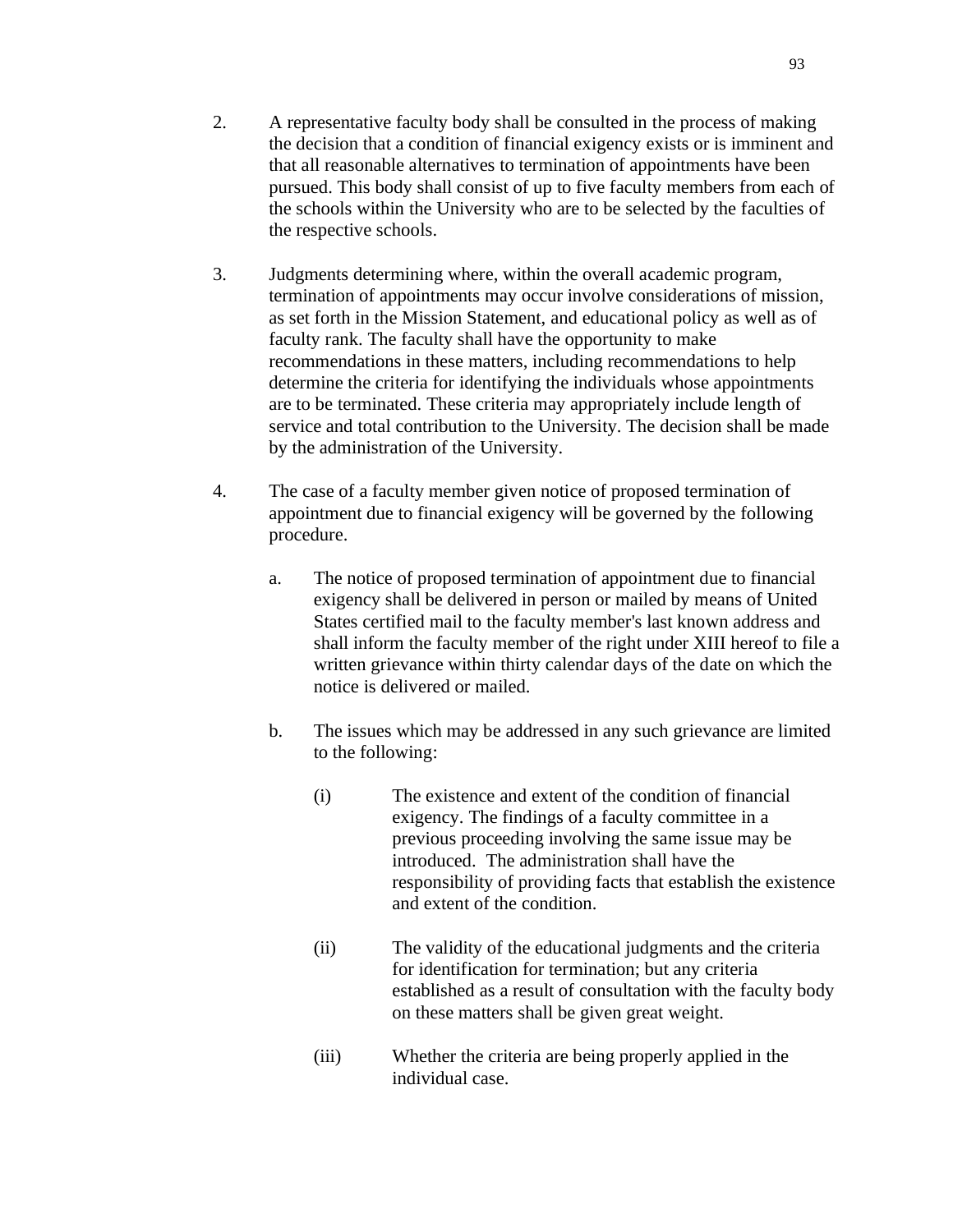- 5. If the University terminates appointments because of financial exigency, it shall not at the same time make new appointments except in circumstances where a distortion in the academic program would otherwise result. The appointment of a faculty member with tenure shall not be terminated in favor of retaining a faculty member without tenure within the same school except in circumstances where a distortion of the academic program would otherwise result.
- 6. Before terminating an appointment because of financial exigency, the University administration, with faculty consultation, shall make reasonable efforts to place the faculty member concerned in another suitable position within the University. If the placement is not in the same field of specialization and at the same school, tenure will terminate, but tenure may thereafter be obtained on the basis of service in the new appointment upon meeting the normal requirements for tenure. In no way should the academic quality of the University or any of its programs be compromised by offering tenured faculty appointments in fields of specialization in which faculty members are not well qualified.
- 7. In all cases of termination of appointment because of financial exigency, the position of the faculty member concerned shall not be filled by a replacement within a period of three years unless the released faculty member has been offered reinstatement and a reasonable time in which to accept or decline it.
- B. Discontinuance or Reduction of Program or Department
	- 1. Termination of an appointment with tenure may occur as a result of bona fide formal discontinuance or reduction of a program or department of instruction. No showing of financial exigency is required. The following standards and procedures shall apply.
		- a. The decision to discontinue a program or department of instruction shall be based upon educational considerations, as determined by the administration after consultation with a representative faculty body (as defined in VIII, A, 2), upon factors related to the mission of the University, or upon financial considerations where enrollment declines are seen as more than temporary in nature, and the University cannot reasonably continue to support such program or department without producing a significant negative impact on other programs or departments. The decision must reflect long-range judgments that the educational mission of the University as a whole will be enhanced by the discontinuance.
		- b. Before the University issues notice to a tenured faculty member of its intention to terminate an appointment because of formal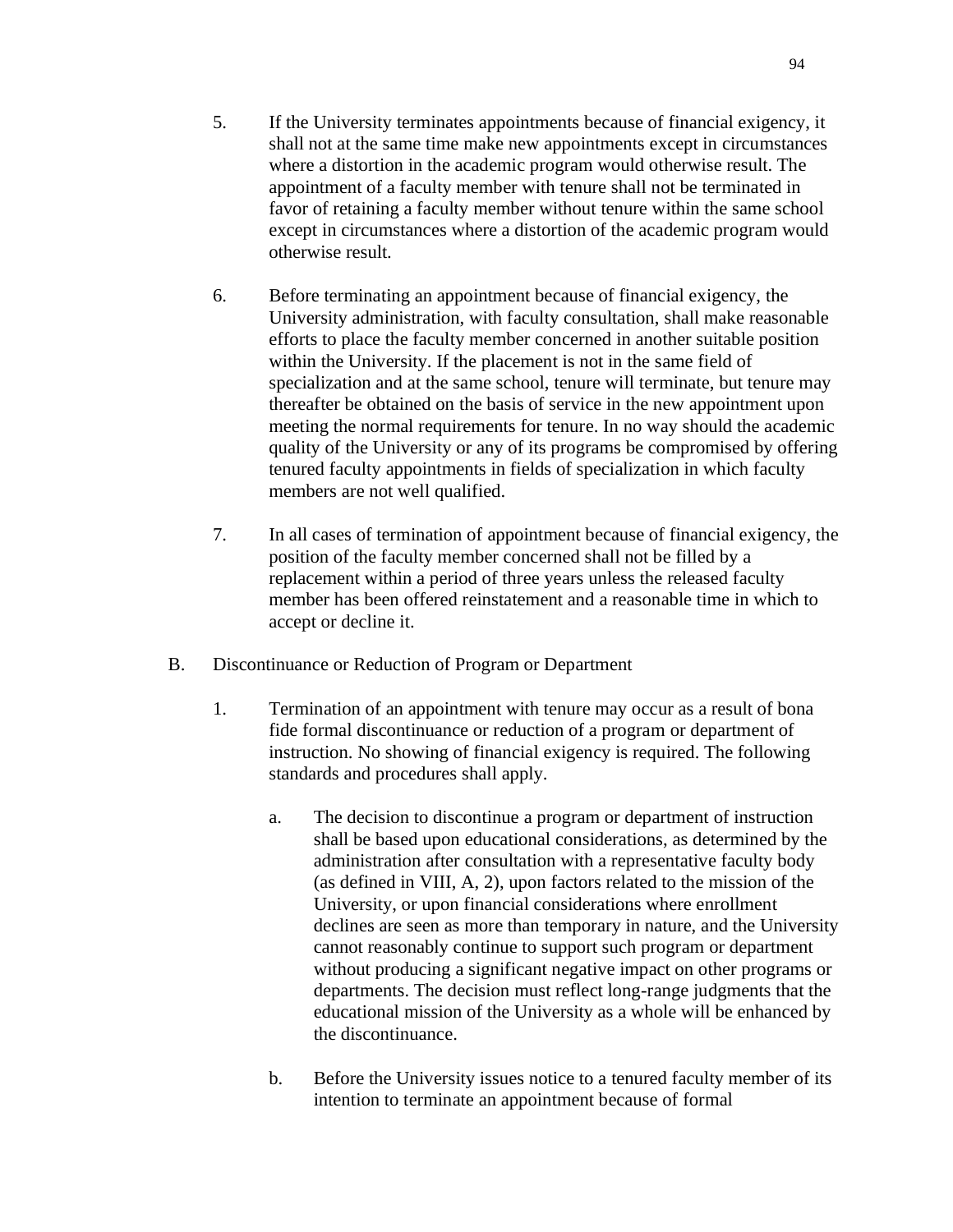discontinuance of a program or department of instruction, the University shall make reasonable efforts to place the faculty member concerned in another suitable position. If the placement is not in the same field of specialization and at the same school, tenure will terminate, but tenure may thereafter be obtained on the basis of service in the new appointment upon meeting the normal requirements for tenure. In no way should the academic quality of the University or any of its programs be compromised by offering tenured faculty appointments in fields of specialization in which they are not well qualified.

- c. If no suitable position is available within the University, the faculty member's appointment may then be terminated. A notice of termination resulting from a discontinuance or reduction shall be delivered in person or mailed by means of United States certified mail to the faculty member's last known address and shall inform the faculty member of the right under XIII hereof to file a written grievance within thirty calendar days of the date on which the notice is delivered or mailed. The issues in connection with such a grievance shall be limited to the University's failure to satisfy any of the conditions specified in VIII, B, hereof.
- d. If the University terminates an appointment because of a reduction of a program or department, the appointment of a faculty member with tenure shall not be terminated in favor of the appointment or retention of a faculty member without tenure within the same program or department except in circumstances where a distortion of the academic program would otherwise result.
- e. In all cases of termination of appointment because of discontinuance or reduction of a program or department, the position of the faculty member concerned shall not be reinstated and filled by a replacement within a period of three years unless the released faculty member has been offered reinstatement and a reasonable time in which to accept or decline it.
- C. Medical Reason

Termination of an appointment with tenure, or of a probationary appointment before the end of the specified contract term, for medical reasons must be based upon clear and convincing evidence that the faculty member cannot continue to fulfill the terms and conditions of appointment. The decision to terminate may be reached only after there has been appropriate consultation with medical personnel and after the faculty member concerned, or someone representing the faculty member, has been informed of the basis of the proposed action and has been afforded an opportunity to present the faculty member's position. If the faculty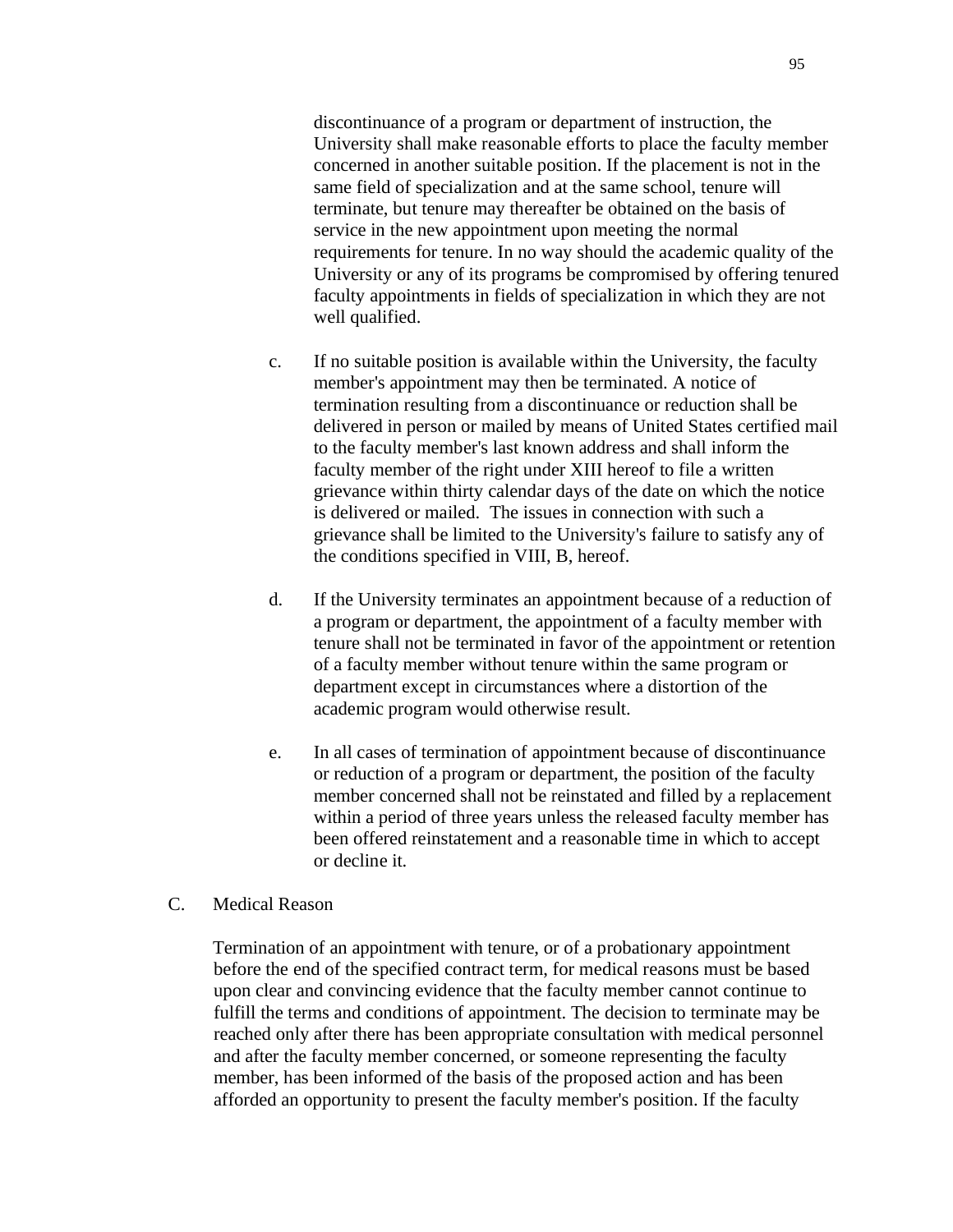member so requests, the evidence will be reviewed by the appropriate school tenure committee before a final decision is made. Notice of termination shall be delivered in person or mailed by United States certified mail to the faculty member's last known address and shall inform the faculty member of the right under XIII hereof to file a written grievance within thirty calendar days of the date on which the notice is delivered or mailed.

D. Retirement

The mandatory retirement age, to the extent permitted by law, for all tenured faculty members shall be seventy. By mutual agreement between the University and a faculty member, however, the faculty member may receive additional teaching appointments not to exceed one year at a time following mandatory retirement. In the event no further appointments are made, no notice of intention not to make additional appointments shall be required. Tenure may not be retained by faculty members who are retired even though they continue to teach.

## **IX. PROCEDURES FOR IMPOSITION OF SANCTIONS OTHERTHAN DISMISSAL**

- A. If the University believes that the conduct of a faculty member, although not constituting adequate cause for dismissal, is sufficiently grave to justify imposition of a severe sanction, such as suspension from service for a stated period, the University may institute a proceeding to impose such a severe sanction. The procedures outlined in VII hereof relating to dismissal for cause shall govern the proceeding.
- B. If the University believes that the conduct of a faculty member justifies imposition of a minor sanction, such as a reprimand, it shall notify the faculty member of the basis for the proposed sanction and provide an opportunity for the faculty member to respond prior to imposition of the proposed sanction.

#### **X. NOTICE**

- A. If a probationary appointment is not renewed other than for failure to achieve tenure or pursuant to VII or VIII hereof, the faculty member will receive notice in accordance with the following schedule:
	- 1. Appointments that coincide with the academic year:
		- a. Notice shall be given by March 1 of the first year of probationary service.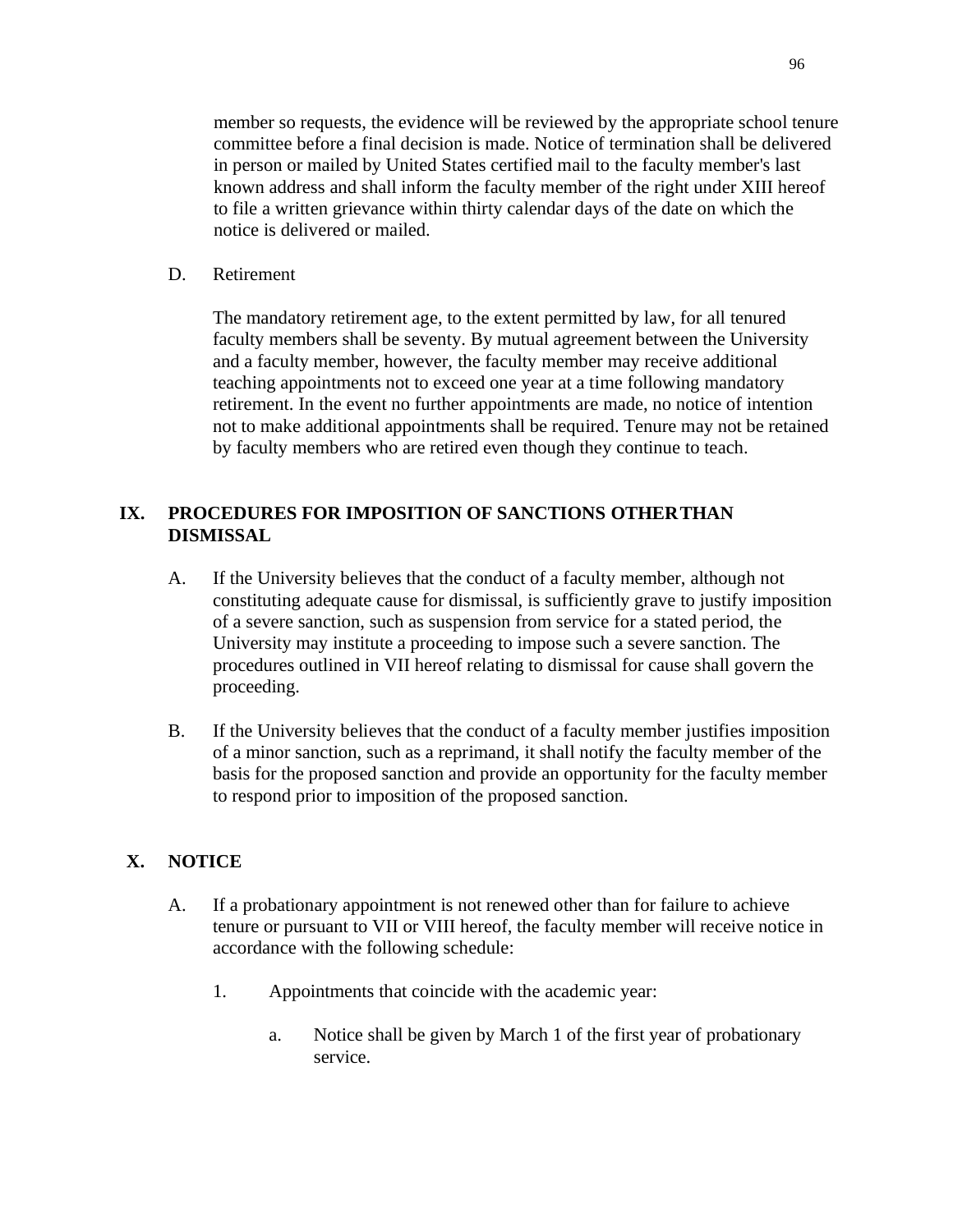- b. Notice shall be given by December 15 of the second or later year of probationary service.
- 2. Appointments that do not coincide with the academic year:
	- a. If a faculty member in the first year of probationary service has a contract with a beginning date other than the first day of August or September, the probationary faculty member shall receive notice of nonrenewal at least three months before the expiration of the contract.
	- b. If a faculty member in the second or later year of probationary service has a contract with a beginning date other than the first day of August or September, notice of non-renewal shall be given at least six months prior to the expiration of the contract.
- B. In the case of termination for reason of financial exigency of a faculty member with tenure or on probationary appointment, the notification dates described above do not apply. However, as much notice as practicable shall be given, but in no event shall it be less than thirty days.

### **XI. ACADEMIC FREEDOM**

The University realizes that academic freedom and economic security are essential for acquiring and maintaining a strong faculty. The faculty member must enjoy that freedom characteristic of the best in higher education as it has developed in Western culture. A faculty member, while recognizing a special responsibility to the University as a contributing scholar, requires freedom of discussion in the classroom and freedom of professional research and publication of results. Dedicated to the free pursuit of truth, a faculty member should consider it a basic duty to encourage freedom of inquiry in peers and in students. While abiding by and supporting the policies, ideals, and procedures of the University, the faculty member has the right of peacefully seeking revision of policies. Free inquiry and the pursuit of truth are indispensable conditions for the attainment of the goals of any university. A faculty member, while enjoying academic freedom, shares responsibility with the administration for the preservation of this freedom. Therefore, a faculty member is free in the quest for truth within a broad but intricate framework of responsibility to colleagues and students as sharers in this quest, to the University with its ideals and purposes, and to society with its basic mores and morals.

### **XII. ADMINISTRATIVE PERSONNEL**

This Tenure Policy Statement applies to administrative personnel who hold an academic rank of Instructor or above but only in their capacity as probationary or tenured faculty members.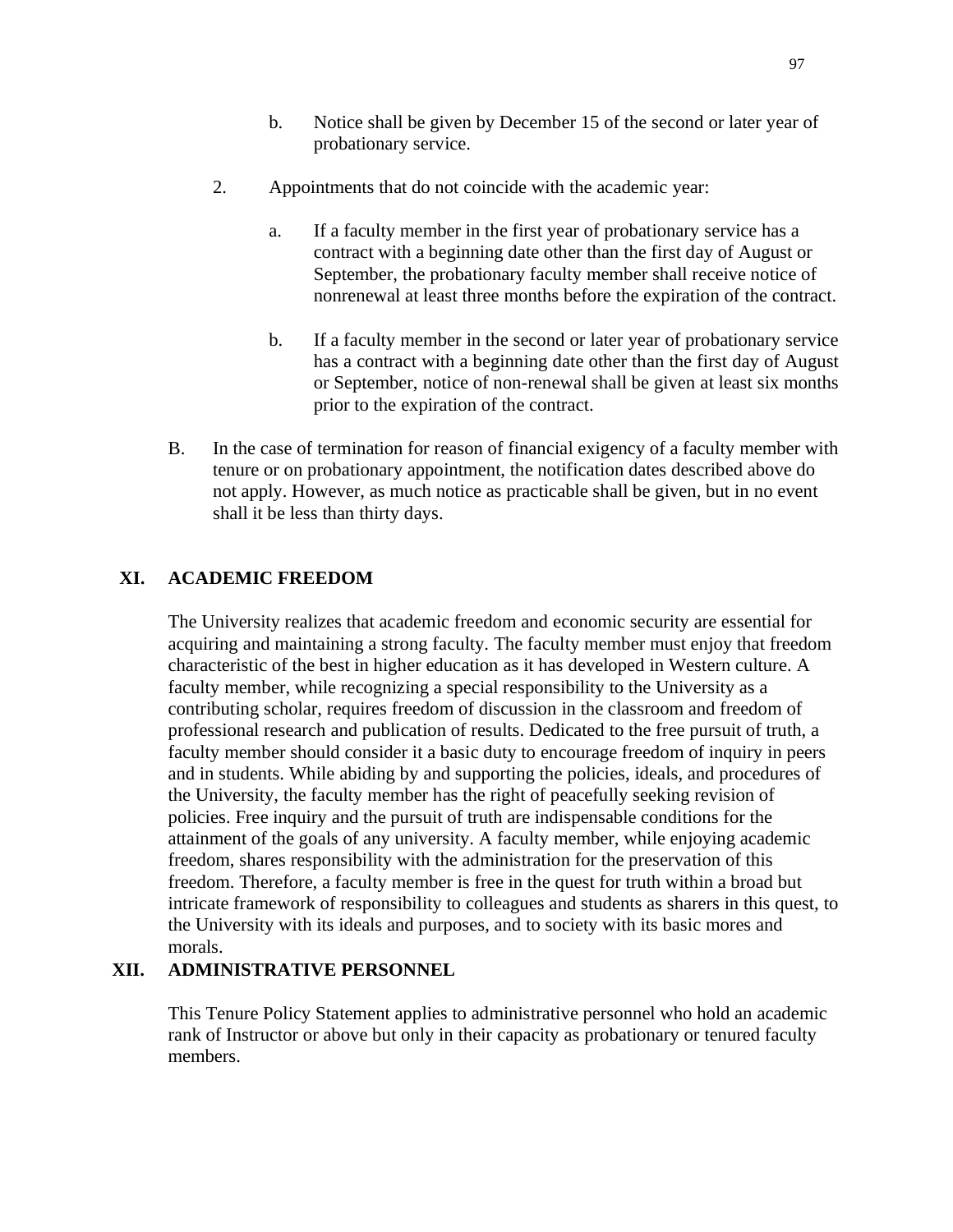### **XIII. GRIEVANCE PROCEDURE**

### A. Purpose

The purpose of the grievance procedure is to provide a full opportunity for the resolution of grievances of faculty with tenure or probationary appointments concerning academic freedom, tenure, promotion and other issues.

B. Grievance Committee

Annually, the faculty of each school shall elect three faculty members from their respective schools to serve on the University Grievance Committee. Each elected member shall continue as a member of the Committee until a successor has been elected.

C. Grievance Committee Secretary

The Chief Academic Officer shall designate an individual who is not a member of the Grievance Committee to serve as Secretary to the Committee. The Secretary shall:

- 1. Coordinate the selection of hearing panels.
- 2. Be present at all hearing panel meetings except those in which a hearing panel is engaged in deliberations.
- 3. Provide assistance as needed, including the scheduling of meetings and the maintenance of minutes and other official records of the proceedings.
- D. Initiating a Grievance Proceeding

Before initiating a formal grievance, a faculty member should discuss the matter in dispute with the appropriate University administrator looking toward a mutual resolution of concerns. If a resolution does not result and the faculty member is satisfied that there is proper cause for grievance, a written grievance may be submitted to the Secretary of the Grievance Committee. The grievance shall specify the problem at issue, the procedure or norm violated, and the relief sought. The Secretary shall cause a copy of the grievance to be transmitted to the University's Chief Academic Officer. The Chief Academic Officer shall designate a University administrator to represent the University in responding to the grievance.

E. Confidentiality of Proceedings

Members and the Secretary of the Grievance Committee may not discuss, outside of the formal process, cases that are pending, being heard or have been resolved.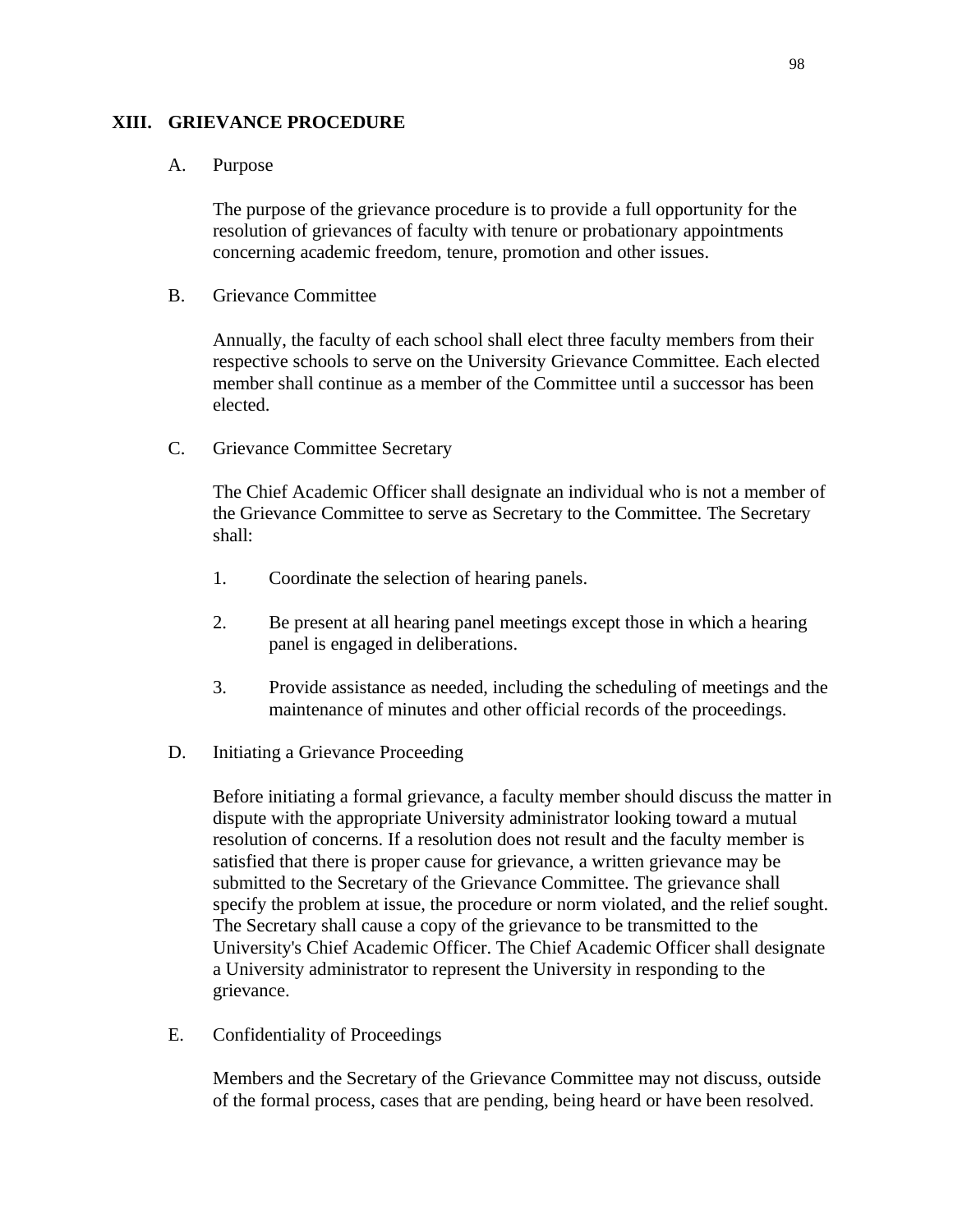Public statements concerning a grievance by the faculty member, University or witnesses should be avoided.

F. Selection of a Hearing Panel

Within seven calendar days of the filing of the written complaint, the Chief Academic Officer shall furnish the faculty member with a list of six or more members of the Grievance Committee. At least one of the six members of the Grievance Committee shall be from the school of the grieving faculty member. Within seven calendar days of the date on which this list is submitted to the faculty member, the faculty member shall designate three persons from the list to serve as the Hearing Panel. The faculty member shall also identify two alternates from the list to serve as members of the Panel in the event that a person selected by the faculty member is unavailable to serve. If an individual on the list is involved in the complaint or should be disqualified for bias or interest, that person shall remove himself/herself from consideration. The members of the Hearing Panel shall select one of their number to serve as chairperson.

G. Scheduling of Hearing

As soon as the Hearing Panel has been selected, the Secretary of the Grievance Committee shall notify the University's Chief Academic Officer. In consultation with the faculty member, the University's representative, and the members of the Hearing Panel, the University's Chief Academic Officer shall set the date, time and place of the hearing, giving at least fourteen calendar days written notice. The Hearing Panel shall have the authority, where it deems appropriate and in consultation with such persons, to adjourn and continue a hearing until a future date.

H. Academic Advisor and/or Legal Counsel

In connection with any grievance hearing conducted under these procedures, the faculty member shall be permitted to have present another faculty member and/or legal counsel to serve as an advisor. The University's representative may be assisted by legal counsel. If a faculty member or the University intends to be assisted by legal counsel, written notice of this intention must be given to the other party at least five calendar days in advance of the hearing. The role of an advisor or legal counsel in connection with proceedings conducted under these policies is that of an advisor. The faculty member and the University's representative will be expected to speak for themselves. Therefore, an advisor or legal counsel for the faculty member or the University shall only address the Hearing Panel when requested to do so by the Hearing Panel.

I. Review Procedures for Dismissal of a Tenured Faculty Member or a Faculty Member with a Probationary Appointment Prior to the End of the Contract Term: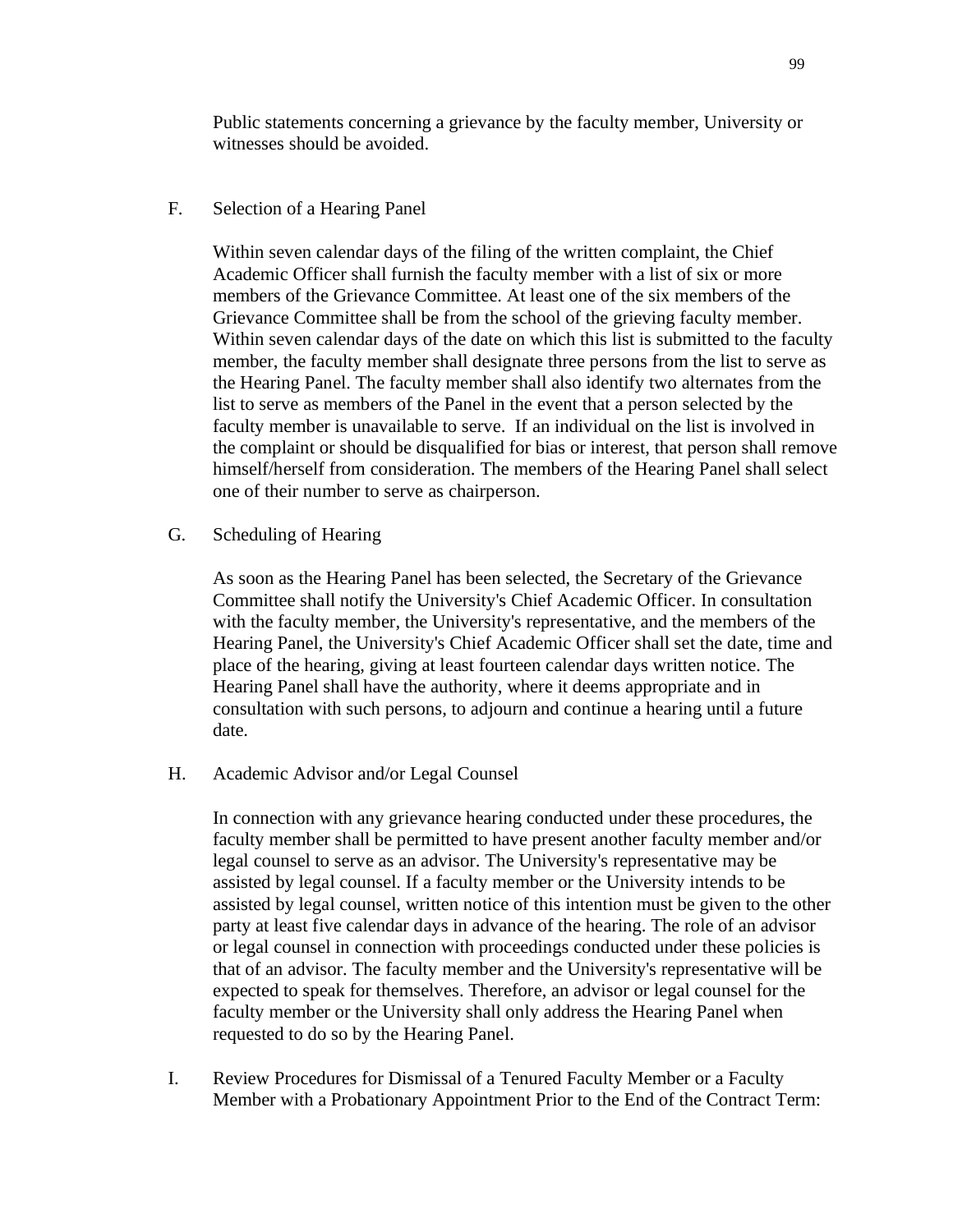- 1. The Hearing Panel shall hold a formal hearing to consider the allegations made in the complaint.
- 2. In advance of the formal hearing, the Hearing Panel may hold a joint prehearing meeting with the faculty member and University's representative in order to (a) simplify the issues; (b) effect stipulations of facts; (c) provide for the exchange of documentary or other information; and (d) achieve such other appropriate pre-hearing objectives as will make the hearing fair, effective and expeditious. The University will, insofar as possible, secure the cooperation of witnesses and make available necessary documents and other evidence within its control.
- 3. The faculty member and the University's representative, and their advisors or legal counsel, shall have the opportunity to be present during all argument and presentation of evidence.
- 4. The hearing and pre-hearing conferences will be closed unless the faculty member and the University agree otherwise.
- 5. The Hearing Panel shall determine the order of proof and, where appropriate, exclude irrelevant or unduly repetitious evidence or argument. Technical rules of evidence shall not apply.
- 6. The faculty member and University's representative shall have the right, within reasonable limits, to propound questions to all witnesses who testify orally and, where possible, to address questions in writing to those who do not testify orally. Where unusual or compelling reasons move the Hearing Panel to withhold this right, or where witnesses cannot or will not appear, but the Hearing Panel concludes that circumstances warrant admission of their statements, such statements may be considered by the Hearing Panel provided that the identity of any witness and his or her statement is fully disclosed to the faculty member and the University representative. The weight, if any, to be accorded to such statements shall be determined by the Hearing Panel.
- 7. A record, ordinarily in the form of a tape recording of the hearing, will be made.
- 8. The burden of persuading the Hearing Panel that adequate cause for dismissal exists rests upon the University and shall be satisfied by a preponderance of evidence in the record considered as a whole.
- 9. At the completion of the hearing, the Hearing Panel shall prepare a written advisory report consisting of findings, conclusions and recommendations and submit it to the President of the University with copies to the faculty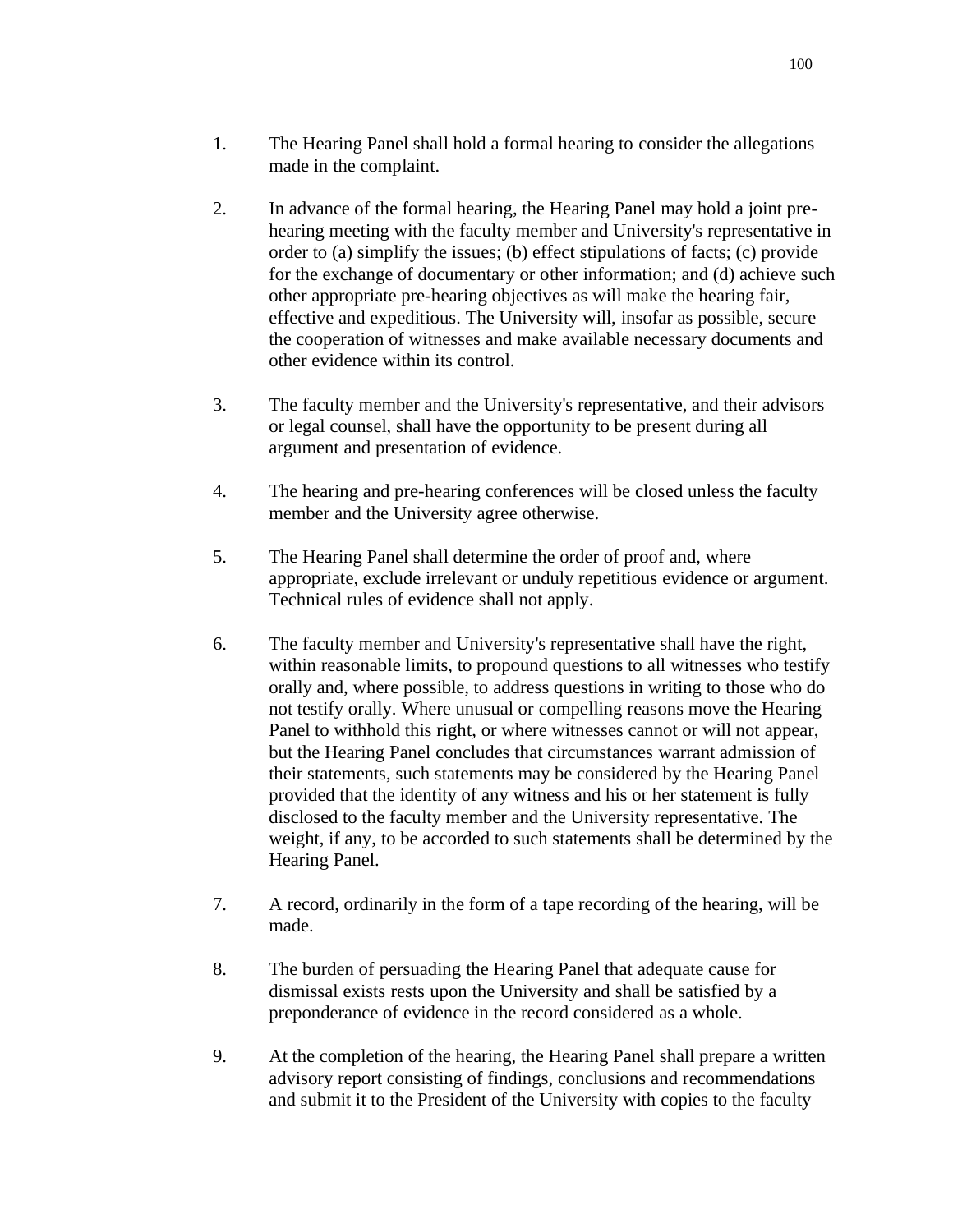member and University's representative. The Hearing Panel shall also forward to the President any written material or other items that it considered in connection with the review process as well as the record of the hearing. Such items shall be retained by the University for at least one year from the date that the President issues a decision, after which they may be destroyed at the discretion of the University. At any time before such items are destroyed, copies shall be made available to the faculty member upon request and payment of the reasonable expense of copying.

- 10. Either the report of the Hearing Panel will be sustained by the President or the proceeding will be returned by the President to the Hearing Panel with specific objections. In the event that the President returns the proceeding to the Hearing Panel with objections, the Hearing Panel will then reconsider its report, taking into account the stated objections and receiving new evidence if necessary. The President will make a final decision after study of the Hearing Panel's reconsideration. Prior to taking any actions hereunder, the President may discuss the findings, conclusions and recommendations with the Hearing Panel, the faculty member or any other person. The President shall submit a decision in writing to the members of the Hearing Panel, the faculty member, and the appropriate University representative. The decision of the President shall be final.
- J. Review Procedures for Matters Other Than Dismissal of a Tenured Faculty Member or a Faculty Member with a Probationary Appointment Prior to the End of the Contract Term:
	- 1. The Hearing Panel shall meet in closed session.
	- 2. The faculty member and University representative shall be provided with an opportunity to meet with the Hearing Panel. As it deems appropriate, the Hearing Panel shall interview other persons and will consider written materials and other items pertinent to the grievance.
	- 3. The burden of persuading the Hearing Panel that the actions or decisions of the University were not proper rests upon the faculty member and shall be satisfied by a preponderance of the evidence in the record considered as a whole.
	- 4. The Hearing Panel shall not substitute its judgment on the substantive merits of any action or decision for that of faculty committees or administrators who are charged under this policy or other University policies with taking such an action or making such a decision. Rather, the Hearing Panel shall confine itself to determining whether the action or decision was materially affected by a failure to follow applicable procedures.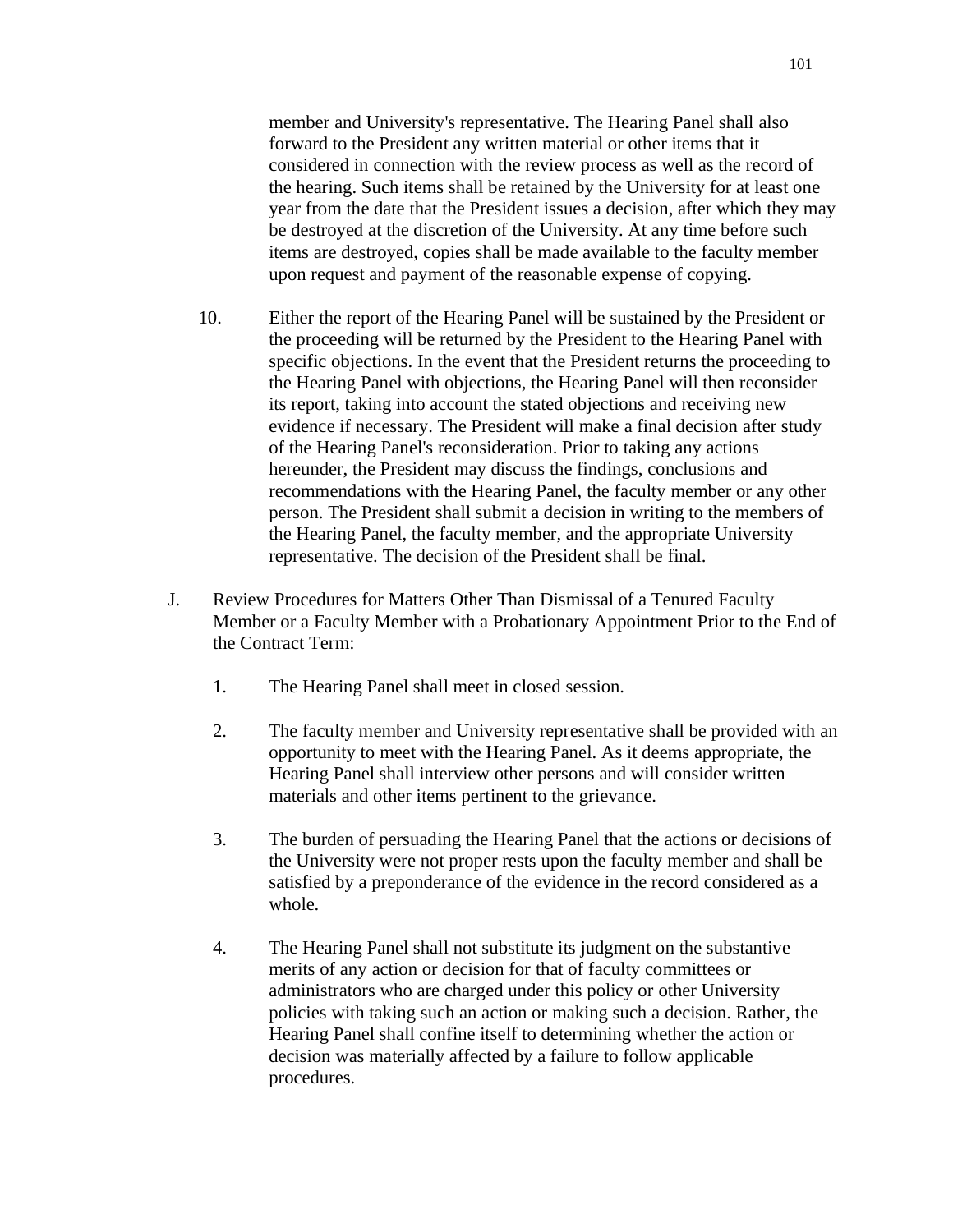- 5. At the completion of its review, the Hearing Panel shall prepare a written advisory report consisting of findings, conclusions and recommendations and submit it to the President of the University or the President's designee(s) with copies to the faculty member and the University's representative. The Hearing Panel shall also forward to the President or the President's designee(s) copies of any written material or items that it considered in connection with the review process. Such items shall be retained by the University for at least one year from the date that the President or the President's designee(s) issues a decision, after which they may be destroyed at the discretion of the University. At any time before such items are destroyed, copies shall be made available to the faculty member upon request and payment of the expense of copying.
- 6. The President or the President's designee(s) shall consider the report of the Hearing Panel and take whatever actions are deemed appropriate. Prior to taking such actions, the President or the President's designee(s) may discuss the report with the members of the Hearing Panel, the faculty member or any other person. The President or the President's designee(s) shall submit a decision in writing to the members of the Hearing Panel, the faculty member and the appropriate University representative. The decision of the President or the President's designee(s) shall be final.

## **XIV. MODIFICATION**

This Tenure Policy Statement has been adopted by the Board of Regents of the University which retains the right of final decision in all matters included in this document.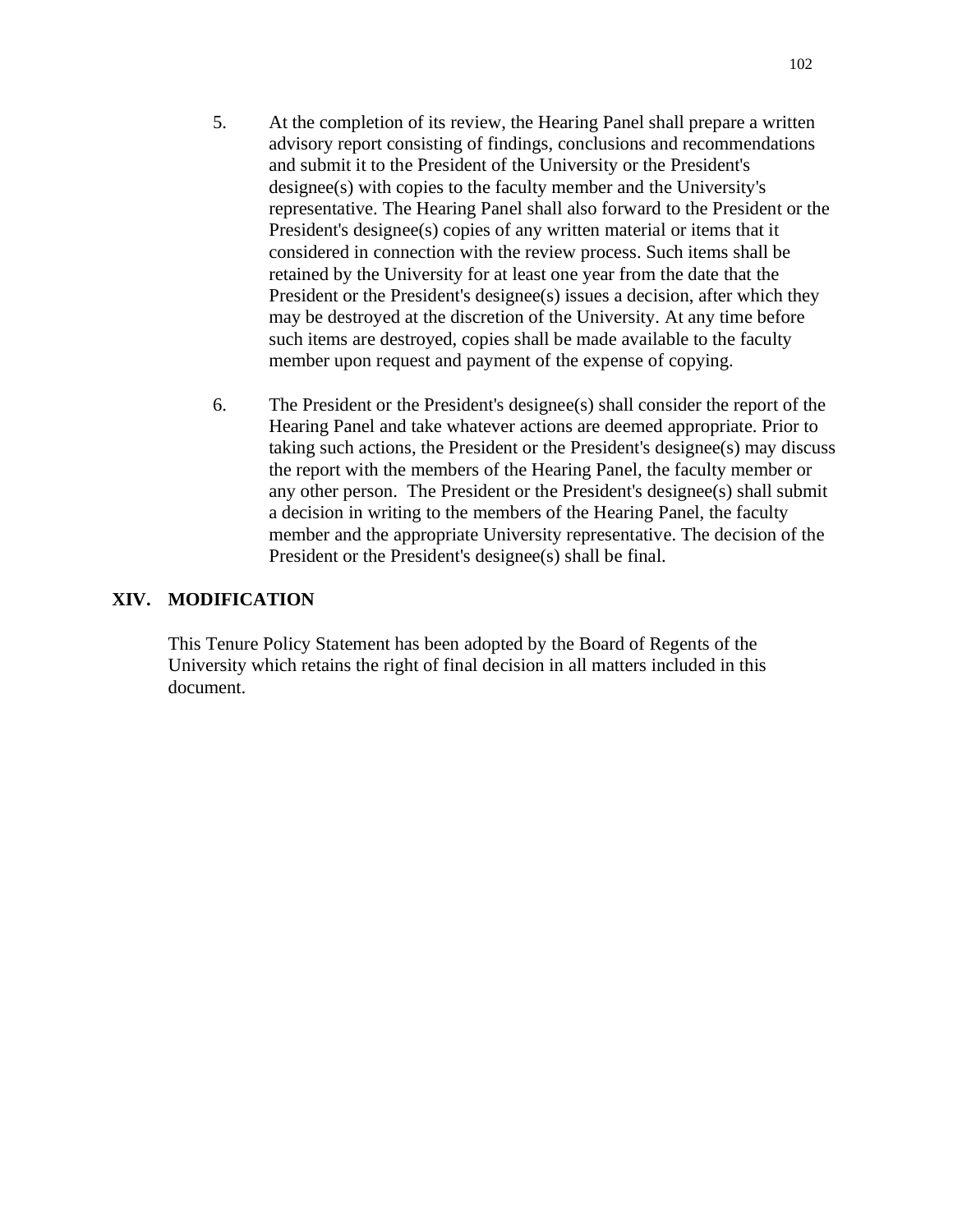## **APPENDIX X.**

### **THE MISSION OF PEPPERDINE UNIVERSITY**

Pepperdine University is an independent, Christian University, enrolling about 6,500 students in four colleges and schools. Administrative headquarters for the University are located at Malibu, California. In addition to the educational programs offered on the University's 819-acre campus overlooking the ocean at Malibu, the University conducts a European program in its own facilities in Heidelberg, West Germany, and London, England, and offers classes in several educational centers in the metropolitan Los Angeles area.

The University was founded in 1937 by Mr. George Pepperdine, a Christian businessman who established and developed the Western Auto Supply Company. For the first thirty years of its life, the institution was a small, mostly undergraduate college. In 1970, as the institution added graduate and professional schools, it became Pepperdine University. In 1972, the University opened its new campus at Malibu. The development of this campus and the establishment of Seaver College were made possible by a most generous gift from Mrs. Frank Roger Seaver. Donations from many friends of the University were important in the construction of the buildings at Malibu and in supporting the curriculum.

Mr. Pepperdine's original statement of purpose is still the guiding principle of the University: "Therefore, as my contribution to the well-being and happiness of this generation and those that follow, I am endowing this institution to help young men and women prepare themselves for a life of usefulness in this competitive world and to help them build a foundation of Christian character and faith which will survive the storms of life."

The most distinctive feature of Pepperdine University is the fact that it maintains a serious commitment to a rigorous academic program in concert with concern for spiritual matters. It does not profess to be a church or a religious body, but recognizes its role as an educational institution, albeit one with a distinctive and unique heritage and mission.

Pepperdine University, like Mr. George Pepperdine and many others who have invested their lives and their fortunes in the University, maintains a commitment to the value of human freedom, whether this be expressed in economic, intellectual, or political activity. The University maintains that this freedom is the fruit of man's spiritual nature and that it is precisely because humankind is created in the image of God that human freedom is of such inestimable value.

The University is keenly aware that its existence is the result of a free economic market system which has produced an abundance of goods and resources to be shared with others and to lessen the amount of want and misery in the world. This does not equate an individual's spiritual commitment or religion with democracy, a free market economic system or any other human form of organizing activity. But it does hold that all freedoms are interdependent and that they are based on a genuine commitment to the priority of spiritual concerns.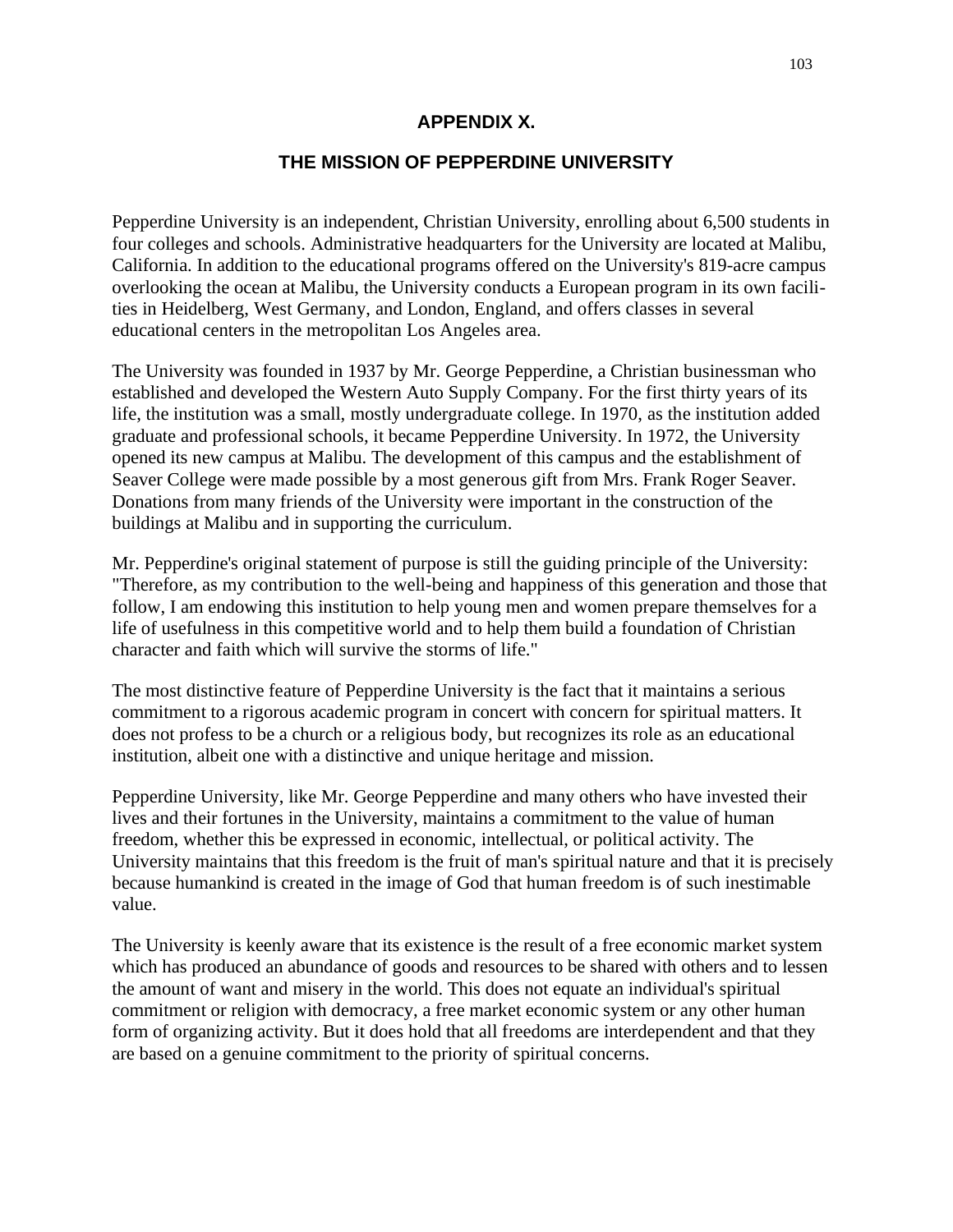While committed to the maintenance of its distinctive heritage, the University recognizes that its mission is educational and that its commitment to its distinctive heritage must not become an excuse for academic inferiority. It is the aim of the institution to seek excellence in all of its academic programs.

The University is committed to continuing the trend of the past several years in elevating the quality of students admitted, in providing faculty compensation that will be competitive and therefore attractive to high-quality faculty, and in providing the support the faculty needs to achieve the educational objectives of the institution. While certain important features of the physical plant remain to be constructed, such as an administration building, the major thrust of the current decade will be the strengthening of academic programs.

The University's affirmation of its Christian purpose and the influence of its heritage manifest themselves uniquely in the governing structure established by Mr. Pepperdine. Consistent with the autonomous congregational structure of the Churches of Christ, of which he was a lifelong member, Mr. Pepperdine stipulated that special emphasis be given to Christian values and faith while establishing an institution free of direct ownership and control by an ecclesiastical body.

In keeping with the founder's provisions, the University's governing authority is vested in a selfperpetuating Board of Regents. Formal legal relationships between the church and the University reside in the controls vested in the Board of Regents, a majority of whom must be members of the Churches of Christ. In addition, members of the governing board also represent a diversity of community and professional interests who are in harmony with and supportive of the University's heritage. Stewardship of the University's mission has been entrusted to men and women of proven character, wisdom, and purpose.

The maintenance of the church relationship and the authority of the Regents are set forth in the Articles of Incorporation and Bylaws.

Pepperdine University's mission is to provide education of excellent academic quality within the context of its Christian heritage and with particular attention to Christian values. The heart of the educational life of Pepperdine University is Seaver College of Letters, Arts, and Sciences, with its strong program of general education. The liberal arts curriculum encourages the development of academic competencies that include a knowledge of the heritage of the past, an appreciation of science, a development of the aesthetic senses, and the ability to solve problems in the light of available information. The interdisciplinary structure of Seaver College is designed to integrate Christian values into the total curriculum and to unify knowledge around Christian truth. General, pre-professional and professional programs include training in business, communications, education, fine arts, religion and philosophy, humanities and teacher education, law, natural sciences, and social sciences.

The professional schools are regarded as logical extensions of the priorities established in the liberal arts college. Business administration, a discipline particularly advocated by the founder, and education, a subject area which from the beginning has offered the opportunity of providing service to the community, are emphasized respectively in two of the schools of the University. The program in law represents a furtherance of the school's commitment to engage in the serious study of human relations and values.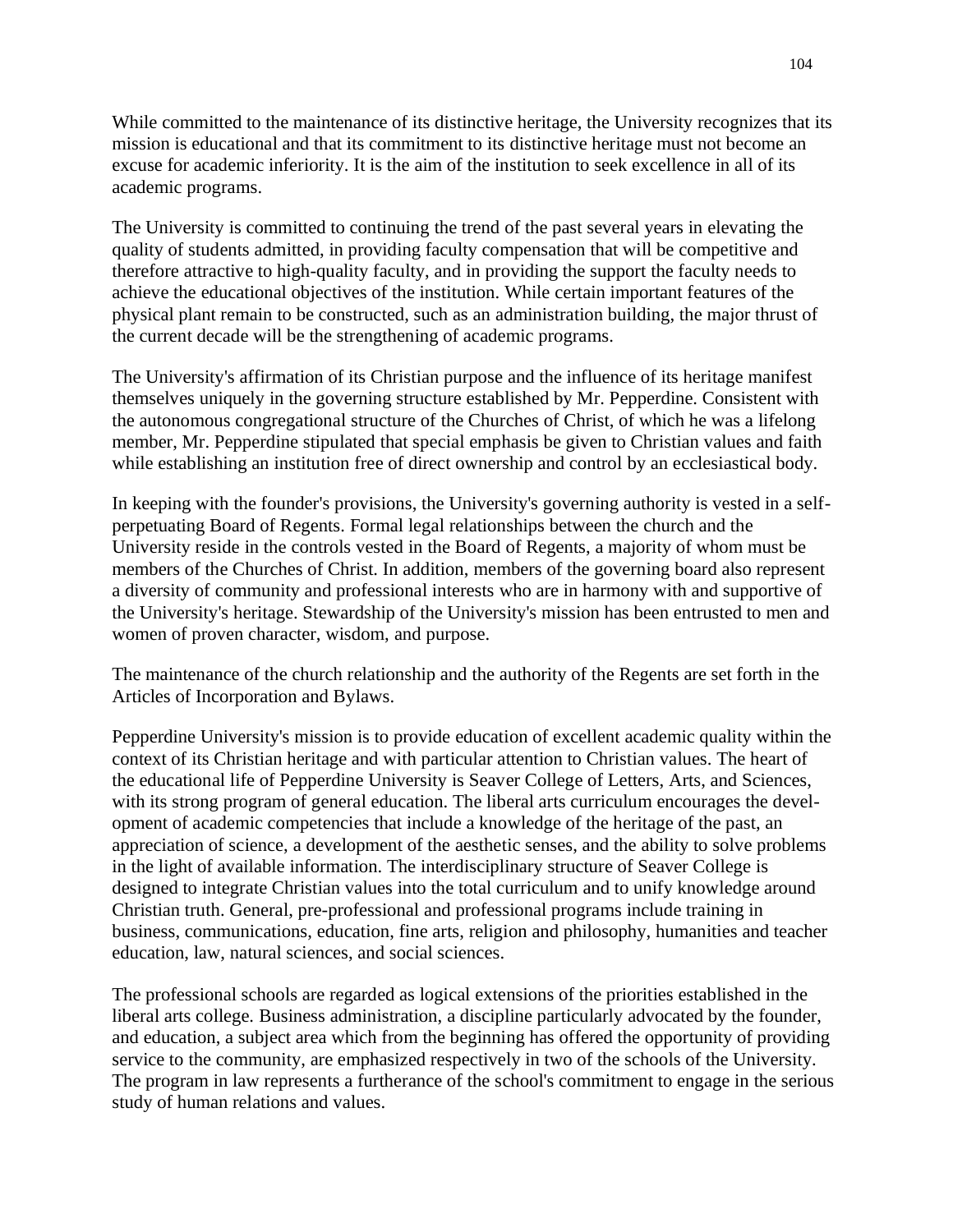Pepperdine University places great emphasis on teaching. In recent years, the importance of research has come to be acknowledged, and the institution is giving greater emphasis to research on the part of the faculty as a fundamental methodology for improving the quality of teaching while contributing to the body of information and knowledge available to society.

Community service is regarded as highly important, and a variety of educational and cultural programs are offered to the community. It is the philosophy of the institution, however, that its greatest services to the community are provided in the lives of its graduates.

Constituents served by the University are drawn from most of the states of the United States and approximately sixty foreign countries. Students represent a wide variety of religious and ethnic backgrounds. The University welcomes the diversity of its student population and seeks to provide an atmosphere in which the whole person--physical, social, intellectual, and spiritual--is developed.

The extraordinary natural beauty and almost rural setting of the campus in Malibu make it an ideal place for study, contemplation, and the development of social awareness. The close proximity to the urban metropolitan community of Los Angeles provides a vital link to the challenges of modern life. The relevance and attractiveness of the University's programs are demonstrated by the number and quality of applicants and by the enthusiastic financial support offered by the community.

Faculty members must be persons of high ethical and moral standards and are selected because of their academic qualifications and their promise of success as teachers. They are also chosen with a view to their willingness to support the distinctive philosophy of the institution and to work within it. In the recruitment and selection of faculty, the quality of academic preparation, acceptance of Christian values, and respect for the University's heritage are paramount considerations.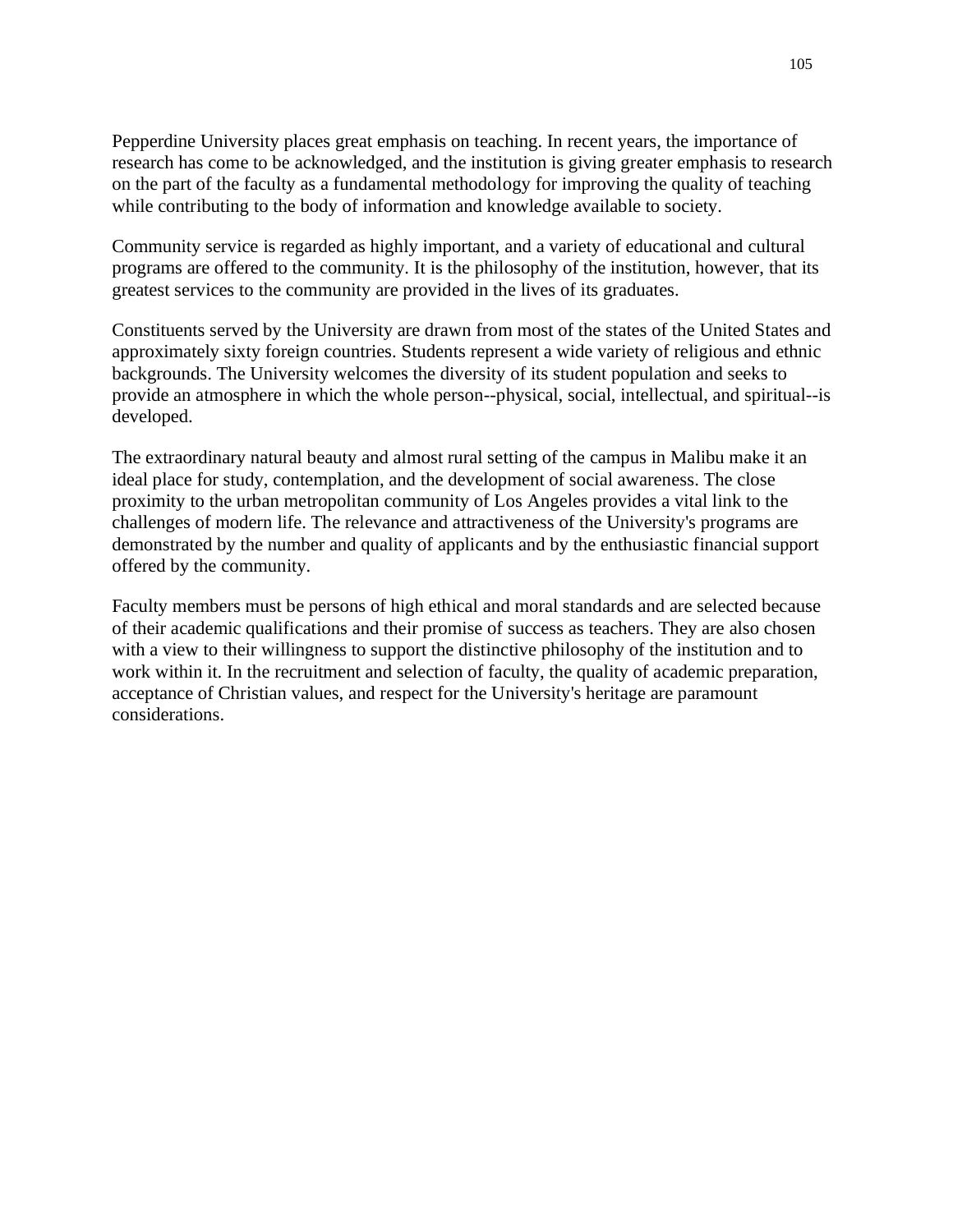## **APPENDIX XI**

## **THE MISSION OF SEAVER COLLEGE**

Seaver College exists to provide a link between the knowledge and wisdom of the past and present with the challenges of the future. The college is essentially a community within the larger Pepperdine University community which integrates several groups: teachers committed to a life of instruction and scholarship; students preparing to assume responsible roles in contemporary society; staff members, volunteers, and donors committed to advancing the goals of the community; and administrators and regents charged with helping to achieve these goals.

Seaver College is primarily undergraduate and residential. It is selective in enrollment and committed to high academic standards. Its task is to prepare persons of diverse economic, social, ethnic, and religious backgrounds to become moral and intellectual leaders and to challenge them to value service above material success. To accomplish this task, Seaver faculty members, administrators, and staff members serve as role models, both as professionals and as human beings who are committed to excellence and motivated by personal faith in God. Students benefit from many small classes, a nurturing campus environment, opportunities for diverse social interaction, and individual attention from these teacher-mentors.

Seaver is a liberal arts college. As such, it nourishes and transmits the noblest ideas of Western culture—the achievements of science and technology as well as the artistic, intellectual, and ethical heritage of the Western world. At the same time, the Seaver curriculum and cocurriculum also reflect a modern, global world view much broader than that of the West and more complex and egalitarian than in former times. Nor does it isolate itself from the nature of life and the economic realities of our own age. Therefore, many subjects are studied that are not included in the traditional categories of the liberal arts. Nevertheless, the college is completely committed to the spirit and intent of the traditional baccalaureate: the sharpening of the mind, the ennobling of the heart, the broadening of the vision, and the cultivation of the arts of speaking and writing which result in civilized and fruitful discourse. It is likewise devoted to the relentless search for truth in an atmosphere of freedom of inquiry: to think, to question, to doubt, to believe, and to affirm.

Seaver College places the students' total development at the heart of its educational strategy. The college therefore recognizes the importance of both the curriculum and the co-curriculum. It strives to effect the total development of the student—intellectual, physical, emotional, social, and spiritual—and to lay the foundations of lifetime learning. It recognizes that learning takes place constantly, in every facet of the student's life, and therefore seeks to integrate and direct this complex of experiences toward its developmental goals.

Since there is a significant correlation between the degree of individual student involvement in the life of the college and success in effecting student development, concerted effort is made to maximize the involvement of each student in the larger life of the college.

Seaver is a Christian college. As such, it affirms in undergraduate and graduate programs that there are sources of truth deeper than those of secular culture: Moses, purveyor of divine laws;